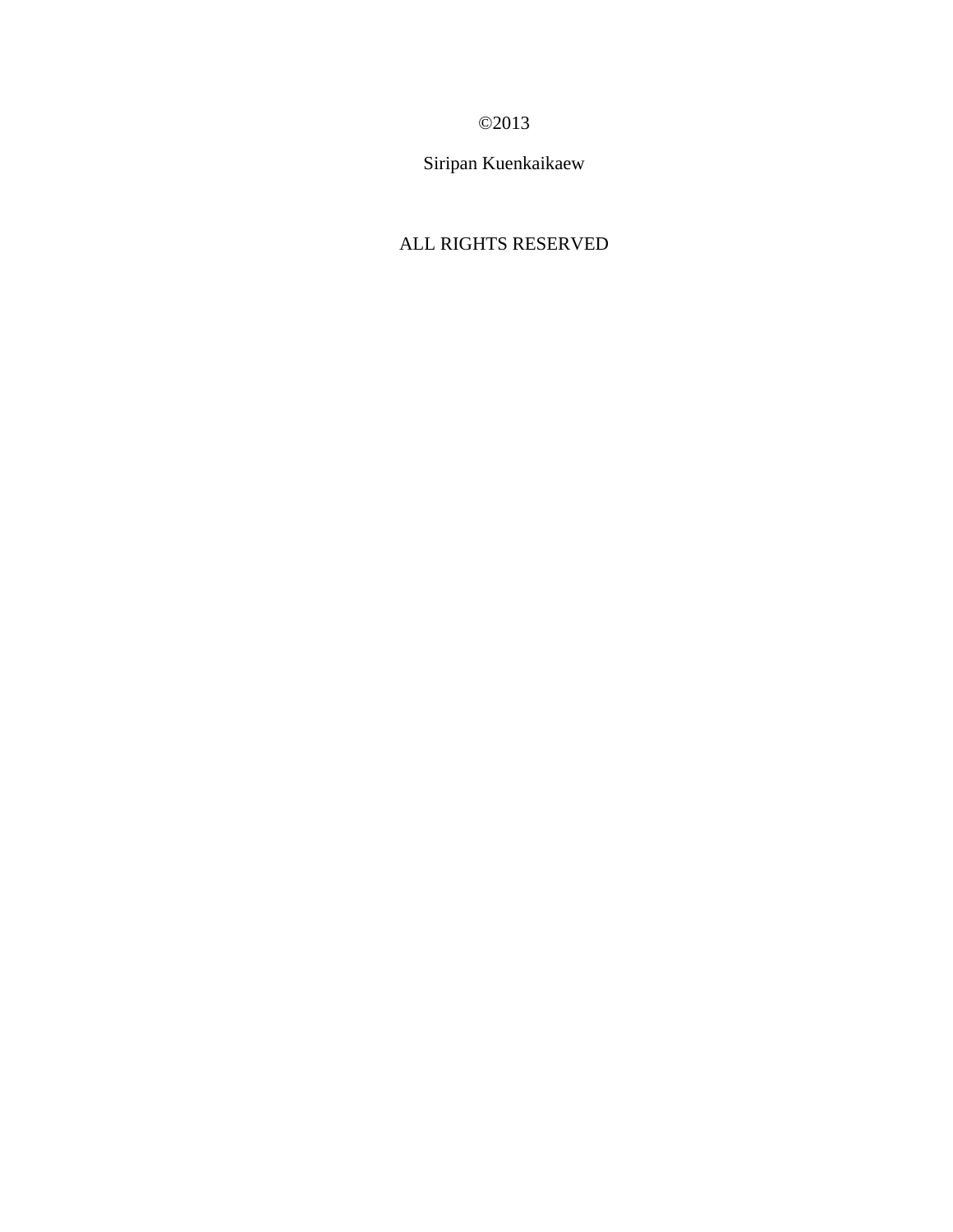# **PREDICTIVE AUDIT ANALYTICS: EVOLVING TO A NEW ERA**

By Siripan Kuenkaikaew

A dissertation submitted to the

Graduate School – Newark

Rutgers, The State University of New Jersey

in partial fulfillment of requirements

for the degree of

Doctor of Philosophy

Graduate Program in Management

Written under the direction of

Dr. Miklos A. Vasarhelyi

and approved by

\_\_\_\_\_\_\_\_\_\_\_\_\_\_\_\_\_\_\_\_\_\_\_\_\_\_\_\_\_\_\_\_\_\_\_\_\_\_\_\_\_\_\_\_ Dr. Miklos A. Vasarhelyi

\_\_\_\_\_\_\_\_\_\_\_\_\_\_\_\_\_\_\_\_\_\_\_\_\_\_\_\_\_\_\_\_\_\_\_\_\_\_\_\_\_\_\_\_ Dr. Alexander Kogan

\_\_\_\_\_\_\_\_\_\_\_\_\_\_\_\_\_\_\_\_\_\_\_\_\_\_\_\_\_\_\_\_\_\_\_\_\_\_\_\_\_\_\_\_ Dr. Michael Alles

\_\_\_\_\_\_\_\_\_\_\_\_\_\_\_\_\_\_\_\_\_\_\_\_\_\_\_\_\_\_\_\_\_\_\_\_\_\_\_\_\_\_\_\_ Dr. Graham Gal

> Newark, New Jersey October, 2013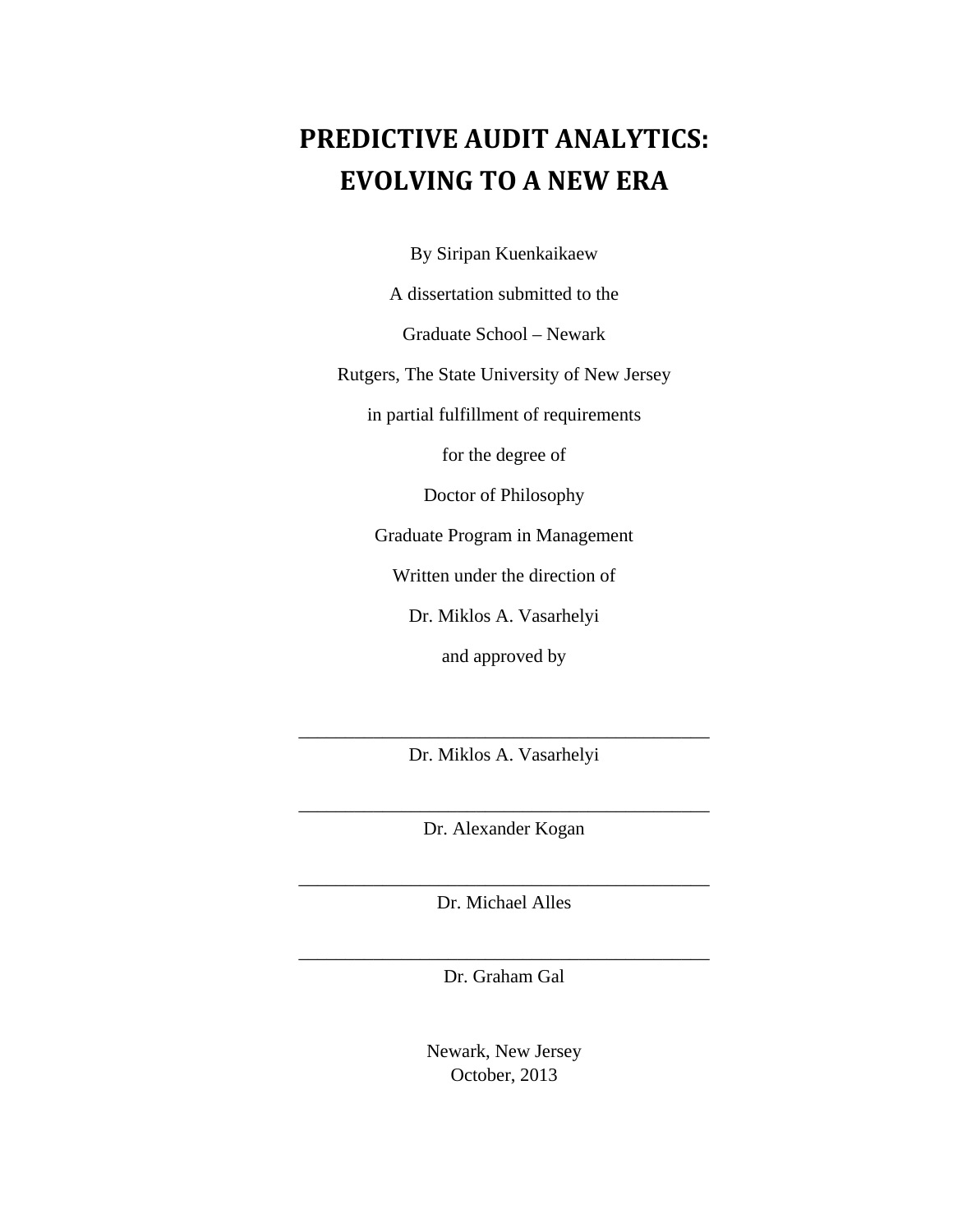# **ABSTRACT**

# **PREDICTIVE AUDIT ANALYTICS: EVOLVING TO A NEW ERA**

By Siripan Kuenkaikaew

Dissertation Director: Dr. Miklos A. Vasarhelyi

The traditional audit is retroactive in nature and requires some time to process and is subject to substantial latency. With the evolution of technology, assurance processes could be automated and accelerated to provide more frequent and may be preventive audits. This study contributes to the assurance literature by proposing an audit framework that is more responsive to current business needs.

Using the traditional continuous auditing as a basis, the first essay proposes the predictive audit framework. The predictive audit is a forward looking process that utilizes predictive analytics to estimate possible outcomes of business activities, and allow auditors to execute their work proactively. The predictive audit differs from the traditional audit in several aspects such as control approach, objective, and frequency. The preventive audit is defined as a predictive audit with filtering rules to block highly probable faulty transactions prior to their execution.

The second essay examines the application of the predictive audit on a bank's real business data set to determine potential irregularities. This study aims to assist internal auditors concerning the validity of sales transactions. The possible outcome of the sale transaction is identified using three machine learning techniques: decision trees, logistic regression, and support vector machine. The results show that logistic regression

ii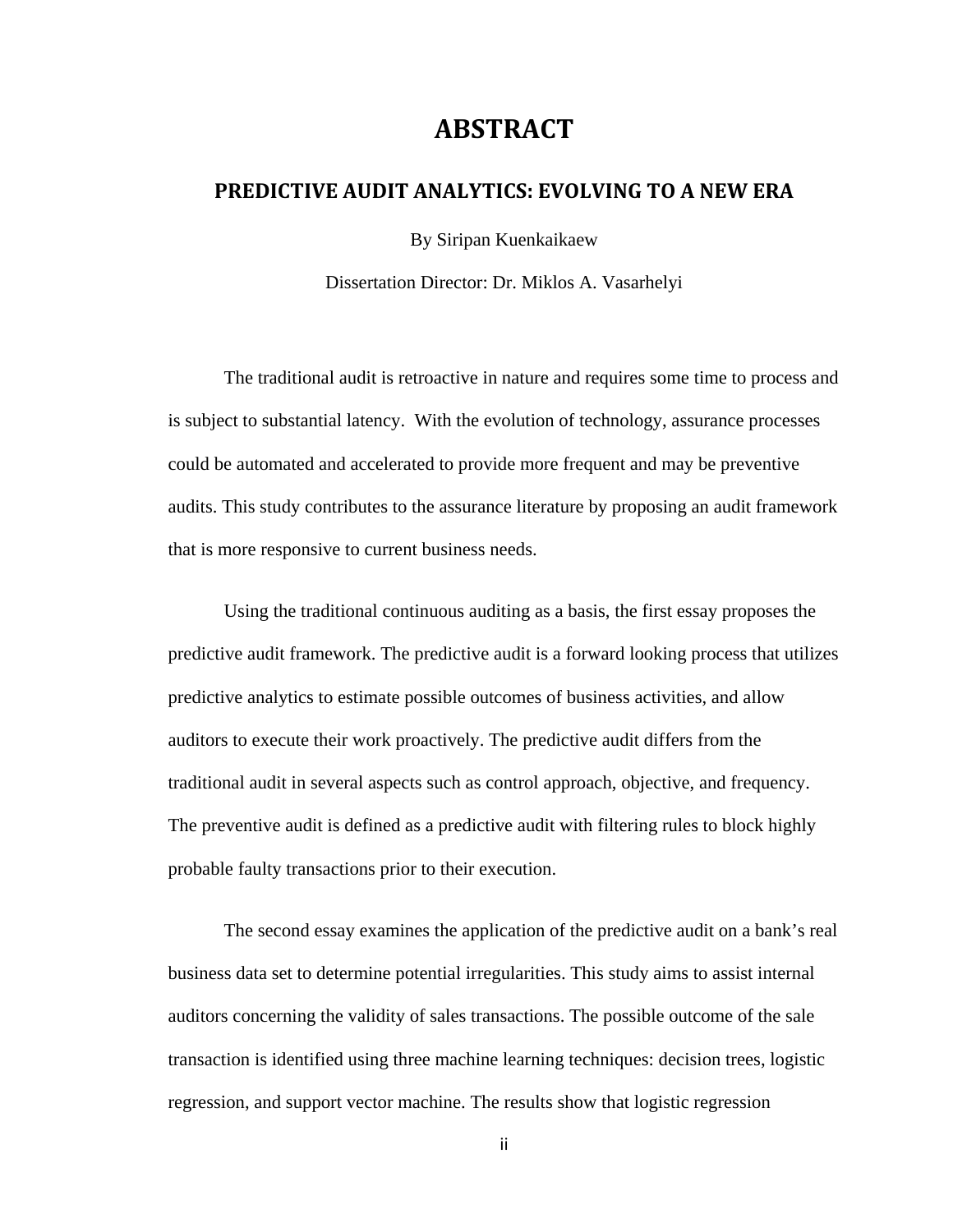outperforms other algorithms. With a proper sales variables selection, the predictive model could accurately predict results with high accuracy, true positive rates, as well as a reasonably low false positive rate. The robust results of the predictive audit can be used as a baseline to create screening rules for the preventive audit.

In the third essay, the predictive audit is deployed to determine the possible results of credit card sales transactions. Consequently, the filtering rule constructs are derived from the predictive model. These rules can be implemented at the beginning of the business process as the preventive audit to flag or block transactions before they are executed. Alternatively, the filtering rules can be applied to the results of the predictive audit to reduce a number of transactions that auditors have to investigate. The rules significantly increase the possibility of discovering problematic transactions.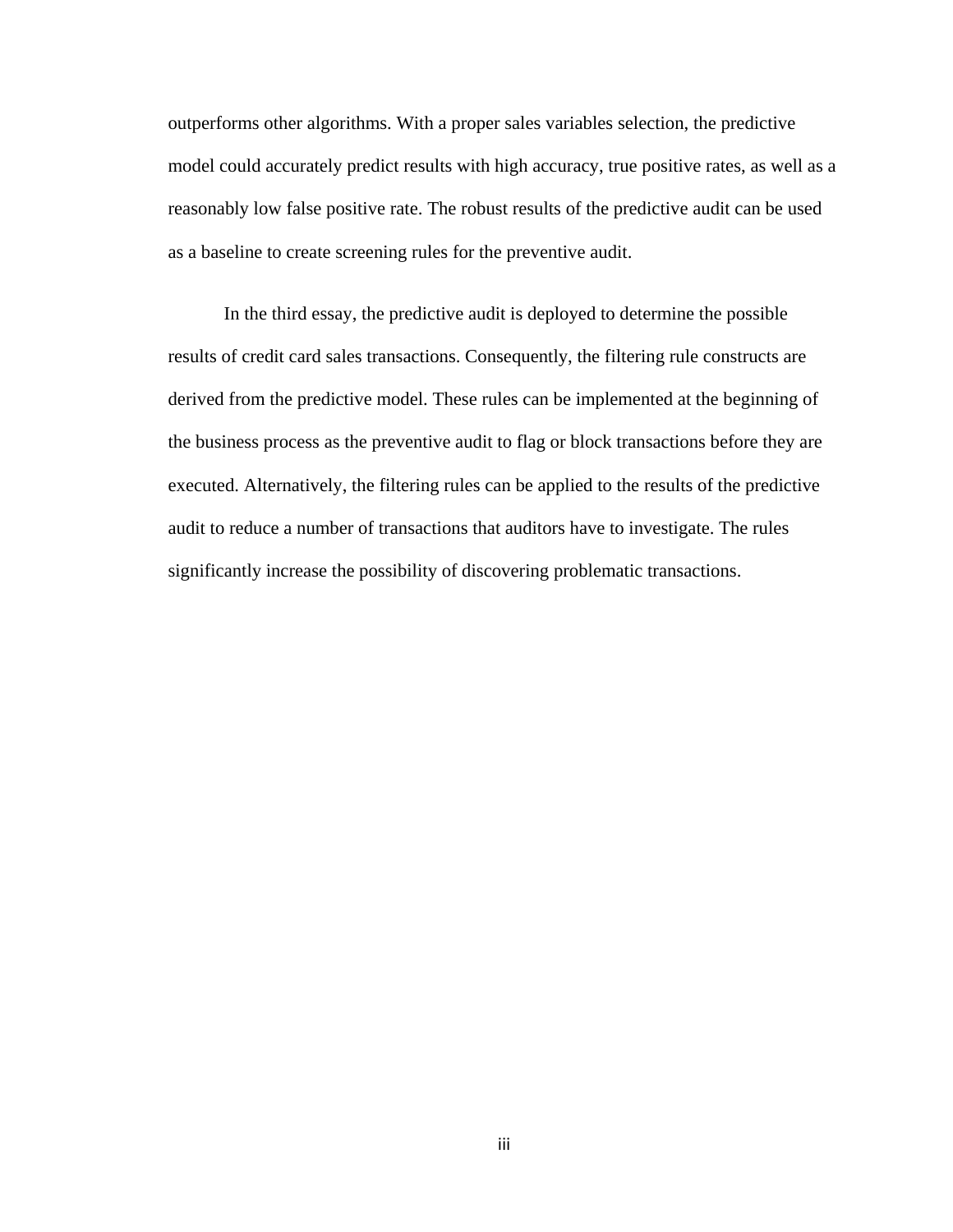# **ACKNOWLEDGEMENTS**

I would like to express here my gratitude to my advisor, Dr. Miklos A. Vasarhelyi, for his encouragement, continuous support and guidance throughout my doctoral studies. He introduced me to the world of research and always believes in me. Thank you for being generous and motivated.

I am grateful to my committee members Dr. Alexander Kogan for giving me valuable comments and suggestions for all research and projects; Dr. Michael Alles for providing constructive comments on how to think and work scholarly and logically; Dr. Graham Gal for his inspiring comments on my dissertation.

I want to thank my colleagues and friends at Rutgers for their friendship and a great time we had together.

Finally, special thanks to my wonderful parents and my beloved husband for their love, support, and encouragement. They are always there for me.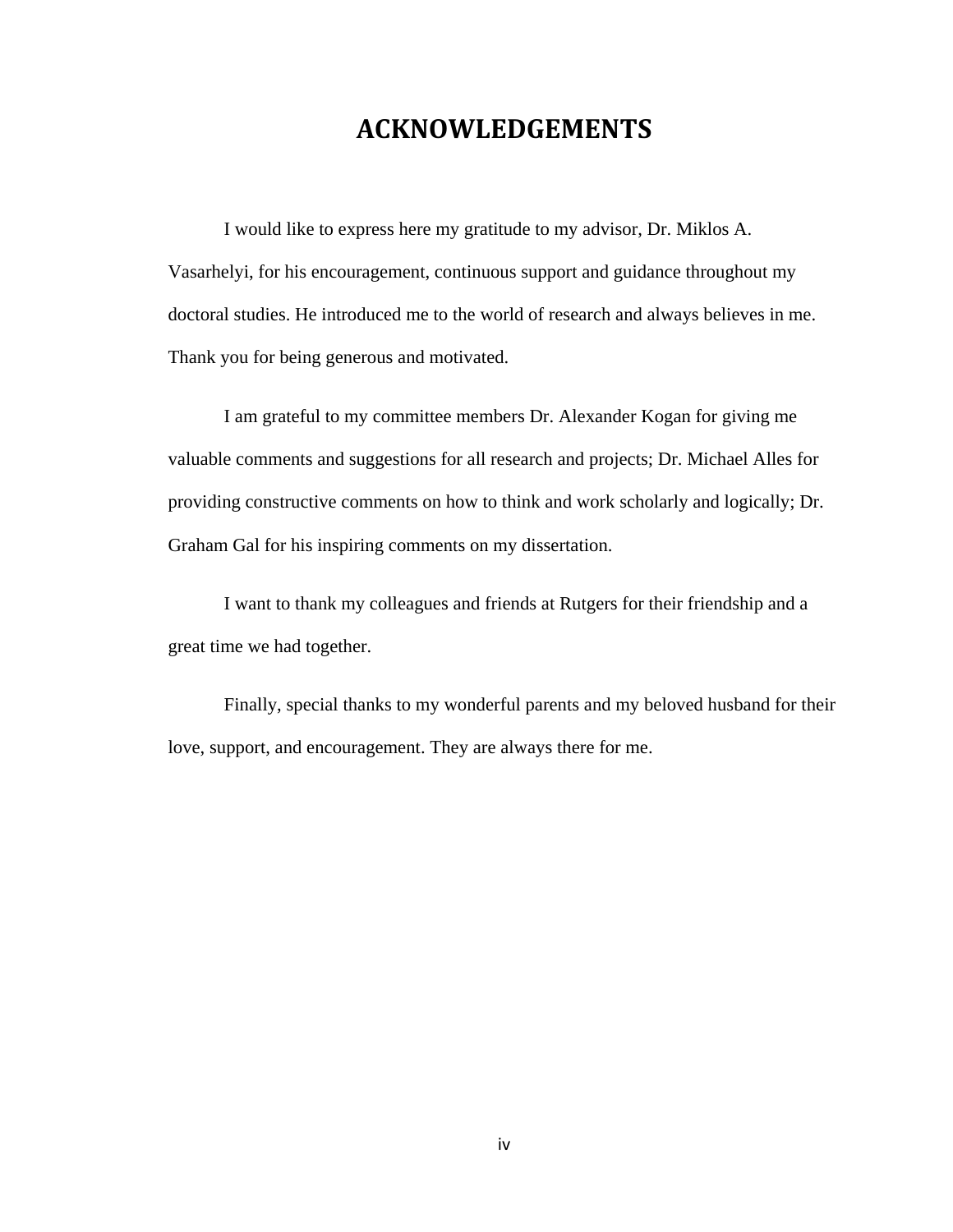# **TABLE OF CONTENT**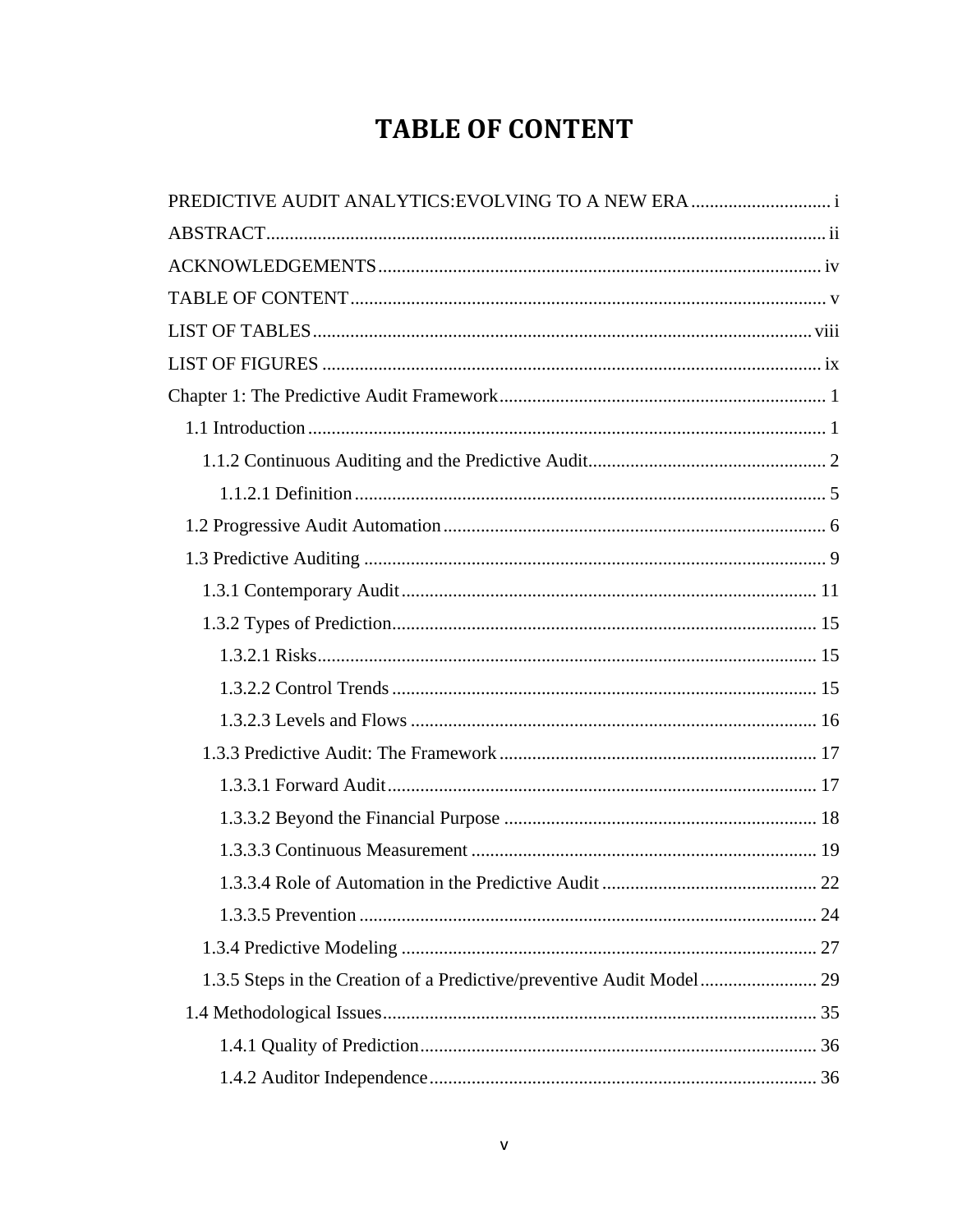| Chapter 2: The Predictive Audit and the Application to a Transaction Status Prediction 1 |  |
|------------------------------------------------------------------------------------------|--|
|                                                                                          |  |
|                                                                                          |  |
|                                                                                          |  |
|                                                                                          |  |
|                                                                                          |  |
|                                                                                          |  |
|                                                                                          |  |
|                                                                                          |  |
|                                                                                          |  |
|                                                                                          |  |
|                                                                                          |  |
|                                                                                          |  |
|                                                                                          |  |
|                                                                                          |  |
|                                                                                          |  |
|                                                                                          |  |
|                                                                                          |  |
|                                                                                          |  |
| Chapter 3: The Predictive Audit and the Preventive Audit for Credit Card Sales           |  |
|                                                                                          |  |
|                                                                                          |  |
|                                                                                          |  |
|                                                                                          |  |
|                                                                                          |  |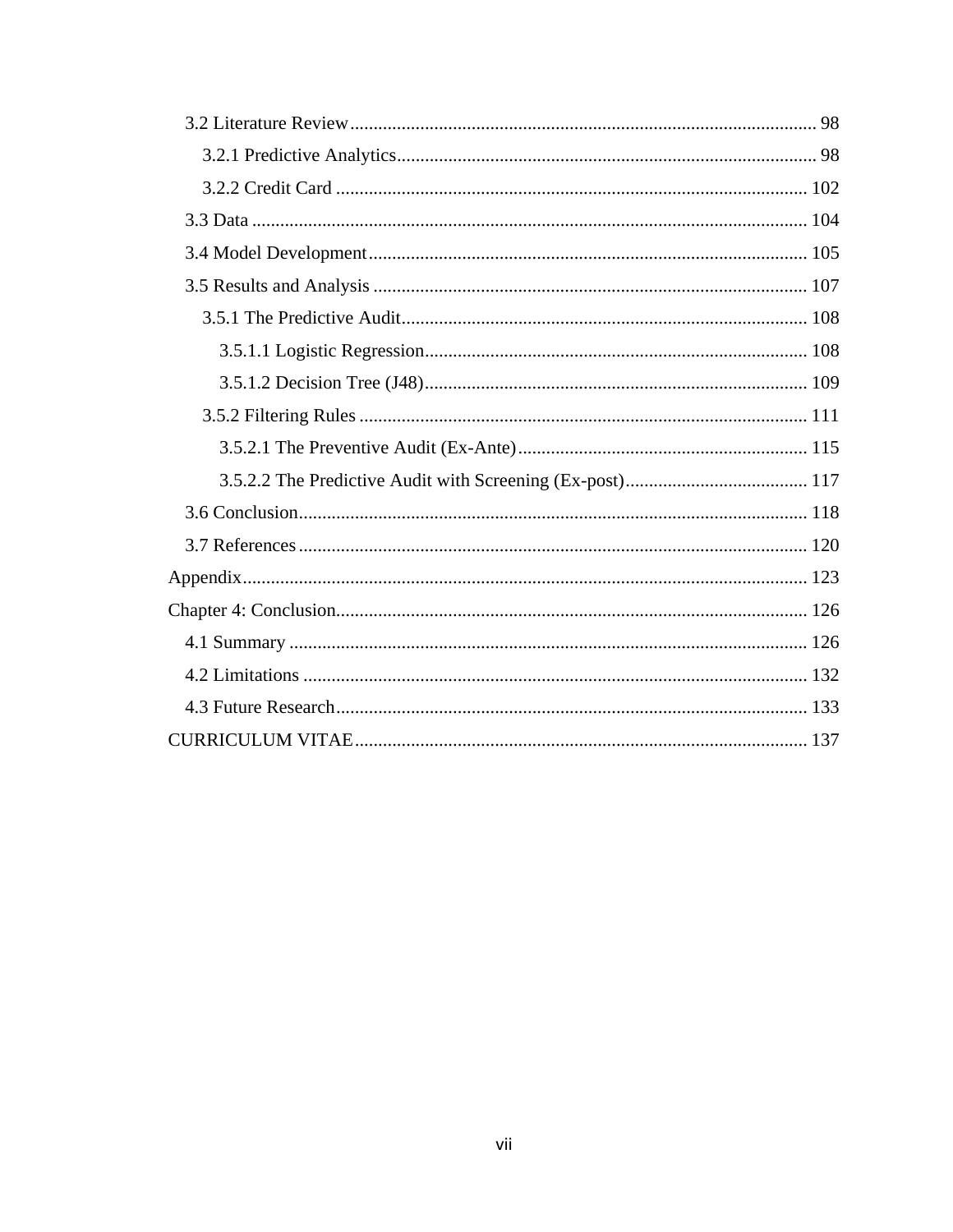# **LIST OF TABLES**

| Table 2.3 A Cost Sensitive Approach Using Logistic Regression Algorithm with           |  |
|----------------------------------------------------------------------------------------|--|
|                                                                                        |  |
| Table 2.4 A Cost Sensitive Approach Using Classification Tree (J48) Algorithm with     |  |
|                                                                                        |  |
|                                                                                        |  |
|                                                                                        |  |
|                                                                                        |  |
|                                                                                        |  |
|                                                                                        |  |
| Table 2.10 Cost Sensitive Approach Using Logistic Regression Algorithm with            |  |
|                                                                                        |  |
| Table 2.11 Cost Sensitive Approach Using Decision Tree (J48) Algorithm with            |  |
|                                                                                        |  |
| Table 3.1 Cost Sensitive Approach Using Logistic a Regression Algorithm 109            |  |
| Table 3.2 Cost Sensitive Approach Using a Decision Tree Algorithm 110                  |  |
| Table 3.3 The Combinations of Indicators for the Preventive Audit 112                  |  |
|                                                                                        |  |
| Table 3.5 The t-test Result of IND_CASA AND IND_FUNC Indicator  114                    |  |
| Table 3.6 The t-test Result of IND_CASA AND IND_RECL Indicator  115                    |  |
| Table 3.7 A Comparison between Analyses With and Without the Preventive Audit 116      |  |
| Table 3.8 A Comparison of the Predictive Audit With and Without the Filtering Rules118 |  |
|                                                                                        |  |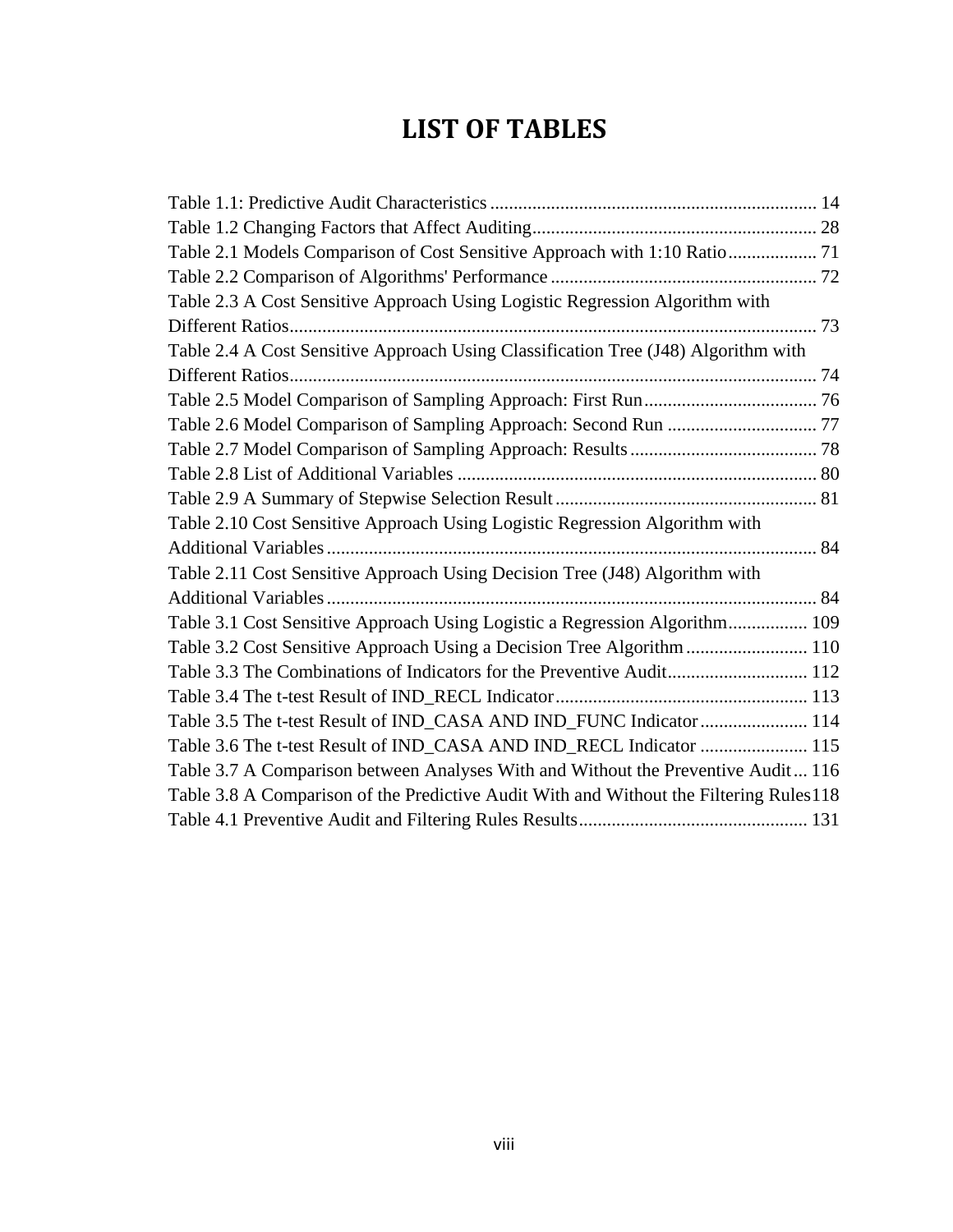# **LIST OF FIGURES**

| Figure 1.4 Audit Process Latency and Electronization Solutions (Adapted from Teeter et  |  |
|-----------------------------------------------------------------------------------------|--|
|                                                                                         |  |
|                                                                                         |  |
|                                                                                         |  |
|                                                                                         |  |
|                                                                                         |  |
|                                                                                         |  |
| Figure 2.3 Special Saving Account Cancellation Transaction Summary by Date  65          |  |
| Figure 2.4 The Illustration of True Positive Rate and False Positive Rate (Adapted from |  |
|                                                                                         |  |
| Figure 3.1 Business Process Analysis (zur Muehlen and Shapiro, 2009)  101               |  |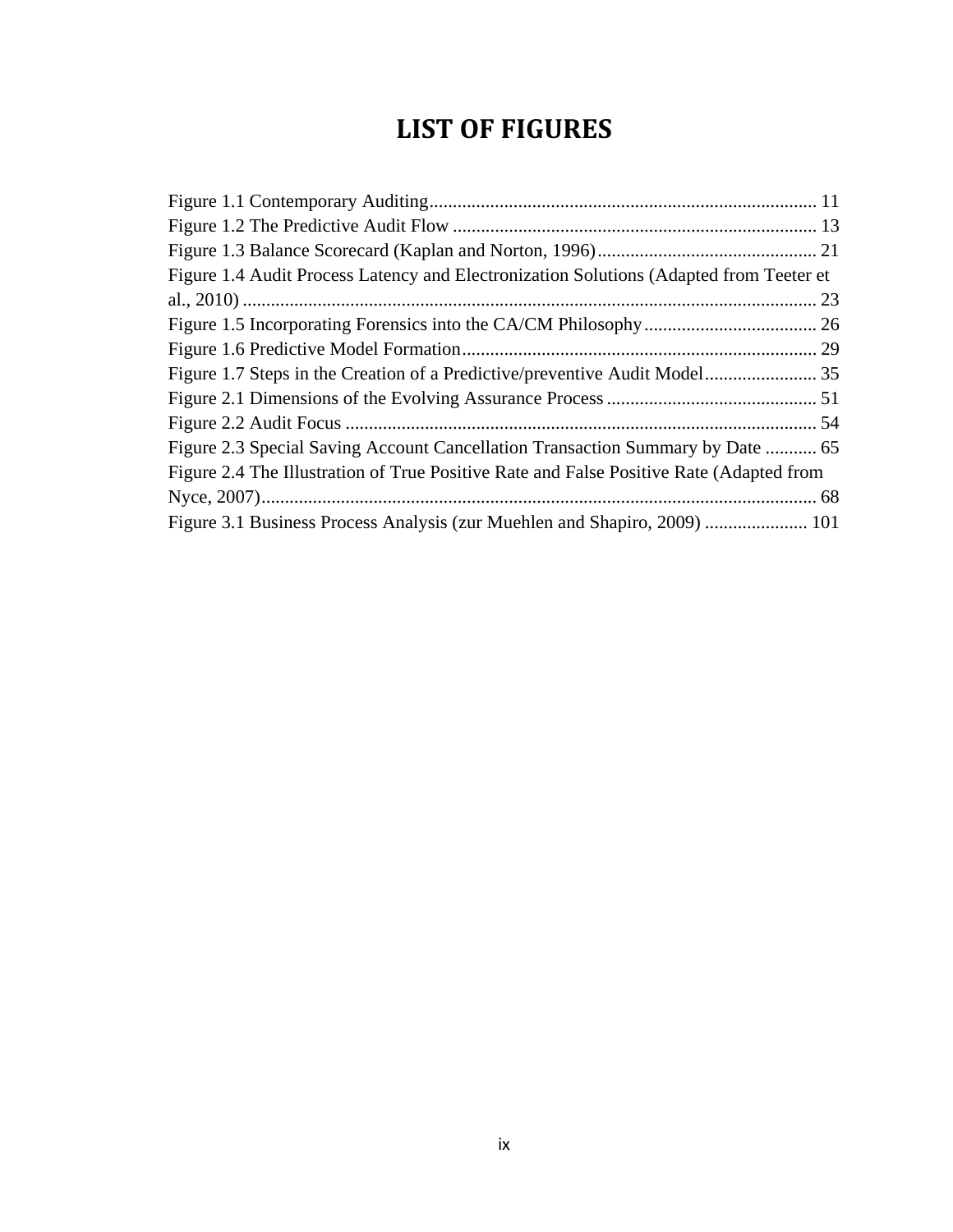# **Chapter 1: The Predictive Audit Framework**

## **1.1 Introduction**

*"Clearly the vast majority of internal auditors think that the traditional retrospective audit process adds far less value than the ability to inform the organization of risk and control trends and issues that are of importance to management" (Verver, 2012).* 

Most accounting and auditing standards were set prior to the advancements in information technology. This does not invalidate the necessity of these standards but raises questions about their desirability, efficiency, and effectiveness. Auditing is the process of validating the measurements provided by management to stakeholders. Auditing depends upon 1) the formality and quality of measurement rules, 2) the economics of the verification process, and 3) the purpose of the particular verification effort.

The *formality and quality of measurement rules* affects verifiability. Poor accounting rules that lead to vague accounting procedures allow for a wide range of allowable measures that are difficult to verify. On the one hand, historical cost measures are more reliable than fair value, and therefore, easier to verify. On the other hand, the measurement relevance may counterbalance the difficulties of its verification.

The *economics of the verification process* determine the acceptability and framework of audit rules. Sampling procedures balance the costs and benefits of audit verification, creating the concept of materiality. This allows for "fair representation" as opposed to exact measurement. The development of faster and more effective verification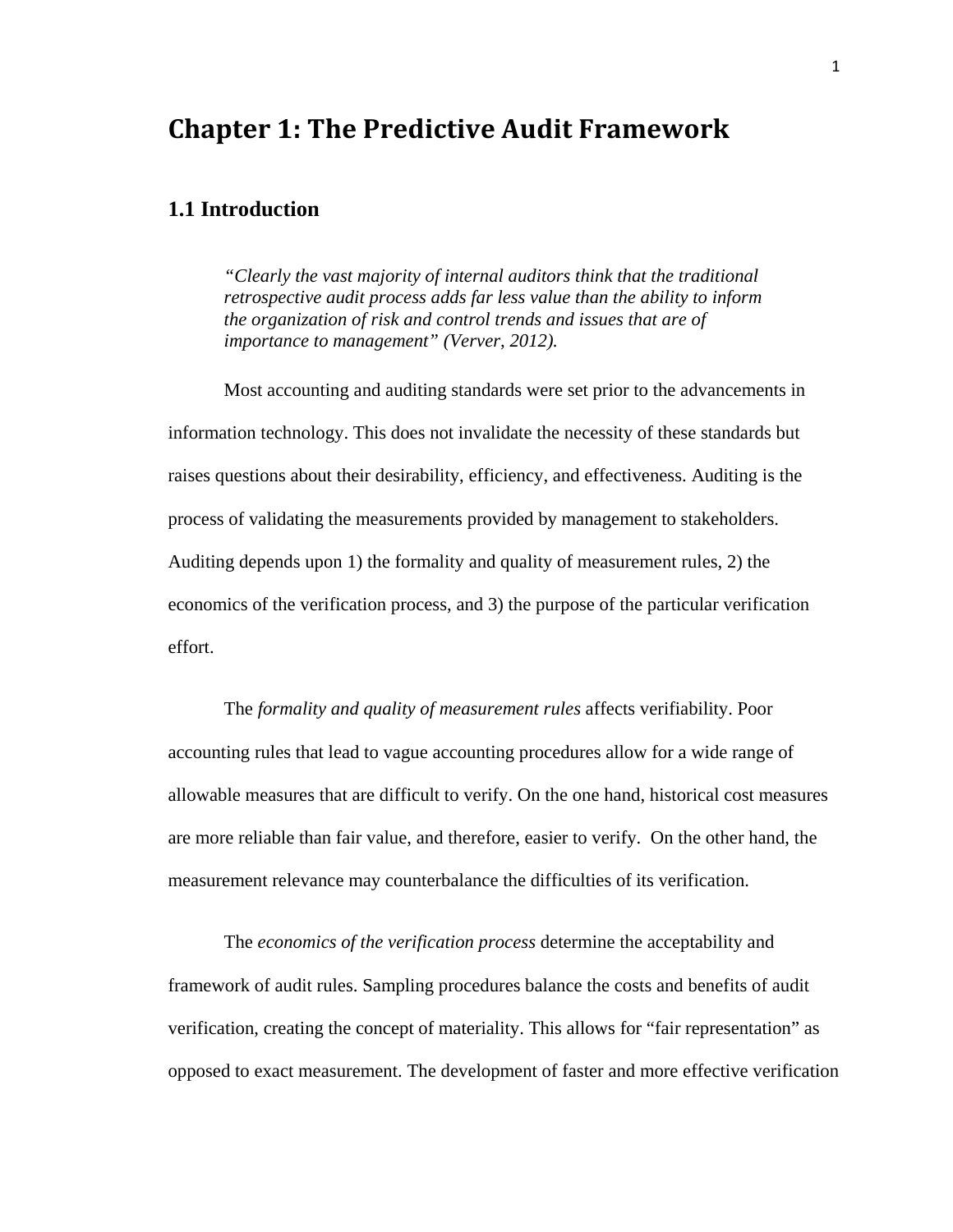processes using information technology such as data mining, predictive analytics, and continuity equations, have changed this cost-benefit equation. However, the accounting and auditing standards have not yet been adapted to reflect this fact.

The *purpose of the verification effort* has been largely neglected in both accounting and auditing standards. The "one report for all" and the consequent "one audit standard for all<sup>1</sup> neglect the different needs of various stakeholders such as employees, investors, banks, counterparties, etc. Although the customization of financial reports for groups, organizations, or even individuals was not economically feasible in the past, it has become feasible with extant technology (Vasarhelyi, 2012).

These issues lead to the need for a reconsideration of the axioms of the audit function with implications for both the external and internal audit roles. Furthermore, companies need more than just financial statement audits; they need assurance on a wider set of business information. Therefore, auditors should consider the need for impounding modern analytical methods and the acceleration and automation of business information technology. This approach of analysis with a retroactive or a predictive framework must be integrated into the assurance and auditing function.

### **1.1.2 Continuous Auditing and the Predictive Audit**

We are now living in a real time economy (Economist, 2002; Vasarhelyi *et al.*, 2010b) where businesses operate continuously with less geographic boundaries. This

 $1$ <sup>1</sup> The emergence of the Internal and External audit professions actually created two standards, the first much less formal than the second (IIA, 2012).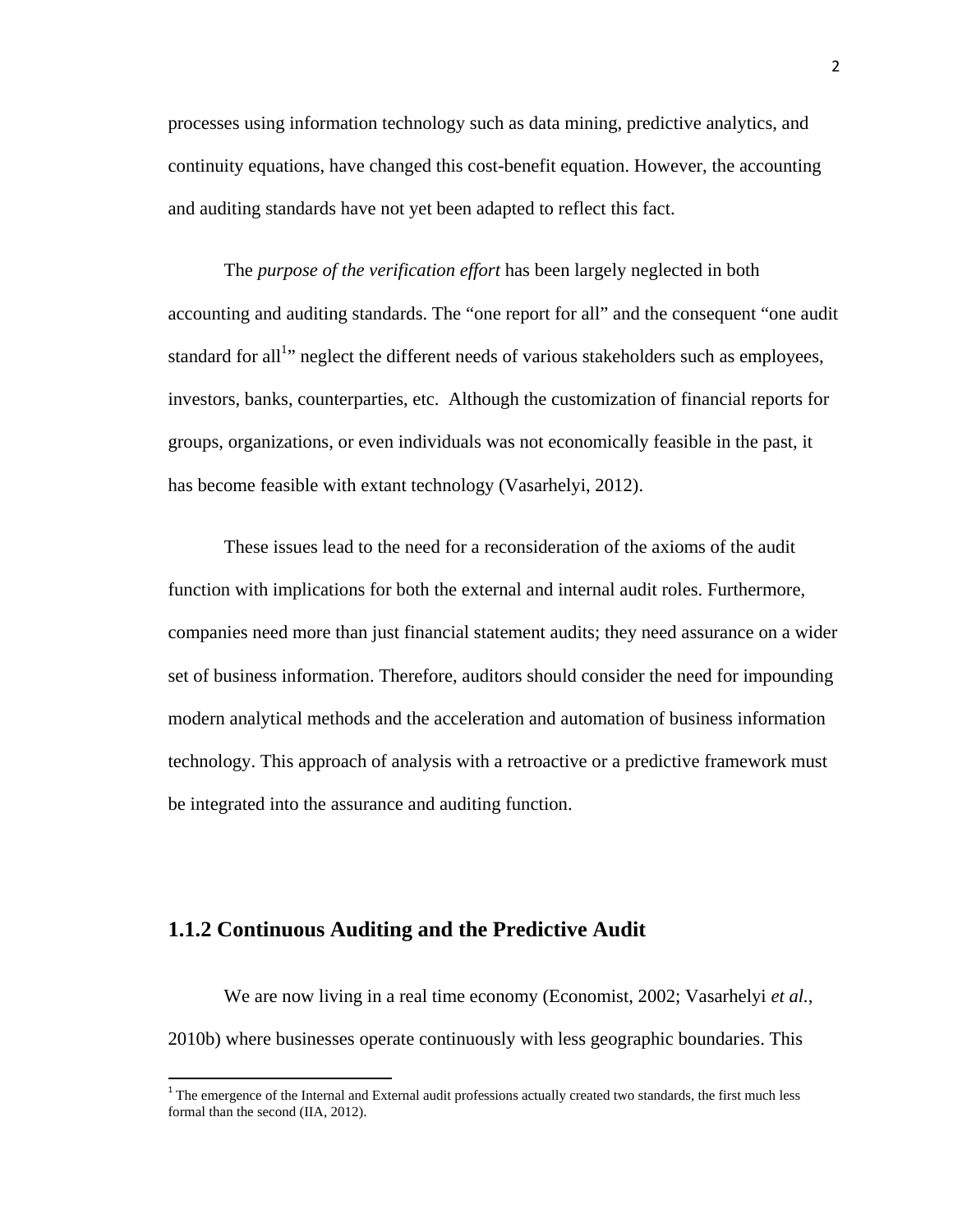necessitates very prompt responses to key events. Timely and reliable information is vital for business decisions and a competitive advantage. The traditional audit methodology cannot completely fulfill business and third party verification needs as it audits past transactions and provides substantially delayed and backward looking assurance. In this setting, most of the audit procedures, particularly substantive tests, are done manually with limited sample data.

A more frequent (closer to the event or continuous) audit can alleviate these problems (Vasarhelyi *et al.*, 2010a). Continuous auditing (CA) utilizes technologies to automate audit procedures and provides speed to audit processes so that auditors may accelerate their assurance processes and creation of audit reports. The Canadian Institute of Chartered Accountants (CICA)/ the American Institute of Certified Public Accountants (AICPA) define CA as the following:

*A methodology that enables independent auditors to provide written assurance on a subject matter, for which an entity's management is responsible, using a series of auditors' reports issued virtually simultaneously with, or a short period of time after, the occurrence of events underlying the subject matter. (CICA/AICPA 1999)* 

With the aid of advanced technology, tedious and time-consuming audit work could be automated (Teeter and Brennan, 2010; Teeter, 2013). Furthermore, the extent and timing of the audit can be expanded to cover the whole population and provide more timely assurance. Management and internal auditors have to continuously monitor their business processes and internal controls to ensure efficiency and effectiveness of their operations. While CA assists with audit work and is owned by auditors, continuous monitoring (CM) aims to support management monitoring tasks and is owned by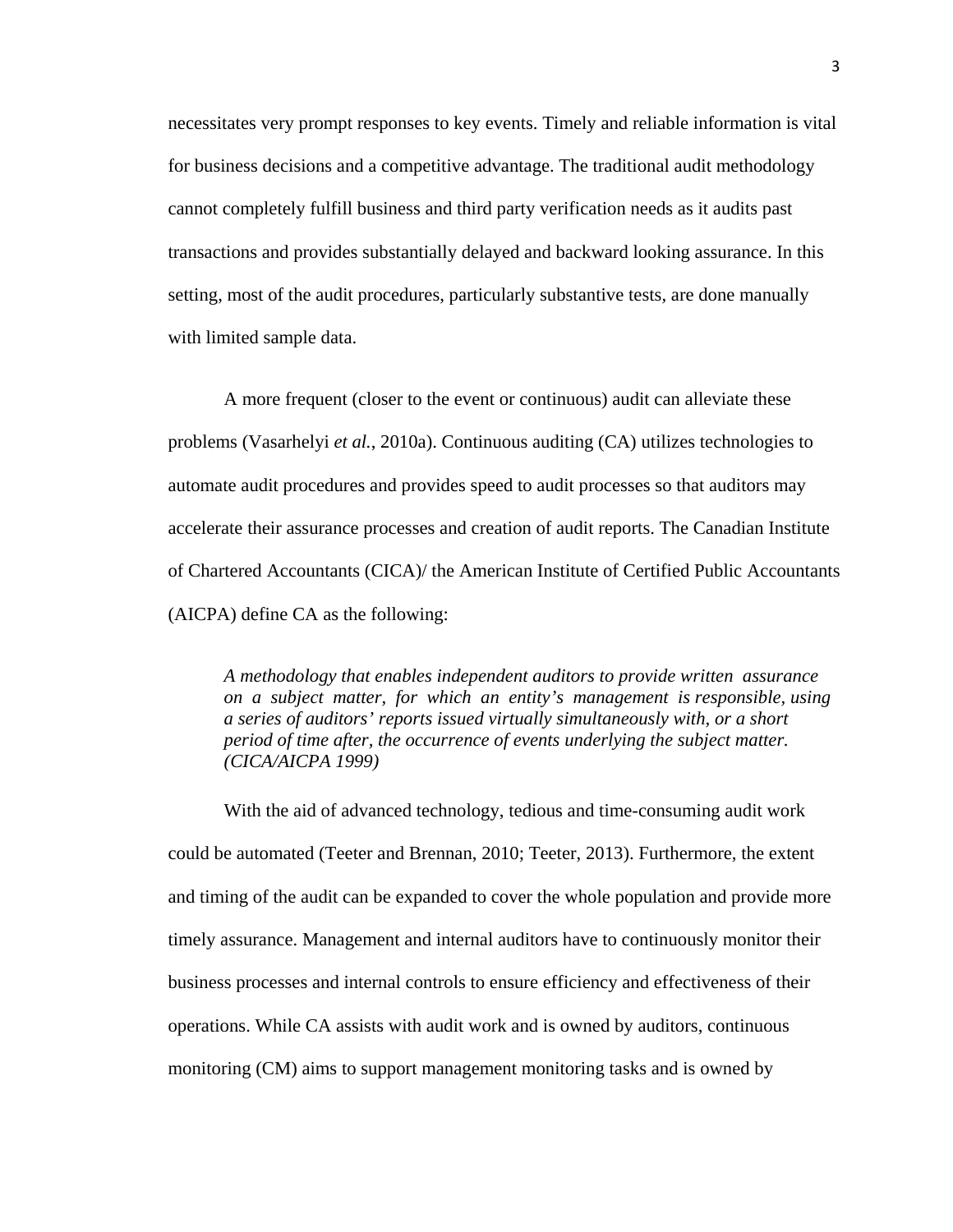management. Littley and Costello (2009) argue that management performs CM while internal audit focuses on CA, two complementary functions. CM is defined as the following:

*A feedback mechanism used by management to ensure that controls operate as designed and transactions are processed as prescribed. This monitoring method is the responsibility of management and can form an important component of the internal control structure (KPMG, 2010).* 

Management uses CM to monitor compliance with, and exceptions involving, transactions. Monitoring results can be used to support day-to-day or higher level management decisions as well as to improve performance and the integrity of processes and controls. CA lets internal auditors actively investigate internal control exceptions as soon as they occur. The exceptional transactions might typically be held for investigation before being released for further processing. Also, CA will reduce errors, anomalies, and/or fraud within the business processes.

Even though it is not necessary for a company to implement both CA and CM, they are complementary mechanisms. Companies may deploy both processes to maximize the usage of resources and benefit from resulting synergies. To implement CM, management can preliminarily select existing CA techniques that are suited to a firm's operational processes and apply them as CM (Vasarhelyi et al. 2004, Littley and Costello, 2009). Likewise, auditors can take advantage of existing controls in CM and utilize them to support their CA initiatives (Vasarhelyi and Alles, 2005).

CA is the basis of the predictive audit or the next generation of audit methods that use both backward looking and predictive methods. The predictive audit uses analytical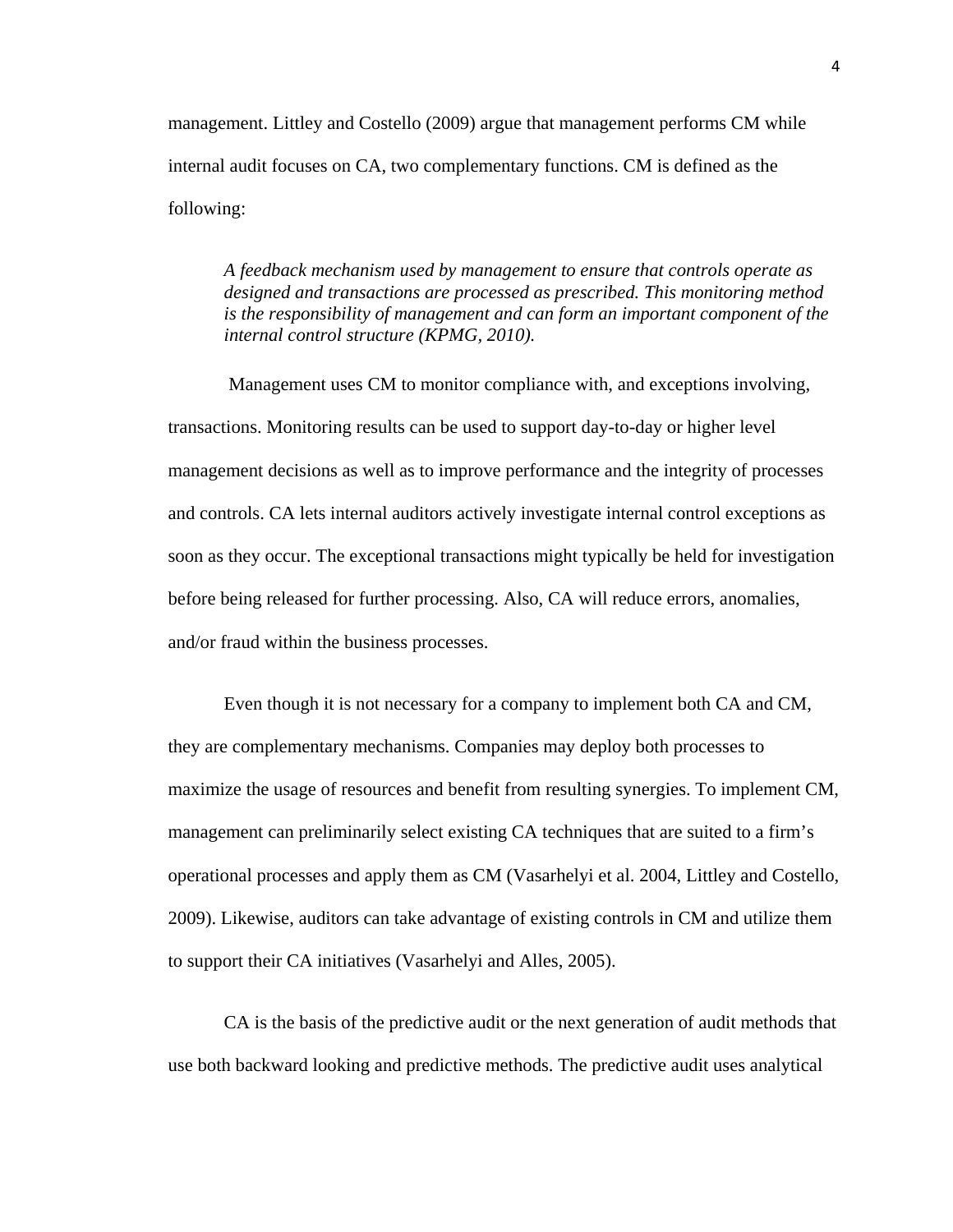methods to predict the expected future outcome of process performance at the transaction, intermediate, and aggregate levels.

#### **1.1.2.1 Definition**

 The predictive audit (PA) is a methodology that incorporates the traditional audit (backward) with the forward-looking audit procedure. This allows auditors not only to examine the past events and create adjustments based on changes or errors that have already occurred, but also perform an audit that could rapidly detect (predictive) or prevent (preventive) irregularities and anomalies. In addition, auditors will be able to create adjustments in an ex-ante manner.

Auditors and management can use this information for auditing and/or management purposes. For example, fraudulent service cancelations can be predicted to detect employees who violate corporate policies (Kuenkaikaew and Vasarhelyi, 2013). More importantly, external auditors can predict final audit results based upon quarterly and/or monthly data, and, thus do not have to wait to perform all the year-end data verification processes prior to issuing an opinion. For instance, at the accounting firm, Jane, a senior manager, has a number of clients and wants to plan her resources for efficient auditing. With information from the previous years, she uses PA to project business areas and accounts that are high risk and require special attention. Specifically, Jane estimates possible future account balances of the AB company, one of her clients. She found that the predicted interest income balance is 2 million and 25 million for accounts receivable. At the year end, if the actual amounts of these 2 accounts are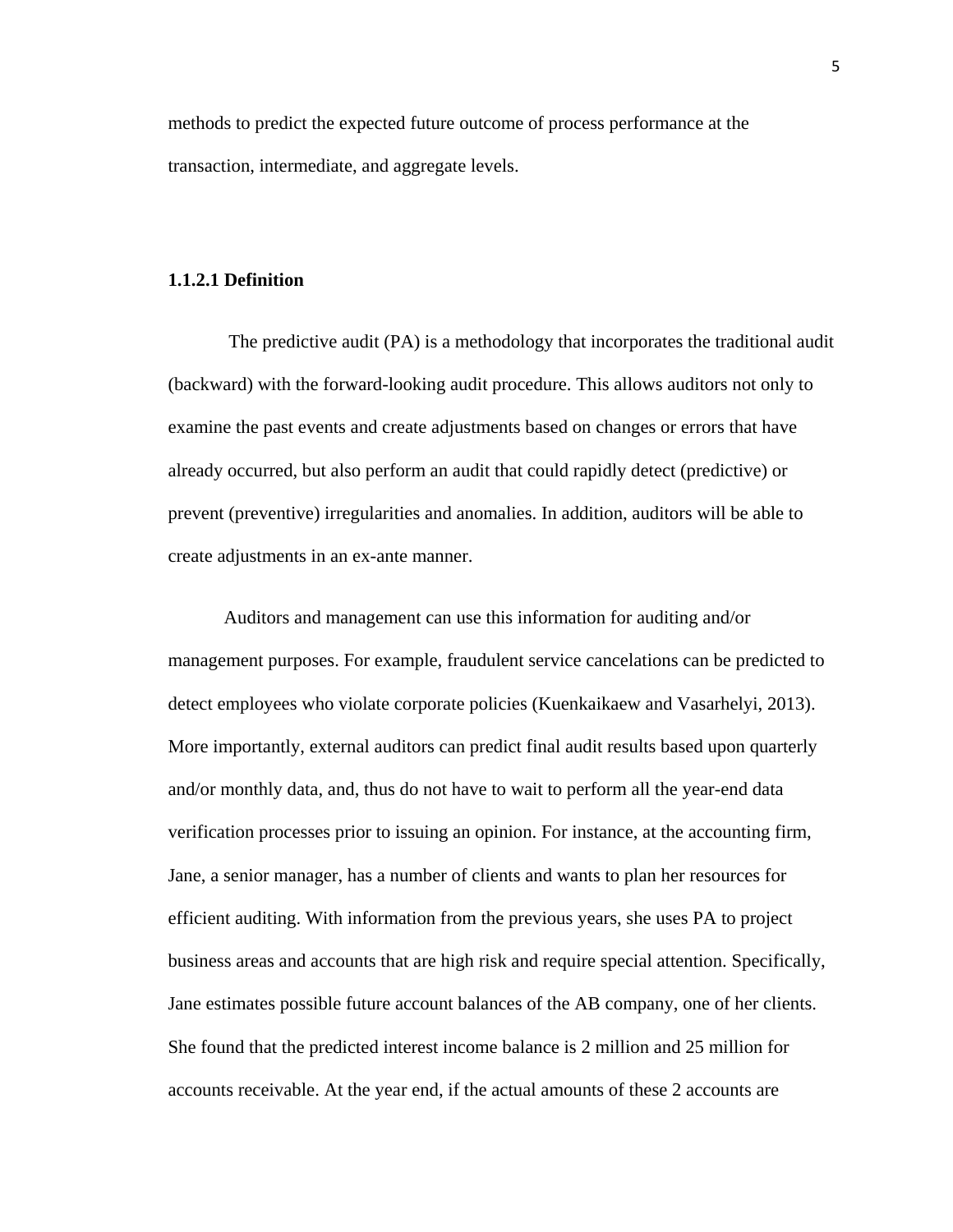significantly different from the predicted values (such as 10 million and 5 million for interest income and accounts receivable respectively) she can allocate more time and staff to scrutinize these two accounts. With this approach, Jane is capable to manage her time and resource prudently. Also, she is able to perform this task anytime, not only at the year-end.

At the XY company, Jim, an internal audit manager, wants to audit an expenditure cycle. He decides to apply the PA to this audit cycle. As a result, he does not have to select a sample data for testing. The analytical model in the PA evaluates every transaction. Spending transactions that have a high probability of being suspicious are automatically flagged and his team will get the exception report. They can further investigate the transactions or keep looking at the outcomes. If flagged transactions turn out to be fraudulent, Jim will find out in time to rectify the problem. Finally, Jim and his team can continuously review the expenditure cycle, not just at a specific period.

#### **1.2 Progressive Audit Automation**

Enterprise resource planning (ERP) software has become a common platform for many businesses in all areas from manufacturing to service. With many system configurations, numerous user settings, and an excessive volume of transactions continuously processed through each system, it is generally infeasible for auditors to manually audit ERP systems. CA and CM are methodologies to address this difficulty. To adopt CA and CM, companies have to be well prepared and organized. They must also be able to incorporate new technologies and adjust their processes to support CA and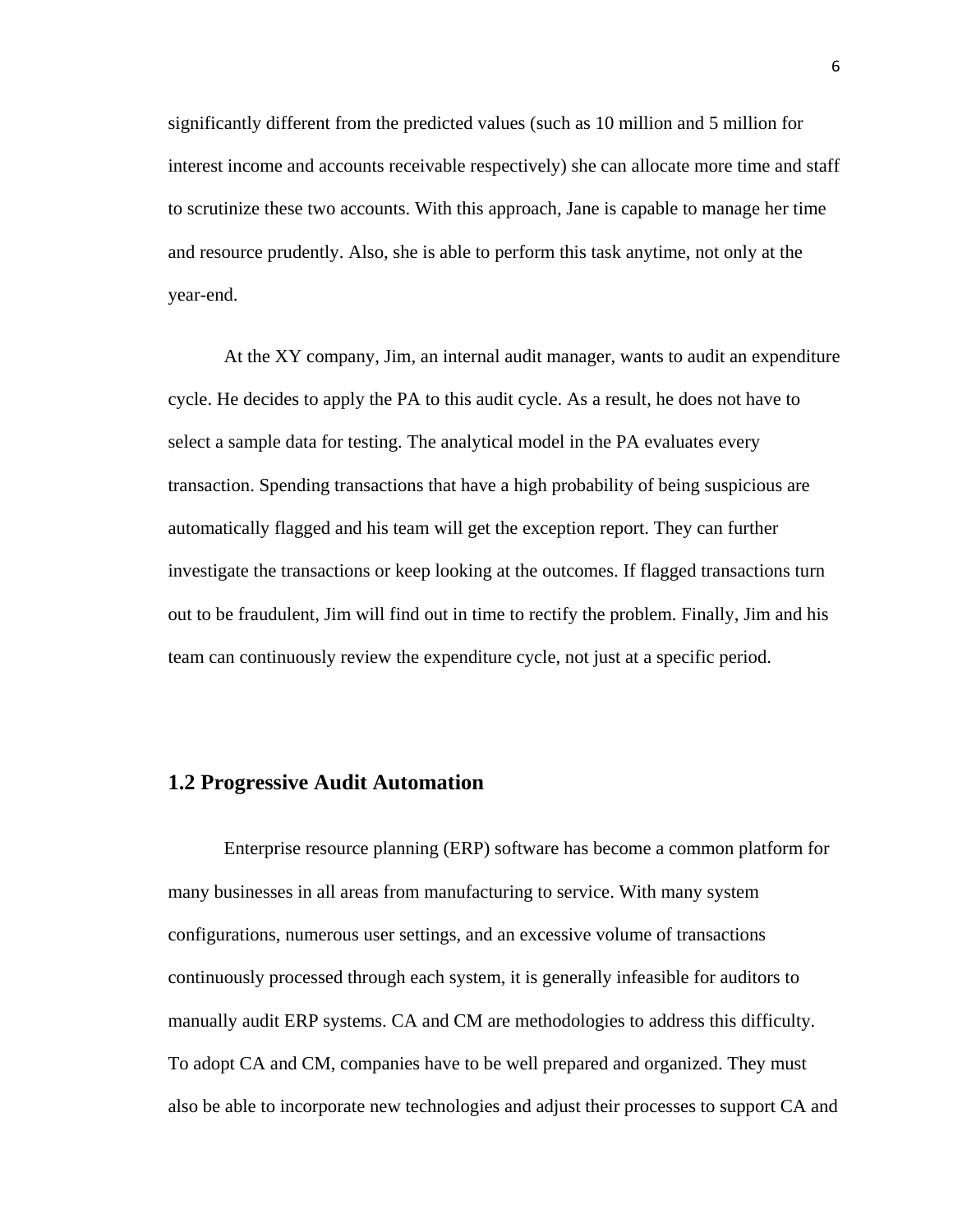CM. Most extant audit automation is progressive rather than comprehensive. The progressive audit is applicable to existing audit procedures by automating the traditional audit, which entails a backward looking audit. In this progressive audit automation domain, the actual audit processes are modularly formalized. As such, these processes are broken down into small steps or subcomponents and automated where possible.

Alles et al. (2006) experimented with audit automation concepts in the pilot implementation at Siemens, stating "*The pilot implementation confirmed the Vasarhelyi et al. (2004) hypothesis that CA would first automate existing audit procedures rather than reengineer them to better suit the needs of the CA system*." In the pilot project, the research team classified audit programs into the following two groups: audit programs that are automatable and those that require reengineering. Ultimately, the internal audit management team believed that the automated audit programs facilitated cost savings and increased efficiency of the internal audit department.

Teeter and Brennan (2010) extended the pilot implementation project of Alles et al. (2006). They experimented with automating the audit programs of a newly acquired division of the company and created a universal rule set that could be used as a standard for other divisions. While evaluating the existing audit programs, they found that some types of control tests are easier to automate than others. These are typically targeted for initial automation. The researchers considered these controls easy targets of implementation. "*Easily automatable controls tests were identified as 'low-hanging fruit' because they didn't require intense work to automate. These tests included authorization, configuration, separation of duties and use-as-is (UAI) tests"* (Teeter and Brennan, 2010). The challenges of the automation process consisted of three major issues. The first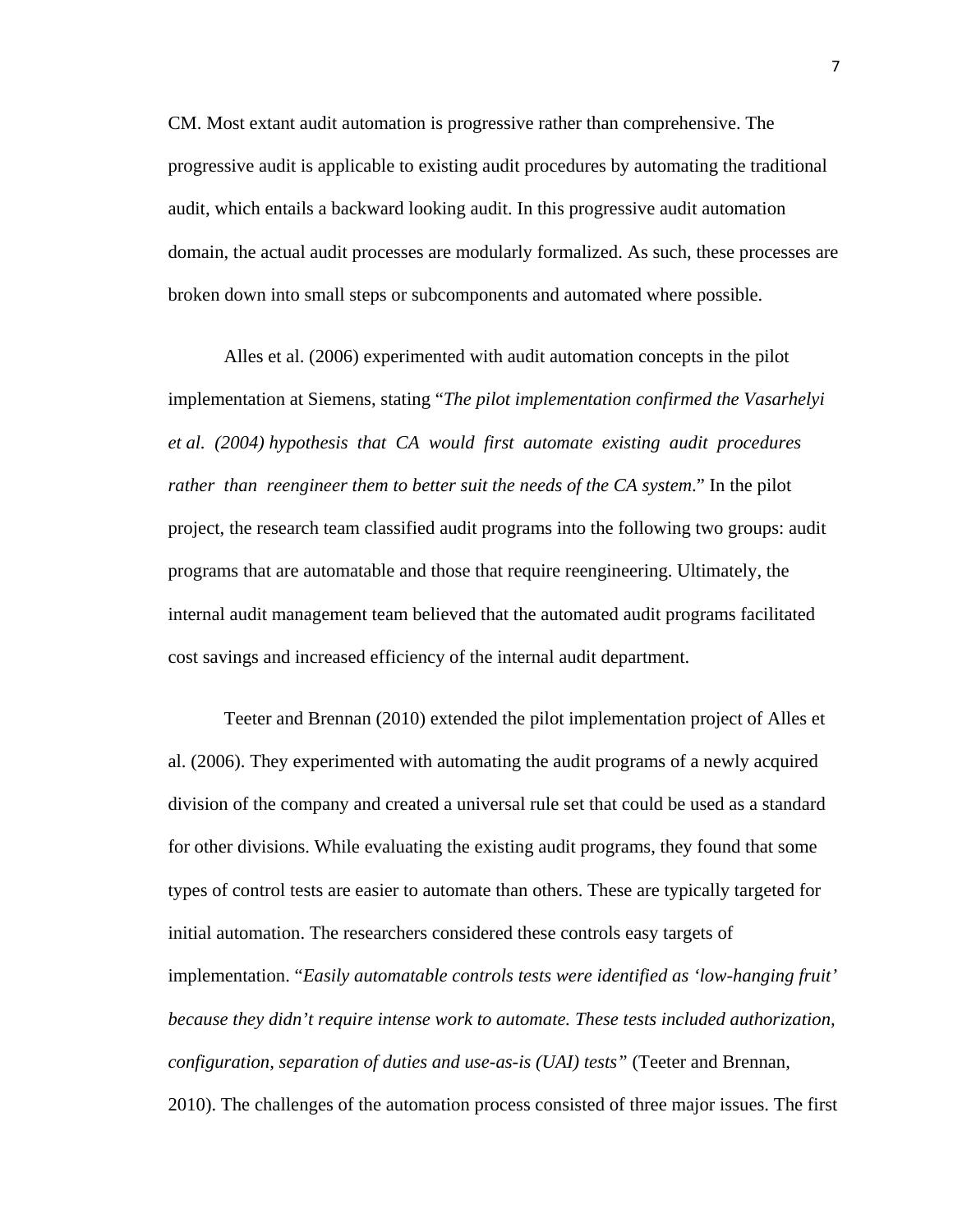issue pertained to prioritizing rules that are relevant to company operations. The second issue related to incompatible programs or bugs in the current software platform. The last issue dealt with the proper functioning of basic controls. Eventually, the researchers concluded that 63 percent of the audit actions could be automated such that alarms could be set to notify management in the event of control violations. Consequently, a continuous control monitoring rule-book was created as a set of standards and guidelines for conducting an internal IT audit. Thus, the audit process can be shifted from testing transactions to testing the rules themselves. The result of automation can be a reduction in time and travel expenses for the audit as auditors could remotely review automated controls.

Hammer (1990) states, "Reengineering requires looking at the fundamental processes of the business from a cross-functional perspective. [It uses] modern information technology to radically redesign our business processes in order to achieve dramatic improvements in their performance." As such, audit re-engineering is a systematic review and alteration of audit processes. It aims to align audit processes with the flow of data in a company and improve audit procedures. An organization may decide to reengineer audit processes to improve audit efficiency (Alles et al*.* 2006). Warren et al*.* (2012) formalized the audit process and re-engineered the structure of the order-to-cash process of a consumer business firm. Specifically, they focused on the elimination of redundant processes and inefficient attributes in that audit cycle. Initially, formalized rules and audit questions were generated. Those rules and questions were then converted into queries, dashboards, and analytic procedures. Available data was assessed and audit procedures were reengineered according to data behavior and characteristics. Some of the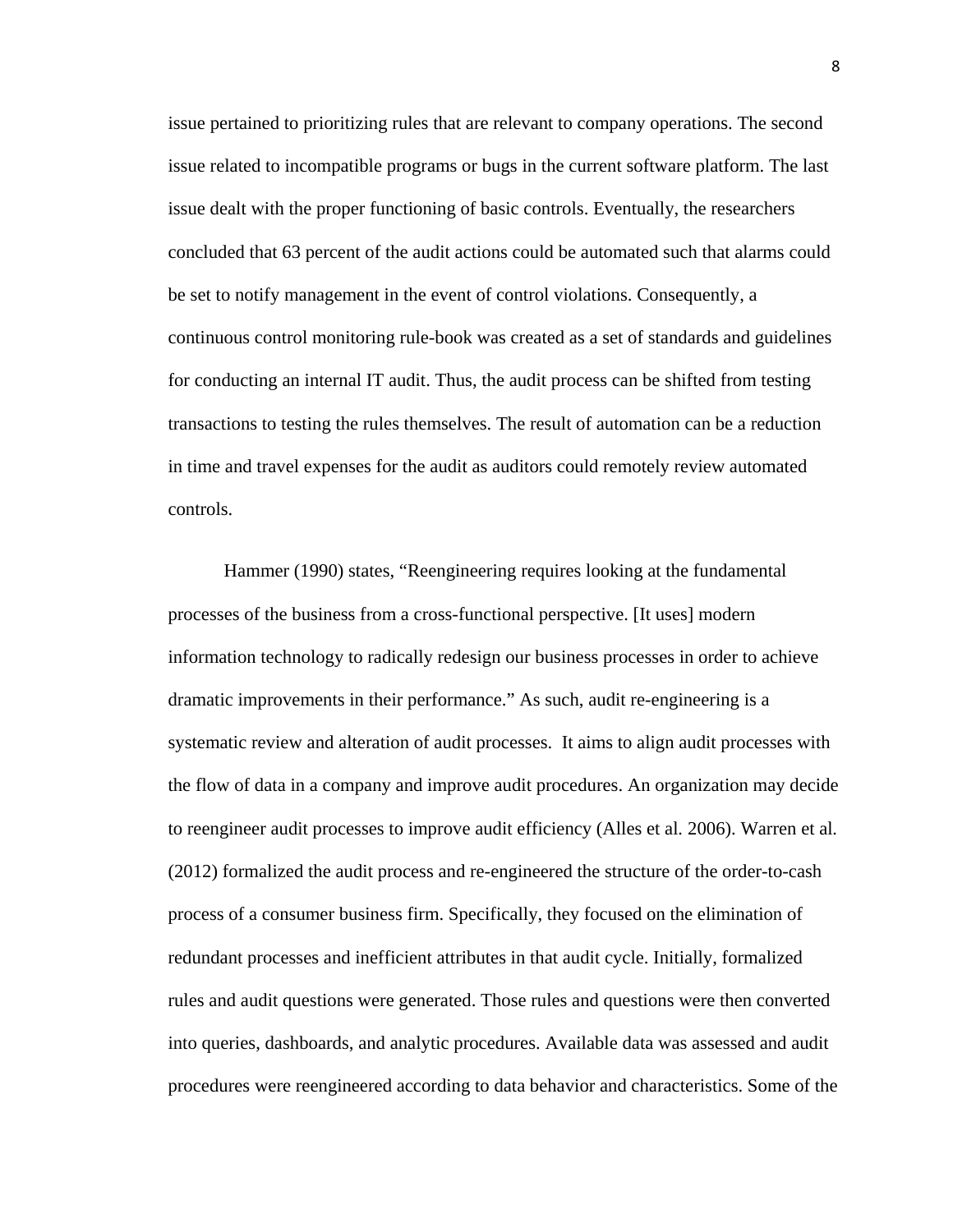criteria used to evaluate data in Warren et al. (2012) included *"…how data is generated (manual vs. automated), when and at what intervals data is updated (discrete vs. continuous), and where the data is located (local vs. remote)."* As a result, audit procedures were more in line with available business data. In addition, audit timing and location were revised according to the findings. In conclusion, they found that audit reengineering could improve audit efficiency and allowed auditors and managers to focus more on business risks.

All companies in the US SEC jurisdiction or a conglomerate must comply with a number of rules and regulations. Examples of such legislation include the Sarbanes-Oxley Act, Foreign Corrupt Practices Act (FCPA), USA Patriot Act, and other industry specific regulations (KPMG, 2010). Given this situation, a company must consume significant resources in fulfilling the requirements of such legislation. Fortunately, there is an opportunity for firms to substantially automate compliance with existing and new regulatory requirements. This will allow companies to better address the associated compliance burden. Compared with manual audits, automated audits (Alles et al*.*, 2013) could substantially improve the monitoring of regulatory compliance, which is very detailed and should be continuously monitored.

#### **1.3 Predictive Auditing**

Continuous auditing notably supports real time business needs. A number of CA studies have been evolving, and many companies have started to adopt some type of continuous audit. Additionally, these organizations are trying to improve and expand the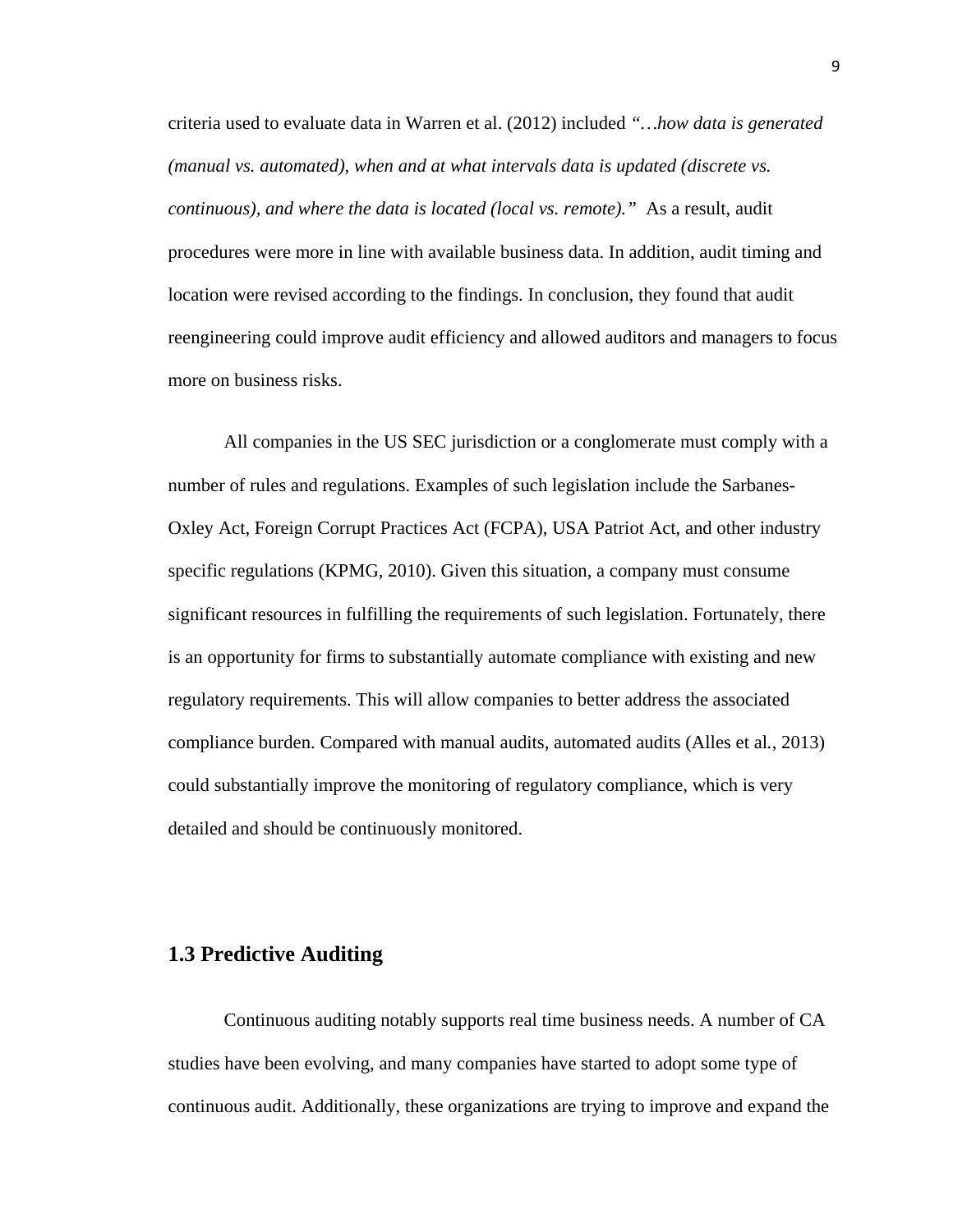application of CA in their companies (PricewaterhouseCoopers, 2006; Brown et al., 2007, Vasarhelyi et al., 2012a). When using CA technology, a number of audit tasks can be automated and efficiently performed. Therefore, auditors can focus more on business risks and continuously or frequently (rather than periodically) act on the entire transaction population instead of a mere sampling of transactions. This allows auditors to detect errors on a timelier basis and simultaneously increase audit effectiveness.

Technology plays an important role in contemporary and future auditing. Audit automation greatly facilitates the development of forward-looking audit techniques that can be used either as a measurement benchmark for "close to the event" auditing (predictive audit) or, in certain cases, as a way to avoid likely defective transactions from being executed (preventive audit). Figure 1.1 depicts contemporary auditing. The traditional audit is still needed and will be a foundation of the predictive audit. This predictive audit is an approach for performing CA. It applies a prognosticative analytic methodology to the audit and focuses on upcoming events. Results of the predictive audit (not the preventive audit) could be used to identify a process or set of processes that have a high probability of irregularities or errors. If these results are found to be robust, they can be used to construct additional rules or filters, and implemented as preventive controls (the preventive audit) in those processes.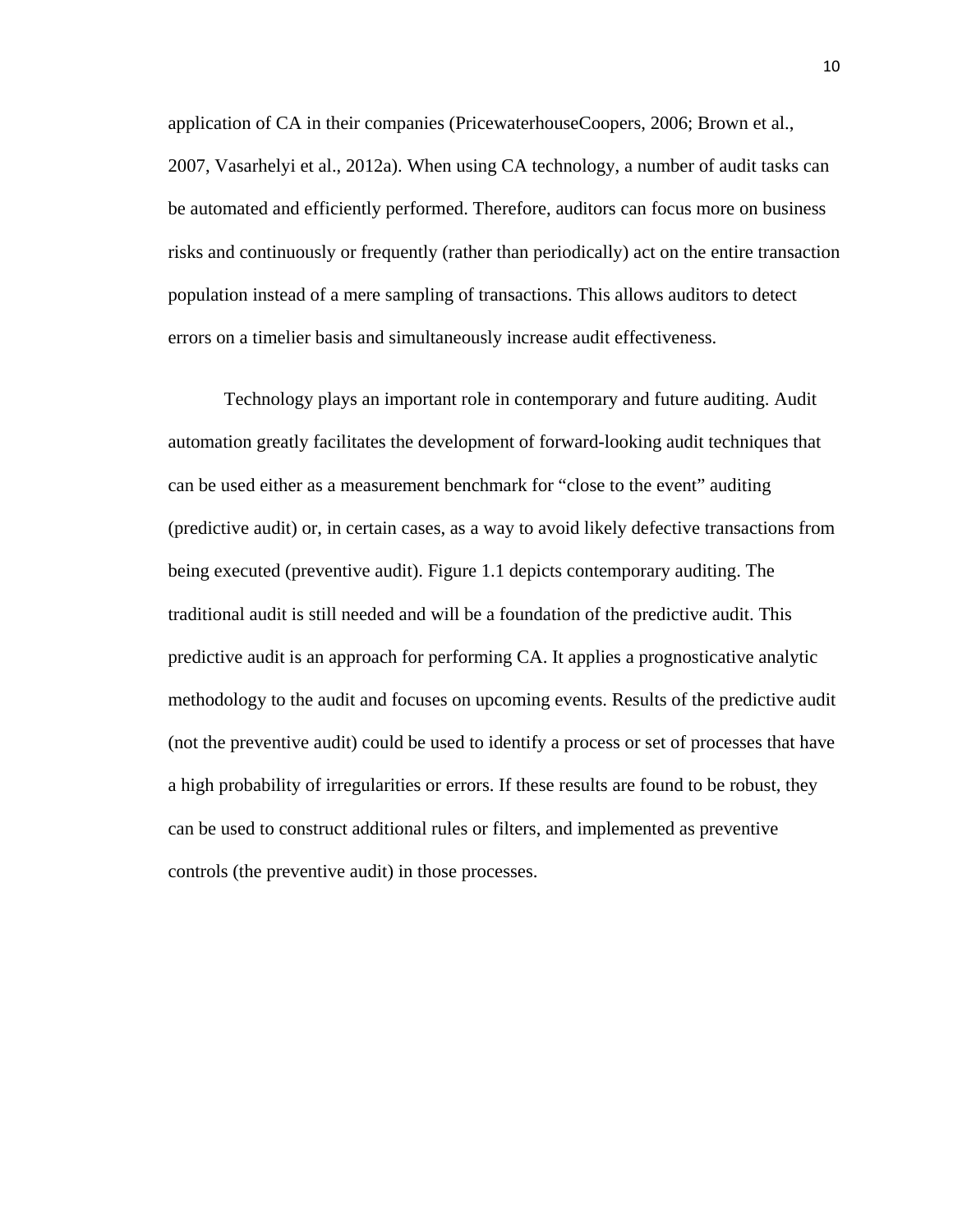

**Figure 1.1 Contemporary Auditing** 

## **1.3.1 Contemporary Audit**

In the coming age of close to real time auditing and control, auditors and management not only want to verify past activities, they want to predict future events for improved control and prevention of faulty transactions. The predictive audit is an emerging concept that could fulfill this vision. The predictive model can be executed before knowing the outcome of the transaction or before the transaction is passed the next process. An analytical model in the predictive audit will compare estimated results of transactions to timely normative models. For example, when sales information is put into the system, the model can analyze whether this transaction has a high probability of becoming a channel stuffer. Based upon such analyses, auditors and management are able to be notified beforehand about any problematic transactions and/or processes. As a result, individuals may investigate and resolve these issues prior to conducting any associated recording activities. Consequently, the predictive audit may turn an audit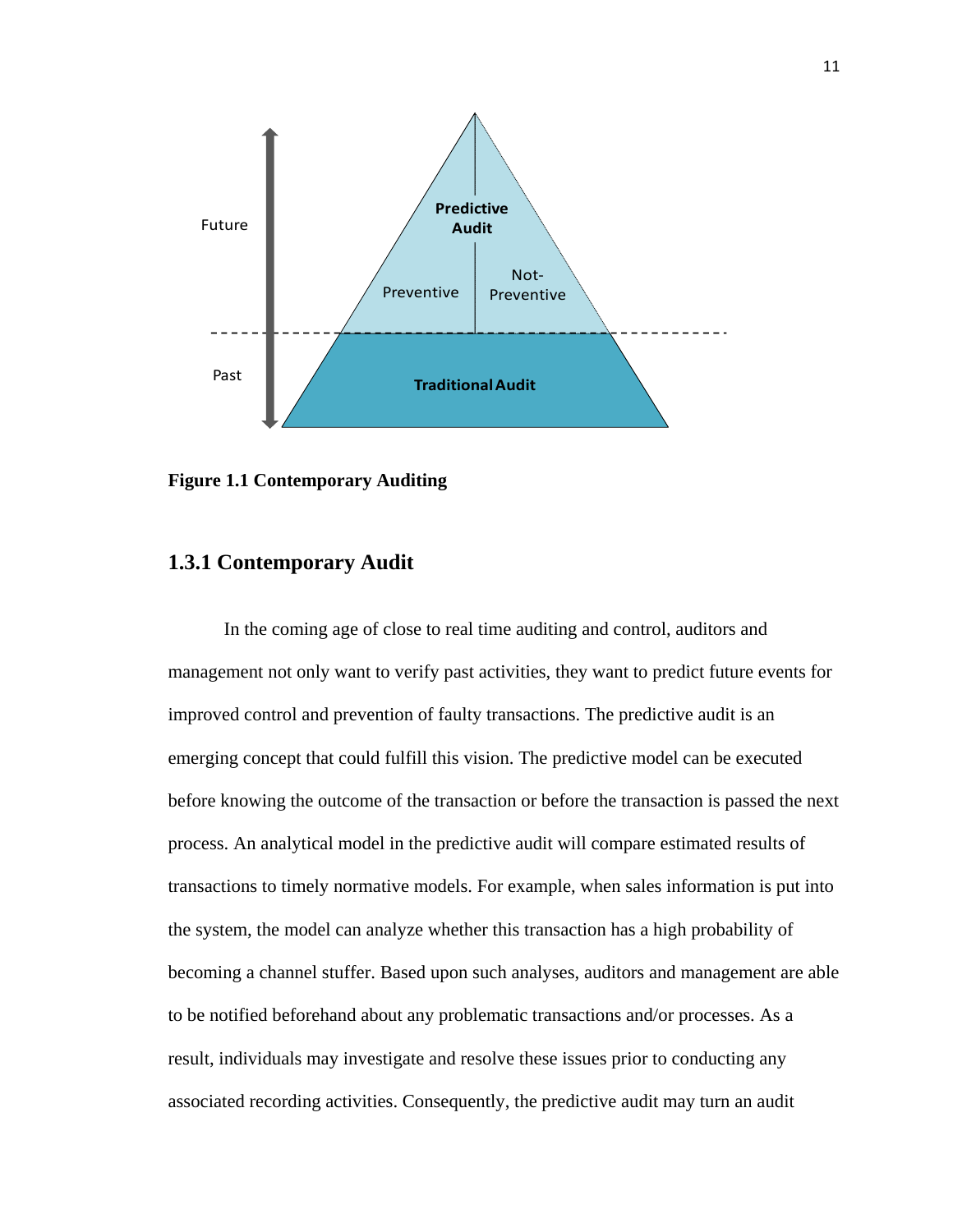towards the future by taking a proactive stance in conducting audit activities. Consequently, audit paradigms will change from a backward and periodic audit to a forward and continuous audit, and from a detective to, when possible, preventive stance.

The predictive audit could strengthen the control environment of a company and create better feedback mechanisms for management. In particular, auditors and management could examine errors and irregularities that cause transactions to be flagged. They can also monitor transactions to ensure that when problems occur, resolutions could be promptly implemented. Flagged transactions could be examined to determine if they are allowable. If they are not allowable, these transactions could be subjected to further investigation. In addition, companies could consistently refine preventive controls by establishing additional checkpoints to improve business process rules. Accountants who are responsible for period-close adjustments could use the predictive audit findings to create and enter preventive adjustments. For example, by comparing results from predictive models with operational budgets, auditors and accountants could identify possible variances that may occur and make plans to address them. Figure 1.2 shows the predictive audit flow.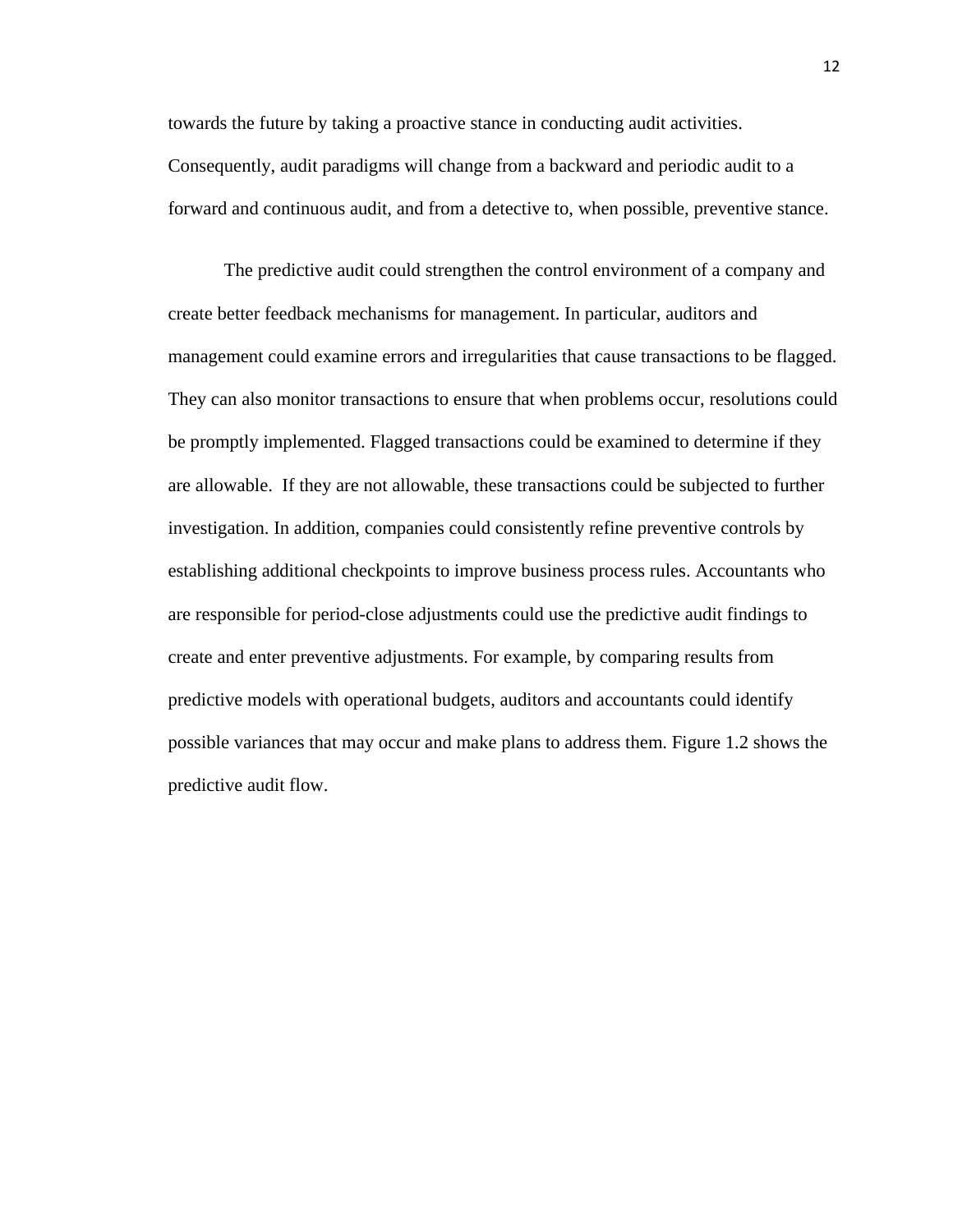

#### **Figure 1.2 The Predictive Audit Flow**

There are several differences between the predictive audit and the traditional audit. These differences relate to control approach, objectives, audit area, frequency, measurement, and method. For convenience, Table 1.1 compares the different perspectives between the traditional and predictive audits in greater detail. Data that is used in a predictive model must be in an electronic format. Therefore, hard copy data must be digitized prior to inclusion. In addition, audit procedures should be automated where possible to gain the most benefit from this new audit paradigm. Similar to other CA projects, an initial implementation and conversion will require considerable investment in technology, human resources, and management support (Vasarhelyi et al*.*, 2012b). Even though it entails substantive effort initially, it is expected that the benefits will justify the costs in the future.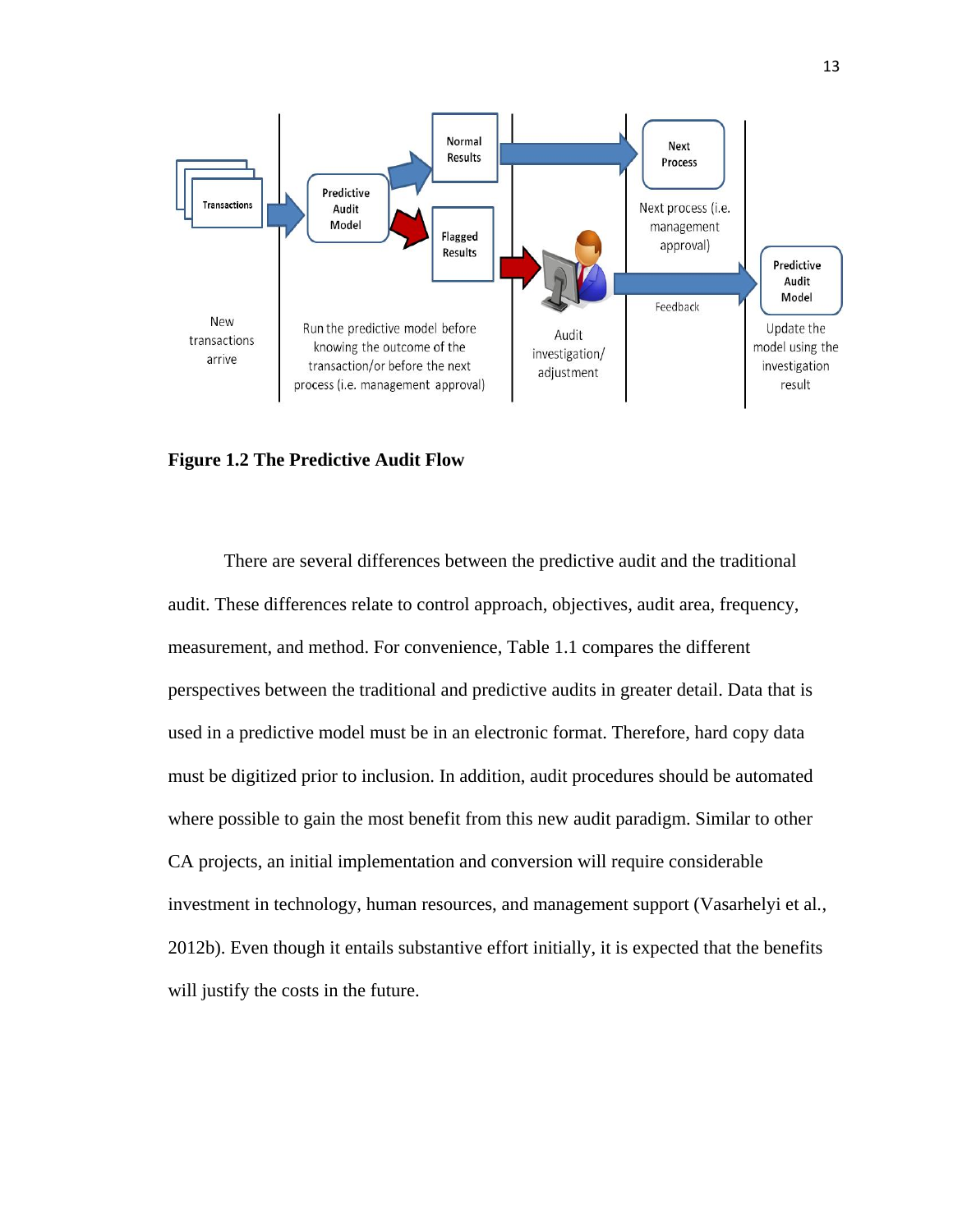# **Table 1.1: Predictive Audit Characteristics**

| Area\Audit          | <b>Traditional Audit</b>                                                                                                  | <b>Predictive Audit</b>                                                                                                                           |
|---------------------|---------------------------------------------------------------------------------------------------------------------------|---------------------------------------------------------------------------------------------------------------------------------------------------|
| Control<br>Approach | Detective (Backward)                                                                                                      | Preventive (Forward)                                                                                                                              |
| Objective           | Support audit opinion on<br>financial statements                                                                          | Support not only for financial purposes;<br>include but not limited to operational audit,<br>compliance, and control monitoring                   |
| Audit area          | Financial statements at an<br>account balance level                                                                       | High risk areas in financial statements and<br>operation processes at transaction, sub-<br>account, and account levels                            |
| Frequency           | Periodic                                                                                                                  | Continuous or close to the event or frequent                                                                                                      |
| Measurement         | Static                                                                                                                    | Dynamic                                                                                                                                           |
| Method              | Manual<br>Manual<br>confirmations<br>Document<br>vouching by sampling<br>Inventory counts<br>Use statistics and/or ratios | Automated<br>Automatic confirmations<br>Data analysis of entire population<br>RFID, barcode<br>Use data analysis and/or data mining<br>techniques |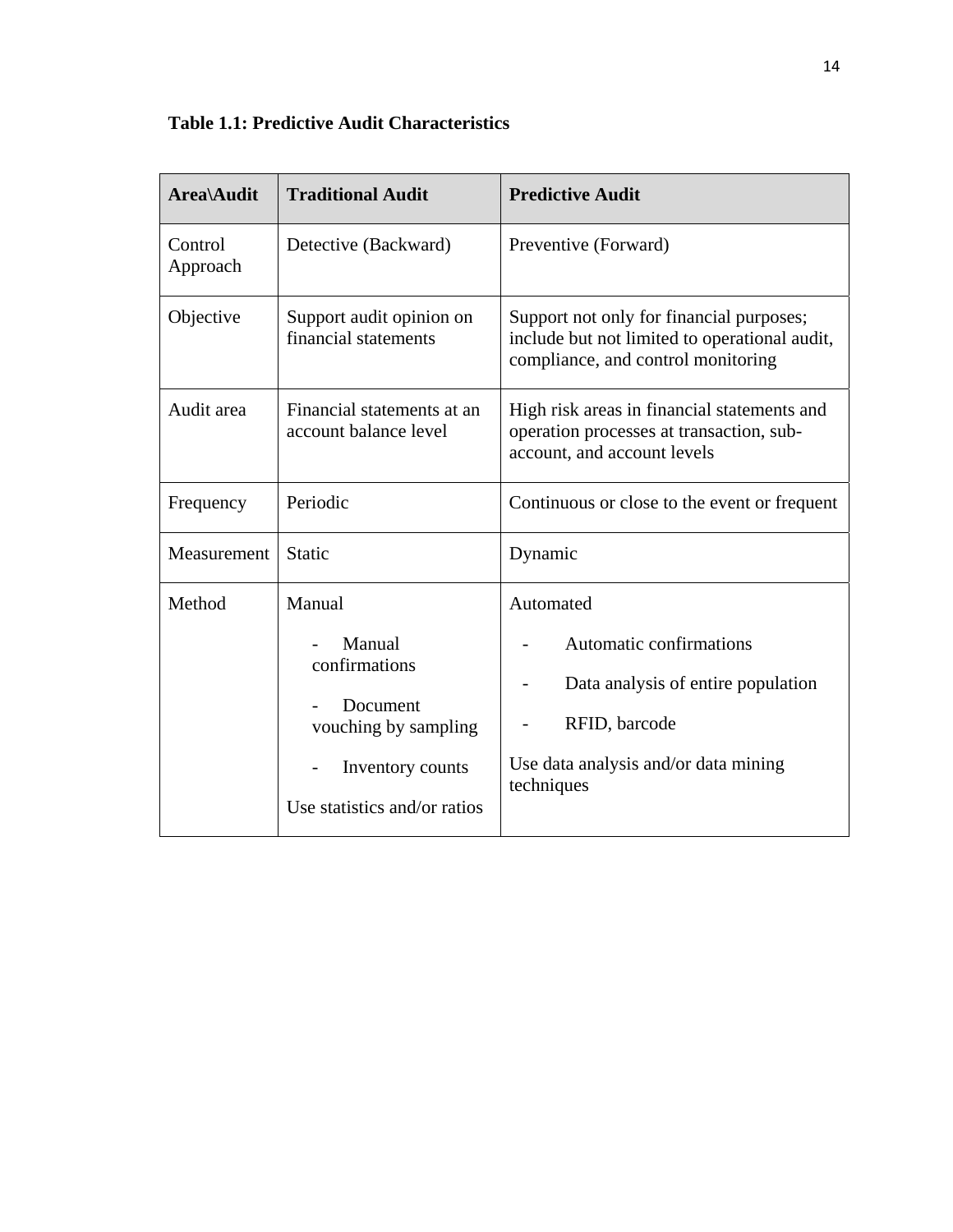#### **1.3.2 Types of Prediction**

The predictive audit connects past and exogenous data with knowledge of the processes to predict risks, control trends, level and flows, and other parameters of the business process. These predications are compared with the actual results revealed by management for monitoring and assurance purposes. Where discrepancies of substance arise, alerts are generated (the predictive audit not the preventive audit) and potentially block (preventive) execution.

## **1.3.2.1 Risks**

Moon (2013) divides the risks to be monitored in the Continuous Risk Monitoring and Assessment (CRMA) methodology into the following three major categories: 1) operational, 2) environmental, and 3) black swans. These risks are monitored and when substantive changes are observed, analytical methods are used to rebalance audit procedures and potentially refine management actions. This is aimed at improving the balance of audit procedures being applied. The prediction of risk changes would allow CRMA to improve situations in a proactive manner.

### **1.3.2.2 Control Trends**

Controls were evaluated before the enacted of the Sarbanes-Oxley (SOX) Act but the requirement for the evaluation was strengthen by this regulation. The quality of the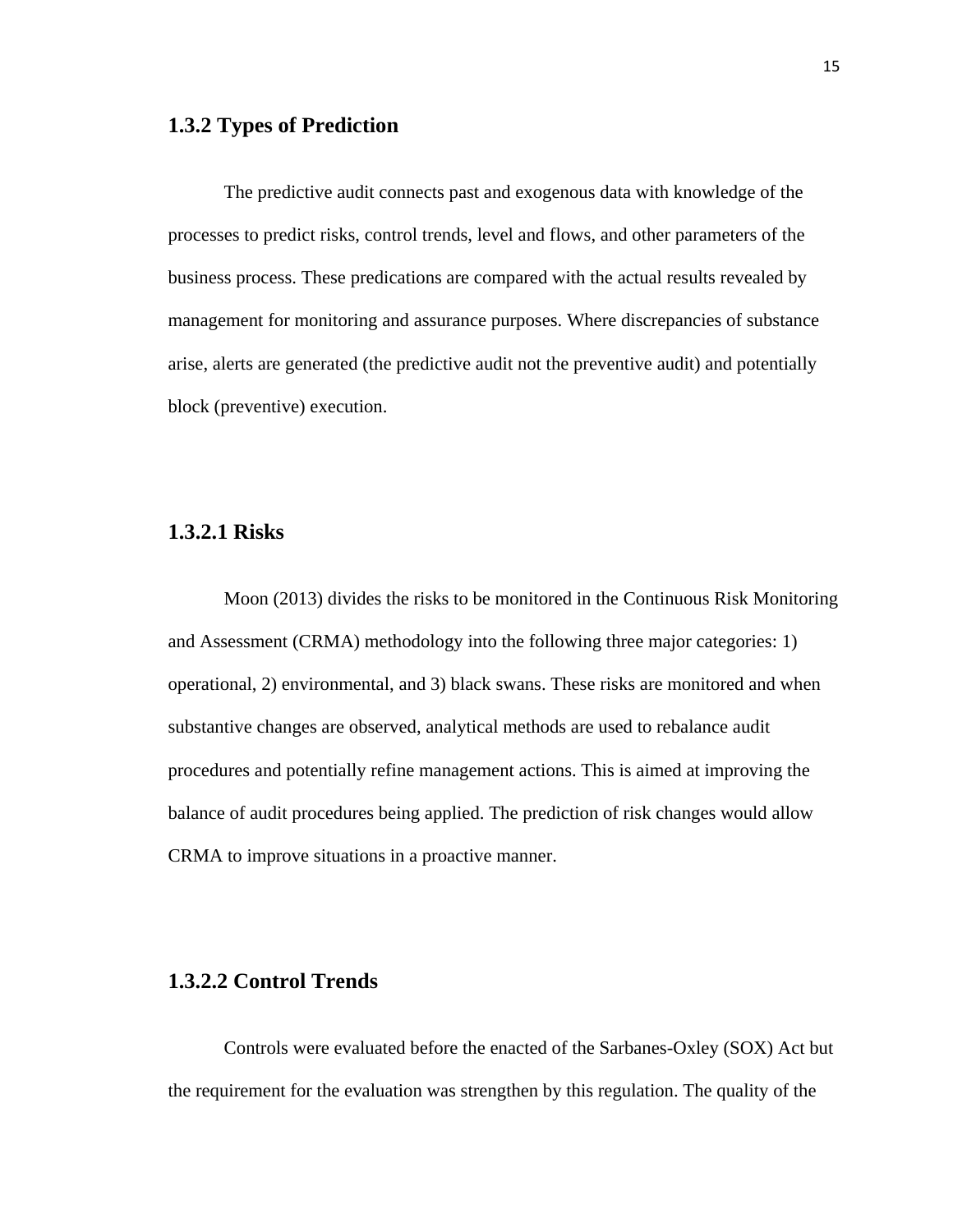controls is reflected in the quality of auditee data. The structure, current trends in the evaluation, and frequency of data alerts provided by control systems, serve as predictors of future trends in the control evaluation. While the measurements of control effectiveness proposed in the literature (Debreceny, 2006; Doyle et al., 2007; Ashbaugh-Skaife et al., 2009) are still coarse, they may serve as predictive measures of irregularities and proxies for management quality.

## **1.3.2.3 Levels and Flows**

The traditional audit attests to the reliability of measurements presented by management concerning data levels (Balance Sheet) and flows (Income Statement and Funds Flow). The auditors' prediction allows for the creation of a more competent benchmark for continuous monitoring and continuous auditing relative to the more traditional "standards" used by Vasarhelyi and Halper (1991). For example, a company could predict a level of sales returns before the year-end using historical information related to sales and returns in previous periods, and could create adjustments in advance or monitor for irregular returns.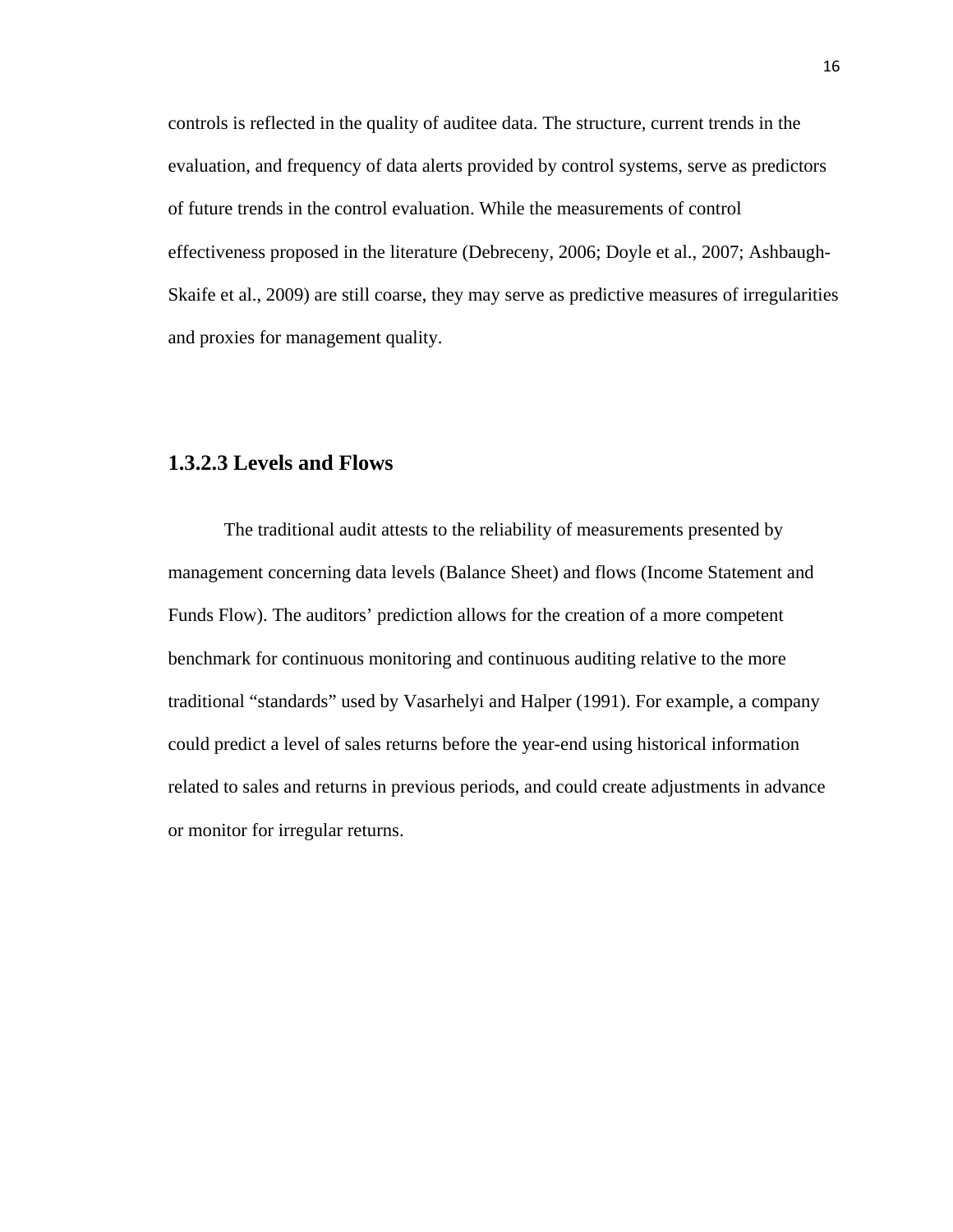# **1.3.3 Predictive Audit: The Framework**

### **1.3.3.1 Forward Audit**

Auditors review past transactions to support their opinion on financial statements. They investigate past events to ensure that controls were obeyed and no significant exceptions occurred. Auditors periodically review business transactions. Some processes will be audited monthly, quarterly, annually, or even every other year (Vasarhelyi et al., 2010a). Although traditional audits have retroactive value, this backward looking audit creates a time lag between the occurrence of an event and the time of the associated assurance that influences the decision making of stakeholders.

In the current auditing paradigm, errors or irregularities that occur may not be uncovered in a timely manner and this may be detrimental. Conversely, continuous auditing and continuous control monitoring allow for an immediate response in the everchanging business environment. Using these methods, management and auditors may explore emerging problems soon after the event. As result, they will optimize the likelihood of recovering from errors and/or irregularities.

In a competitive business environment, the value of a company is equivalent to its future economic performance. From an auditing and control perspective, if auditors could identify processes that have a high probability of producing irregularities or controls that deviate from benchmarks, they could use this information to prepare for audit planning and consequent procedures. The predictive audit utilizes historical and/or current data to predict potential future outcomes. Predictive models can identify patterns, trends, and/or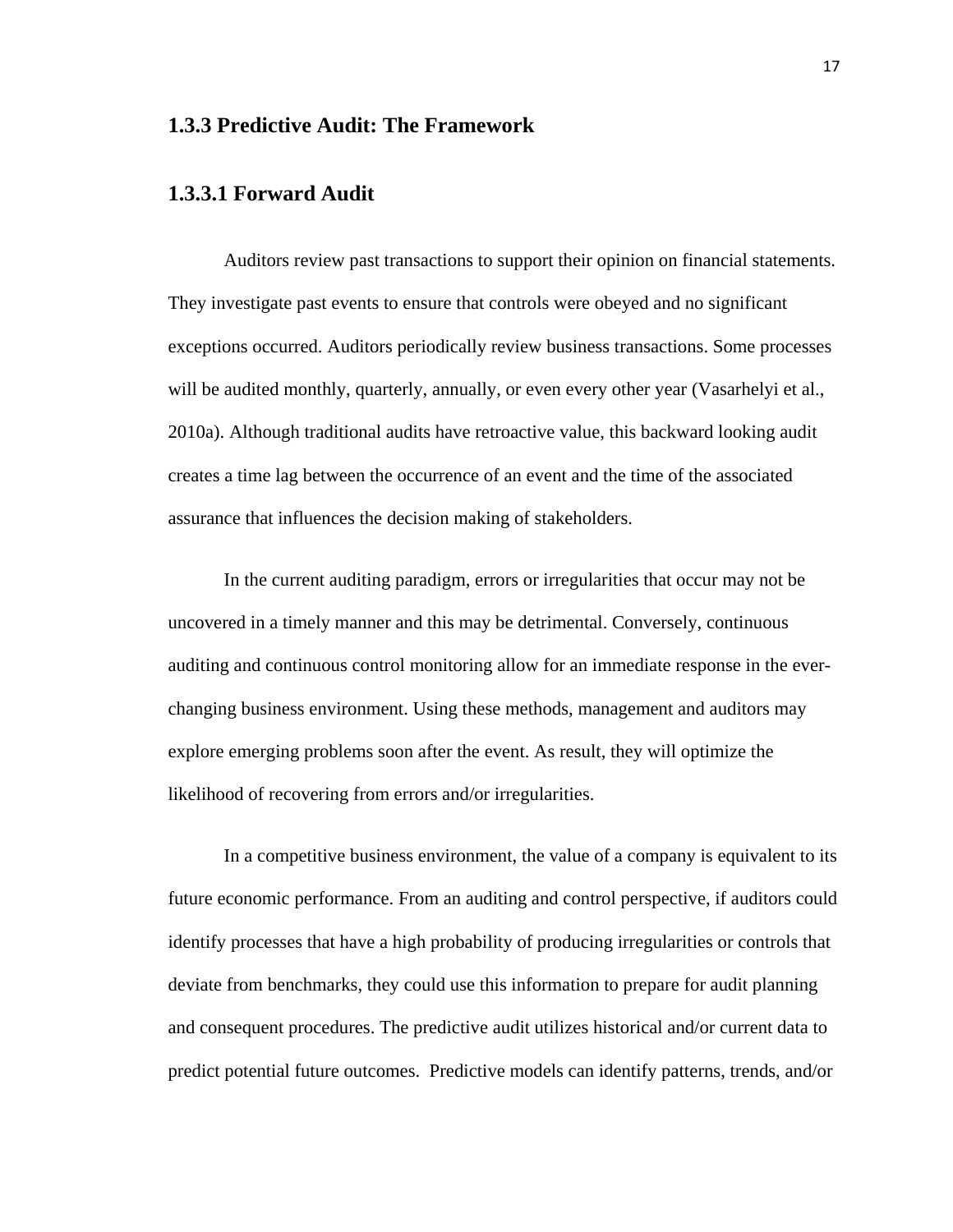benchmarks, and predict processes or transactions that may deviate from predefined controls. As such, auditors can plan ahead for the audit and scarce resources such as time and personnel can be allocated more efficiently. If anomalies are detected, auditors may examine source transactions to intervene and/or prevent possible adverse consequences. Also, management can use a predictive model to identify high-risk areas that will need greater attention. Moving forward, management can then apply more preventive controls or filters to processes in those areas.

### **1.3.3.2 Beyond the Financial Purpose**

As stated earlier, the primary objective of the traditional audit is to assess and validate financial statements in an effort to provide reasonable assurance that they are free of material misstatement. Audit work focuses on testing and verifying the accuracy of account values and balances. By comparison, the objective of continuous auditing is *"to provide assurance on both financial and non-financial data at a more detailed level and on a much wider set of data"* (Vasarhelyi et al., 2004). In addition to supporting the requirements of the financial audit, the predictive audit can be applied to non-financial audit tasks such as operational auditing, compliance testing, and controls monitoring. Furthermore, it can be applied to areas such as customer relationship management, supply chain, and manufacturing.

In many organizations the implementation of ERP systems and relational databases facilitate the automation and electronization of processes and data (Vasarhelyi and Greenstein, 2003). In these systems, the controls are shifted from the account level to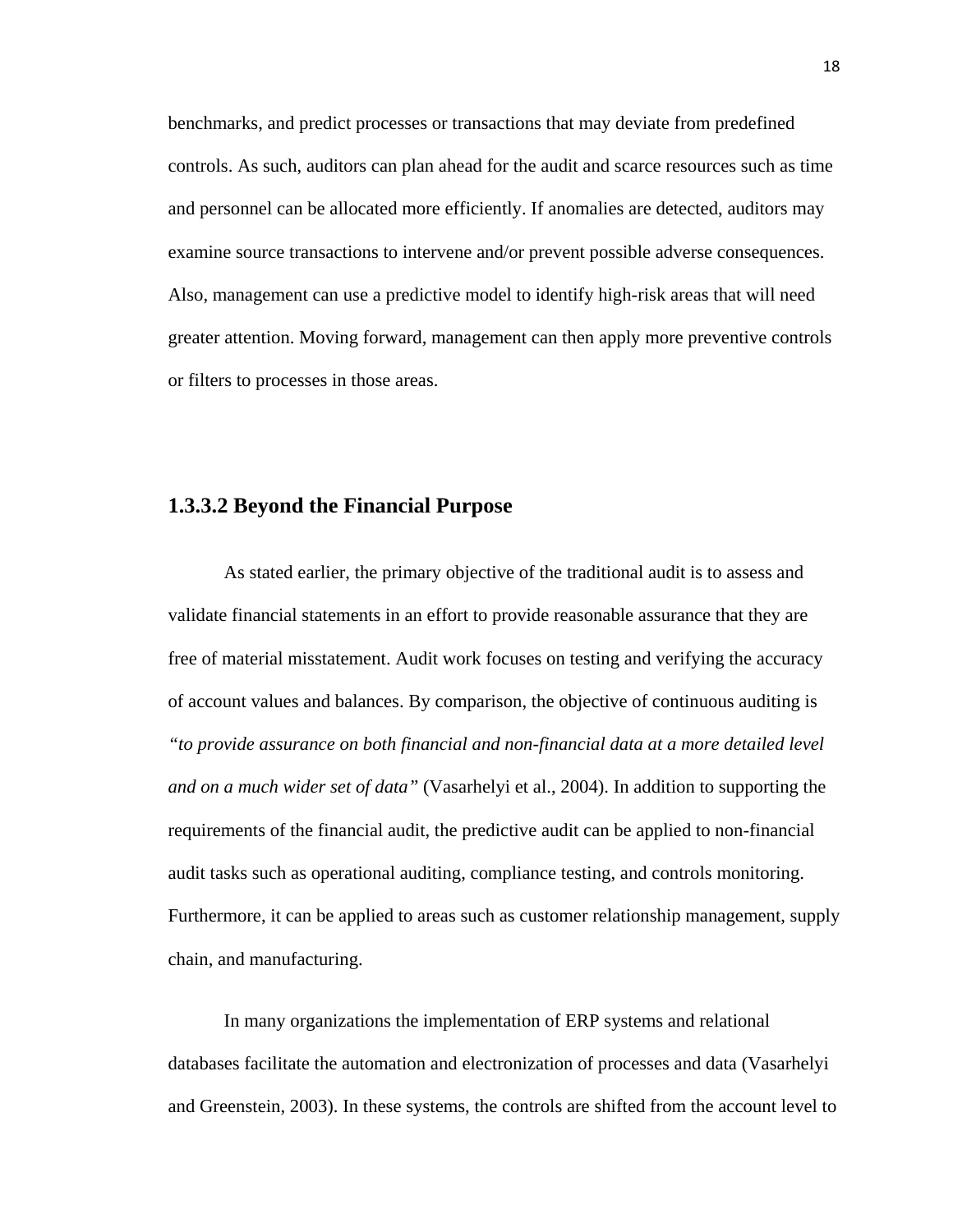the transaction level so that "*The proliferation of business processes and the ubiquity of technology and automation will…change the minimum level of control from accounts (embodying multiple transactions) to individual transactions…*." (Vasarhelyi, 2011). The predictive audit can identify possible exceptions at both aggregated and disaggregated levels, depending upon input data. As such, it can be applied to account balances or to individual transactions. Because predictive audits require significant investments in technology and automation as well as concentration in data analytics, companies may only consider its application in high-risk areas of accounting systems and operational processes to be cost-effective (Chan and Vasarhelyi, 2011).

#### **1.3.3.3 Continuous Measurement**

Businesses need measurements to track their performance in various dimensions. They need both financial and non-financial measurements. Financial statements are used to identify the financial value of a business and accounting is the method for measuring that status. As the nature of business has evolved, measurements have been adapted to continue to effectively evaluate and reflect the actual status of the business. For example, in the digital era, companies' possess both tangible and intangible assets such as intellectual property, human resources, and digital assets. Given this fact, accountants and auditors are faced with the challenge of valuing these intangible assets (Vasarhelyi and Alles, 2008). Existing tangible asset measurement schemes such as LIFO and FIFO inventory methods would not be appropriate for intangible assets.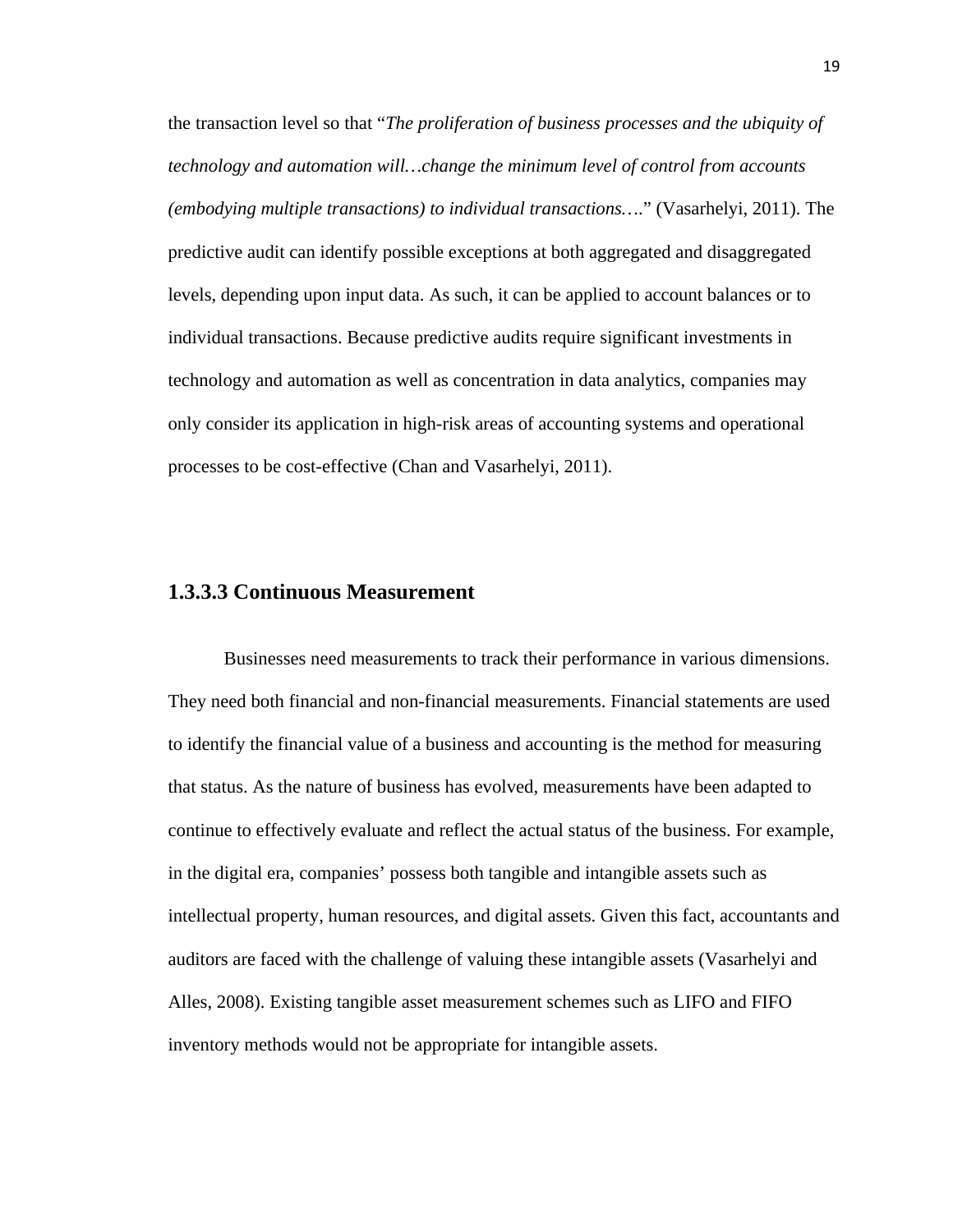A company can select many financial or non-financial measures that are applicable to its strategic goals and define expected levels of accomplishment. This will be used as a guideline for employees. Well-known and widely used non-financial measurements include the balanced scorecard (Kaplan and Norton, 1992) and key performance indicators (KPIs) (Venkatraman and Ramanujam, 1986; Ahmed and Dhafr, 2002; del-Rey-Chamorro et al., 2003). A balanced scorecard as defined by Kaplan and Norton (1992) is a measurement schema that includes one financial measure and three operational measures. These operational measures include customer satisfaction, internal processes, and organizational innovation and improvement activities. The balanced scorecard allows management to simultaneously monitor an organization's performance in various views. Figure 1.3 shows four perspectives of the balance scorecard. A key performance indicator (KPI) is "*a number or value which can be compared against an internal target, or an external target benchmarking to give an indication of performance. That value can relate to data collected or calculated from any process or activity*" (Ahmed and Dhafr, 2002).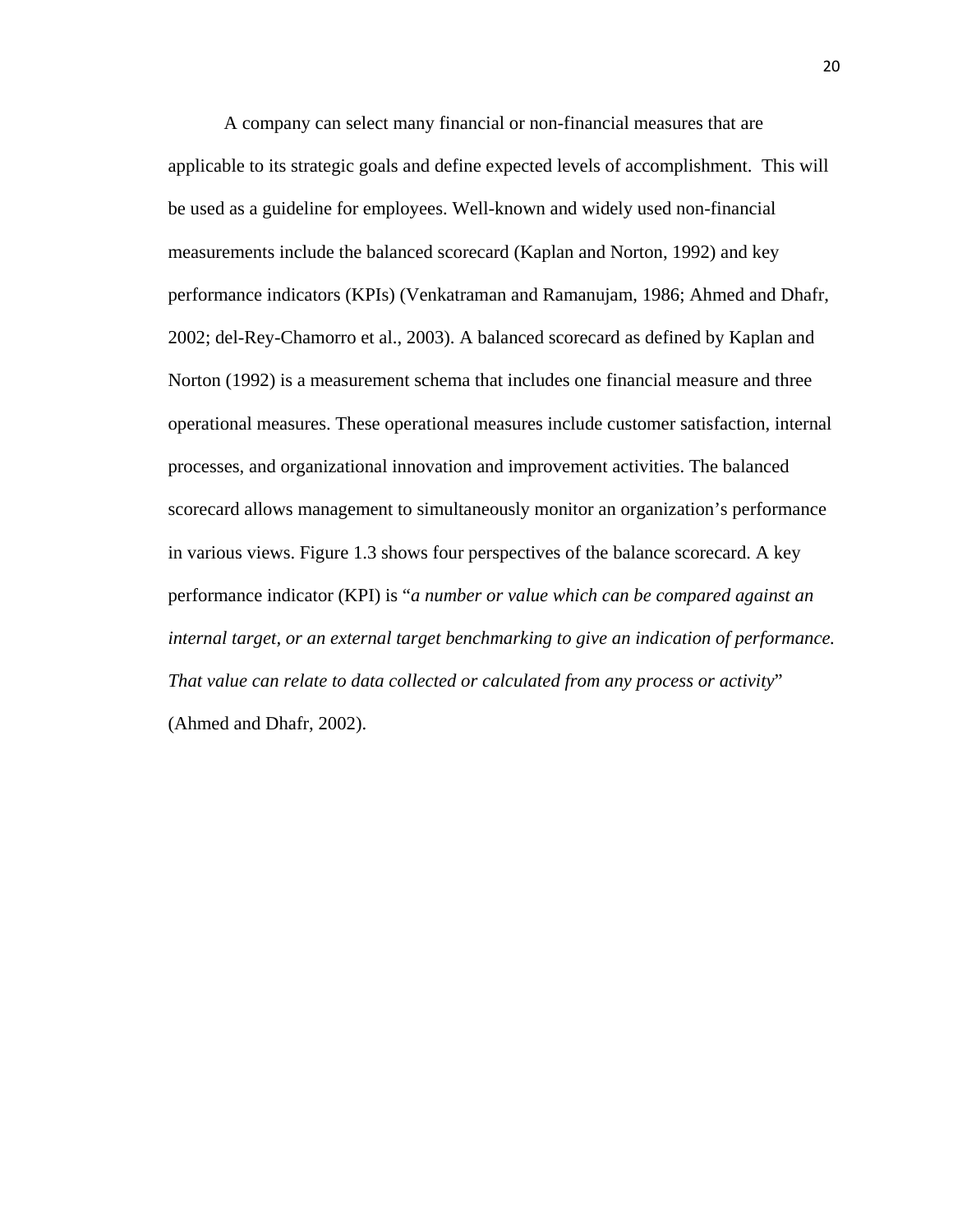

**Figure 1.3 Balance Scorecard (Kaplan and Norton, 1996)** 

Real time audits are needed but not viable using manual methods and static measures. Vasarhelyi and Alles (2005) state "*A dynamic world cannot be well measured with static measurements and technology exists for a more dynamic method of measurement to evolve*." Auditors are not required to provide assurances in real-time but the usage of ex-post facto data is of limited value. CA decreases the time lag of assurance and allows auditors to provide an opinion in a more timely fashion, if not on an evergreen basis (CIA/AICPA, 1999). A continuous measurement system implemented simultaneously in multiple business cycles is needed to measure vibrant business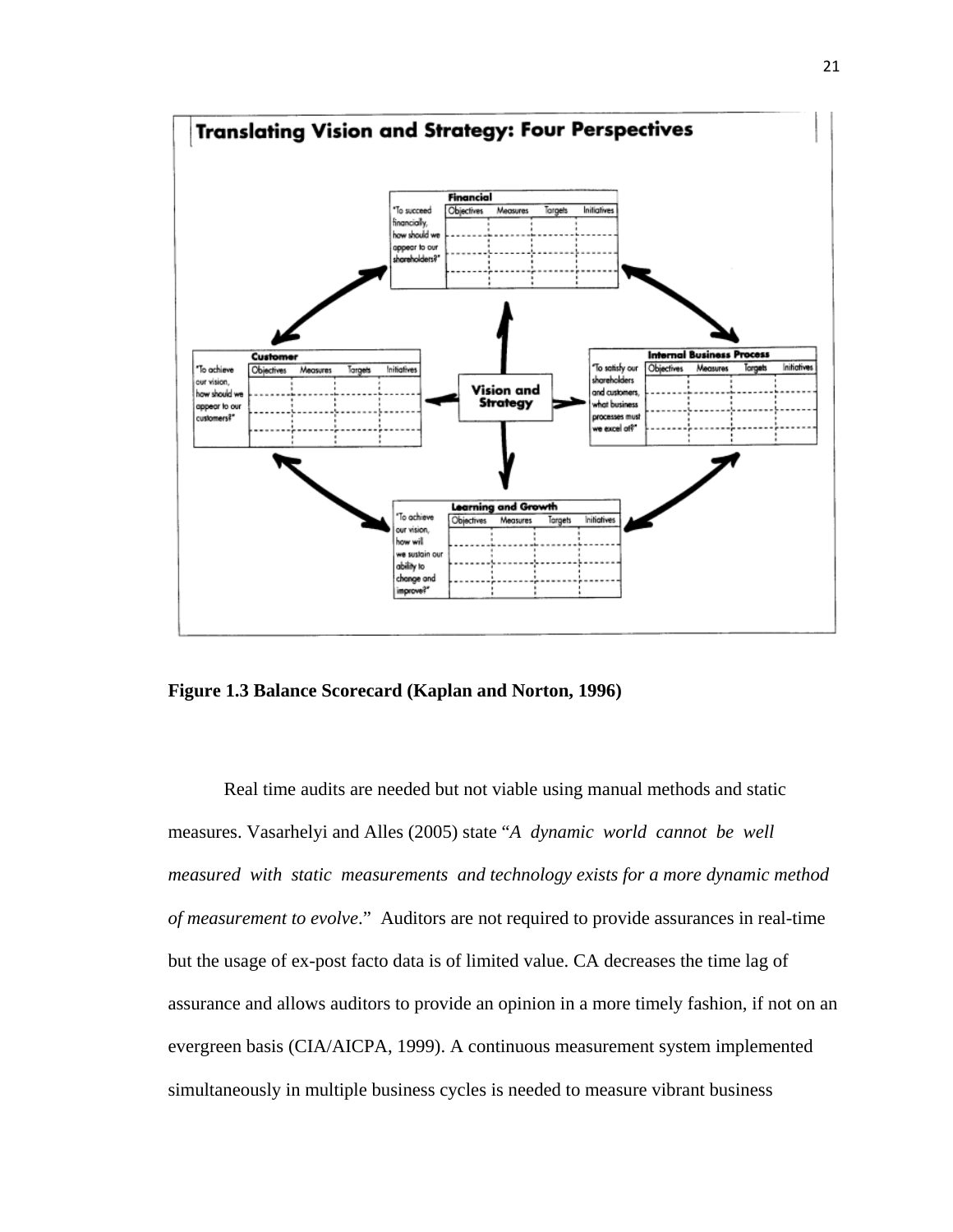processes. The predictive audit applies continuous measurements to business processes by measuring variables and applying analytic models. Measurements in the predictive audit can consist of both financial and non-financial metrics that truly reflect operating processes and audit objectives. For example, a measurement can be an inventory turnover ratio from financial statements or the number of defective products derived from KPIs.

### **1.3.3.4 Role of Automation in the Predictive Audit**

Many traditional audit tasks are completed manually because some of the accounting documentation exists in paper form. This manual work is laborious and time consuming. In the contemporary audit, many of these tasks can be automated. Advanced technologies, cheap storage, sophisticated devices, and ERP systems facilitate the automation of audit procedures. In this context, auditors can automatically collect data by downloading it directly from a company's ERP system or an audit data warehouse. Then, various audit-aid tools and techniques can be used to analyze the data. Many organizations utilize automated tools for automatic sensing, such as radio frequency identification (RFID) chips and barcode readers in an inventory tracking system that send information to an ERP system. These technologies both facilitate automation and make implementation of CA more cost-effective (Vasarhelyi and Kogan, 1999). In addition, they substantially reduce latencies between events and associated data capture.

For all business and assurance processes, four types of latencies can be defined: intra-process latency, inter-process latency, decision latency, and outcome latency (Vasarhelyi et al., 2010a). Latency in an audit process may be reduced by electronizing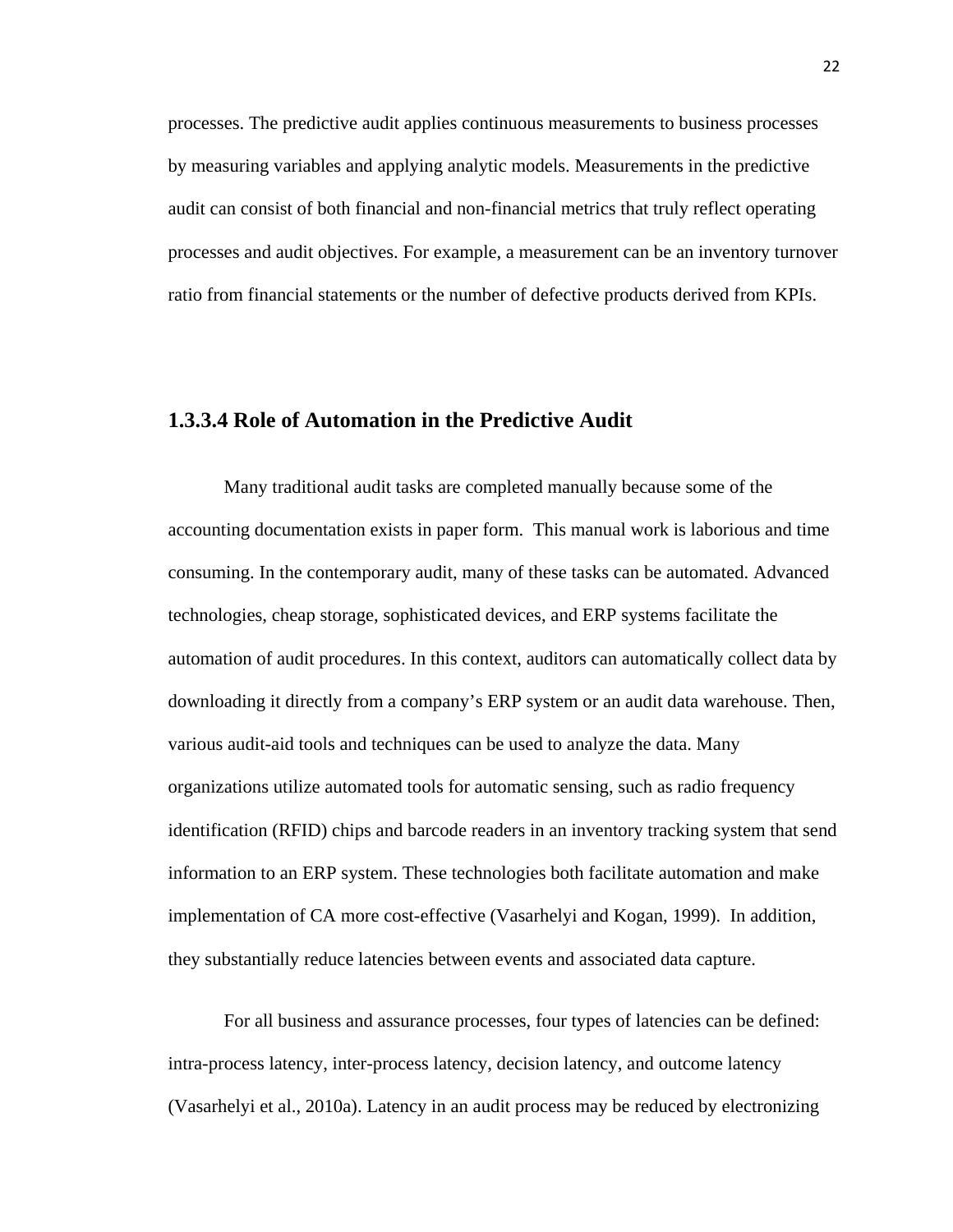(Vasarhelyi and Greenstein, 2003) audit activities such as using electronic working papers, electronic communications, decision support systems, and real time feeds of evidence (Teeter et al., 2010). Figure 1.4 shows the audit process latencies and possible solutions via electronizing audit activities. The predictive audit could fully benefit from automation in several respects. First, automated systems reduce errors and time lags resulting from manual processes. Also, data in an automated system tend to have fewer errors than data residing in a manual context. Second, with electronization solutions, as soon as data are entered into a system, they may be automatically fed to a predictive model. The model could then immediately process and provide notification relative to exceptions.



**Figure 1.4 Audit Process Latency and Electronization Solutions (Adapted from Teeter et al., 2010)**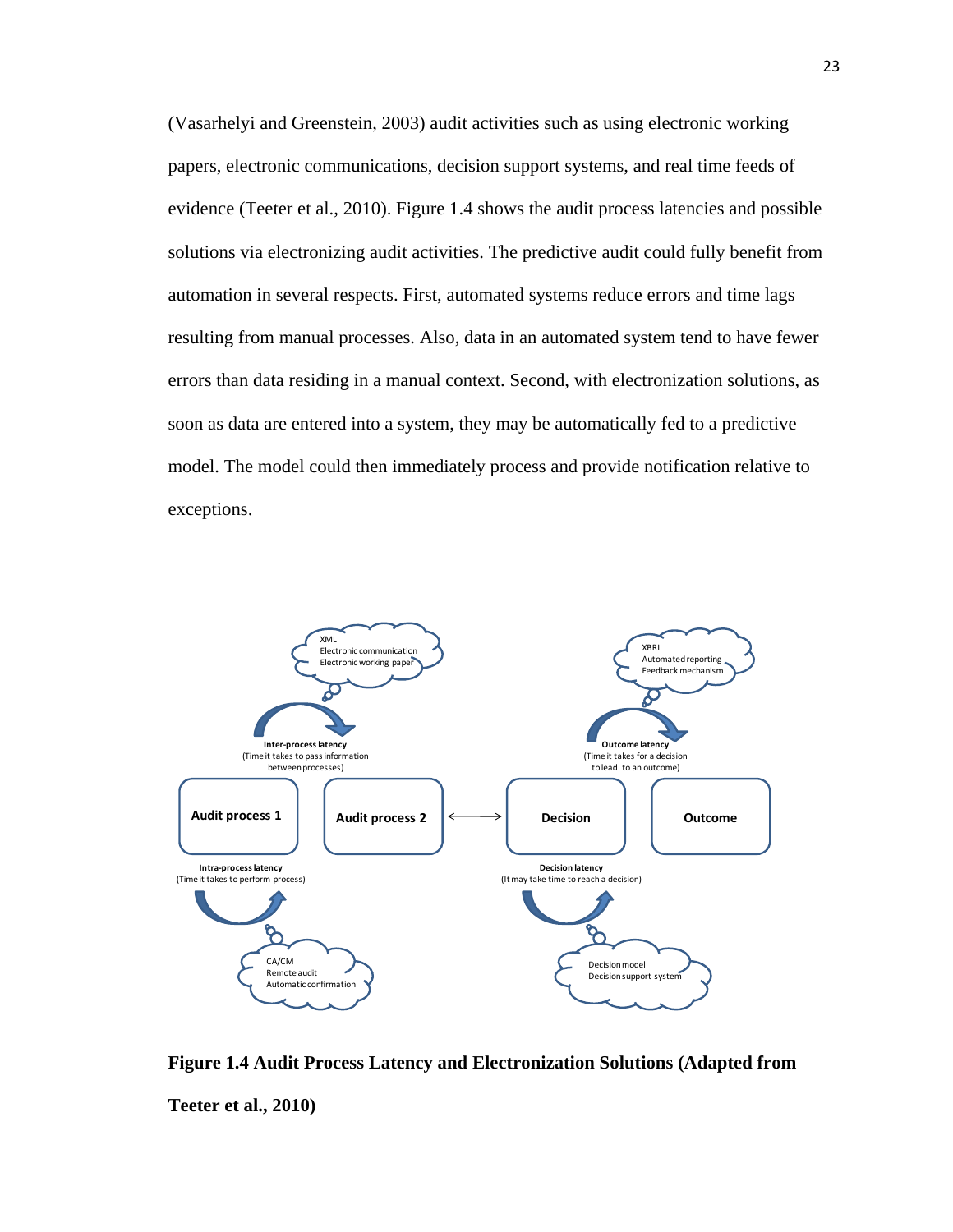## **1.3.3.5 Prevention**

Forensic work often entails the usage of advanced analytics relying on historical data to screen transactions that may be faulty (Kim, 2011). These transactions are typically chosen because of specific characteristics and may be given discriminant scores based on the level of potential fault. A discriminant score can be created using various criteria depending on the available information and the nature of the business or process. It is typical that the score is calculated from multiple factors rather than a single factor. For example, ranking intervals of a transaction's frequency and amount can be summarized and calculated as suspicious scores. The larger transactions and holders of more suspicious scores are typically examined manually. The predictive audit uses similar advanced analytics to predict levels, flows, and parameters of transactions. The lack of confidence for the transaction is the result of a discriminant function. If discriminant functions can be derived and are reliable for screening past transactions, they also can be used to determine the reasonableness of future transactions. When problems emerge, the following question might arise:

 Why allow a transaction to be executed if it has a high probability of being faulty?

In fact, the predictive audit can use the weights in discriminant functions to prevent the processing of suspect transactions (Alfuraih et al., 2002; Cornish and Clarke, 2003; Sisalem et al., 2006). Hence, the preventive audit applies a forensic model to create filters to block anomalous transactions from being posted. Filtering rules are placed in the process and can flag transactions with a high potential for exceptions, prompting further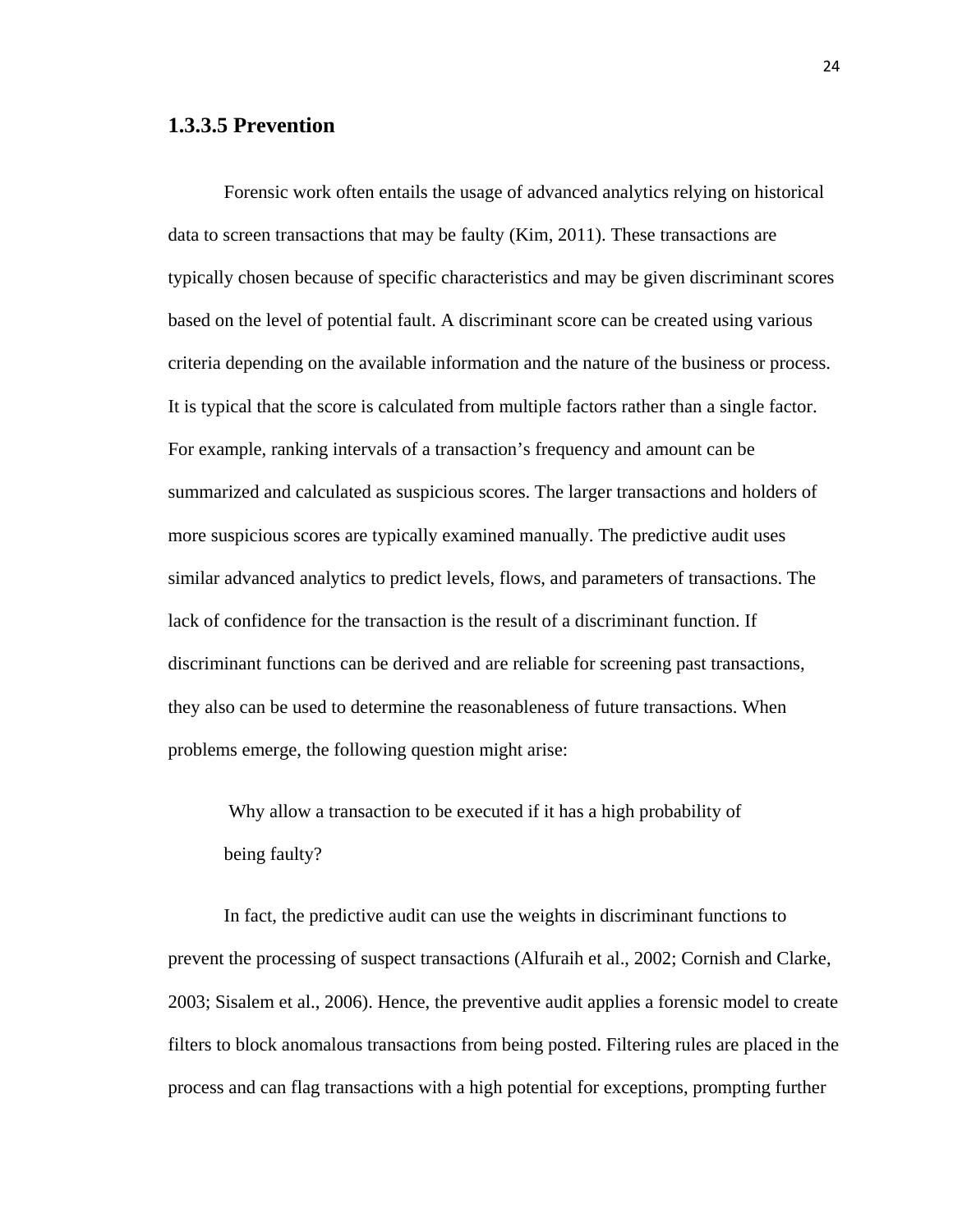review (Figure 1.5). This methodology enhances the audit by exception method (Vasarhelyi and Halper, 1991) and could be designed to have an interface to connect with the CM system for management purposes. This is especially true in internal audit.

Kim (2011) incorporates a forensic analysis routine into CA/CM to create an anomaly detection model for the wire transfer process of a bank. The model deploys an unsupervised method with a series of indicators to create a suspicion score. This score is assigned to each wire transfer payment transaction that passes through the model. The transactions with scores that are higher than an established threshold are labeled as potential anomalies and are forwarded to internal auditors for investigation. The filtering model is placed at the beginning of the process for early detection of possible exceptions, thus preventing them from further processing. The model screens data for patterns or faults under different scenarios. If exceptions are found, they are flagged and included in the exception report. Auditors then examine those errors on an interactive basis. Moving forward, the results of investigations are used to refine the model. As an example, Li et al. (2013) uses the Dempster-Shafer model in multiple interactions to fine tune a model.

It would be desirable if preventive models existed in all circumstances because this would substantially improve the quality of data. Unfortunately, there are many potential factors that make this infeasible. Such factors include a lack of reliable forensic models, largely manual processes, substantial level of investment needed for development, lack of tailoring of filters, etc. The predictive audit can be categorized as either a predictive audit with prevention (preventive audit) or a predictive audit without prevention. The key difference is that if transactions in a preventive approach are found to have a high threshold of risk, they are held prior to execution and submitted to a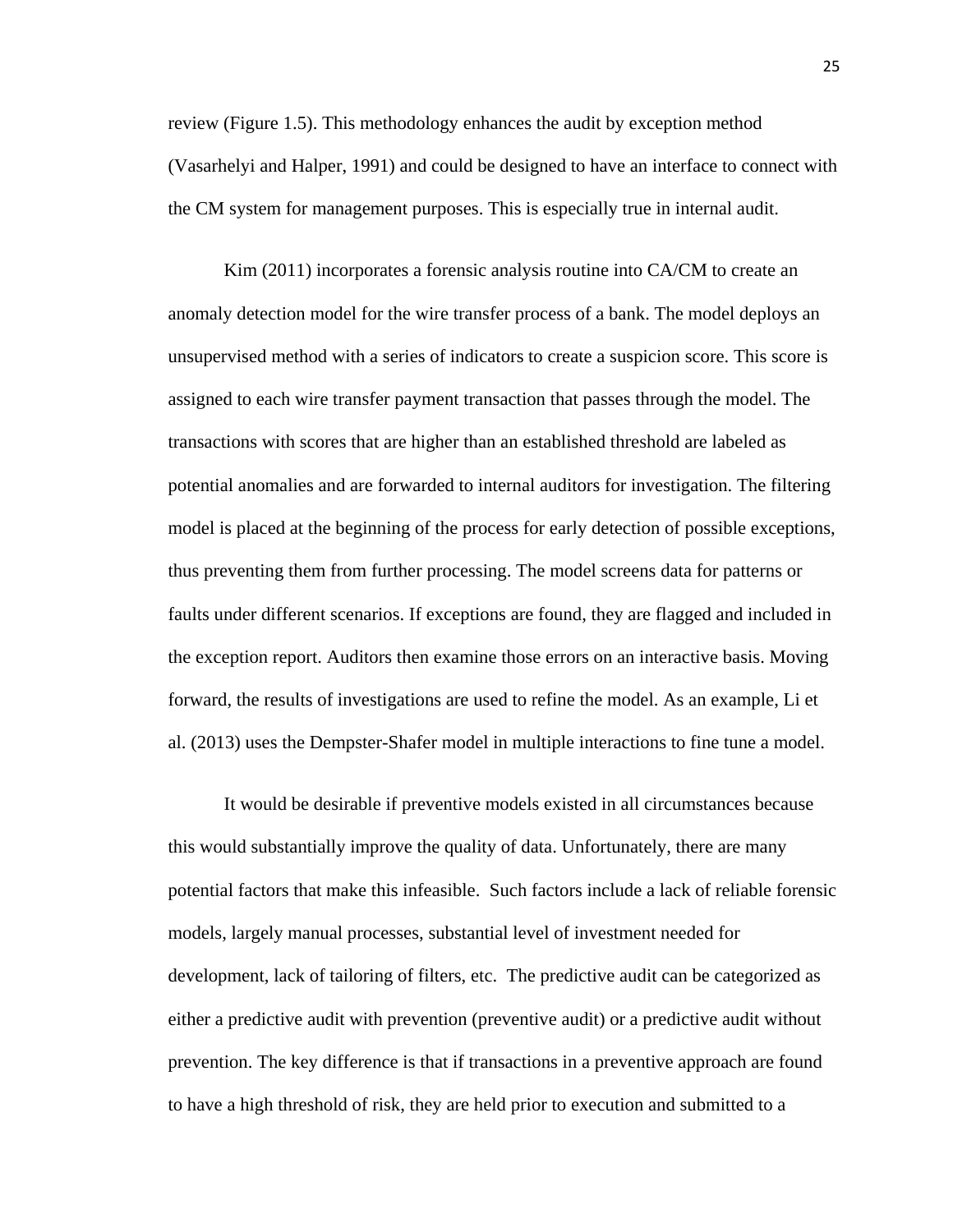special audit review group that subsequently deals with the transactions. This places auditors in an operational mode and raises questions of independence from the traditional point of view. Elder-de-Aquino et al. (2013) implemented 18 filters to monitor bank branches relative to overnight transaction processing. The audit-monitoring group reviewed these transactions and when it was applicable, escalated them for review by higher management. Also, this process was performed in an ex-post-facto mode. If these transactions had been reviewed and vetted ex-ante, a "preventive audit" would have effectively been performed. From a traditional conceptual view, this may have been seen as a meta-control function and not considered auditing. With a discussion of key components in the predictive audit framework completed, the next section proposes ten steps for the creation of an actual predictive/preventive audit system.



**Figure 1.5 Incorporating Forensics into the CA/CM Philosophy**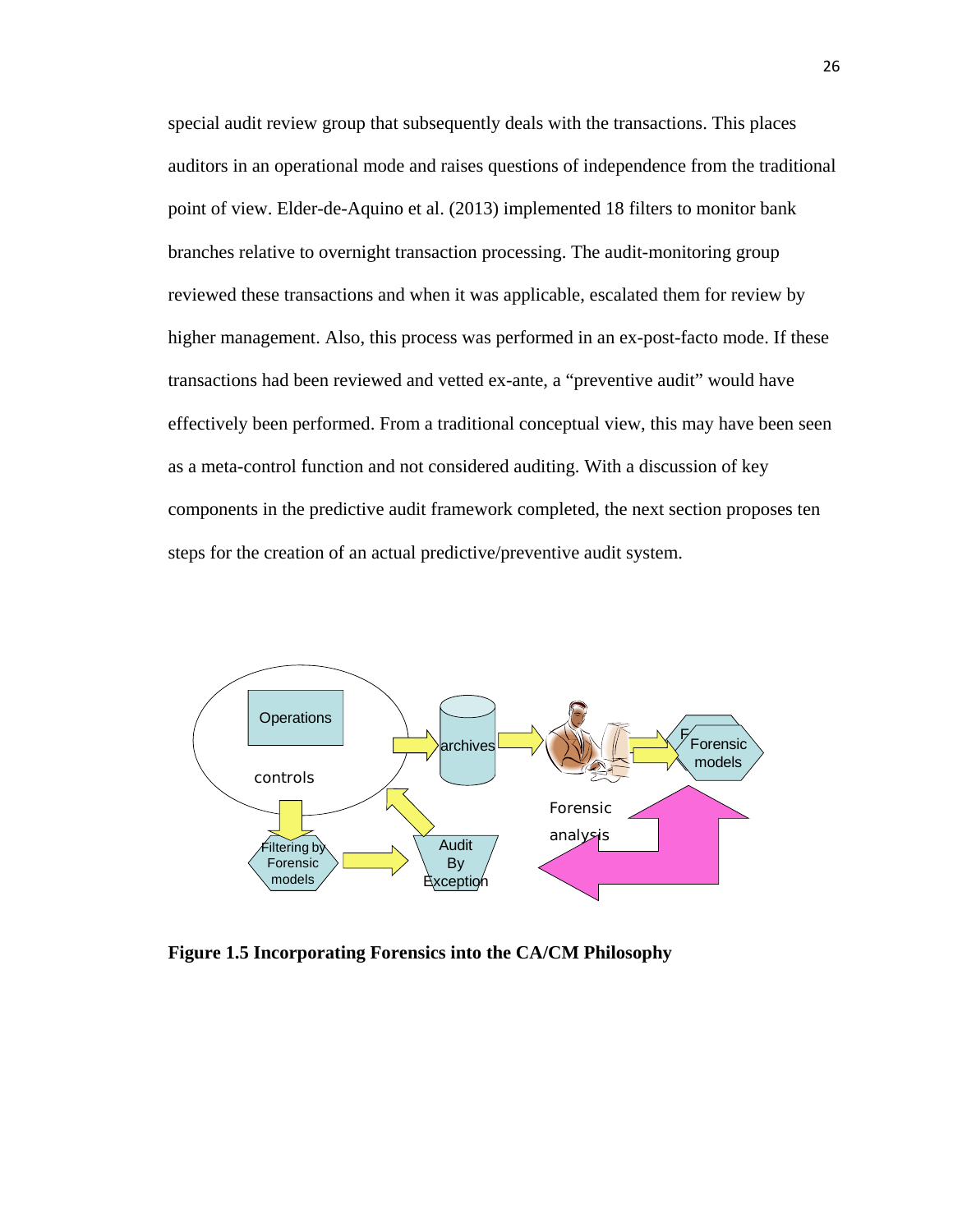#### **1.3.4 Predictive Modeling**

Auditors have long been using analytical methods to identify relationships between sets of data (Tabor and Willis, 1985; Hirst and Koonce, 1996; Chen and Leitch, 1999; Cohen et al., 2000; Glover et al., 2000; Church et al., 2001; Green and Trotman, 2003; O'Donnell and Schultz, 2003). Analytical review usually applies to account balances in financial statements. Using this method, auditors could find trends, fluctuations, or irregularities that happened over time. In the past, auditors could analyze data only at the aggregate level because of limitations in data availability, resources, and technology. Furthermore, much of the audit work had to be performed manually. Data was scarce and audit staffing and timing was limited. Fortunately, current tools and technology allow a great deal of audit work to be automated. This changes the timing and extent of audit tasks. Due to substantial improvements in technology, data storage has become cheaper and contains far greater capacity relative to the past. This allows companies to tolerate the proliferation of data. In addition, both internal and external auditors have more access to data and are able to perform analyses at disaggregated levels and in expanded detail, especially via application of continuous auditing methods. The changing factors that affect auditing are illustrated in Table 1.2.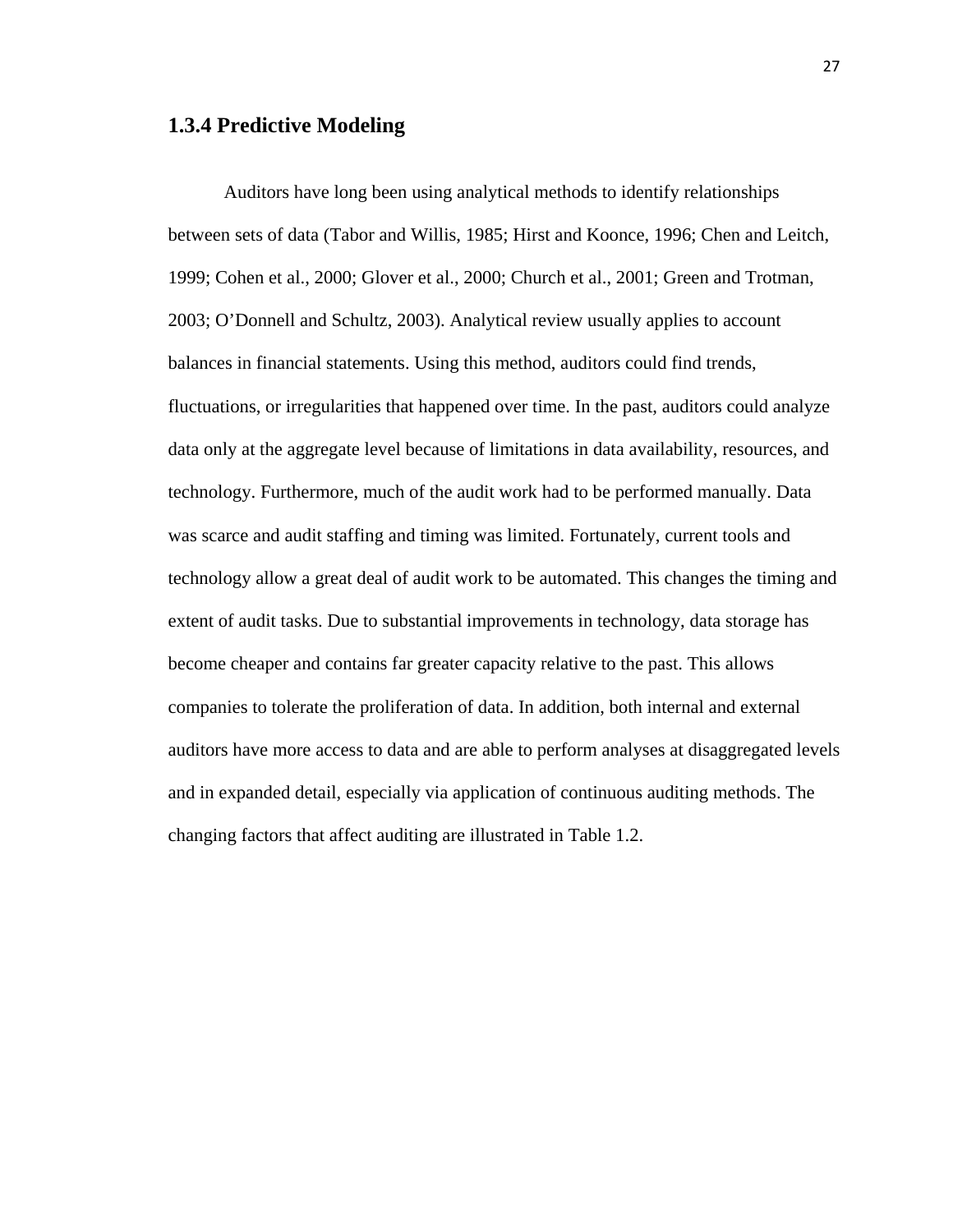| <b>Factors</b>    | Past                      | <b>Current</b>                |
|-------------------|---------------------------|-------------------------------|
| Data availability | Scarce                    | Abundant                      |
|                   | Most of the data are in a | Most of the data are in a     |
|                   | paper format              | digital format                |
| Audit technology  | Moderate                  | Advanced technology           |
|                   | Not many audit-aid        | A number of audit             |
|                   | technology                | automation                    |
| Access to data    | Limited                   | Mostly unlimited              |
|                   |                           | Audit data warehouse          |
| Data storage      | Limited capacity (i.e.    | Large ( <i>i.e.</i> terabyte, |
|                   | kilobyte, megabyte)       | petabyte)                     |
|                   | Expensive                 | Cheaper                       |

**Table 1.2 Changing Factors that Affect Auditing** 

Using appropriate data analysis techniques, a predictive audit model can be constructed. In addition to computing the basic statistics and ratio analyses that are widely used in a traditional audit practice, the predictive audit uses sophisticated methods such as data mining and machine learning techniques. This allows auditors to gain more insight into data analytics at a detailed level. Also, trends and irregularities can be predicted and results of predictive models could direct auditors' attention to suspicious items. A predictive model formation is illustrated in Figure 1.6.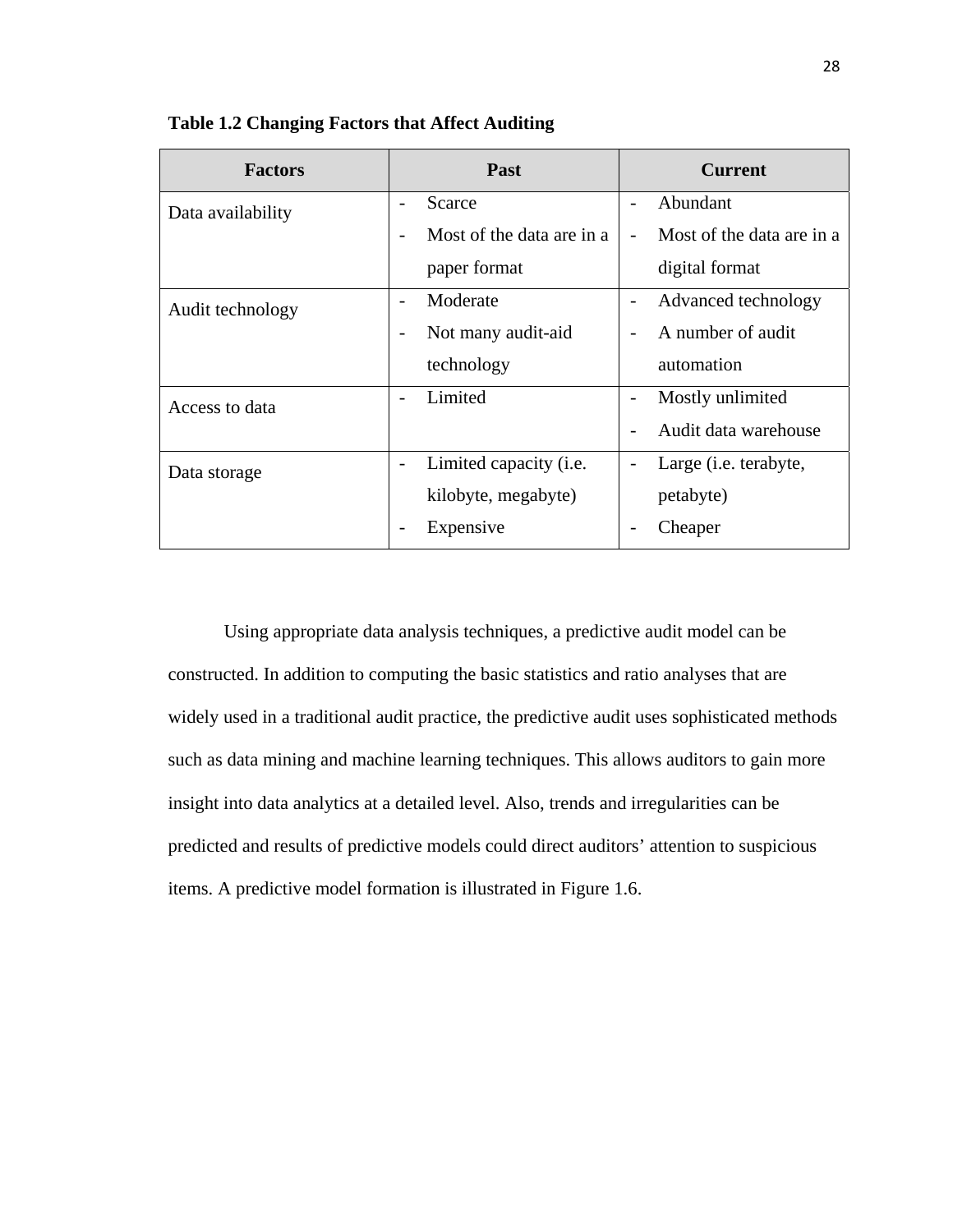

**Figure 1.6 Predictive Model Formation** 

#### **1.3.5 Steps in the Creation of a Predictive/preventive Audit Model**

The steps in the continuous forensic and preventive audit process are as follows:

1. Determine a Profile of Risk

Each company has different risks. Some of them depend on the type of business and are known as inherent risks. Other risks are largely due to factors such as the state of the economy, competitors, and regulations. Management has to identify the types of risks it faces, potential impacts of those risks, tolerance level for risks, and possible palliative measures for these risks. When a risk profile is chosen, it can be used in many contexts such as to identify critical business processes or determine operational processes that have a high propensity of risk and need close monitoring. In addition, a risk profile can be used as a guideline for development of KPIs or a baseline in a forensic model. For example, an insurance business has high risks regarding customer claims. Specifically, the legitimacy of these claims is often in question. As a palliative measure, the company will invest in the claim verification process to reduce the risk of approving false claims.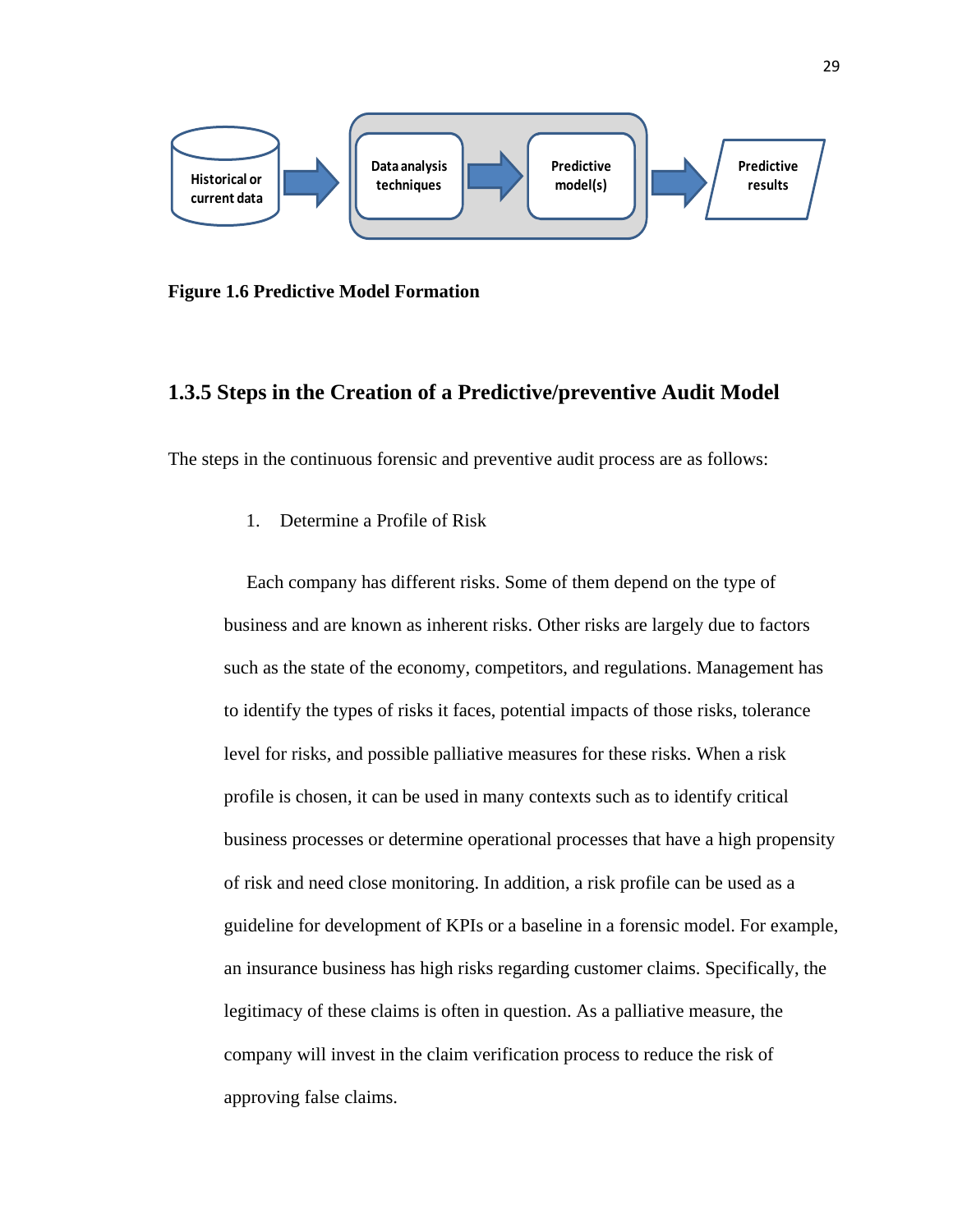#### 2. Identify and Understand the System

Management needs to identify business processes and systems for which they want to implement the preventive audit. A clear scope of the target systems will ease a project team's work. The project team must understand the system's structure and features, as each system has different characteristics. The more understanding there is about the system, the more successful the project will be.

#### 3. Capture and Clean Relevant Data

One of the key processes in data analysis is to capture relevant data. A company may have a large amount of data but not all is relevant to the target analysis. After data is extracted, it must be scrubbed because it may not be in a format suitable for analysis. In particular, there may be errors such as missing data, duplicate data, or wrong data types (e.g. text in a numeric field, numeric data in a date field, etc.). Also, the data may have an unreasonable range or order. For instance, in an employee database, an employee may have a birth date after a hire date. All these errors have to be cleaned before that data can be used in analyses. Otherwise, results may be unreliable.

#### 4. Create KPI and Extraction Models

After data has been prepared for analysis, a predictive model can be created using several techniques such as descriptive statistics or sophisticated analytical methods. A complex method is not necessarily better than a simple one. Often, a complex model requires too many resources and effort, making it less useful than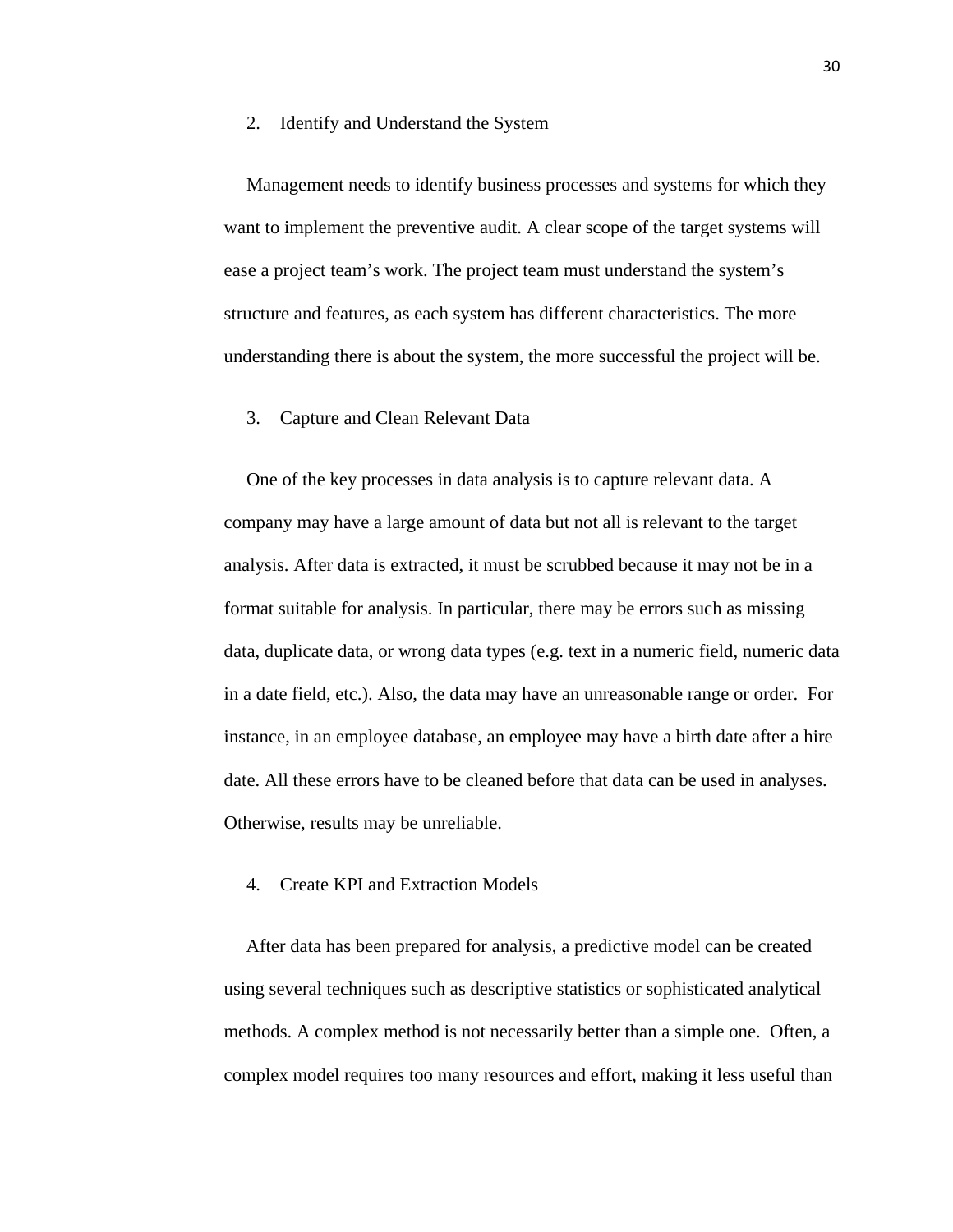anticipated. Usually, a model is based on the characteristics or behavior of a target business process. Thus, the understanding of data and business routines is very important.

Each result from the model must be compared to a predefined baseline. Therefore, the company needs to define a baseline or benchmark for each measurement. This baseline can be generated from existing KPIs or newly established criteria with acceptable or expected levels. If the analysis result deviates from the baseline, it may be a signal of an anomaly. For example, if a KPI indicates that money transfers should be cleared within one business day, clearing transactions that take more than one business day may need further investigation.

#### 5. Run Models under Different Scenarios

Different processes or activities can cause various types of errors and irregularities. In some instances, similar errors may originate from different sources. Although it is difficult to identify all possible business scenarios that may cause problems, especially in terms of irregularity or fraud, it is desirable to create business cases that cover as many circumstances as feasible. Additionally, the model may behave differently in different scenarios. Thus, the model has to be run under various conditions to ensure that it is robust and working as expected. For example, in the case of a loan, a customer may pay equal installments each month until the end of the contract or he/she may make a balloon payment before the contract matures. While building the model, these two scenarios must be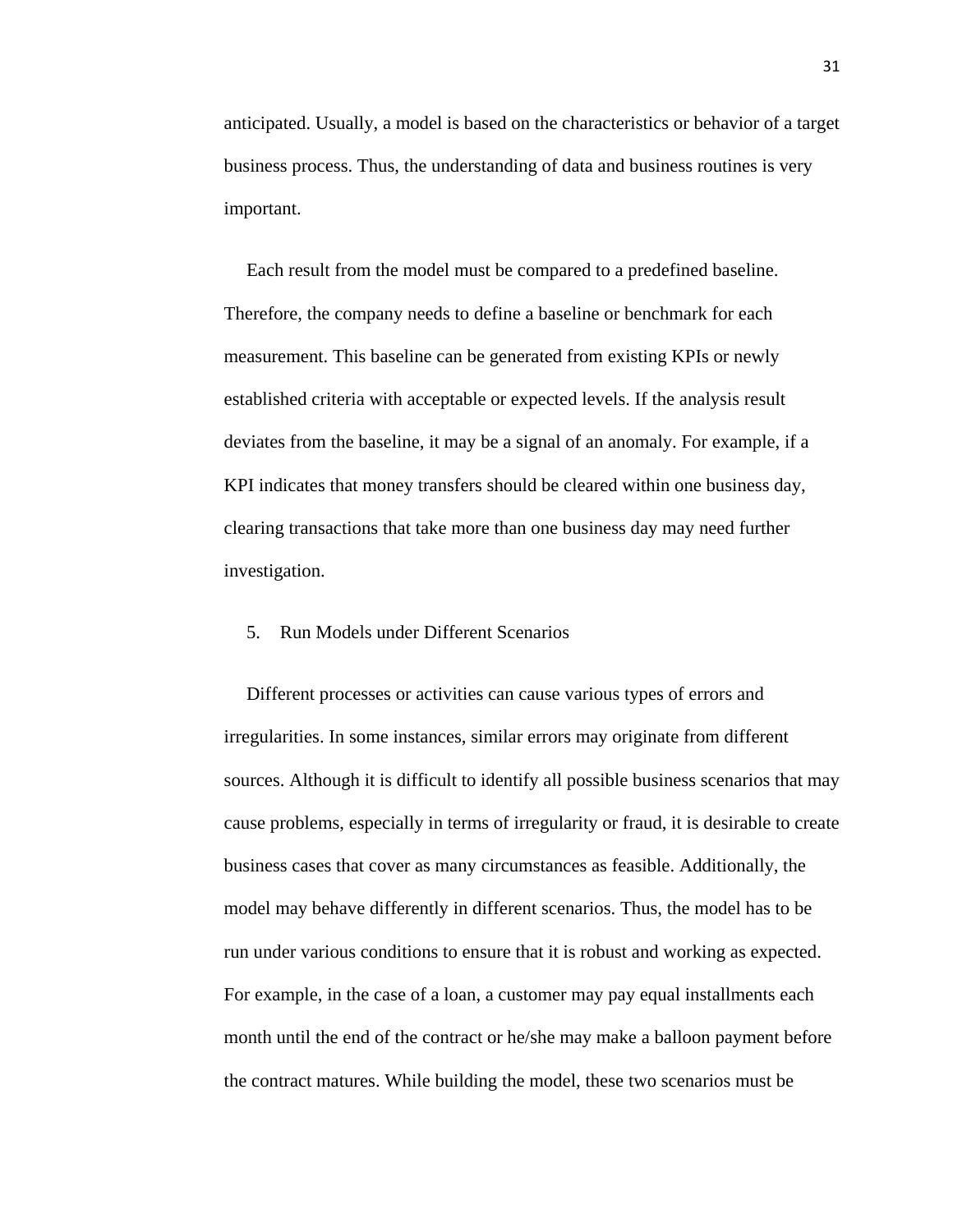included and the model has to be tested using these differing conditions to ensure that it works properly for both cases.

6. Place Filters at the Beginning of Processes

The purpose of filtering models in the preventive audit is to impede undesired anomalies in the system. Instead of placing the model at the middle or end of the processes, it will be placed at the very beginning of the processes in order to screen potential anomalies as soon as possible. In addition, this will also prevent them from execution or passing through to the next process. A common example occurs when a customer buys a product via credit card. In this case, the seller first needs the transaction to be authorized by the credit card company before the seller can process the payment and issue the corresponding transaction receipt. If the credit card has a problem, the credit card sale will not be processed.

7. Examine Interactively and Audit by Exception

Any transaction that exceeds a predefined threshold is flagged and sent to internal auditors for further investigation. The system can generate an alarm in real time. Therefore, internal auditors can examine exceptions found on an interactive basis. The preventive audit helps create an "audit by exception" mechanism within an internal audit organization. Consequently, internal auditors can pay more attention to the transactions that are identified as exceptions by the system.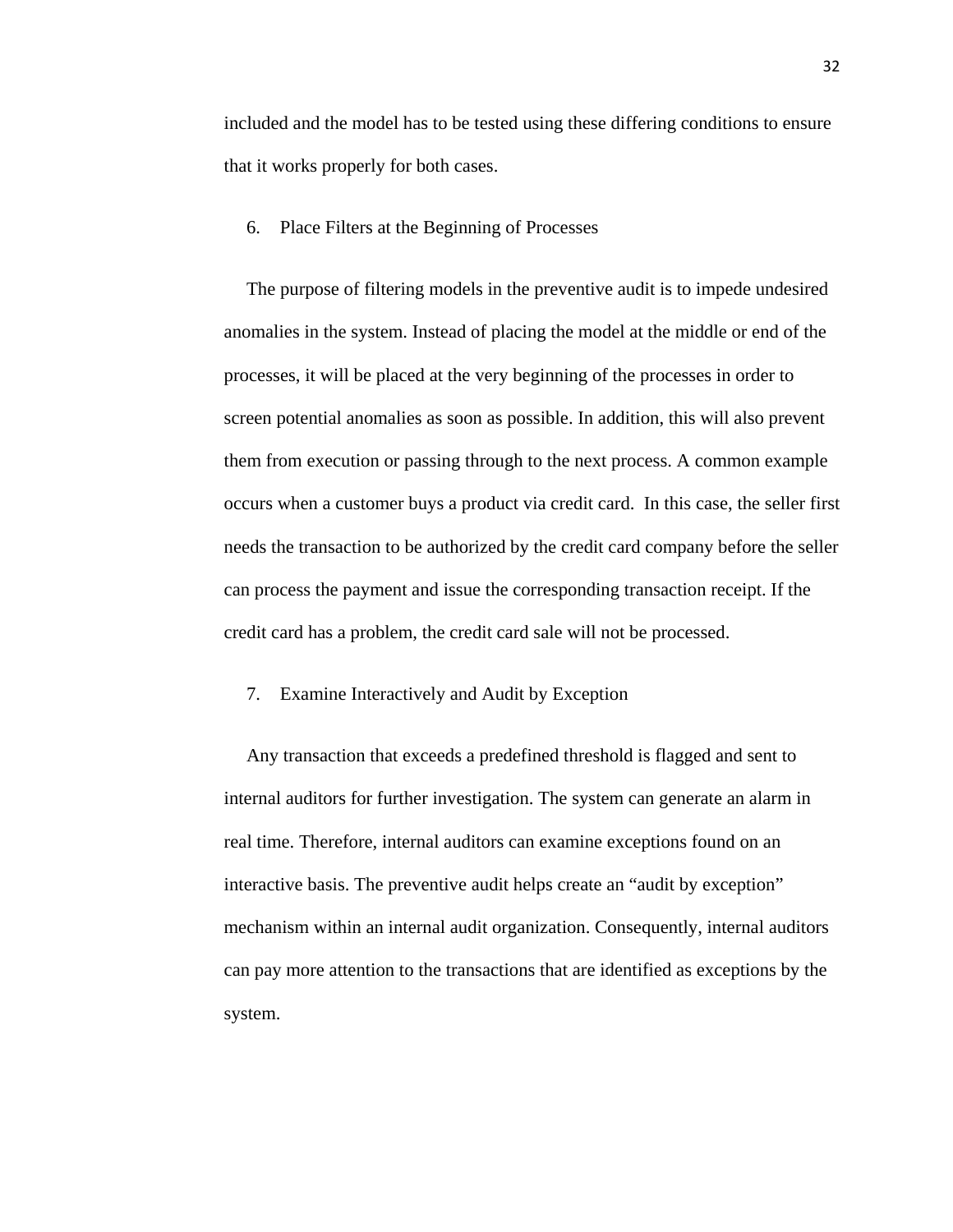8. Create Interfaces to Continuous Monitoring

A company can create a link between an internal audit system and a management's continuous monitoring system. This fully integrated system will allow management to monitor activity and examine any exceptions so that it can respond to potential problems in a timely fashion.

9. Continue the Forensic Model Development Process Based on Filtering Results

A preventive audit model filters transactions and generates real time results, which allow either internal auditors or management to investigate exceptions on an interactive basis. To enhance the efficiency and effectiveness of the preventive audit system, the results of exception investigations can be used to improve and update the forensic model.

10. Rely, as an external auditor, on Internal Audit Work

Statement on Auditing Standard  $65<sup>1</sup>$  allows an external auditor to rely on internal auditors' work to a certain degree if that work meets the required standards.

> *The auditor considers many factors in determining the nature, timing, and extent of auditing procedures to be performed in an audit of an entity's financial statements. One of the factors is the existence of an internal audit function. This section provides the auditor with guidance on considering the work of internal auditors and on using internal auditors to provide direct assistance to the auditor in an audit performed in accordance with generally accepted auditing standards (AICPA, 1991).*

<sup>&</sup>lt;sup>1</sup> The Auditor's Consideration of the Internal Audit Function in an Audit of Financial Statements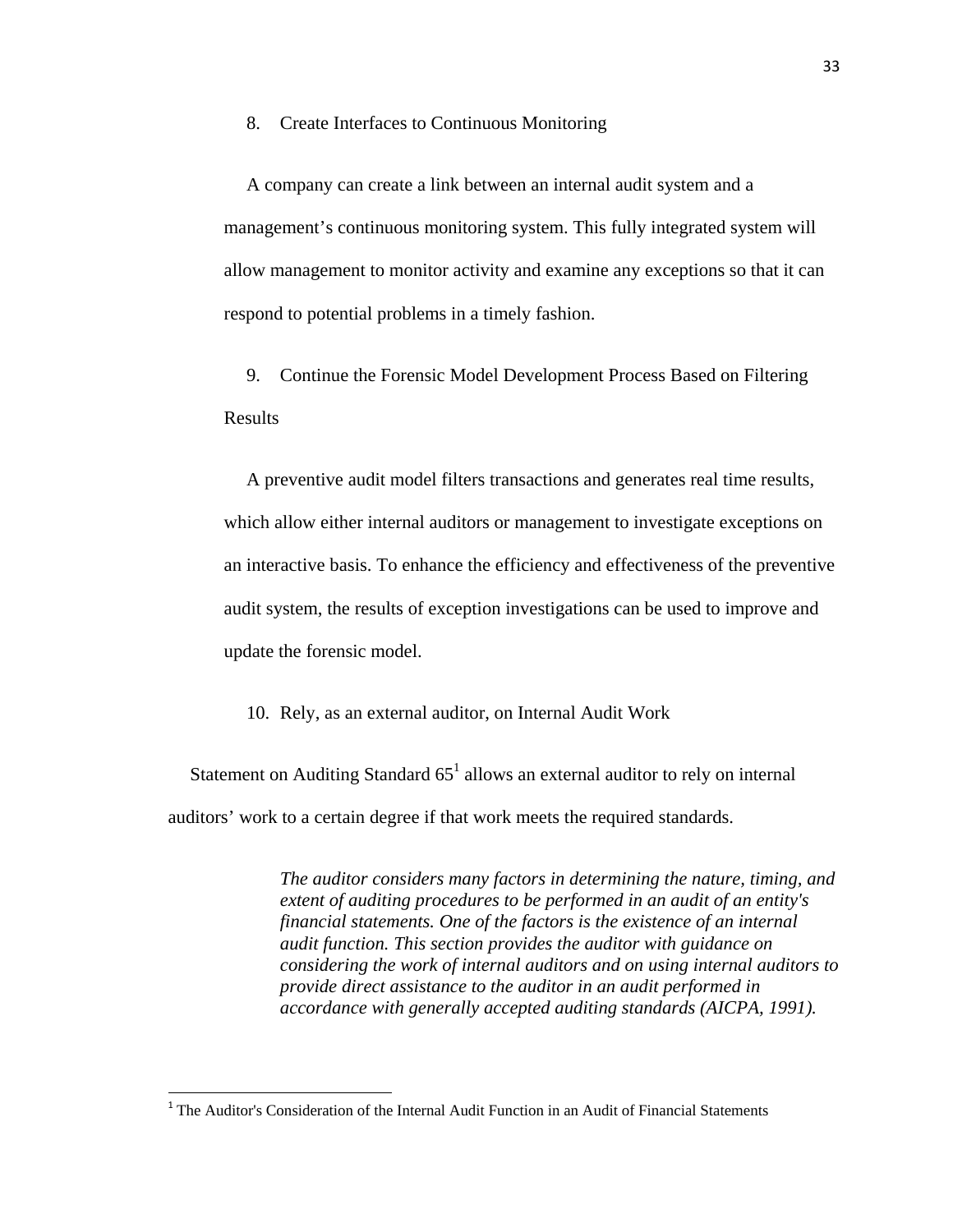An automated and systematic forensic model for a preventive audit can properly support an external audit. A systematic and disciplined approach of internal audit work will encourage external auditors to rely on internal audit work (Wood, 2004). External auditors can reduce time and resources for an audit and obtain information from an inside view of internal auditors.

Figure 1.7 demonstrates the 10 steps in the creation of a predictive/preventive audit model. If desired, an established discriminant function in a screening model could be used in a preventive capacity to block questionable activity. This mechanism is similar to a control system but associated with an audit process. Therefore, it is considered a meta-control. A well-designed internal control system with this meta-control structure could detect and prevent anomalies and/or fraud on a timely basis. This allows management to correct problems prior to execution. Also, management could use preventive mechanisms in continuous monitoring to monitor and manage key controls. In general, the three types of predictions (risks, control trends, and levels and flows) can be used complementarily.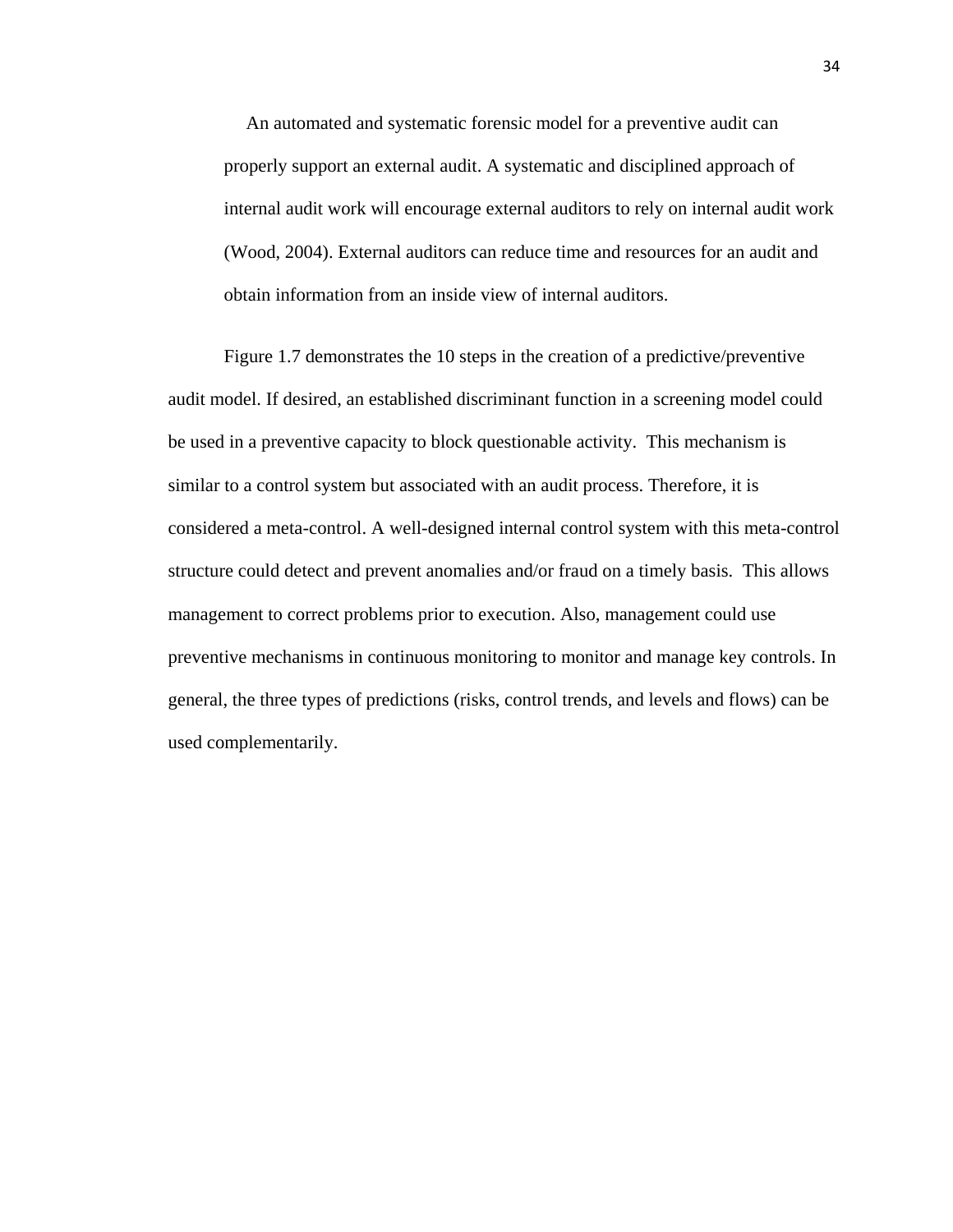

**Figure 1.7 Steps in the Creation of a Predictive/preventive Audit Model** 

# **1.4 Methodological Issues**

As discussed earlier, most accounting and auditing standards were set prior to the advancements in information technology. Bringing the audit close to the event, having it occur on a frequent basis, and automating many of its processes raise a series of methodological questions that will eventually affect the economics, practice, and standards of auditing.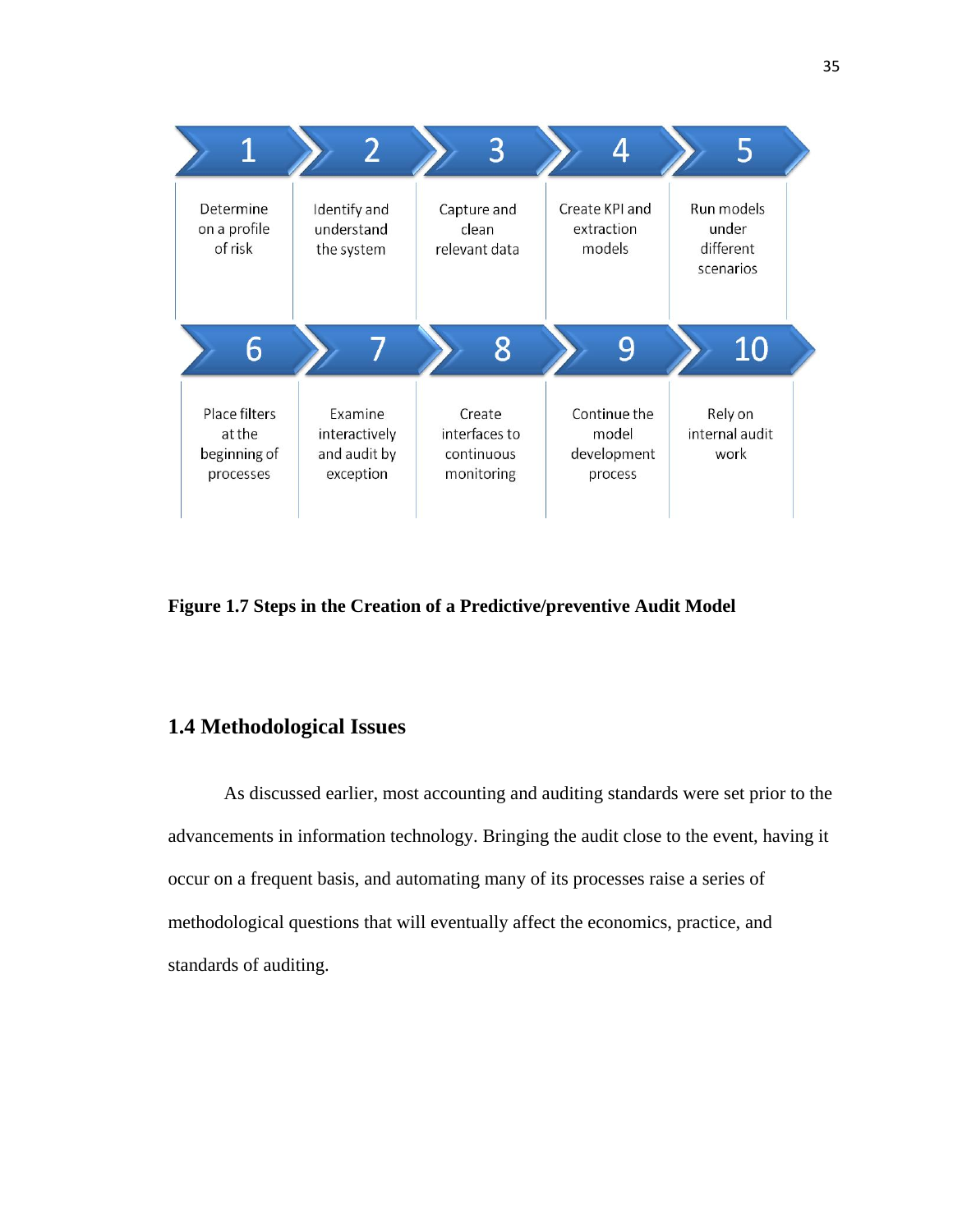#### **1.4.1 Quality of Prediction**

Organizations and processes vary widely in data consistency and the distributional nature of data. Factors such as cyclicality, periodicity, nature of the product, and other items have a significant impact on the usefulness of associated predictions. There is no sufficient empirical evidence to support the creation of a contingency model that would provide specific guidance concerning what models should be implemented, as well as where and how these models should be used. Initial intuition indicates that if historical processes are better predictors, they would be better suited for use in model development.

# **1.4.2 Auditor Independence**

Earlier in this paper, the nature of the preventive audit was described: "*Transactions are potentially not executed if found to have a high threshold of risk in the preventive mode and submitted to a special audit review group that subsequently deals with the transactions. This places auditors in an operational mode and raises questions of independence from the traditional point of view*." Due to the manual intensity of processes, the traditional audit required that auditors be very independent on a formal basis. This was limited by the fact that auditees paid the external auditor and internal auditors reported to financial management. As systems become more automated and audit processes have to be inbuilt and automatic, an exception review function becomes important. This review function needs to be defined formally and maintain a large degree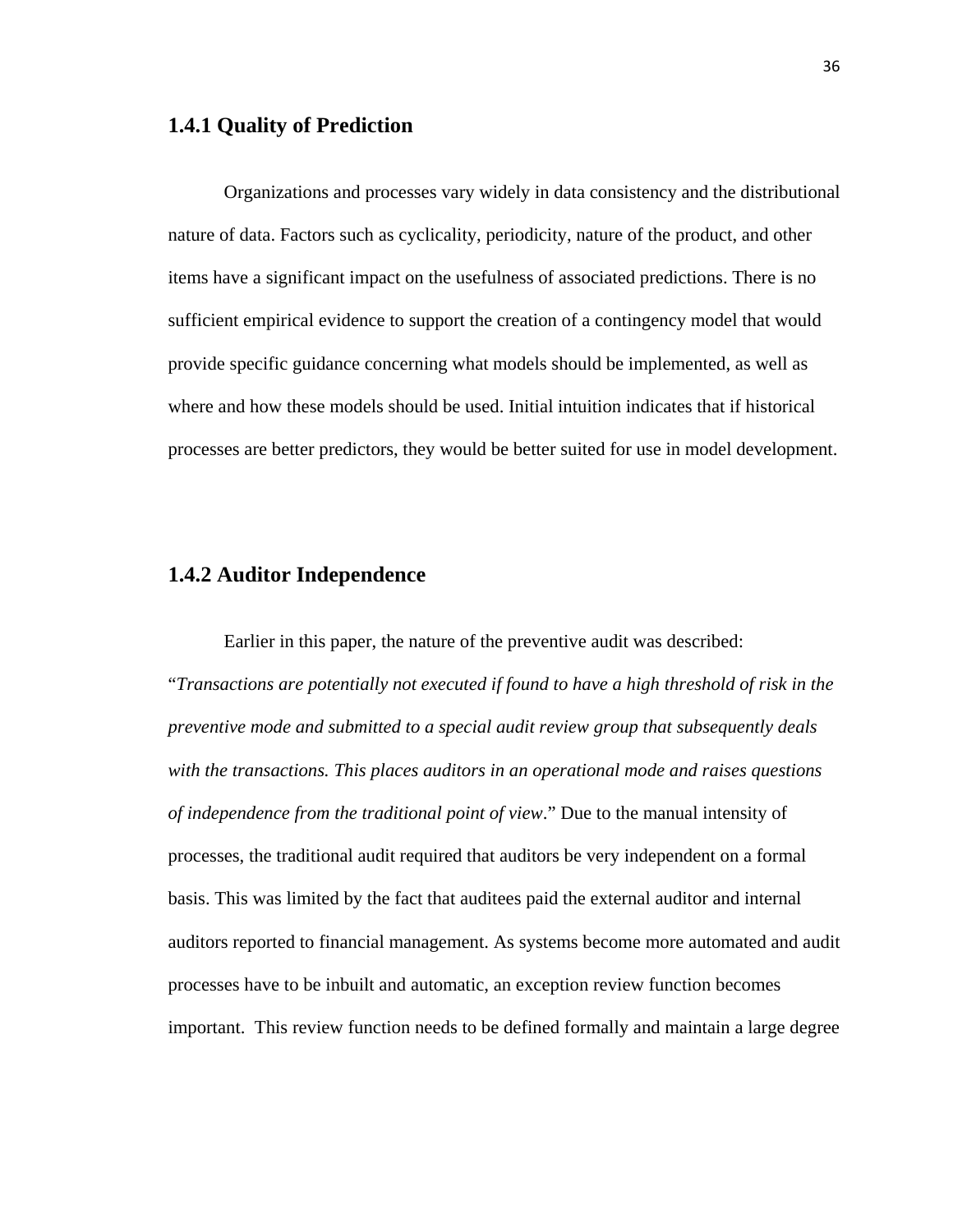of objectivity. However, it does not necessarily require a strictly defined state of independence.

#### **1.4.3 Materiality**

Materiality is a concept of acceptable relative error in transactions. The fuzzy definition of materiality in audit standards represents a tradeoff between the benefits of review and costs of manually performing such an examination. With modern automation and full population testing, the tradeoffs focus more on the benefits of data quality and the costs of meta-review. In this new setting, likely relative error thresholds will be contingent on actual corporate circumstances, the type of predictive model being used, and the cost of review of data in the "audit by exception" approach (Vasarhelyi and Halper, 1991).

## **1.4.4 Level of Scrutiny**

The economics of audit review has been changed by automation, thus affecting materiality. Consequently, rather than relying on a generic audit standard, the level of scrutiny of business transactions is probably more related to the business needs of the auditee. This scrutiny will depend on the power of analytical procedures and the economic value of these procedures to the corporation relative to the degree of scrutiny. For instance, as analytic processes become more automated, these capabilities will eventually become integral components of packaged software such as ERPs and audit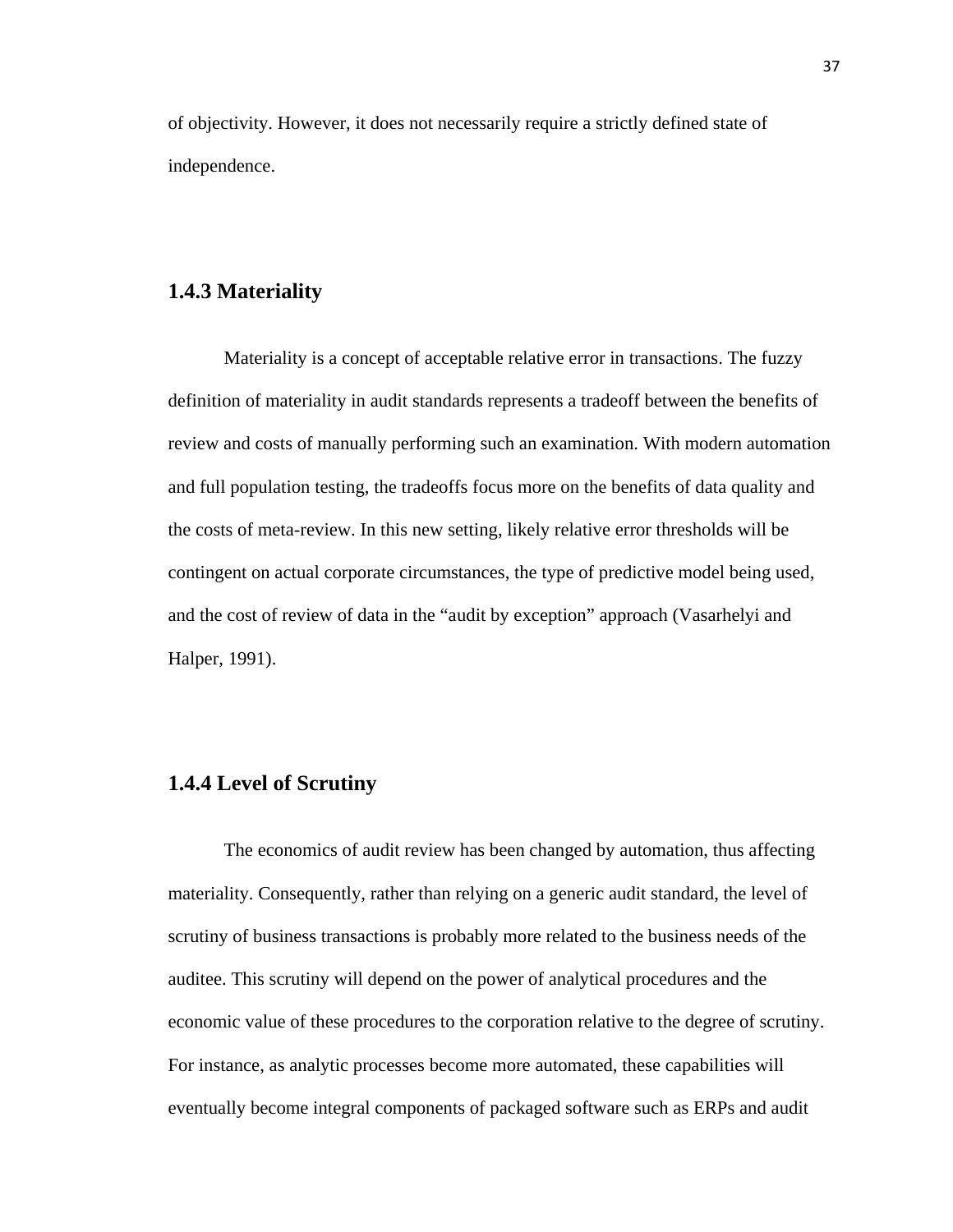tools. In these systems, after the costs of acquisitions, the variable cost will be minimal but the cost of human selection and review will be substantial (Issa, 2013). Thus, auditors will have to be cognizant of this in deciding the level of scrutiny that suits a company's needs.

## **1.4.5 Timing**

Vasarhelyi et al. (2010a) discuss the timing of the continuous audit:

*Even more importantly, the word 'continuous' undoubtedly would not be used today, because it implies a frequency of auditing that is both difficult to achieve technically without impacting the operations of the entity's IT systems, and probably beyond the needs of most users. The different elements of a corporate information system have different pulses and natural rhythms. The assurance process must be coherent with these rhythms to be useful and effective.*

The CICA/AICPA (1999) illustrates a continuous audit example with an

"evergreen opinion" that is always unqualified until an exception occurs that changes its

nature. Such an exception now must be generated by predictive analytic procedures,

weighted a–priori, and qualified for human review.

# **1.4.6 Nature of Procedures**

Organizations and processes vary widely and this affects the way auditors can investigate and analyze each procedure. Analytical methods in auditing range from basic financial ratios (Kinney, 1987) to more complicated methods such as statistical analysis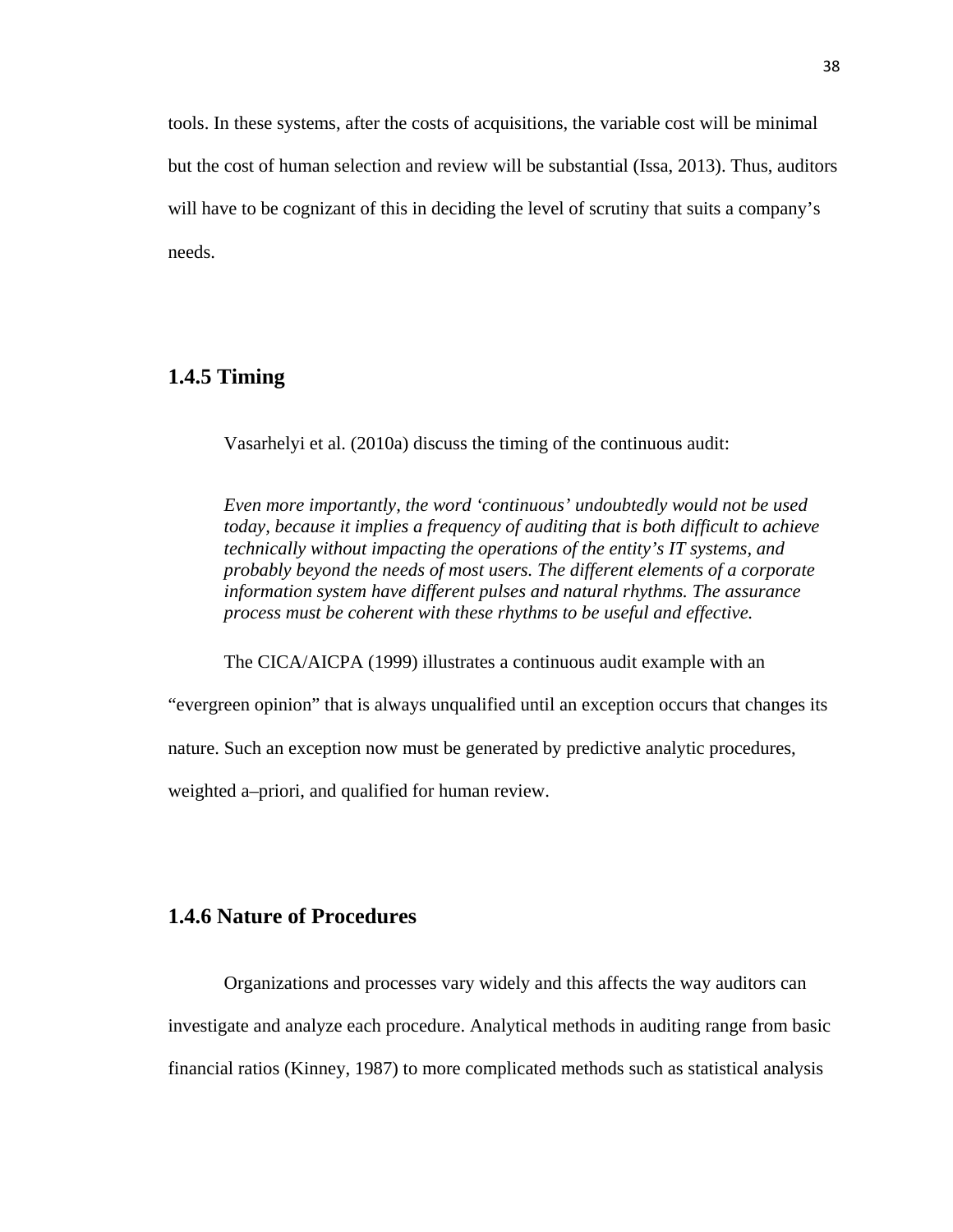(Kinney and Salamon, 1982; Wilson and Hudson, 1989, Chen and Leith, 1999) and data mining techniques (Kogan et al., 2010). Auditors have to understand a target process that they want to review and carefully select analytical methods and relevant variables that are most suitable for that process. The predictive audit could readily utilize data mining and machine learning techniques that are able to predict the outcome of a future observation (Tan et al., 2005). To determine an algorithm to be used, data type must be taken into consideration. If information about the classification of an outcome (e.g. fraud or not fraud) is available, a supervised learning algorithm can be used. Conversely, if class label information is not obtainable, an unsupervised learning algorithm is appropriate.

### **1.5 Conclusions**

The traditional audit is retrospective and does not respond to current business needs in a timely manner. An audit is periodically conducted according to audit cycles. If identified, anomalies (errors and frauds) are often detected long after the associated events. For a variety of reasons, businesses still benefit from retroactive audits but modern analytics and computer technologies have allowed the performance of more than just backward assurance. They can obtain meaningful warnings concerning possible errors or irregularities. As such, the nature and timing of an audit should evolve to become more proactive.

Continuous auditing and continuous control monitoring create a contemporary audit that responds well to the real time economy. In order to incorporate a timely response mode within the traditional audit, it must be progressively automated. The three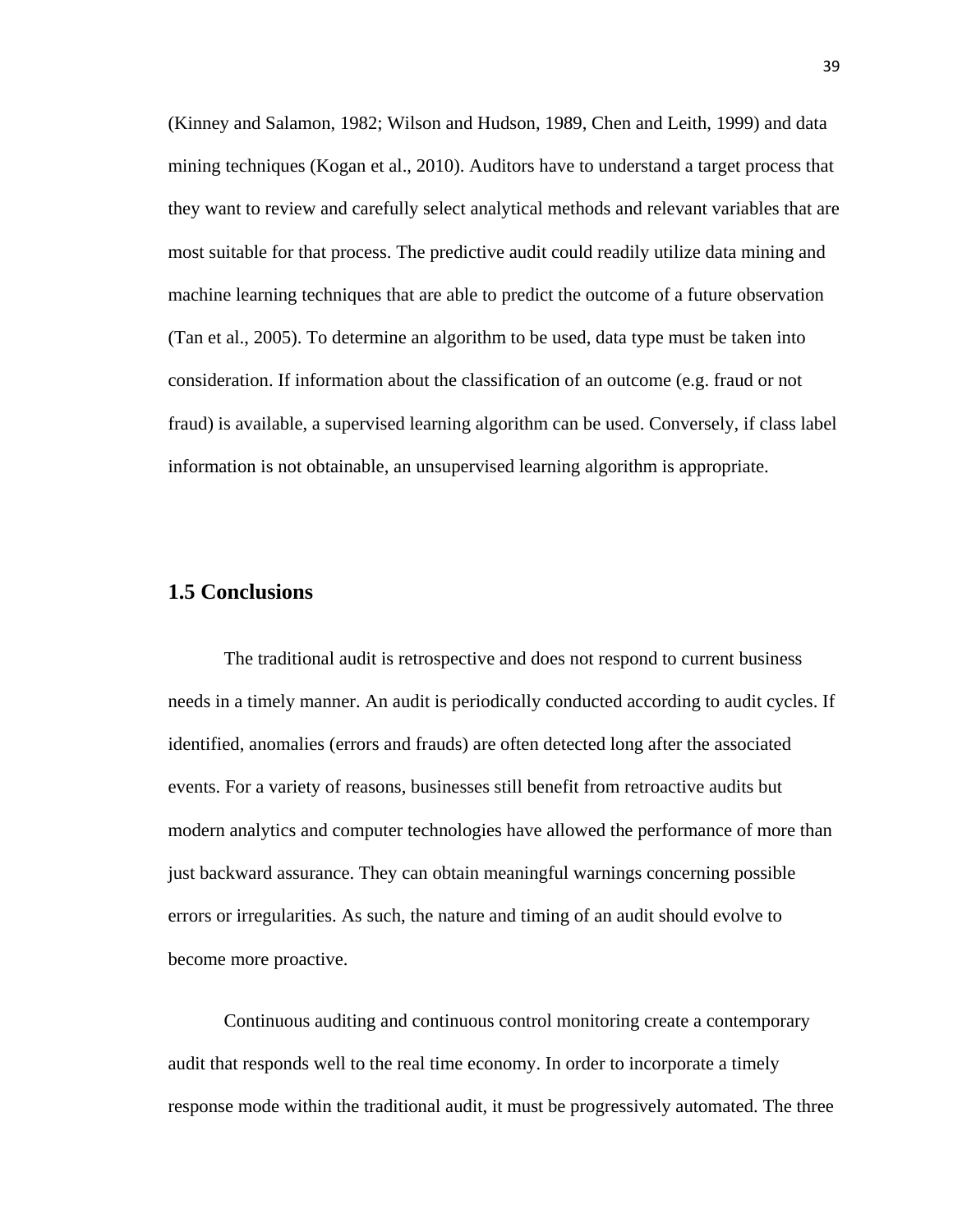major methods for audit automation and a forward-looking audit are characterized as the following: the progressive audit, the predictive audit, and the preventive audit. The progressive audit is a way to initiate audit automation. Audit processes are formalized and automated where possible. Although these audits require a higher degree of automation, the progressive audit provides a good foundation for future instantiation of predictive and/or preventive audits. The predictive audit integrates a forward-looking analytical methodology into the traditional audit and allows auditors to estimate the possible outcome of transactions and accounts in advance. It can help management and auditors better plan their tasks and facilitate resource allocation. Nevertheless, there are controversial issues with the implementation of the PA that need to be considered. They are the following: quality of the prediction, auditor independence, materiality, level of scrutiny, and timing.

This chapter proposes a conceptual framework of the predictive audit with an implication that it can be applied in a number of business areas to improve performance and maintain competitive advantages. The next chapter illustrates an application of the predictive audit to a real business data set, specifically in a revenue cycle.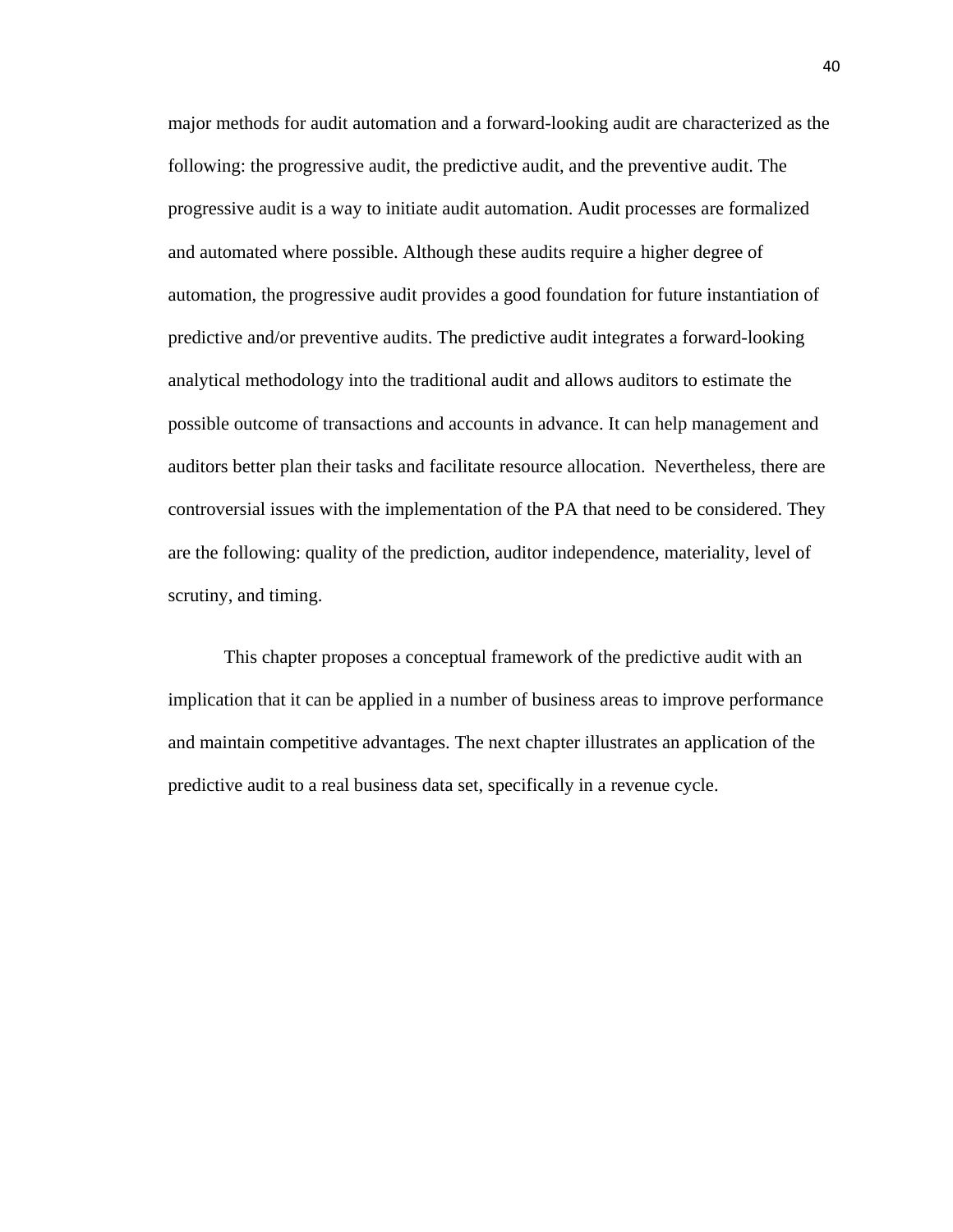### **1.6 References**

- Ahmad, M. M., and N. Dhafr. 2002. Establishing and improving manufacturing performance measures. *Robotics and Computer-Integrated Manufacturing* 18 (3):171-176.
- Alfuraih, S. I., N. T. Sui, and D. McLeod. 2002. Using trusted email to prevent credit card frauds in multimedia products. *World Wide Web* 5 (3):245-256.
- Alles, M. G., G. Brennan, A. Kogan, and M. A. Vasarhelyi. 2006. Continuous monitoring of business process controls: A pilot implementation of a continuous auditing system at Siemens. *International Journal of Accounting Information Systems* 7 (2):137-161.
- Alles, M. G., A. Kogan, and M. A. Vasarhelyi. 2013. Principles and Problems of Audit Automation *Working paper.* Rutgers Business School.
- American Institute of Certified Public Accountants (AICPA). 1991. Statement on Auditing Standards No. 65: The Auditor's Consideration of the Internal Audit Function in an Audit of Financial Statements. New York: AICPA.
- Ashbaugh-Skaife, H., D. W. Collins, W. R. Kinney, and R. Lafond. 2009. The Effect of SOX Internal Control Deficiencies on Firm Risk and Cost of Equity. *Journal of Accounting Research* 47 (1):1–43.
- Brown, C. E., J. A. Wong, and A. A. Baldwin. 2007. Research Streams in Continuous Audit: A Review and Analysis of the Existing Literature. *Journal of Emerging Technology in Accounting* 4 (1):1-28.
- Chan, D. Y., and M. A. Vasarhelyi. 2011. Innovation and practice of continuous auditing. *International Journal of Accounting Information Systems* 12 (2):152-160.
- Chen, Y., and R. A. Leitch. 1999. An Analysis of the Relative Power Characteristics of Analytical Procedures. *Auditing: A Journal of Practice & Theory* 18 (2):35-69.
- Church, B. K., J. J. McMillan, and A. Schneider. 2001. Factors affecting internal auditors' consideration of fraudulent financial reporting during analytical procedures. *Auditing: A Journal of Practice & Theory* 20 (1):65-80.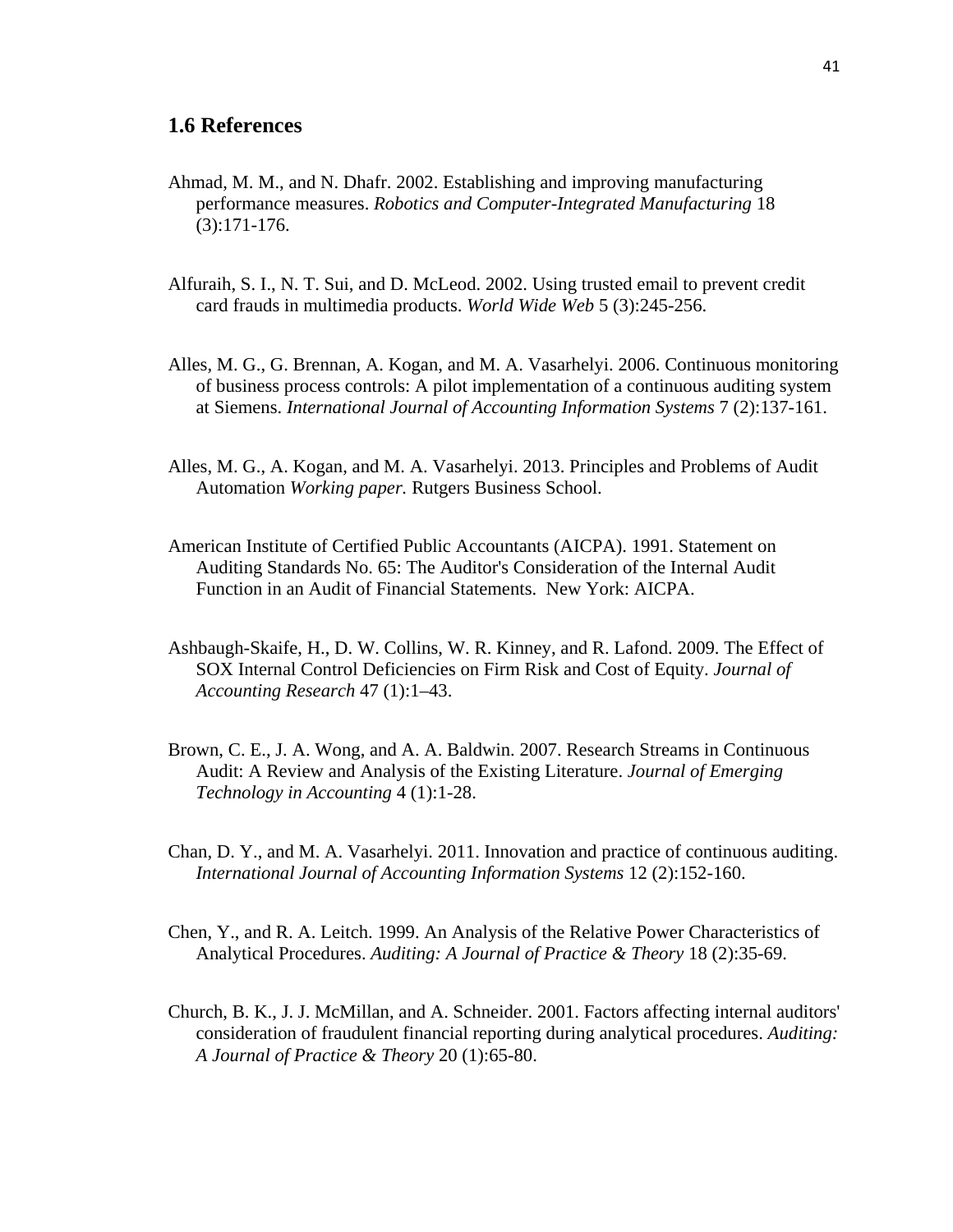- CICA/AICPA. 1999. Continuous Auditing Research Report. *Toronto, Canada: The Canadian Institute of Chartered Accountants*.
- Cohen, J. R., G. Krishnamoorthy, and A. M. Wright. 2000. Evidence on the Effect of Financial and Nonfinancial Trends on Analytical Review. *Auditing: A Journal of Practice & Theory* 19 (1):27-48.
- Cornish, D. B., and R. V. Clarke. 2003. Opportunities, precipitators and criminal decisions: A reply to Wortley's critique of situational crime prevention. *Crime prevention studies* 16:41-96.
- Debreceny, R. S. 2006. Re-engineering IT Internal Controls: Applying Capability Maturity Models to the Evaluation of IT Controls. *System Sciences, 2006. HICSS'06. Proceedings of the 39th Annual Hawaii International Conference*.
- del-Rey-Chamorro, F. M., R. Roy, B. v. Wegen, and A. Steele. 2003. A framework to create key performance indicators for knowledge management solutions. *Journal of Knowledge Management* 7 (2):46 - 62.
- Doyle, J. T., W. Ge, and S. McVay. 2007. Accruals Quality and Internal Control over Financial Reporting. *The Accounting Review* 82 (5):1141-1170.
- Economist. 2002. The real time economy. *31 January*.
- Elder-de-Aquino, C., E. Miyaki, N. Sigolo, and M. A. Vasarhelyi. 2013. Increasing Audit Efficiency through Continuous branch KPI Monitoring. *Working paper.*
- Glover, S. M., D. Prawitt, and M. B. Romney. 2000. The software scene. *Internal Auditor* 57 (4):49-57.
- Green, W. J., and K. T. Trotman. 2003. An examination of different performance outcomes in an analytical procedures task. *Auditing: A Journal of Practice & Theory* 22 (2):219-235.
- Hammer, M. 1990. Reengineering work: don't automate, obliterate. *Harvard business review* 68 (4):104-112.

Hirst, D., and L. Koonce. 1996. Audit Analytical Procedures: A Field Investigation\*.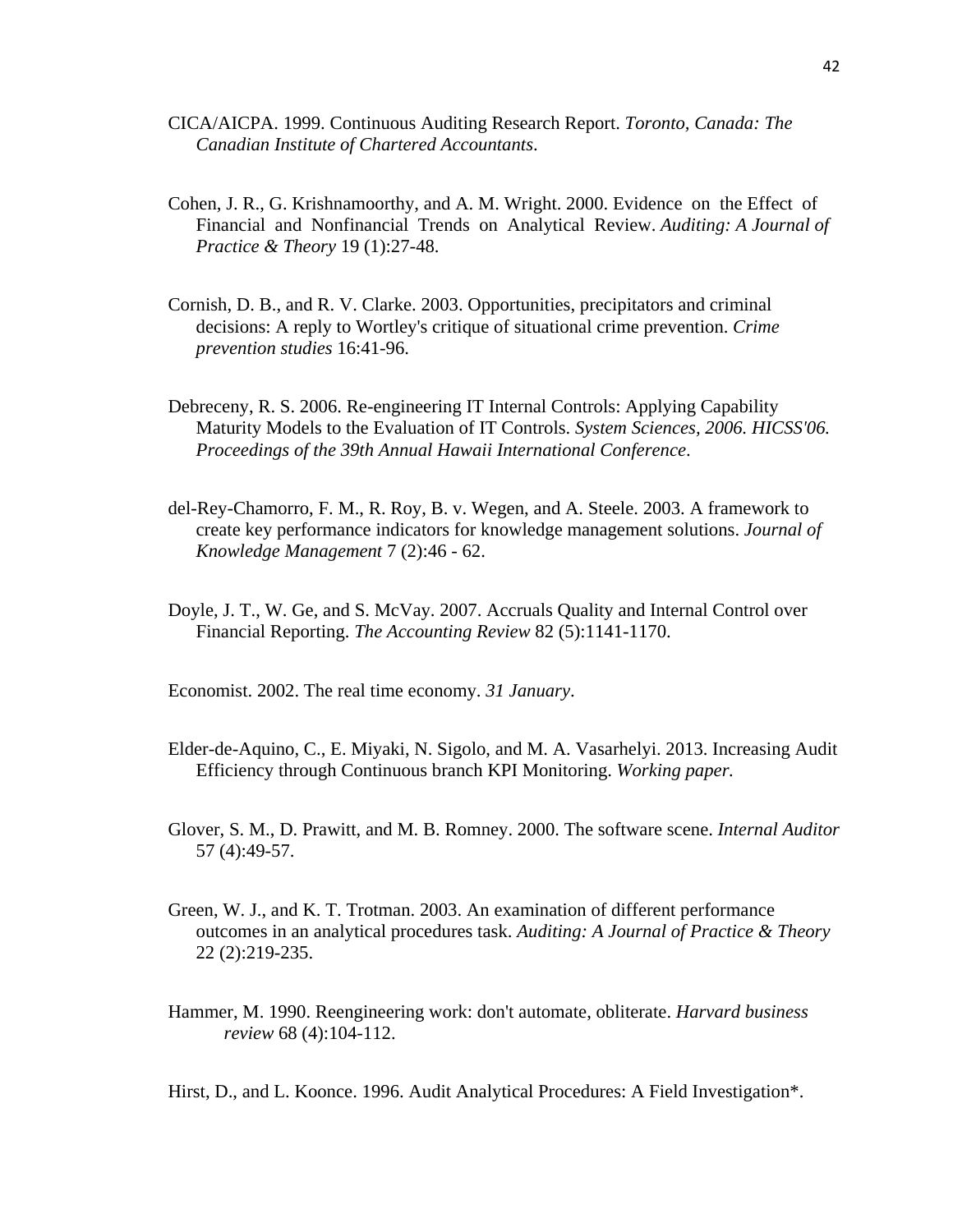*Contemporary Accounting Research* 13 (2):457-486.

- IIA. 2012. International standards for the professional practice of internal auditing (standards). The Institute of Internal Auditors Research Foundation, Altamonte Springs, FL.
- Issa, H. 2013. Exceptional Exceptions. *Dissertation in progress.* Rutgers Business School.
- Kaplan, R. S., and D. P. Norton. 1992. The balanced scorecard–measures that drive performance. *Harvard business review* 70 (1):71-79.

———. 1996. Using the balanced scorecard as a strategic management system. *Harvard business review* 74 (1):75-85.

- Kim, Y. 2011. Continuous Monitoring: Macro- and Micro-level Control. *Unpublished PhD. Dissertation,* Rutgers Business School.
- Kinney, W. R. 1987. Attention-directing analytical review using accounting ratios: A case study. *Auditing: A Journal of Practice & Theory* 6 (2):59-73.
- Kinney, W. R., and G. L. Salamon. 1982. Regression analysis in auditing: A comparison of alternative investigation rules. *Journal of Accounting Research* 20 (2):350-366.
- Kogan, A., M. G. Alles, M. A. Vasarhelyi, and J. Wu. 2010. Analytical Procedures for Continuous Data Level Auditing: Continuity Equations. *Working paper*.
- KPMG. 2010. What is Driving Continuous Auditing/Continuous Monitoring Today? *White paper* KPMG LLP.
- Kuenkaikaew, S., and M. A. Vasarhelyi. 2013. Predictive Audit: transactions status prediction. *Working paper.* Rutgers Business School.
- Li, P., D. Y. Chan, and A. Kogan. 2013. Continuous Auditing: Exception Prioritization Framework & Experiment. *Working paper.* Rutgers Business School.
- Littley, J. R., and A. M. Costello. 2009. CA/CM As Preventive Care Against Fraud. *White paper* KPMG LLP.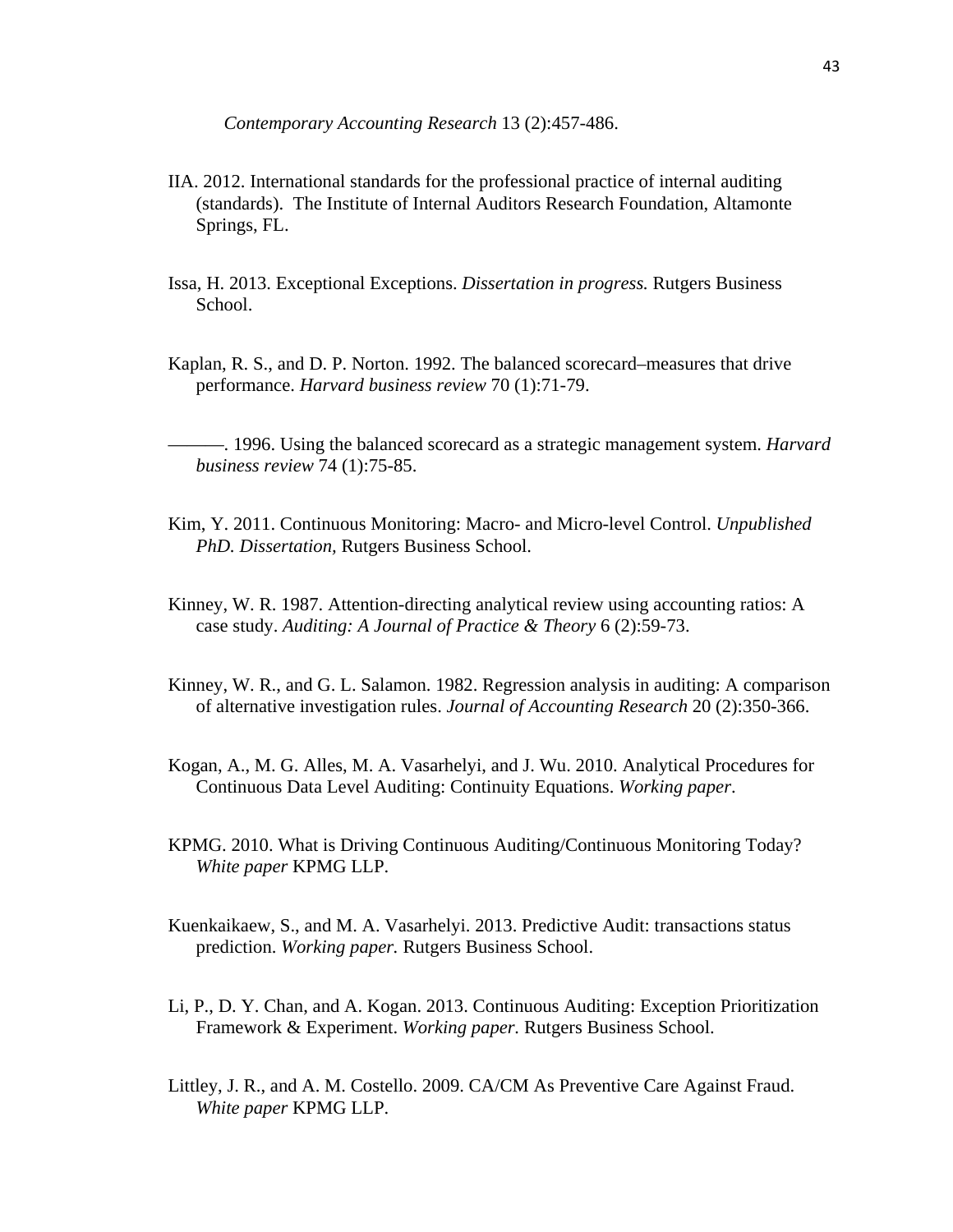- Moon, D. 2013. Continuous Risk Monitoring and Dynamic Audit Planning Using KRIs. *Working paper.* Rutgers Business School.
- O'Donnell, E., and J. J. Schultz. 2003. The influence of business-process-focused audit support software on analytical procedures judgments. *Auditing: A Journal of Practice & Theory* 22 (2):265-279.
- PricewaterhouseCoopers. 2006. State of the internal audit profession study: Continuous auditing gains momentum. *PricewaterhouseCoopers*.
- Sisalem, D., J. Kuthan, and S. Ehlert. 2006. Denial of service attacks targeting a SIP VoIP infrastructure: attack scenarios and prevention mechanisms. *Network, IEEE* 20  $(5):26-31.$
- Tabor, R. H., and J. T. Willis. 1985. Empirical evidence on the changing role of analytical review procedures. *Auditing: A Journal of Practice and theory* 4 (2):93- 109.
- Tan, P.-N., M. Steinbach, and V. Kumar. 2005. Introduction to data mining. Boston: Pearson Addison Wesley.
- Teeter, R. A. 2013. Three Essays on the Enhanced Audit. *Working paper.* Rutgers Business School.
- Teeter, R. A., and G. Brennan. 2010. Aiding the audit: using the IT audit as a springboard for continuous controls monitoring. *Available at SSRN 1668743*.
- Teeter, R. A., M. A. Vasarhelyi, and M. G. Alles. 2010. Remote Audit: A Research Framework. *Working paper.* Rutgers Business School.
- Vasarhelyi, M. A. 2012. Financial Accounting Standards Should Not Matter: It's Just a Layer. *Journal of Information Systems* 2 (26).
- Vasarhelyi, M. A., and M. G. Alles. 2005. Continuous Monitoring and Assurance in a Real Time Economy. *The Impact of European Integration On the National Economy: Business Information Systems* Babes-Bolyai University of Cluj-Napoca:1-20.

———. 2008. Reengineering business reporting creating a test bed for technology driven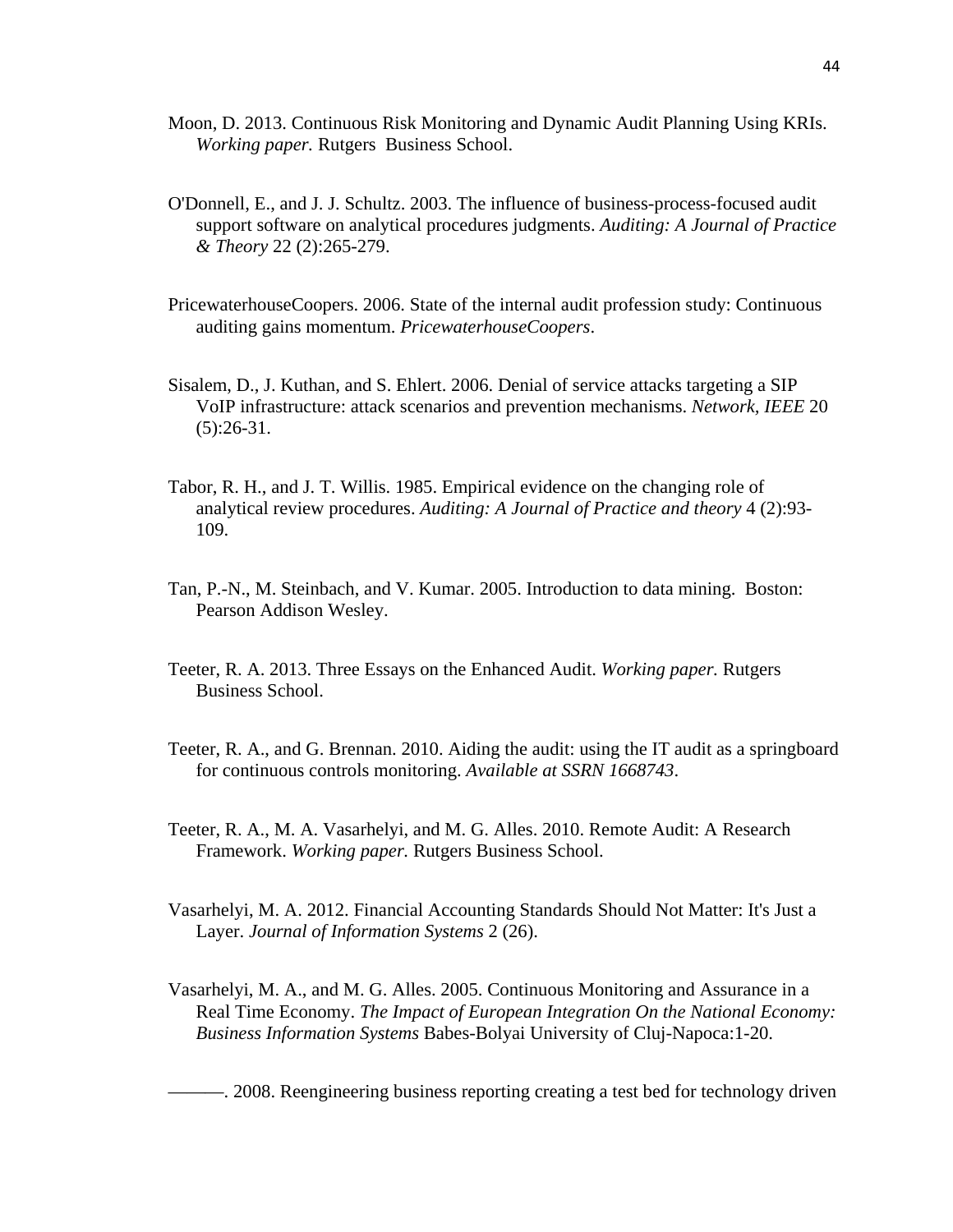reporting. *The International journal of digital accounting research* 8 (14):97-135.

- Vasarhelyi, M. A., M. G. Alles, and A. Kogan. 2004. Principles of analytic monitoring for continuous assurance. *Journal of Emerging Technologies in Accounting* 1:1-21.
- Vasarhelyi, M. A., M. G. Alles, S. Kuenkaikaew, and J. Littley. 2012a. The Acceptance and Adoption of Continuous Auditing by Internal Auditors: A Micro Analysis. *International Journal of Accounting Information Systems* 13:267-281.
- Vasarhelyi, M. A., M. G. Alles, and K. T. Williams. 2010a. Continuous Assurance for the Now Economy. *A Thought Leadership Paper for the Institute of Chartered Accountants in Australia*.
- Vasarhelyi, M. A., and M. Greenstein. 2003. Underlying Principles of the Electronization of Business: A Research Agenda. *International Journal of Accounting Information Systems* 4 (1):1-25.
- Vasarhelyi, M. A., and F. B. Halper. 1991. The continuous audit of online systems. *Auditing: A Journal of Practice & Theory* 10 (1):110-125.
- Vasarhelyi, M. A., S. Romero, S. Kuenkaikaew, and J. Littley. 2012b. Adopting Continuous Auditing/Continuous Monitoring in Internal Audit. *ISACA Journal* 3.
- Vasarhelyi, M. A., R. A. Teeter, and J. P. Krahel. 2010b. Audit education and the realtime economy. *Issues in Accounting Education* 25 (3):405-423.
- Vasarhelyi, M. A. 2011. The Coming Age of Continuous Assurance. *Insight: Melbourne Business and Economics* 9:23-30.
- Vasarhelyi, M. A., and A. Kogan. 1999. Continuous auditing and IT developments. *IS Audit and Control Journal* 5:17-18.
- Venkatraman, N., and V. Ramanujam. 1986. Measurement of Business Performance in Strategy Research: A Comparison of Approaches. *The Academy of Management Review* 11 (4):801-814.
- Verver, J. 2012. Why You Need Internal Audit at the Table. *Published on Business Finance (http://businessfinancemag.com)*.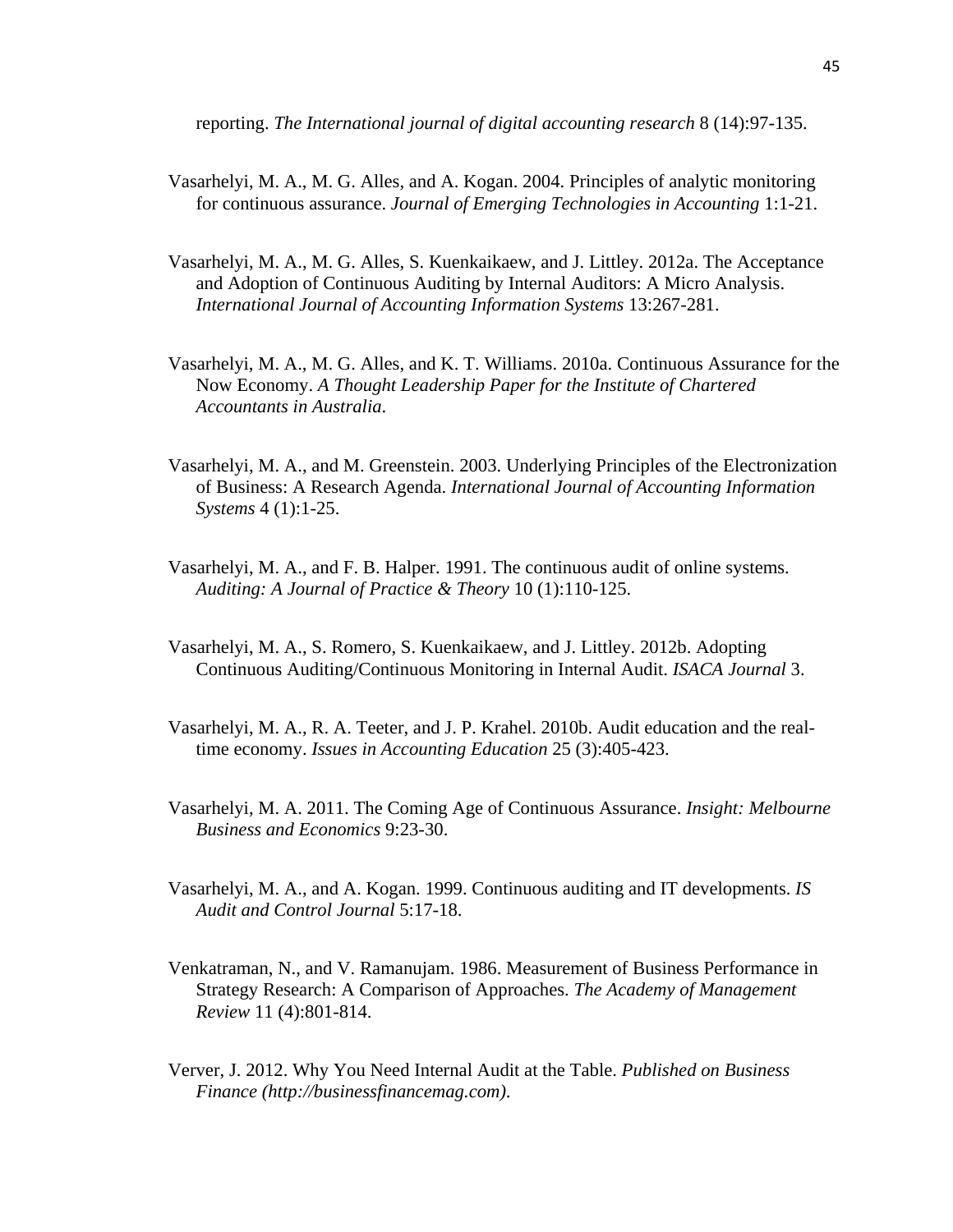- Warren, J. D., R. A. Teeter, and A. Al-Awadhi. 2012. Order-to-Cash Reengineering. *Working paper.* Rutgers Business School.
- Wilson, A. C., and D. Hudson. 1989. An empirical study of regression analysis as an analytical procedure\*. *Contemporary Accounting Research* 6 (1):196-215.
- Wood, D. A. 2004. Increasing value through internal and external auditor coordination. *Prepared for the IIA Research Foundation*.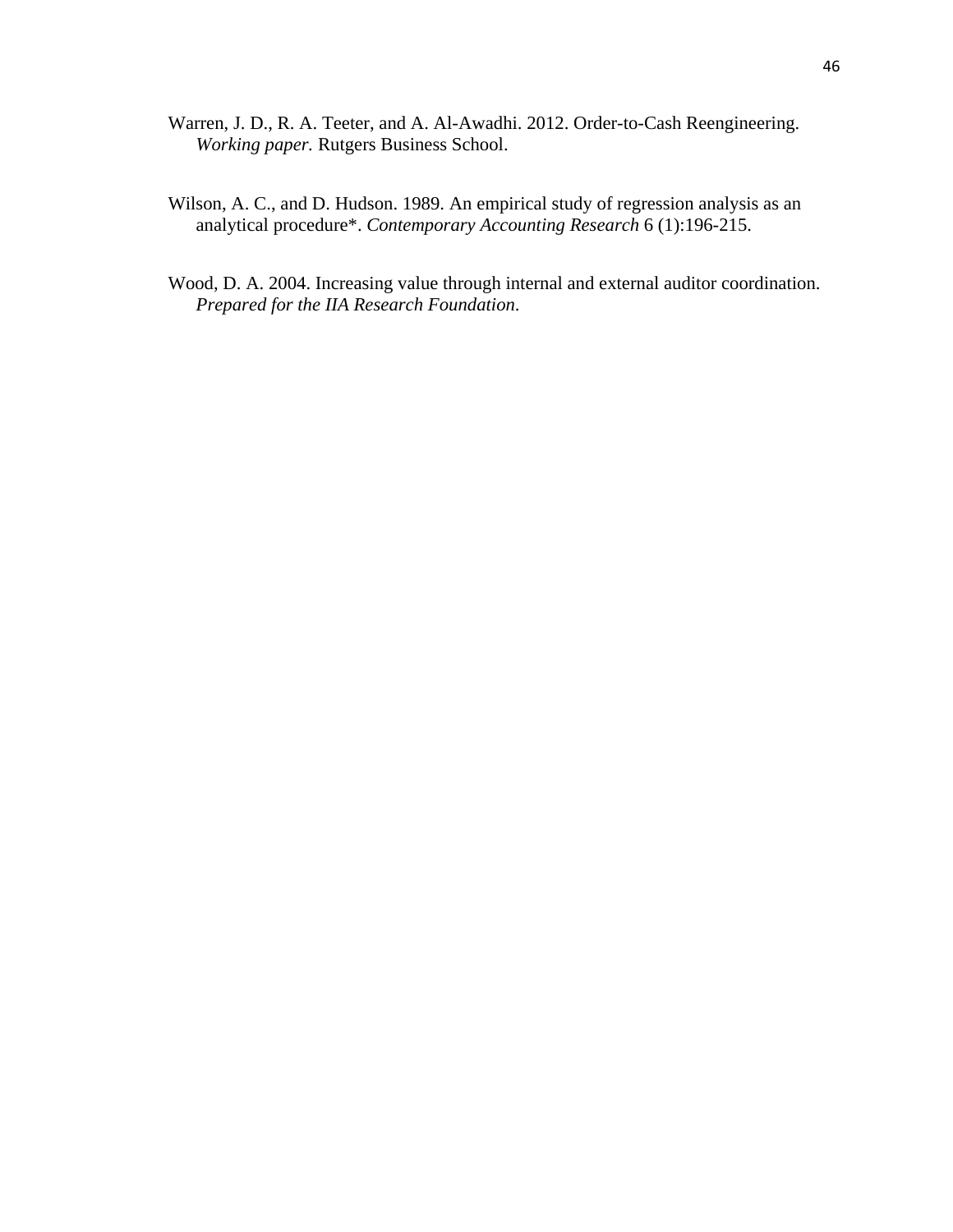# **Chapter 2: The Predictive Audit and the Application to a Transaction Status Prediction**

## **2.1 Introduction**

Auditing methods must change with business information processing technologies. Manual information processing (MIP) led to a set of accounting rules (Vasarhelyi, 2012) and auditing standards that minimized manual processing and record access resources. Methods such as FIFO and LIFO inventory recording, sampling, mail based confirmations, and historical costing of most assets made sense in the manual information processing environment. Vasarhelyi (2012) argues for a revamped model of reporting:

*Disclosure at a substantially more disaggregate level (with transactions as atoms) requires a paradigm shift in accounting philosophy, yet in line with the discussion in this paper, it must be said that standards as we now know them are becoming progressively inadequate. Companies do not use them often to make decisions; they force one model onto diverse users with varying needs; they promote consolidated results in a way that obfuscates more meaningful sectorial results; and the information often arrives quite some time after it was needed for decision making*.

The advent of computers and the subsequent exponential decrease of the cost of storage and processing cycles have totally changed the framework for business measurement, assurance, and reporting. However, the natural tendency to resist change and the inflexibility in the standard setting process has created an anachronistic accounting and auditing environment. Prodded by the need to maintain competitive advantage, businesses have changed their approach by adopting computers, real-time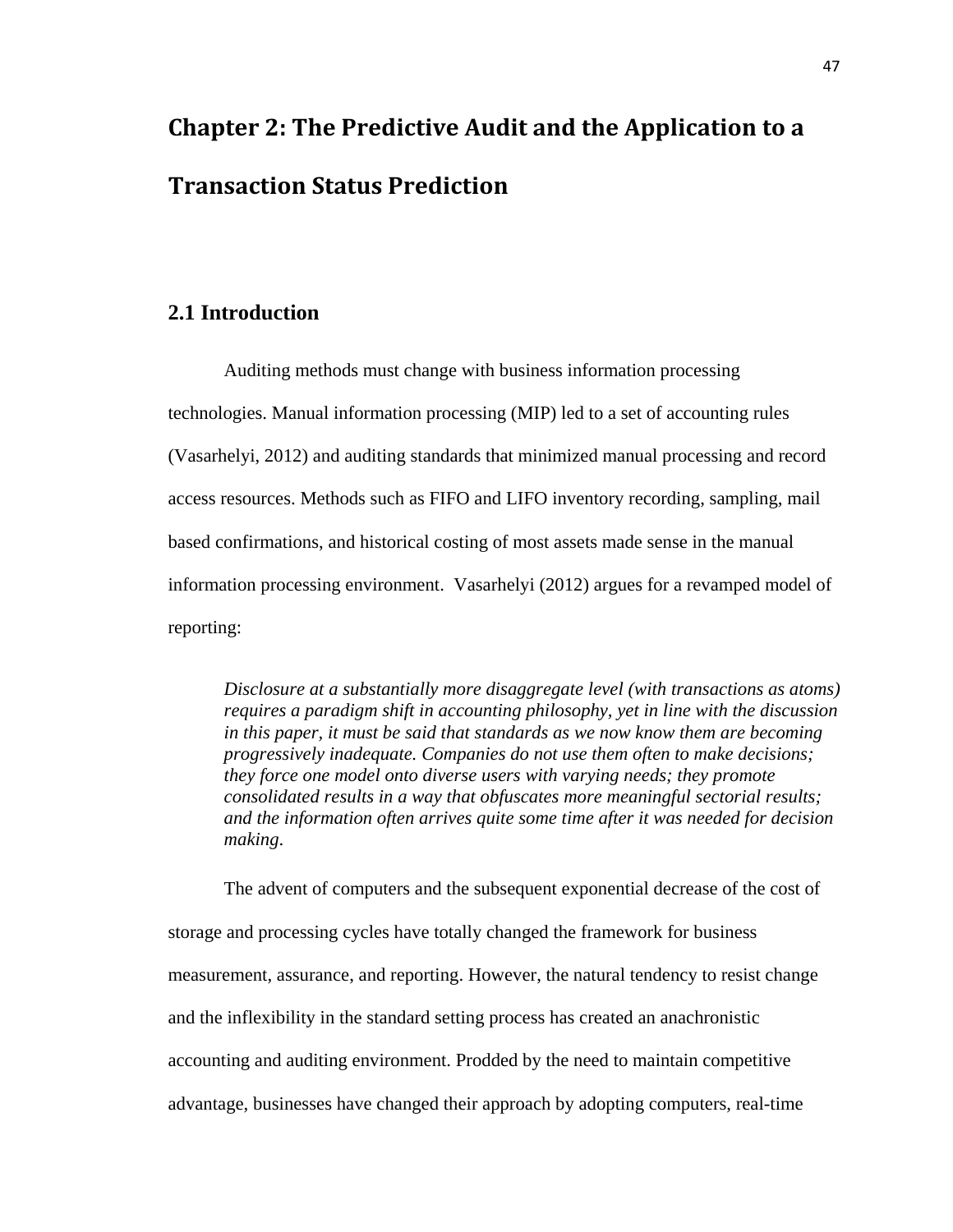customer interfaces, databases, OLAP (online analytical processing) cubes, and other technological support.

#### **2.1.1 Real Time Economy Audit**

Auditing is an essential part of the public market mechanisms. It is considered backwards oriented (retroactive audit) in a manual information-processing environment. Auditing focuses an "after-the-event" examination to verify the accuracy of the business measurement process within the concept of "fair representation." This implies reporting without material error. Materiality is also an imprecise concept related to the decisionmaking framework of the investor. A new set of conceptualizations and their operationalization into accounting and assurance rules and procedures must be developed to cope with the real time economy (Economist, 2002; Vasarhelyi and Alles, 2005). In this environment, businesses operate continuously and companies extensively adopt integrated software and modern technologies (Vasarhelyi et al. 2010). Internal and external auditors have to adapt accordingly. The nature, timing, and extent of audit procedures are bound to change. In the traditional audit, auditors use sampling for data analyses or substantive tests and generalize results to a population. This is due to limited access, resources, and technology. Nevertheless, the role of auditors has changed over time. In addition to the financial statement audit, auditors have to evaluate internal controls, the viability of the company's core business activities, and its operational processes. For example, this must be done to fulfill Sarbanes-Oxley (SOX) requirements or to issue a going concern opinion. As businesses become more complex, auditors face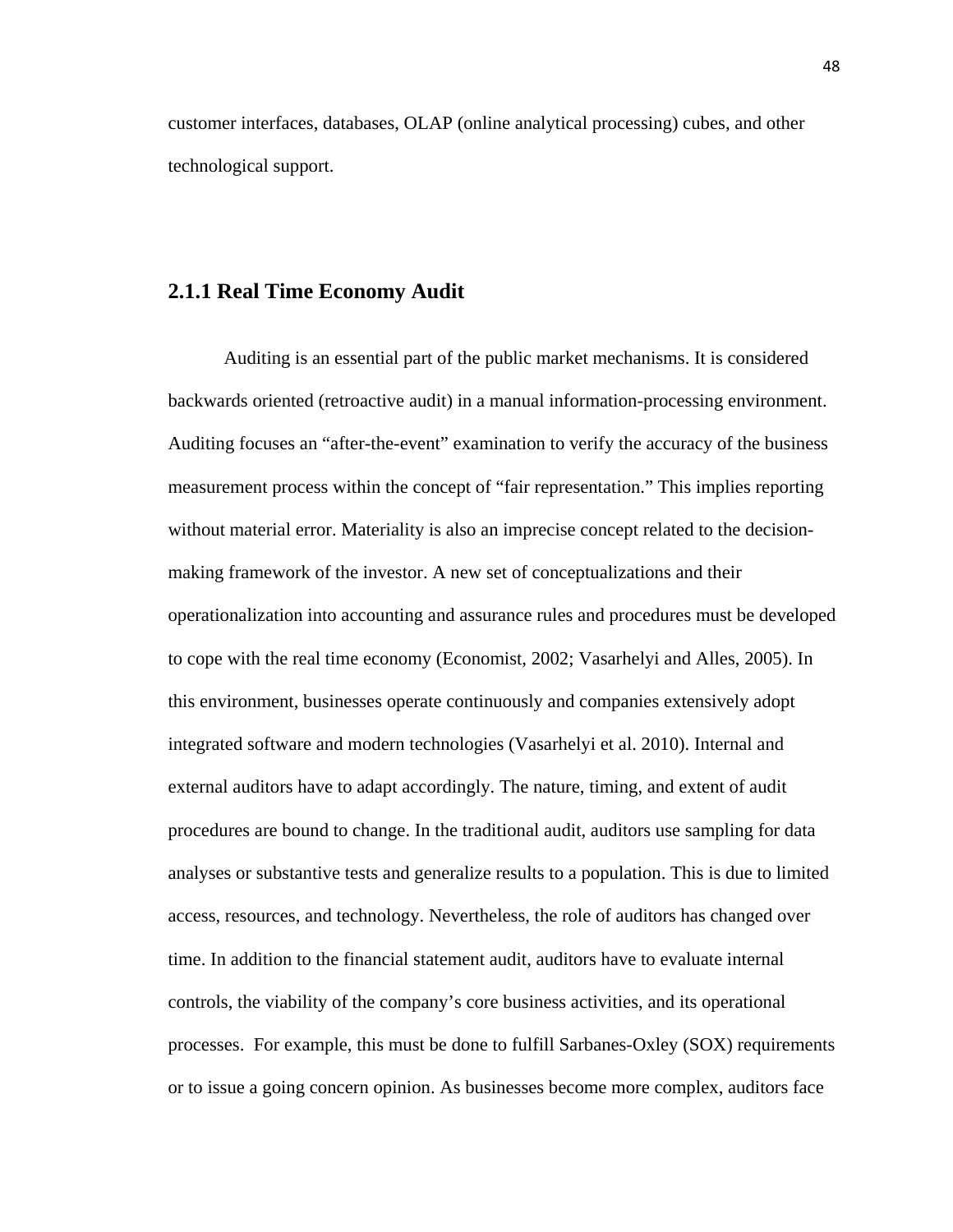entirely different configurations of data (big data and cloud resident data) to be processed and analyzed. The emergence of continuous auditing (CA) and continuous control monitoring (CM) are direct responses to an increasingly rapid pace of business (Vasarhelyi et al., 2010). Auditors can perform audit testing more frequently and can recalculate and monitor an entire population in a more timely manner. CA is able to process and analyze an entire data set as opposed to only a subset or sample of that data. Transaction verification components in CA are able to filter exceptional transactions and bring them to the auditors' and managements' attention (Kogan et al, 2010).

Instead of a conventional audit with large amounts of paper documents, numerous manual testing procedures, and periodic reviews only, internal auditors now often utilize technology to support their work. Automated audit testing began in the 1970s with a few tailored audit procedures that accessed computer records. In 1980s, computer assisted audit techniques (CAATs) were deployed by auditors to complete substantive testing on large electronic data sets (Coderre, 2006). Vasarhelyi and Halper (1991) developed a continuous auditing and continuous control monitoring system to monitor a large paperless real-time billing system at AT&T Bell Laboratories. In 2000, Glover et al. (2000) surveyed software usage trends by internal auditors worldwide with 2,700 members of Institute of Internal Auditors (IIA). They found that the usage of software to extract and import data was rapidly increasing from the prior 1998 survey. Almost half of the respondents used software to find trends, create exception reports, detect fraud, and locate duplicate transactions. CA and CM changed the audit paradigm to more frequent reviews and automated audits. They also allow auditors to produce timelier reporting to support management decision-making. According to the audit maturity model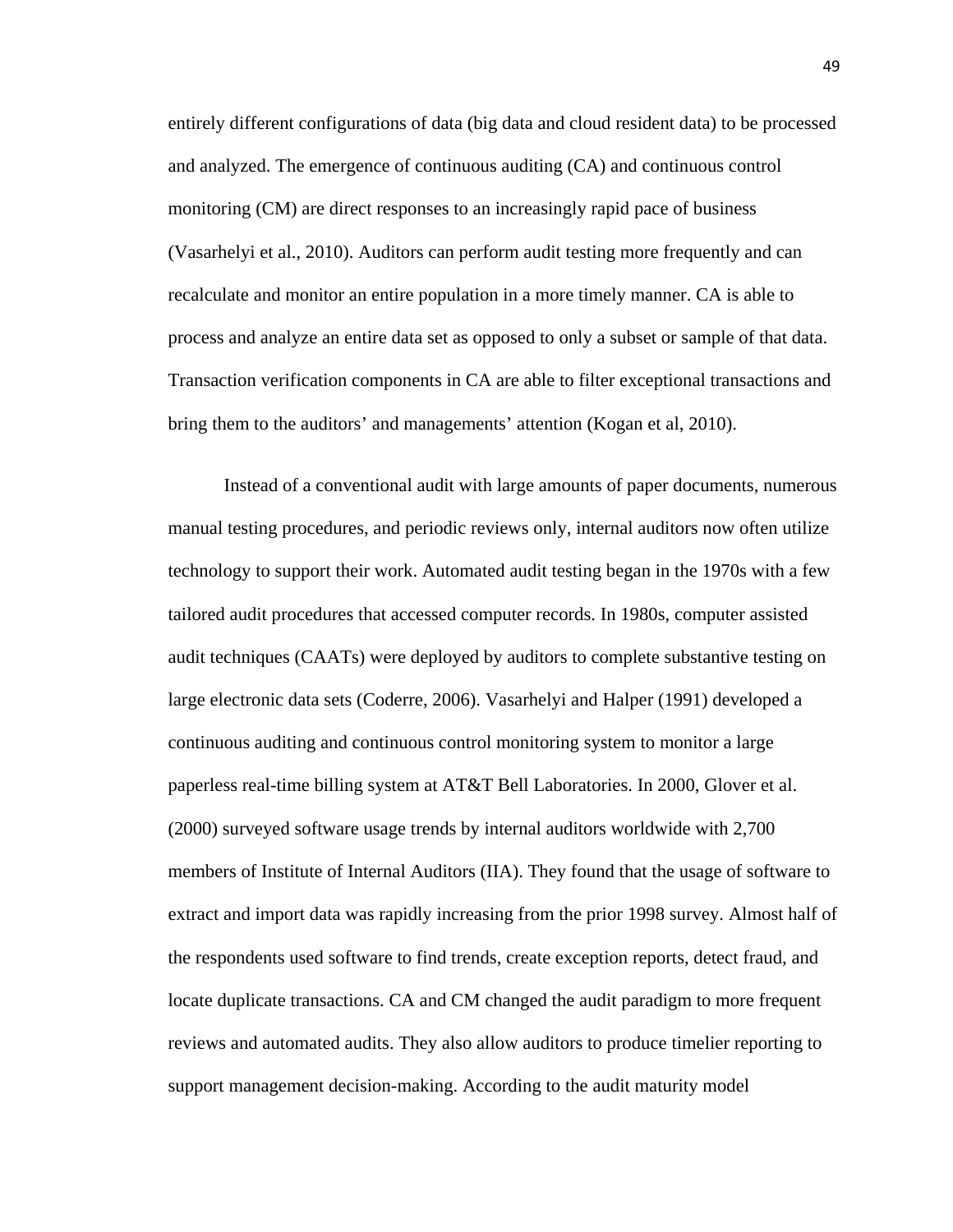(Vasarhelyi et al., 2012), at a mature continuous audit stage, an audit organization will have benchmarking and a critical meta-control structure allowing auditors to perform audit by exception (Vasarhelyi and Halper, 1991). The system will provide alerts to auditors and management and ultimately may suspend processes when anomalies are found.

Applying technology to audit work will assist internal auditors in the modern age data rich information environments. Appropriately analyzing data can uncover interesting patterns, trends, and weaknesses in the data and underlying processes. The nature of auditing is changing from retroactive to predictive, moving to newly evolving audit dimensions. Teeter (2013) discusses three dimensions applicable to the audit:

- Level of Automation -> manual to automated
- $\bullet$  Timing  $\rightarrow$  discrete vs continuous
- $\bullet$  Location  $\geq$  local vs remote

To which we add focus and procedure:

- Focus  $\rightarrow$  retroactive vs predictive
- Procedure  $\rightarrow$  the process the auditor may use

These dimensions are displayed in Figure 2.1 and provide a framework to understand the evolution of the audit. For example, ABC company's traditional audit is purely manual, discrete (performed once a year), retroactive, local (always performed at the client location), and incorporates traditional processes such as confirmation, physical verification, and cutoffs.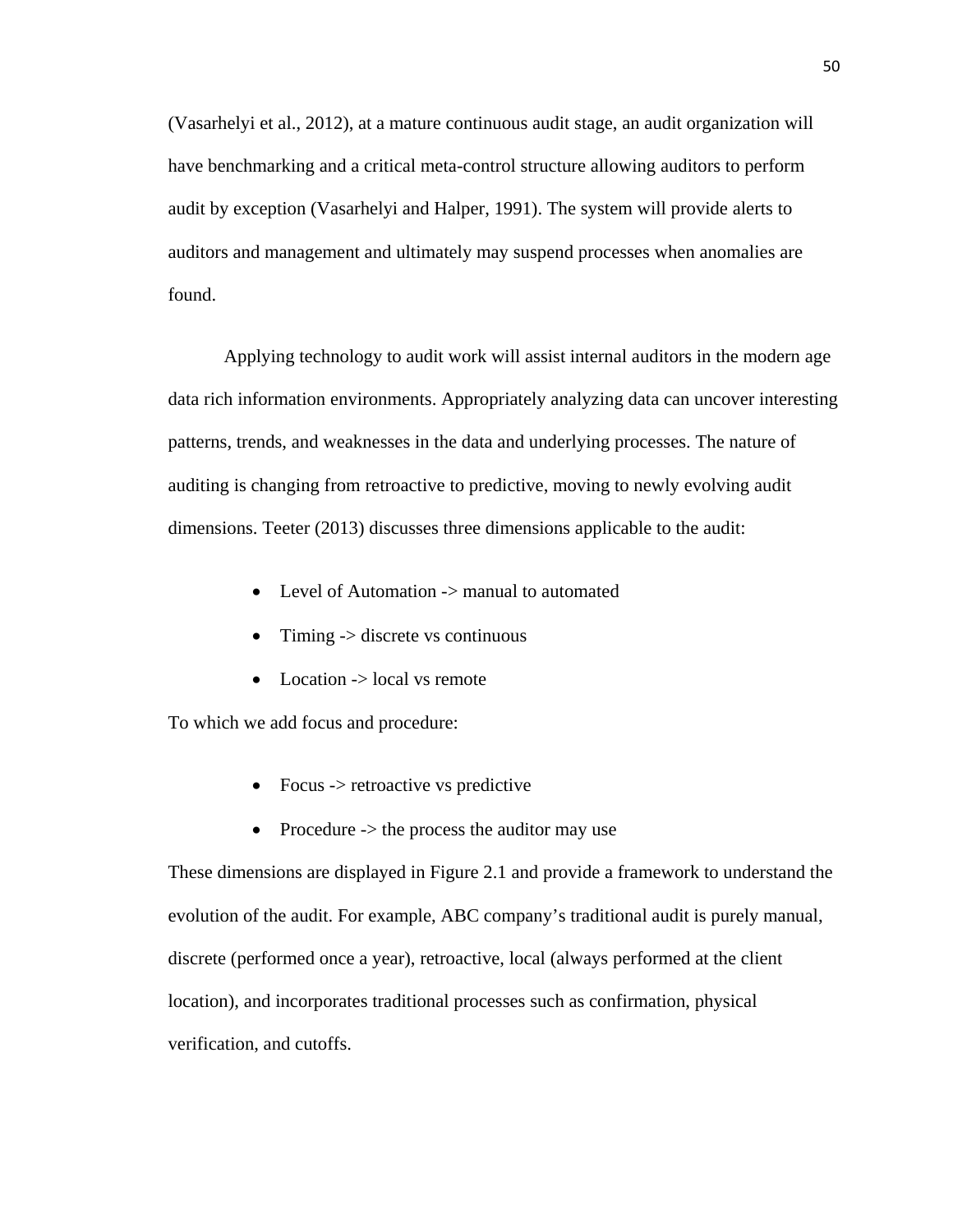On the other hand, by using the traditional audit approach and incorporating modern technology, the audit of the XYZ company is 80% automated and includes some continuous audit modules. In addition, auditors are primarily in contact with auditees remotely most of the year. The audit adapts the traditional (retroactive) focus and encompasses a hybrid set of audit procedures. Some of these procedures are required by Generally Accepted Auditing Standards (GAAS) and others are enabled by new information technology and analytic technologies.



**Figure 2.1 Dimensions of the Evolving Assurance Process**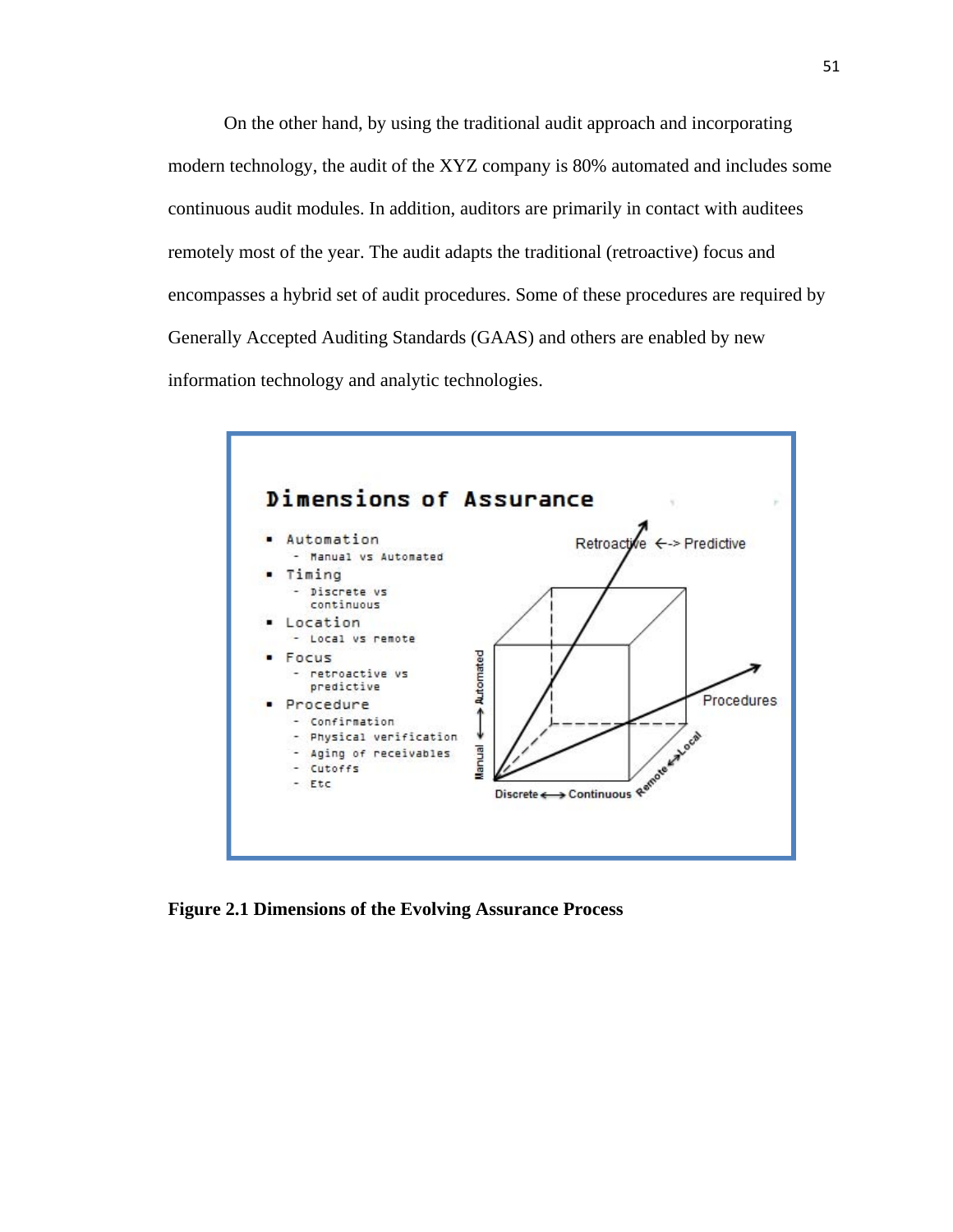#### **2.1.2 Predictive Audit**

The focus dimension has been added as new analytical capabilities have emerged in business, such as forecasting (Engle and Yoo, 1987; West and Harrison, 1997), analytical decomposition (Serrano, 1998; Chen et al., 2006), data mining (Fayyad et al., 1996; Keim, 2002), modeling (Duffie, 2005; Chelley-Steeley, 2005), and continuity equations (Kogan et al., 2010). This allows for a closer to the event assurance function and the use of analytical prediction to simplify and improve the capabilities of the assurance function. The use of analytical methods to predict corporate reporting levels (balance sheet) and flows (income statement, funds flow) enhances and adds new dimensions to the assurance function. The actual quality of the predictions is contingent on a set of process and environmental variables among which we consider: the stability of the process, the number of related variables, the predictive methodology used, changes in the environment, etc.

Figure 2.2 illustrates the concept of audit focus. Traditional auditing inevitably has a backward focus and therefore exerts any reaction ex-post-facto. Although this provides numerous benefits, it is progressively losing its value with businesses and the economy becoming more real time. The ability to forecast (predict) measurement levels brings new capabilities to the assurance domain. For example, at the account or subaccount level, with the need to accelerate and simplify audit findings and to focus on higher risk areas, auditors can use analytical methods to predict account activity and allowable tolerance levels. If the corporate systems find "actuals" (Vasarhelyi and Halper, 1991) that are within the range of tolerable differences, auditors can deem the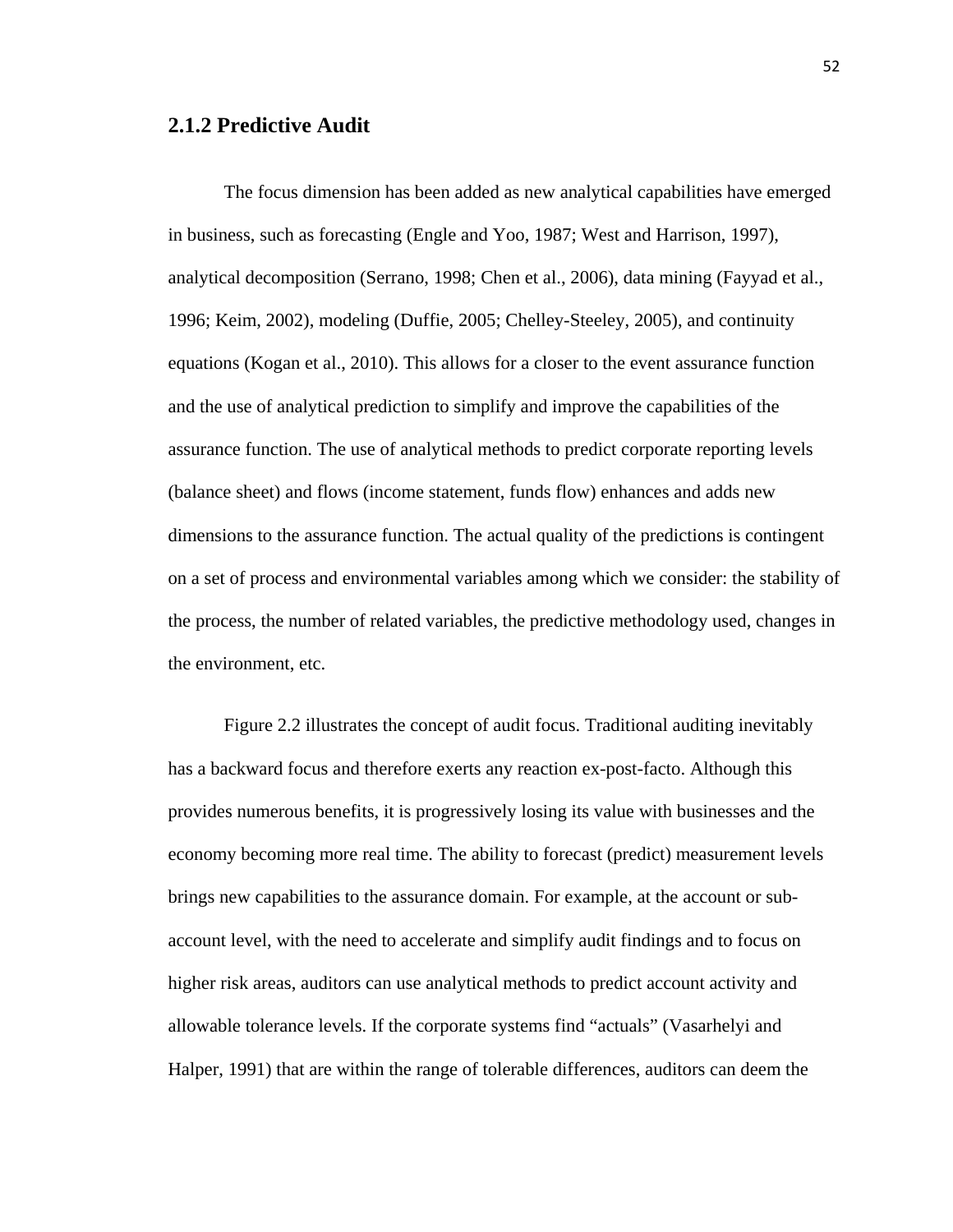account as having acceptable risk and focus on more risky account prospects. This would be called a "predictive" audit.

Assuming more frequent assurance, the predictive audit is a look-forward process that could initially identify potential problems and incorporate a prevention mechanism. Kuenkaikaew and Vasarhelyi (2013) defined the predictive audit as:

*The predictive audit (PA) is a methodology that incorporates the traditional audit (backward) with the forward looking audit procedure, so that auditors not only examine the past events and create adjustments based on changes or errors that have already occurred, but also perform the audit that could rapidly detect (predictive) or prevent (preventive) irregularities and anomalies or create adjustments in an ex-ante manner.*

### **2.1.3 Preventive Audit**

At a transaction level, if screening models can be developed to identify faulty transactions (with a reasonable degree of confidence), why not block these transactions prior to their execution? Prevention is economically preferable to correction (Hwang and Aspinwall, 1996; King, 1999). Field and Swift (2012) mentioned that "Prevention is better than detection because detection is a waste – it costs money and doesn't add value."

Kim (2011) worked with an insurance company developing a forensic model to identify wire transfer payments that had a high probability of being defective and then provided this information to the internal audit staff for review. The variables used in the selection were all existing parameters of the actual transaction. If such a reliable fault prediction model can be developed, it may be highly desirable to block transactions with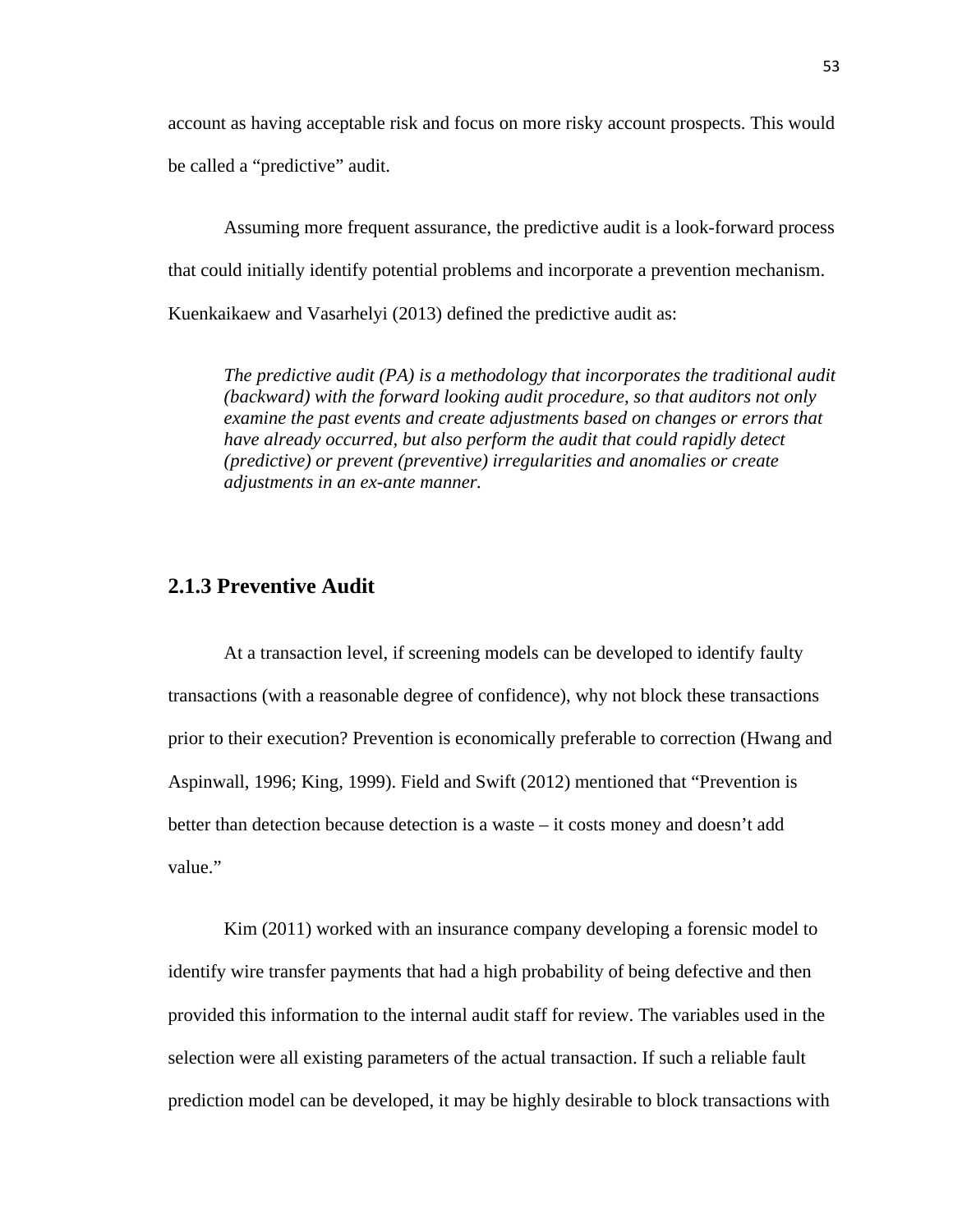high fault characteristics from indiscriminant loading and have them examined prior to execution. This is very different from the traditional role of auditing and may be construed as reducing auditor independence. However, the benefits for data quality are obvious. This would be called a "preventive" audit that can be defined as a predictive audit with selective filtering.





The predictive audit, as discussed above, can help auditors and management to identify and suspend a problem before it spreads. It is better to look forward to identify a potential problem rather than to look back at historical data or past transactions. In this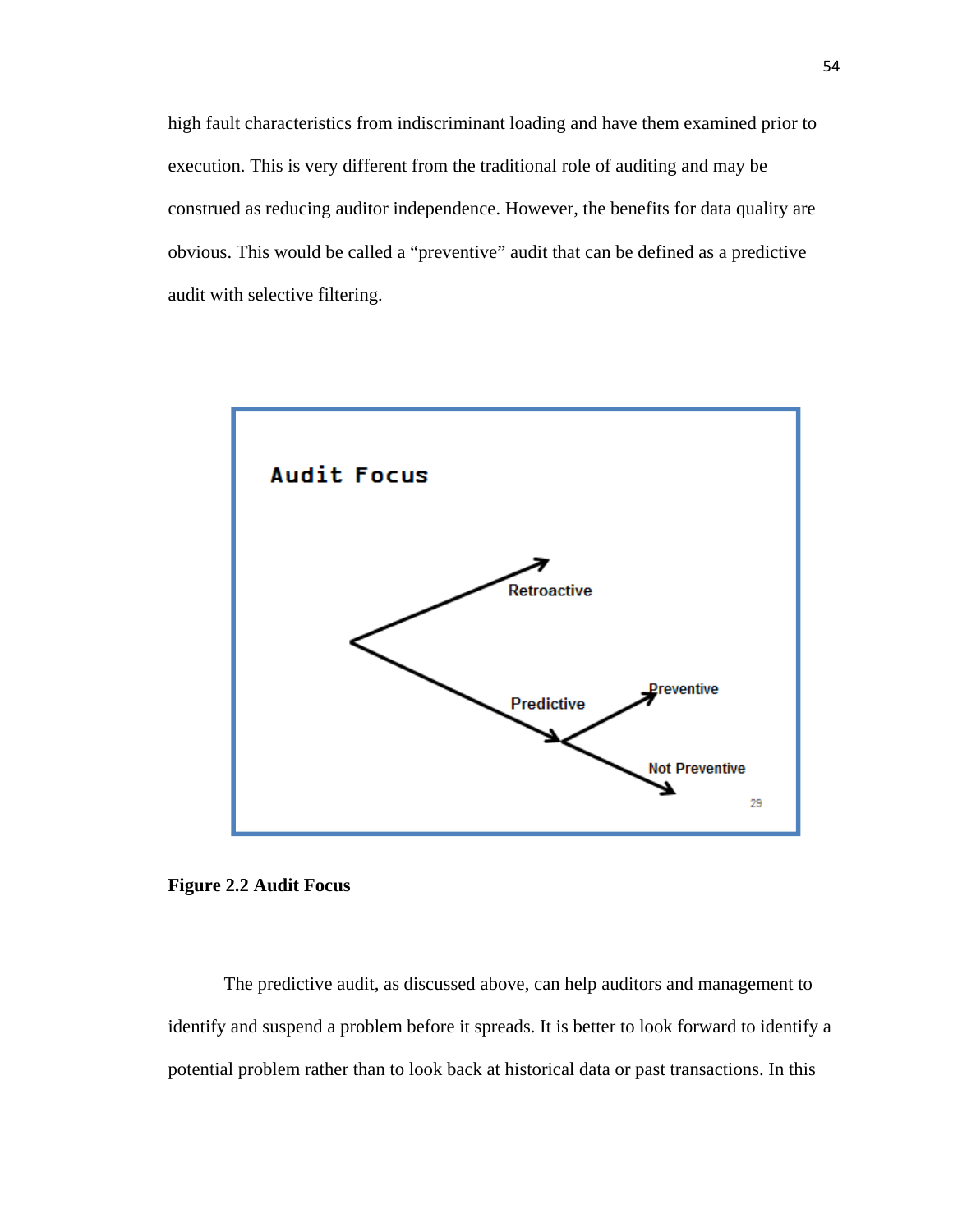paper, several constructs are developed as indicators for predictive models to illustrate the application of a predictive audit. In addition, machine-learning techniques are used to predict sales transactions status and determine whether the transaction will be canceled. At the time of the sale, these indicators can identify expected outcomes of a particular sales transaction as it has the potential to be either a normal transaction or a problematic one.

#### **2.1.4 Background**

Timely auditing and monitoring can help a company to detect and resolve errors or anomalies before they cause problems. Kogan et al (2010) proposed a methodology of automatic error correction. This methodology can be used as a form of the preventive audit and minimize the delays incurred in operational processes while awaiting auditor review. If auditors and management are warned of suspicious activities in a timely manner, they can minimize consequent losses. Continuous auditing and monitoring processes will generate alerts of different types that can be distributed to stakeholders (such as internal auditors, managers, fraud managers, or regulatory authorities) when a significant deviation from the predicted baseline occurs. Vasarhelyi and Halper (1991) rated alarms at 4 levels, from insignificant to process stopping alarms. An alarm and warning system can be implemented in many business processes to assist auditors and management in monitoring the systems. Real-time alerts are a new form of audit evidence for the continuous audit. This paper illustrates the application of this feature in a front office operation-the sales function in a revenue cycle.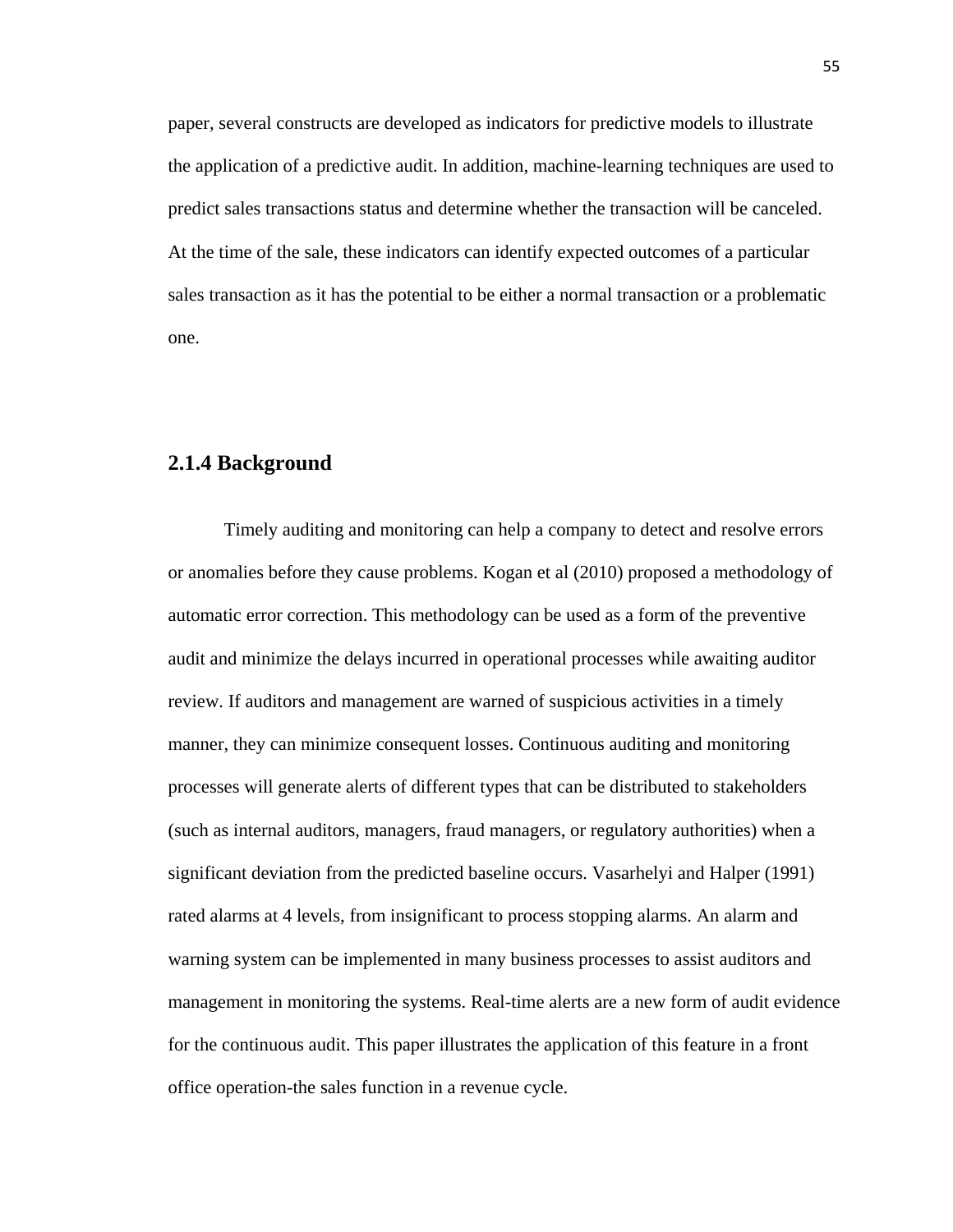#### **2.1.4.1 The Savings Product Setup**

The ABC bank<sup>1</sup> has a savings product that requires a monthly payment. Customers can select their monthly payment and the number of payments. The denominations range from 5 to 50 USD. A customer accumulates the value of the monthly payments, collects interest, and is part of a lottery with cash prizes and other rewards. This money cannot be withdrawn before the contract ends. If this occurs, the bank will return money to the customer with a penalty. However, a customer can cancel, suspend, or reimburse a purchase if he is not satisfied with the product.

Sales are an important business process and one of the processes that have a high risk of fraud. Sales incentive programs are widespread in banks. Thus, employees may try to increase their sales as much as possible to get additional compensation or rewards. In this case, sales transactions can be canceled if customers are not satisfied with the product. These cancellations may be illegitimate if sales employees try to unethically boost sales with methods such as channel stuffing. Sales employees in this study get compensation based on their total number of sale transactions. Therefore, they may try to increase the number of sales transactions in several ways. For example, they may sell several low value monthly payments to the same customer to increase the number of sales performed in their performance plan and then allow customers to cancel those transactions.

The predictive audit is applied to predict a sales transaction status at the time of customer purchase. As soon as a customer purchases a product and the information is

 $1$ <sup>1</sup> This example illustrates the analytic work performed at a multinational bank.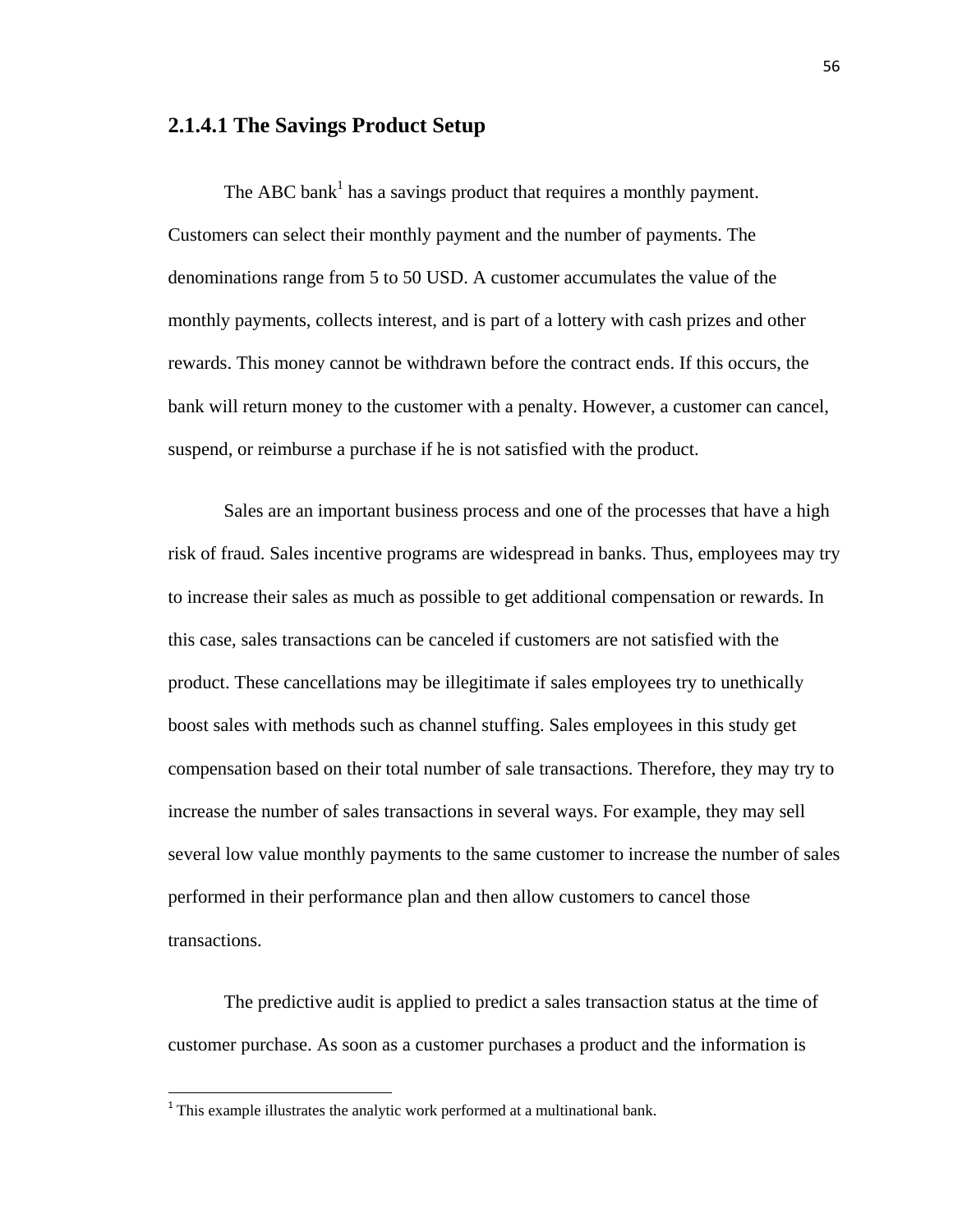entered into the system, a model could predict the future status of that sales transaction (canceled or not canceled). Each sales transaction has different properties such as seller characteristics, buyer qualifications, and product information. Accordingly, by examining all relevant factors together, the system may issue an alarm to notify potential problematic transactions. Several machine learning classification techniques are used to create prediction models relative to their sale transaction.

# **2.1.5 Research Question Development**

"Audit by exception" (Vasarhelyi and Halper, 1991) allows planning and execution of the assurance function based on continuous audit procedures and auditors can focus on specific areas that need attention. Generally, a system is considered to be functioning satisfactorily until an alarm arises (Vasarhelyi et al. 2004). AT&T Bell Laboratories implemented a continuous assurance system to monitor its billing system. If anomalies were detected (when the transaction exceeded a predefined acceptable threshold of performance), it triggers alarms that were delivered selectively to auditors and/or management (Vasarhelyi and Halper, 1991).

Fraud is a growing concern for companies and regulators. SAS  $99^2$  (AICPA, 2002) emphasizes its importance by requiring auditors to assess the risk of material misstatement due to fraud. The Enron case showed that untimely and opaque accounting fraud discovery mechanisms can cause the company and their external auditors to fail (Chaney and Philipich, 2002; Thomas, 2003; Lu, 2005; Alles et al., 2006). Vasarhelyi et

<sup>&</sup>lt;sup>2</sup> Consideration of Fraud in a Financial Statement Audit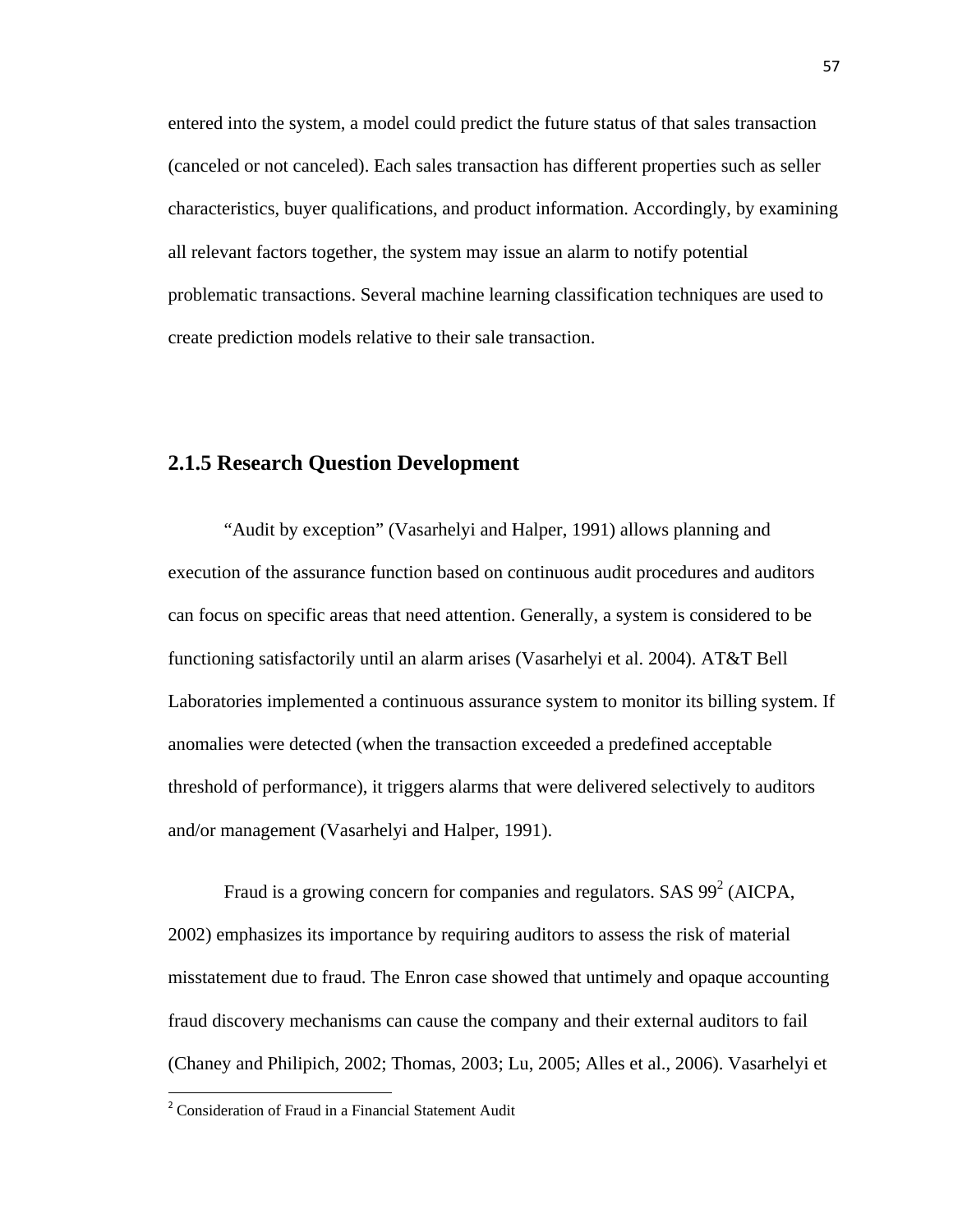al. (2002) suggested that continuous auditing would have been able to detect the abnormal nature of Enron's special purpose entities and could have alerted auditors and management in a timelier more beneficial manner.

The ability to predict or estimate conditions or identify areas that are prone to fraud facilitates management's decision and auditors' work. Management and auditors can operate business, implement internal controls, and provide assurance on their systems in a preventive manner. Several studies (Eining et al., 1997, Bell et al., 2002, Dowling and Leech, 2007) examined how decision support systems facilitate audit work such as client risk assessment (Bedard and Graham, 2002), internal controls evaluation (Murphy and Yetma, 1996), and analytical review explanation (Mueller and Anderson, 2002). For example, Bell et al. (2002) used a procedure to evaluate client risk based on several factors to aid on client acceptance. Management and auditors can use the predicted results to consider appropriate action (e.g. not accept the client). Most of these papers examined data in an aggregate view. However, most papers do not study data at a transaction level. As such, in this paper, predictive models are created and used to forecast business outcomes at a transaction level. Considering a number of transaction attributes, the model will predict a potential result of a transaction. The result of the predictive models could warn management to pay attention to those transactions that have negative results. This leads to the research question:

*Research question: Which prediction model(s) will more accurately forecast business sales transaction cancellations?*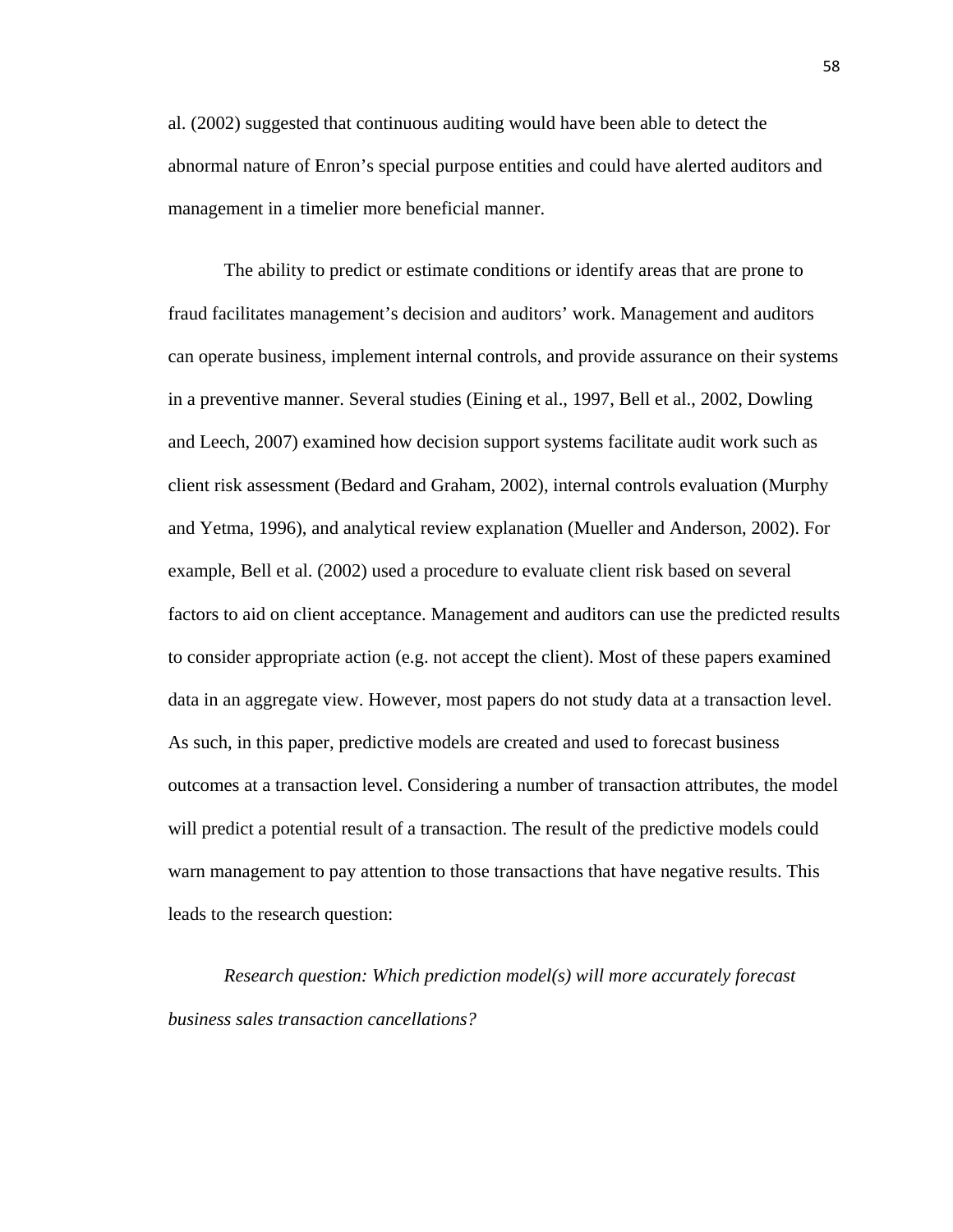Prediction models using machine-learning techniques are proposed. Each model has advantages and disadvantages that have to be weighed. The accuracy of the prediction result is one of the most important factors in considering the integrity of the model, as precise forecasts benefit both auditor and management decisions.

### **2.2 Literature Review**

#### **2.2.1 Sales Forecast Studies**

Sales forecasting is critical for business planning, strategy, supply chain, and many other business processes. A number of prior studies examined various perspectives about sales forecasting using alternate approaches. The classic sales forecast model proposed by Winters (1960) introduce the moving average exponential model with a seasonal and trend smoothing technique and specified the desired characteristics of the forecast to be quick, cheap, and easy. Thus, the model includes only past sales history and does not include any external factors.

Current research tends to concentrate on developing new models and finding more efficient algorithms for a sales forecast. Morwitz and Schmittlein (1992) use segmentation methods to improve the accuracy of sales forecasting based on purchase intention theory. They segment heterogeneous individual groups into homogeneous subgroups. This assumes that consumers are heterogeneous in purchase intention. The segmentation methods used are a priori, CART, discriminant analysis, and k-mean cluster analysis. The results show that after segmenting consumers into similar groups, the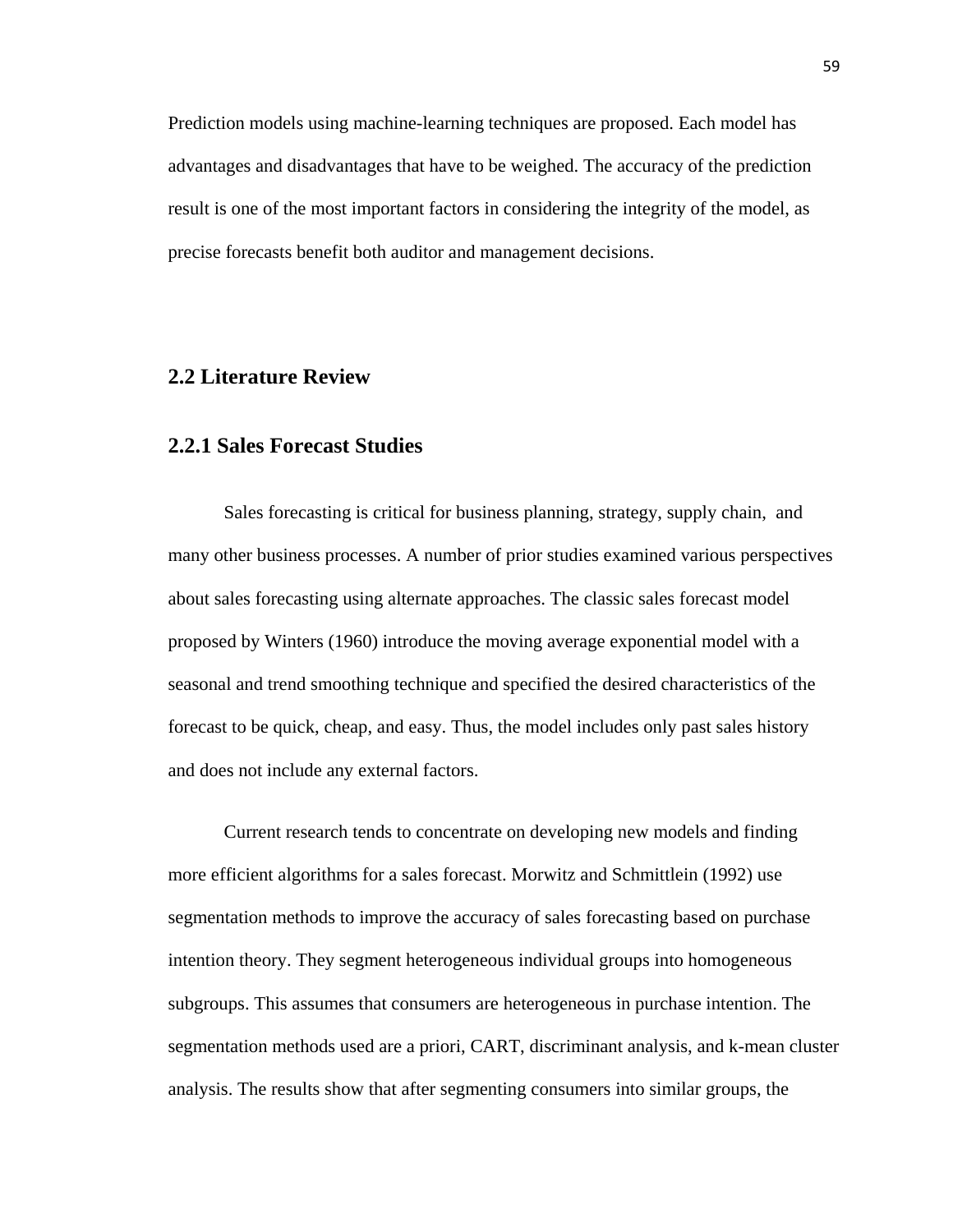average forecast errors are reduced and more accurate sales forecasts are obtained. When using discriminant analysis as a segmentation method, the average percentage in forecast error is most reduced.

Cadez et al. (2001) propose probabilistic modeling to make inferences about individual behavior (profile) given transaction data from a large data set of individuals over a period of time. The behavior is focused on the likelihood that an individual would purchase a particular item and a model-based approach is applied to the profiling problem. A flexible probabilistic mixture model for transactions is proposed and compared with baseline models based on raw or adjusted histogram techniques. The data are separated into two time periods for training and testing. The log-probability (logp score) of the transactions is used to evaluate the predictive power of the models. Finally, customers with relatively high logp scores per item are found to be the most predictable ones. This score can also be used to identify interesting and unusual customer purchasing behavior.

Chang and Wang (2006) employ a fuzzy back-propagation network (FBPN) to forecast monthly sales in the Printed Circuit Board (PCB) industry. FBPN is the integration of fuzzy logic and artificial neural network algorithms. A stepwise regression analysis and fuzzy Delphi method are applied to select variables related to the sales forecast from three domains: market demand, macroeconomics, and industrial production. The authors found that both stepwise regression and fuzzy Delphi methods provide better performance when they include a tendency factor and the fuzzy Delphi technique outperforms the stepwise method. Finally, FBPN is compared with three other methods, which are Grey forecasting, multiple regression analysis, and Back-propagation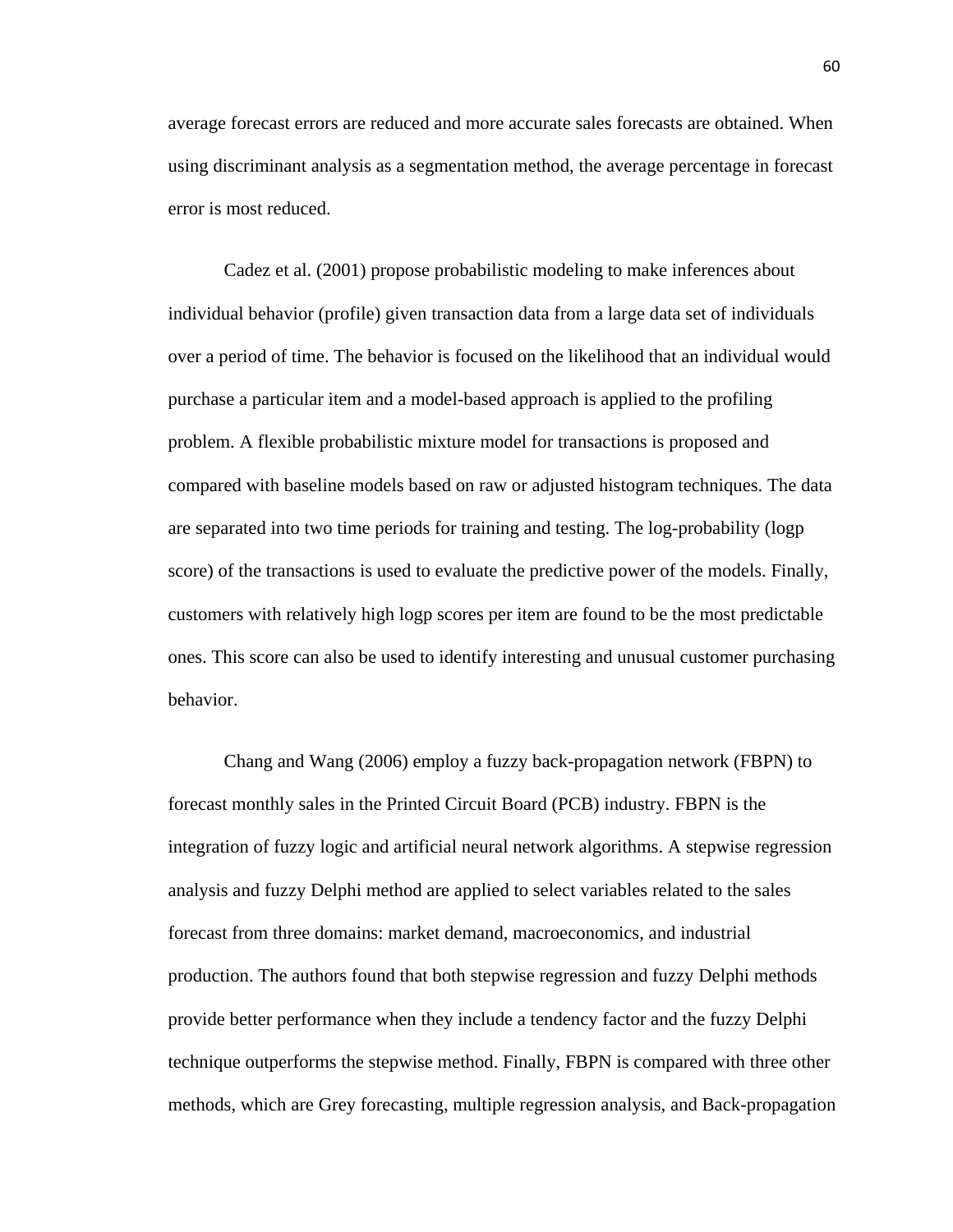network. They conclude that among these four models, FBPN is the best model with 97.61% prediction accuracy.

Typically, forecasting is based on a time-series or historical data, where it is expected that new observations will behave similarly. Likewise, this study uses historical (Fisher and Raman, 1996) sales information of employees for the prediction and the results are used to redefine (Lee et al, 2003) the analytical model. Fisher and Raman (1996) use historical data of previous products combined with expert opinions to perform sales predictions. They propose a new model to estimate demand densities of fashion skiwear. New and unique products like songs, movies, and books usually do not have past sales information. In this case, the data of diverse prior products could be used for preliminary sales forecasting and then update the forecast later when data for these products becomes available. Lee et al (2003) use a hierarchical Bayesian model of the logistic diffusion model to forecast prelaunch weekly sales of individual song albums and updated post launch when sales data became available using the sampling/importance Bayesian resampling algorithm. In the hierarchy, the first level of a sales prediction model is at the album level and the second level prediction is at the underlying characteristics of artists and albums. The study illustrates that the prelaunch of the album forecast with album characteristics has a better result than the one without album characteristics and the forecast result is significantly improved after the first week of sales with the updating data applied to the model.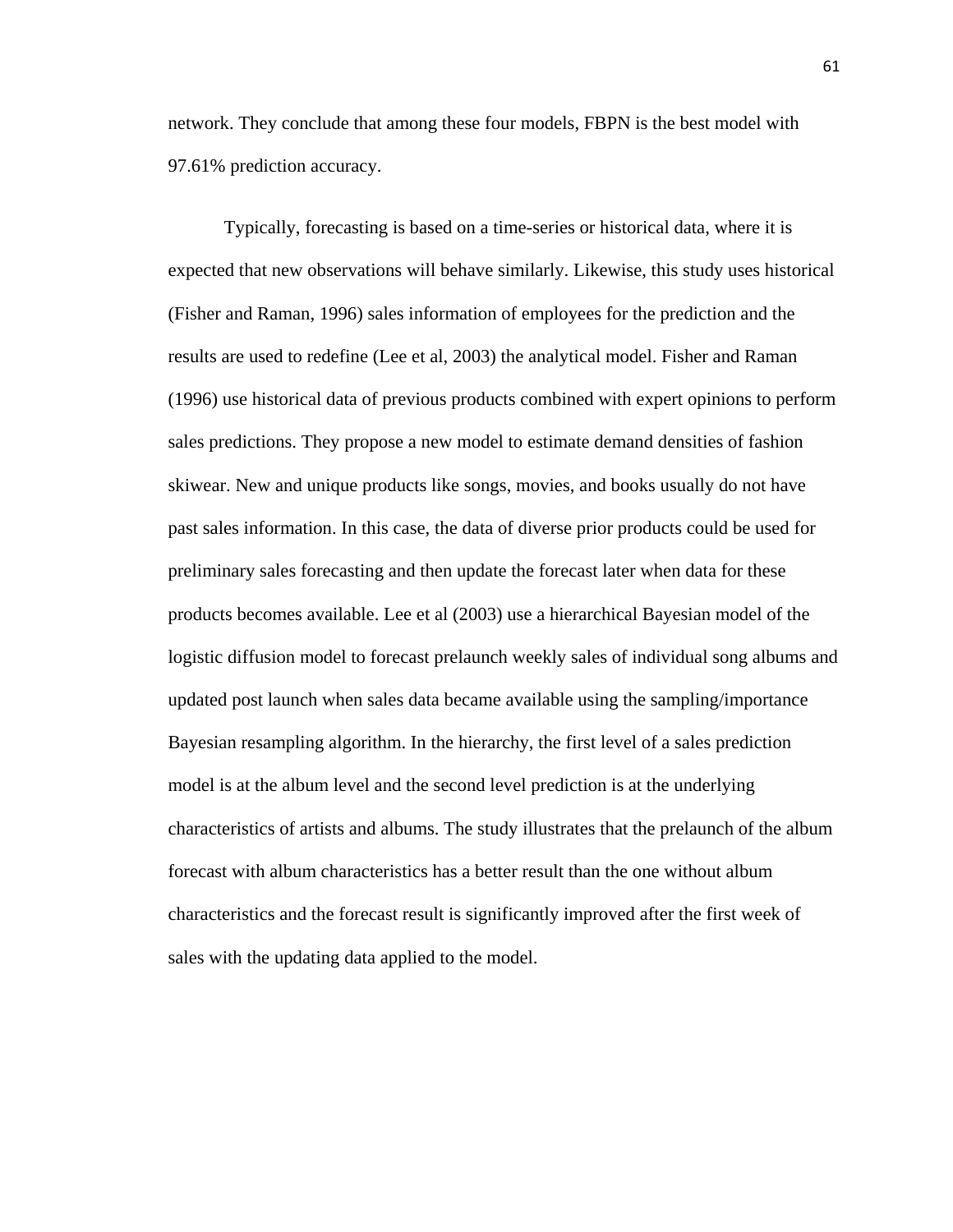#### **2.2.2 Sales Forecast with Machine Learning Techniques**

Machine learning is a computerized analytic technique used to learn from sample data or historical information and utilizes discovered patterns to predict new data. With its instrumental features, this technique is widely used in sales forecast studies. Three machine learning algorithms are used in this study. They are logistic regression (Garber et al., 2004), decision tree (Thomassey and Fiordaliso, 2006), and support vector machine (Bruhl et al., 2009).

Garber et al. (2004) study the success and failure of newly launched products. While it was difficult to obtain enough sales data for a new product to enable reliable sales prediction, the authors include spatial data to render a better prediction. This spatial information was available since the product was launched and sold. The cross entropy is calculated as a measure and logistic regression is run to classify the cases. When plotting the graphs of entropy, a successful product and a failed one have different patterns. As a result, the model successfully predicts success or failure in 14 out of 16 products. Fashion product demand is challenging because of short product lifetimes, long lead times, fluctuating demand, and lack of historical demand information.

Thomassey and Fiordaliso (2006) develop a hybrid model based on clustering and decision trees to forecast mid-term sales for a textile industry. The prediction is processed in two stages. First, clustering is applied to produce sales profiles. Next, each new product is assigned to a sales profile by decision tree algorithm. This methodology uses sales behaviors of past products to identify a possible pattern of a new product, which has no historical data. Using k-means clustering, a number of clusters are set between 2 and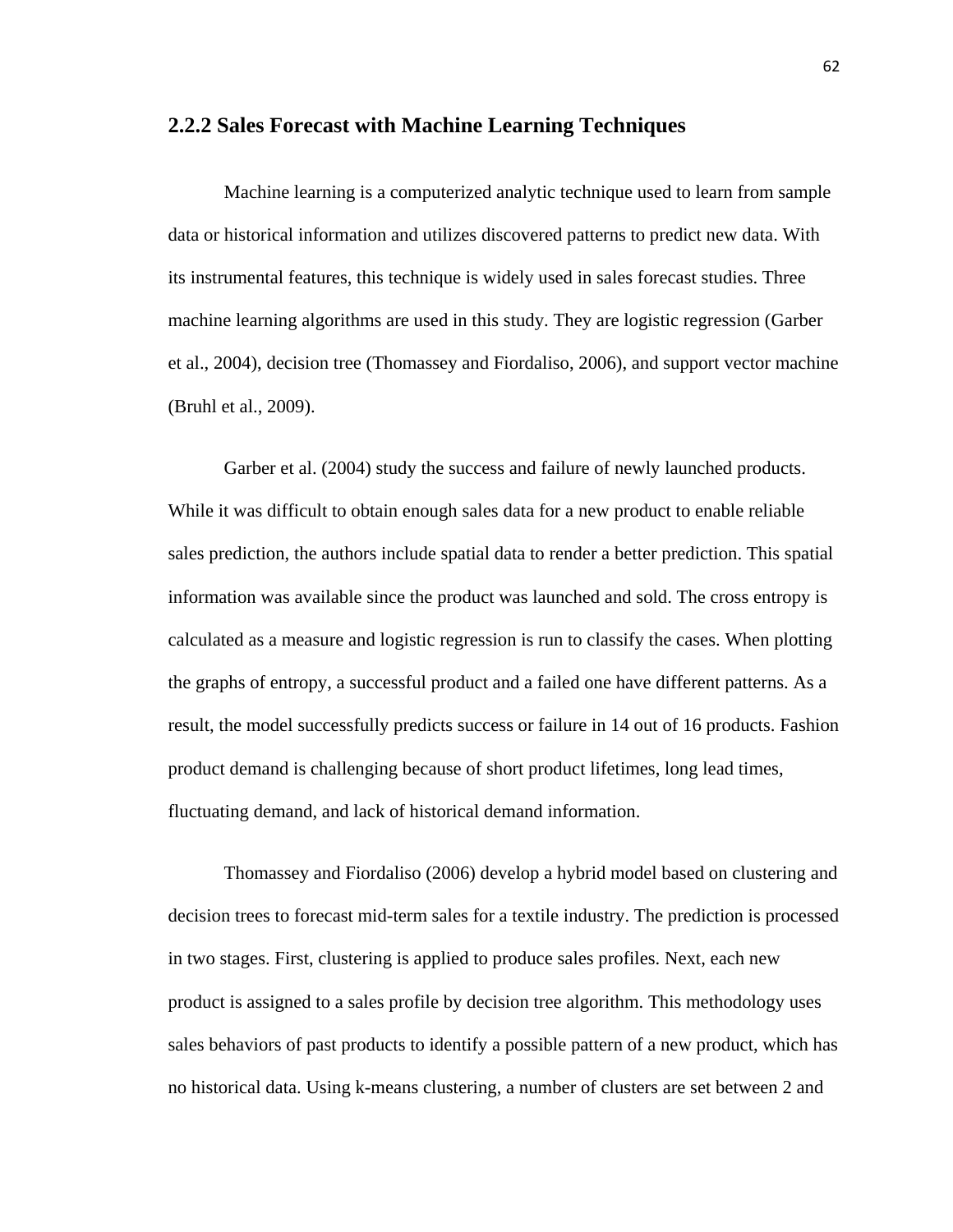20. Then, a decision tree (C4.5) is applied to each different set of cluster results and the absolute error is computed to select the number of clusters that produce the most accurate classification.

Data representing newly registered automobiles in Germany from 1992-2007 are used to test the sales forecast model by Bruhl et al. (2009). Yearly, monthly, and quarterly data are compared using multiple linear regression (MLR) for the linear trend estimation, while support vector machine (SVM) is used for the non-linear trend estimation. The results show that a non-linear (SVM) model outperforms the linear model and quarterly data have the lowest prediction error. However, there are some difficulties for the yearly and monthly models. The problems in the yearly model are a very small data set and information content. The problems for the monthly model are that most of the exogenous variables used in the model are not collected monthly. As a result, substitute or average values have to be used.

A number of studies have been performed in the area of sales forecasting. However, in the auditing field, no studies appear to exist that predict the status of the sale, especially at the transaction level. Moreover, the main objective of the current study is not to predict the future income of a company but to predict the sales transaction status and use the result as an alarm for internal auditors to further investigate the irregularity of the sales transactions and employee performance.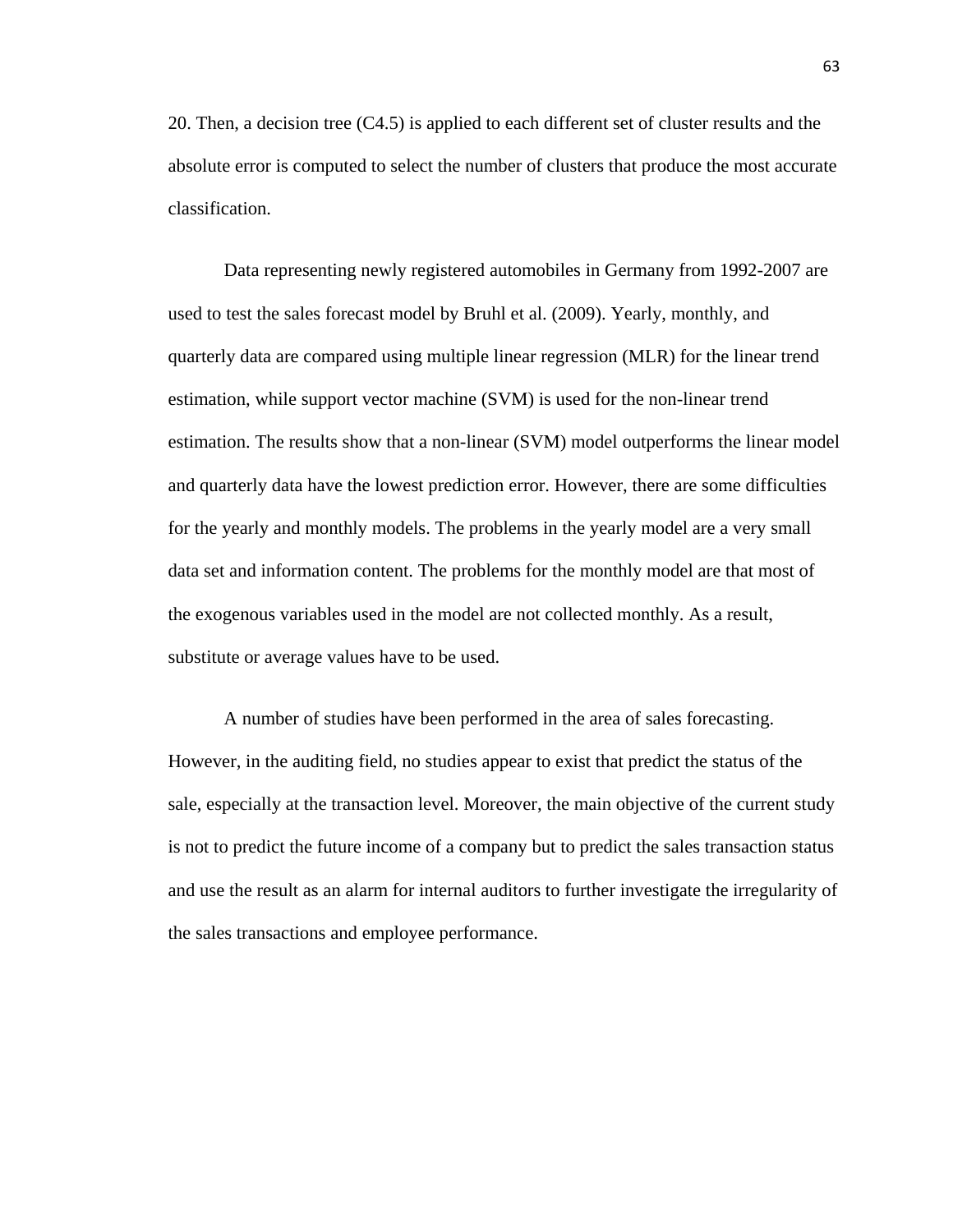#### **2.3 Data**

The data is from one of the largest banks in the world consisting of sales related information, which includes sales and cancellation transactions for a special savings product and employee sales records. The data sets include transactions occurring during November 2009 to April 2010. These transactions are from all branches country-wide. The sales transaction table has 607,189 records. There are 40,463 canceled transactions, which are considered to be 6.66 percent of total sales transactions. There are also 566,753 non-canceled transactions, which are considered to be 93.34 percent of the total transactions. The number of canceled transactions is very small compared to the total number of sales transactions. This is challenging for model development, as it is analogous to fraud detection and fraud transactions are very rare and difficult to identify.

Even though the total value of special savings account cancellation transactions during the 6 month period are only 6.66% of total transactions, the preliminary analysis of the cancellation summary by date shows that they are increasing over the period from approximately 110 transactions per day at the beginning of the period to 470 transactions per day at the end of the period (Figure 2.3).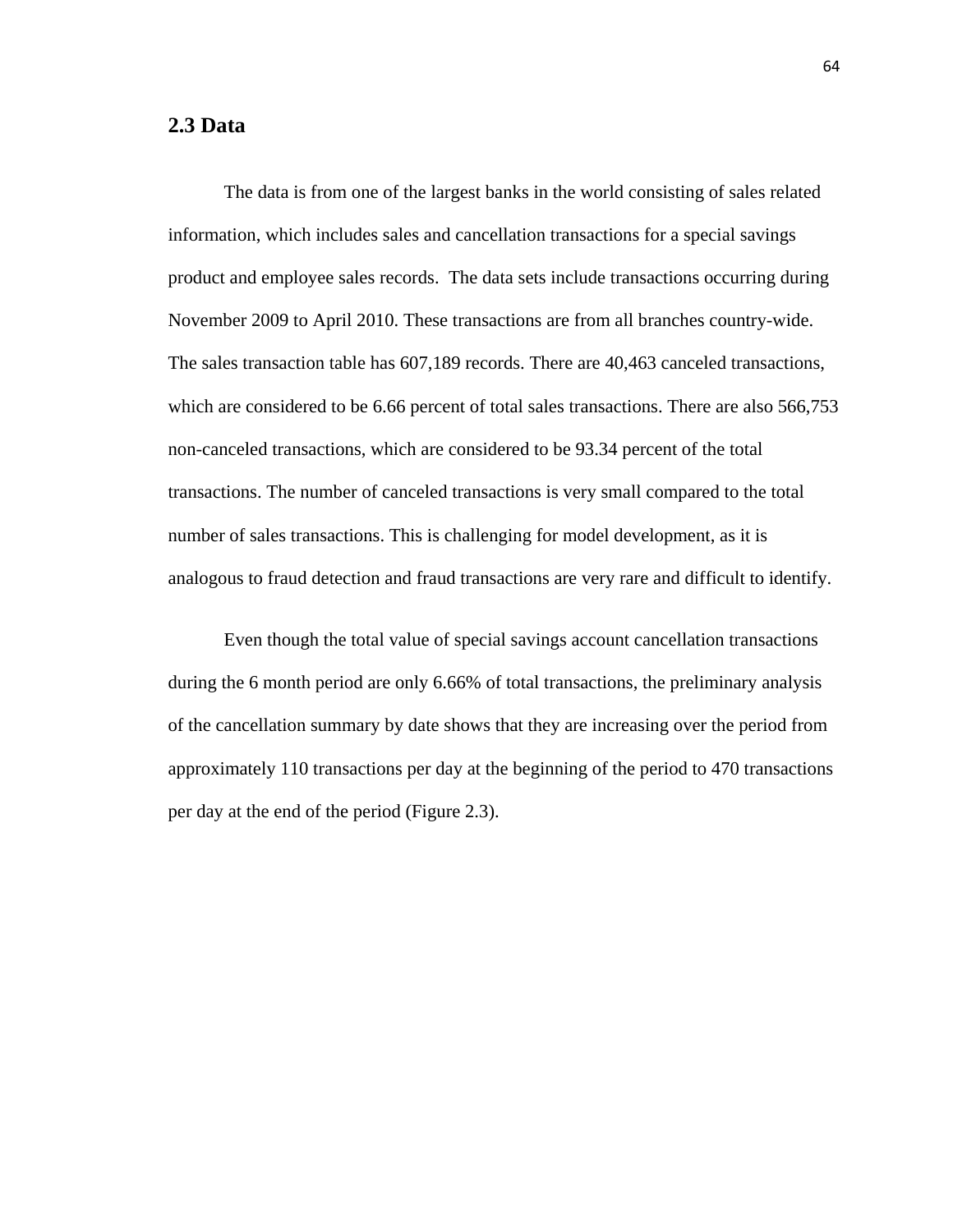

**Figure 2.3 Special Saving Account Cancellation Transaction Summary by Date** 

#### **2.4 Model Development**

Channel stuffing is a practice of inflating the sales by distributing products to the distributors above their demand. This inflates sales and accounts receivable. Normally, the company will offer long-term credit or long return periods to the distributors to make them accept the large quantity of goods. Analogously, in this study, employees push sales to increase the number of transactions and allow customers to later cancel and get reimbursed for those sales.

While building the model, the important criterion to selecting attributes is that they all have to be known at the time of prediction. For example, a status of the current sales transaction is not known at the time a customer makes a purchase. This is the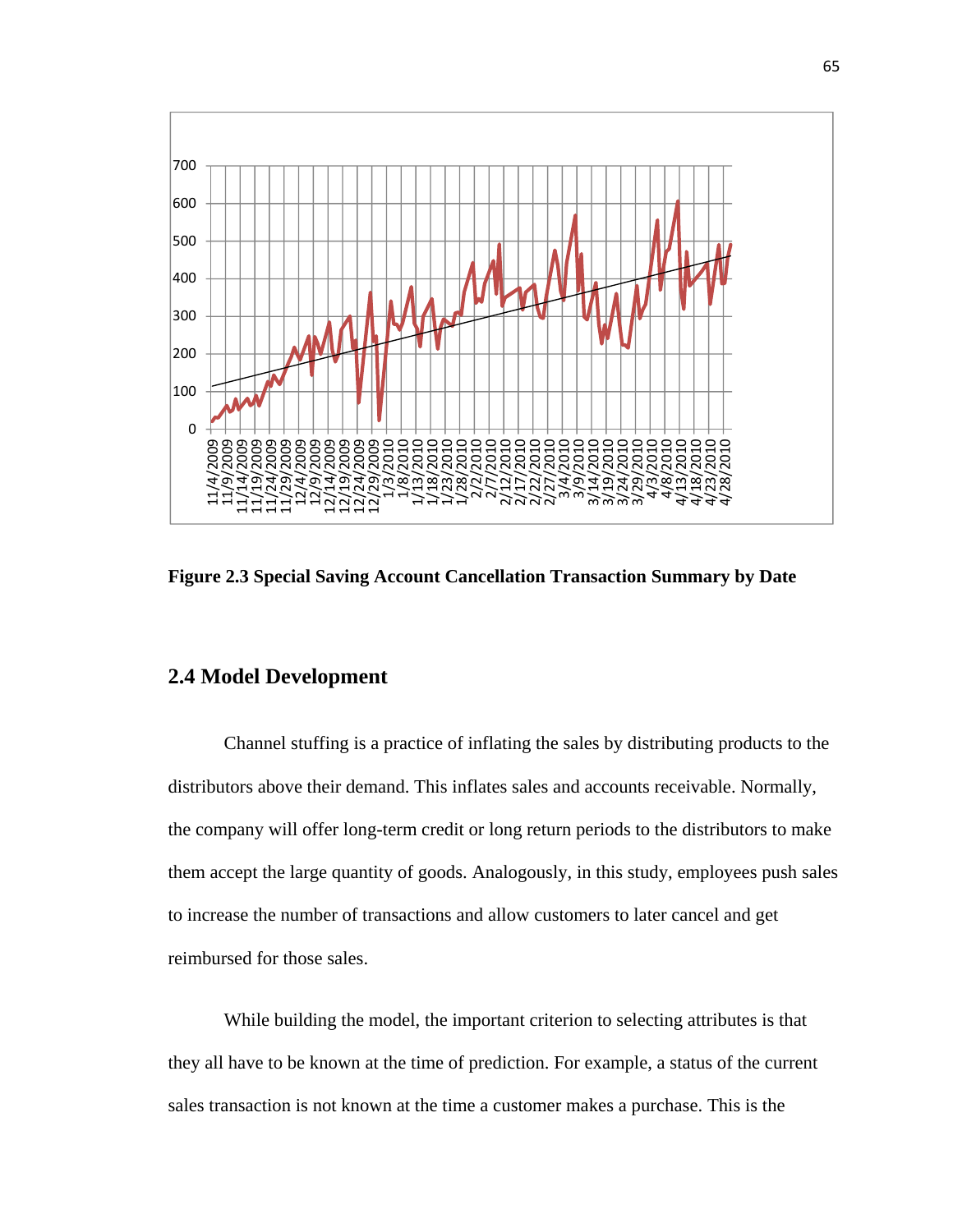outcome that will be predicted by the model. Thus, the current sales transaction and its status cannot be included in the prediction variables. This is unlike the value and number of installments of the current transaction, which are known at the time of sale. Other attributes that are available at the time of purchase are past performance of the sales employees (e.g. total sales transactions sold in the past and the total sales transactions with complaint for each sales staff). The attributes selected as variables for prediction follow the criterion mentioned above and they are attributes that available in the data set. The variables are as follows:

- 1. Number of sales cancellations by employee
- 2. Number of reimbursements by employee
- 3. Number of matched sales by employee
- 4. Number of sales to inactive accounts by employee
- 5. Number of sales with complaints by employee
- 6. Number of sales to another employee
- 7. Number of sales transactions by employee

Most of the variables are related to the historical sales information (Fisher and Raman, 1996) of each employee. In the data preprocessing, these variables are normalized as a ratio to avoid bias and to make data comparable. Several algorithms are applied to the data set to predict the status of each sales transaction. Only algorithms suitable for nominal or categorical outcome are selected. These include classification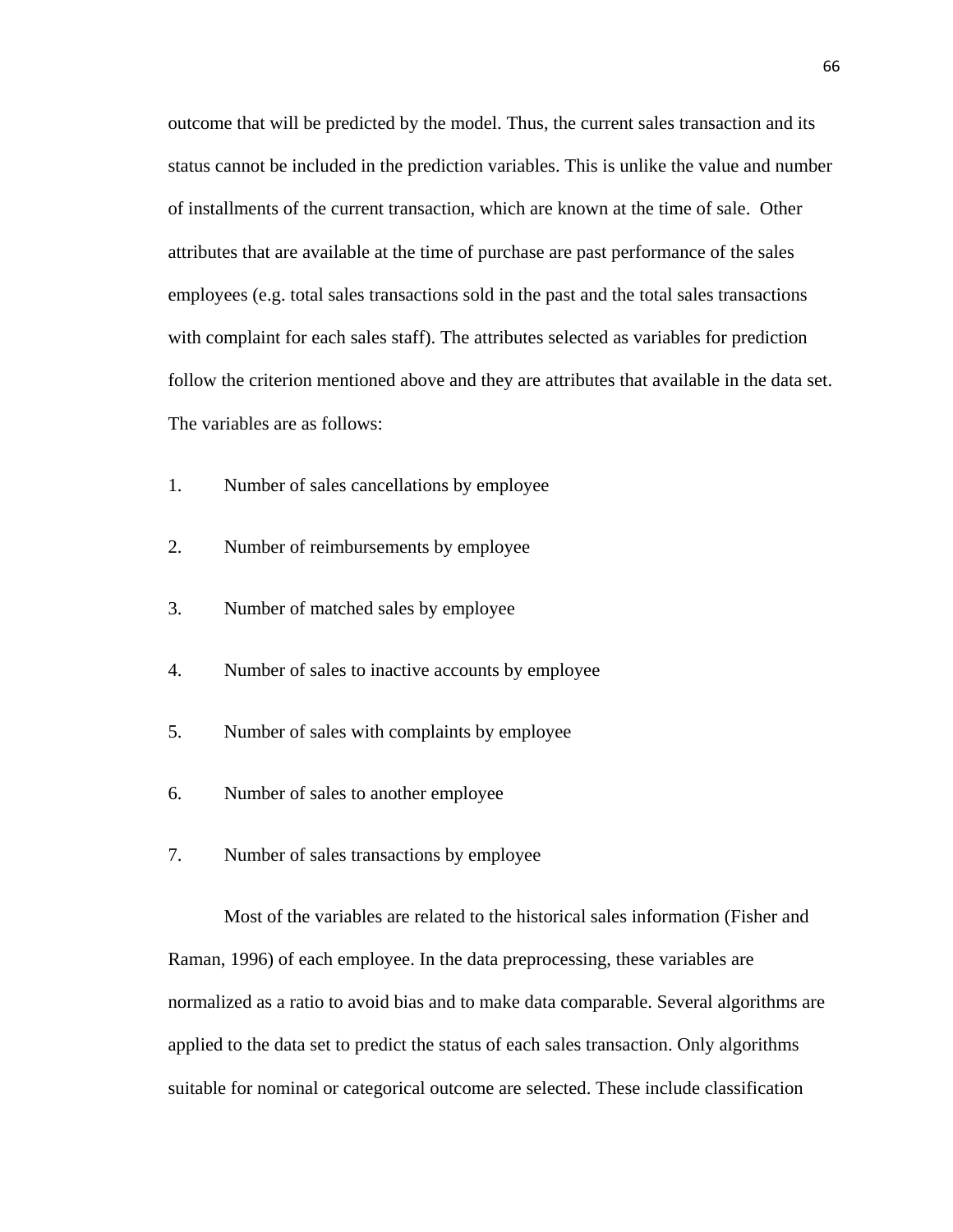trees (Chan and Stolfo, 1998; Shen et al., 2007), logistic regression (Yeh and Lien, 2009; Shen et al., 2007), and support vector machines (Joachims 1998; Tong and Koller, 2002). The data are split into training and testing sets for model validation. The training set is the first 4 months of data, while the testing set is the last 2 months of data. The model is a time-dependent measure, which means that the order, date, and time of the transactions matter. Past performance of an employee affects the outcome of the transaction. Value of a new transaction's variables is calculated based on the previous transactions.

## **2.5 Results and Analysis**

To compare the results among algorithms, several measurements are considered. They are an accuracy rate, a true positive rate, and a false positive rate (Junker et al., 1999; Alpaydin, 2004; Davis and Goadrich, 2006). A true positive rate (TP) indicates that the algorithm predicts the right class. This study is interested in predicting canceled transactions, which is analogous to suspicious transactions. As such, a true positive rate here is to measuring how well the algorithm correctly classified canceled transactions. A false positive rate (FP) specifies that the algorithm predicts a normal transaction as a suspicious transaction. In this case, it will be considered an additional task for auditors to investigate these transactions. Figure 2.4 shows an illustration of the true positive rate and false positive rate from the predictive results for canceled transactions.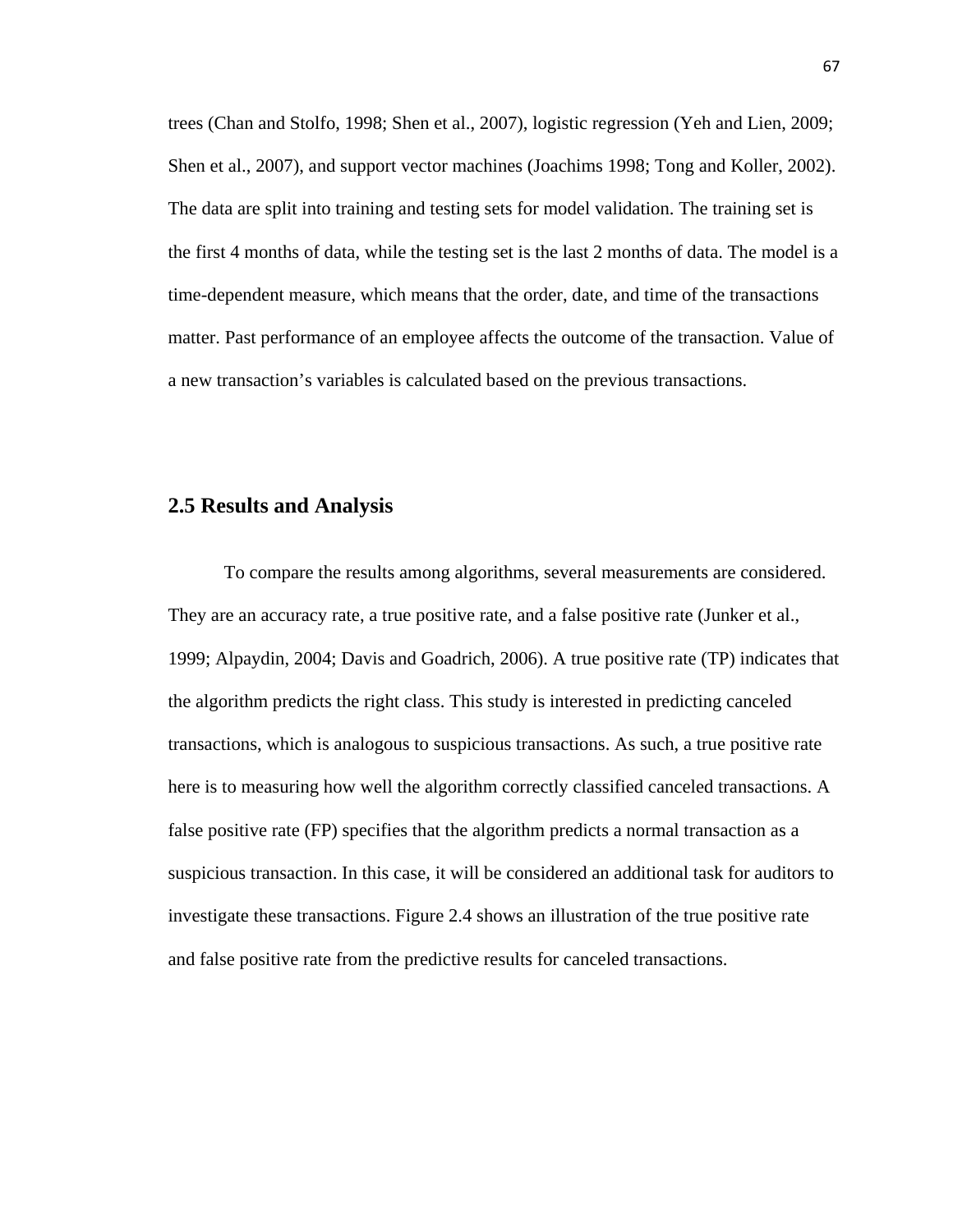

**Figure 2.4 The Illustration of True Positive Rate and False Positive Rate (Adapted from Nyce, 2007)** 

Additionally, the results of the models are expected to assist auditors' decision for examination, investigation, or audi planning on the level of scrutiny (Kuenkaikaew and Vasarhelyi, 2013). Among the others, a cost-benefit approach is a widely accepted criterion. Chan and Stolfo (1998) study the affect of the overhead  $\cos t^3$  and data distribution to the classification of illegitimate credit card transactions. Four machine learning algorithms [C4.5 (Thomassey and Fiordaliso, 2006), CART (Withrow et al., 2009), RIPPER (Cohen, 1995), and BAYES (Clark and Niblett, 1989)] are used in the

<sup>&</sup>lt;sup>3</sup> Unit cost of investigation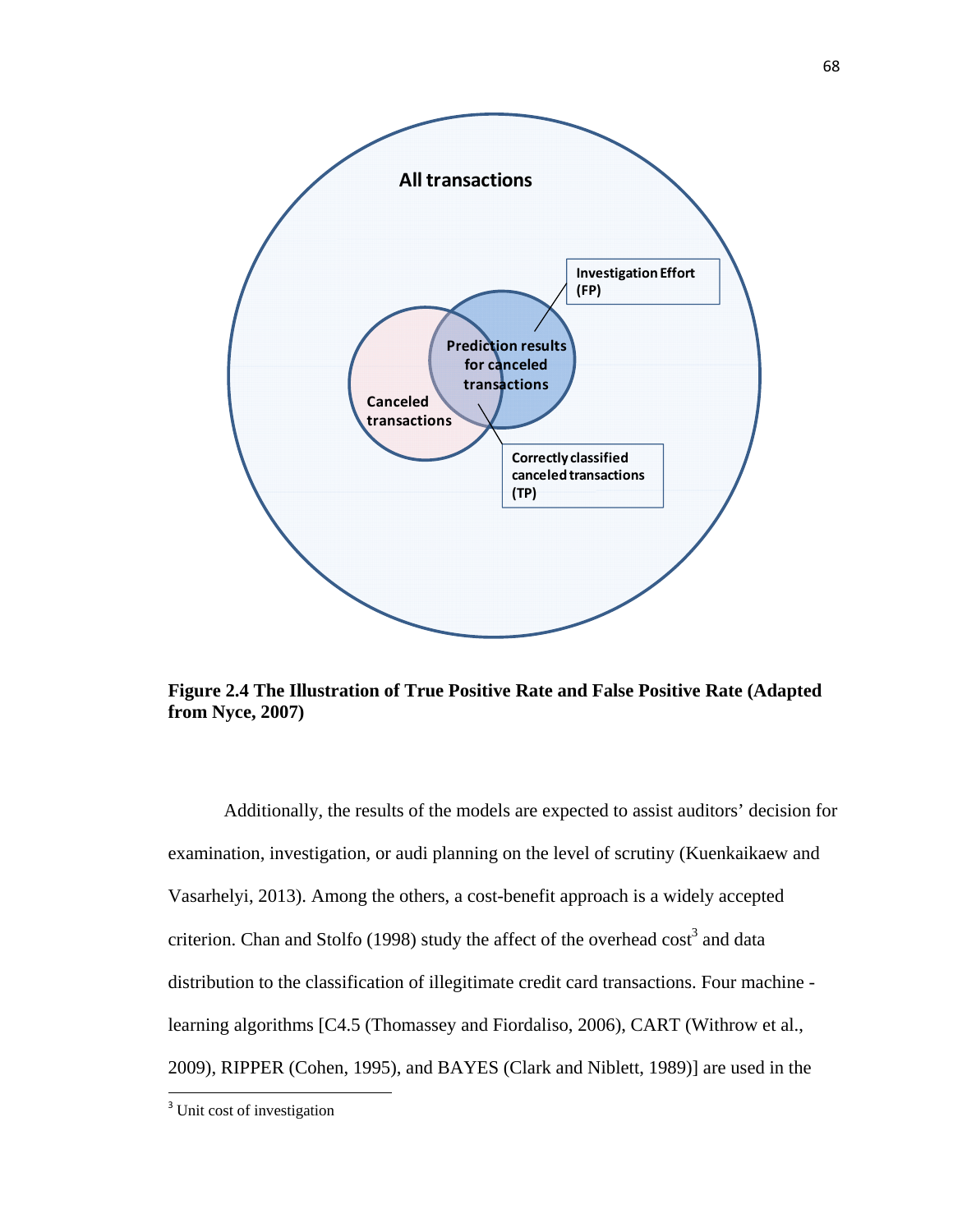experiments. There is an overhead or cost for each potential fraudulent investigation. When the overhead is small, the company prefers to investigate more transactions. They could tolerate more false alarms. However, if the overhead is large, the company tends to accept a higher false negative rate (misses) to reduce the cost of investigation. In addition, the authors create different data combinations, which have diverse fraud distributions such as 20:80, 30:70, 40:60, and 50:50. They find that the 50:50 distribution generates the best cost saving result for any of the overhead amount.

In terms of the accuracy of the models, the first run of the analysis gave a very high percentage of correctly classified instances at more than 90 percent for all algorithms. This is a signal of abnormality because the results are too good for all algorithms. Thus, the data was re-evaluated and found that it suffered from the imbalanced data problem. From a total of 607,189 records, 93.34 percent of the total records are non-canceled sales transactions, while 6.66 percent of the total records are canceled sales transactions. The data set has voluminous non-canceled records compared to canceled records.

Generally, there are two approaches to deal with the imbalanced data problem. They are a cost-sensitive approach and a sampling approach. A cost-sensitive approach is used to modify the relative cost of the data by making both canceled and non-canceled transactions more reasonably weighted by adding a penalty for incorrectly classifying the result (Japkowicz and Stephen, 2002; Chawla et al., 2004; Tan et al., 2005). Another approach is to select a balanced sample by selecting the same amount of canceled and non-canceled transactions. In this case, both approaches with different results were attempted.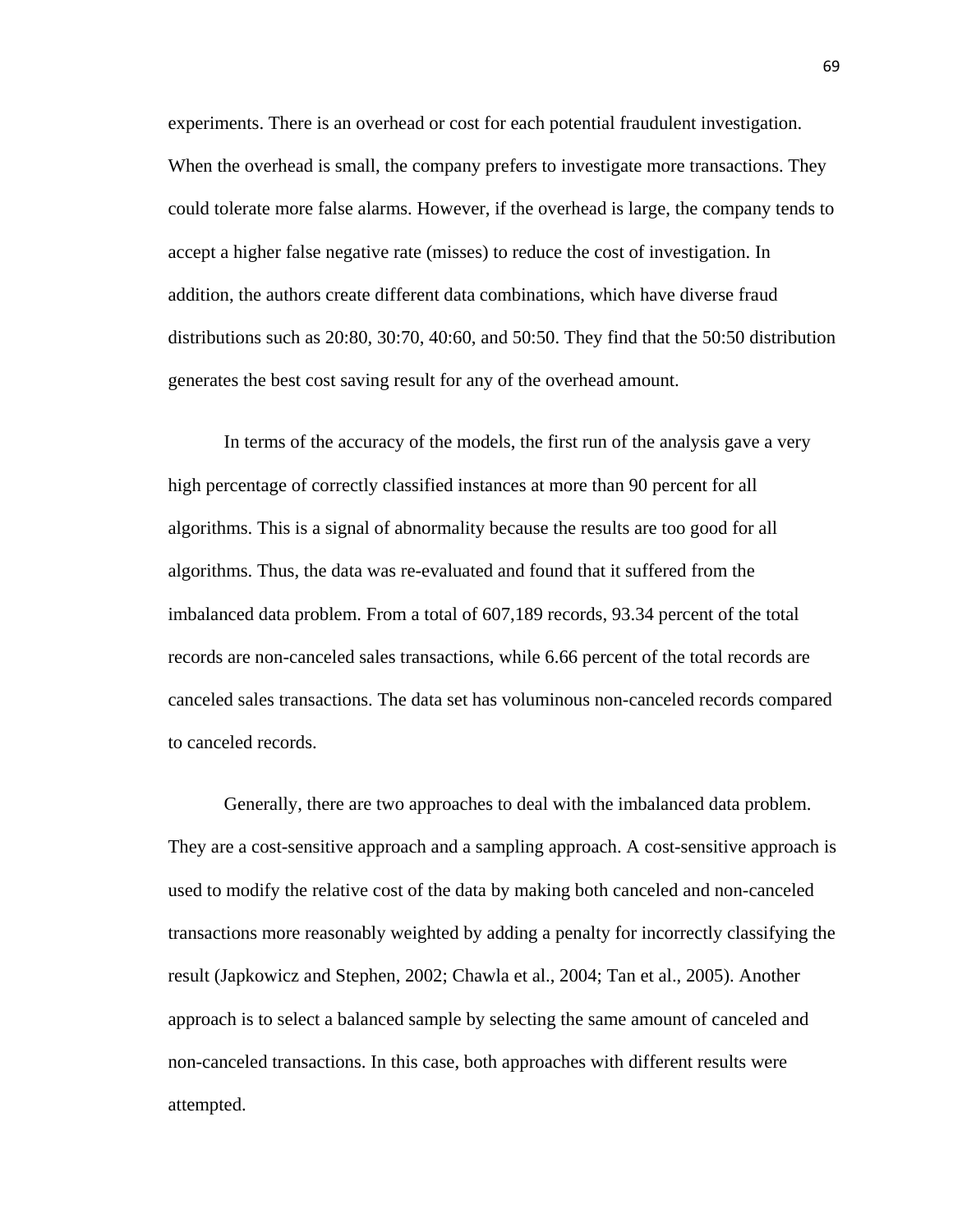#### **2.5.1 Cost Sensitive Approach**

In a cost-sensitive approach, a relative cost is assigned to a smaller portion of the data. This represents canceled sales transactions, as these are transactions of interest. This means that the cost of misclassifying a canceled transaction will be more than that of misclassifying a non-canceled one (Japkowicz and Stephen, 2002). There is no specific method to calculate the correct weight or cost assigned to the data but several numbers could be attempted to find the best result. The first weighted value attempted is 1:10. As stated above, a 1:10 ratio implies that misclassifying a canceled transaction will cost 10 times more than that of misclassifying a non-canceled one.

With a cost sensitive approach, the result of the classification tree (J48) is 67.69 percent correctly classified instances. After adjusting the cost, the logistic regression algorithm result is 76.67 percent correctly classified instances. This is better than the J48 algorithm result. The support vector machine algorithm presents the best accuracy among all three algorithms. The model correctly classifies instances for 89.17 percent. Other important measurements are a true positive rate and a false positive rate. True positive rates and false positive rates for each algorithm are as follows: True positive rates are J48 (0.41), logistic regression (0.40), and support vector machine (0.21) and false positive rates are J48 (0.31), logistic regression (0.22), and support vector machine (0.09).

The ROC area is another measurement for model evaluation. The model that performs better than a random guess would have the ROC area higher than 0.5 (Tan et al, 2005). In Table 2.1, all three models have the ROC area higher than 0.5. The logistic regression algorithm has the highest ROC area rate of 0.63, while J48 and support vector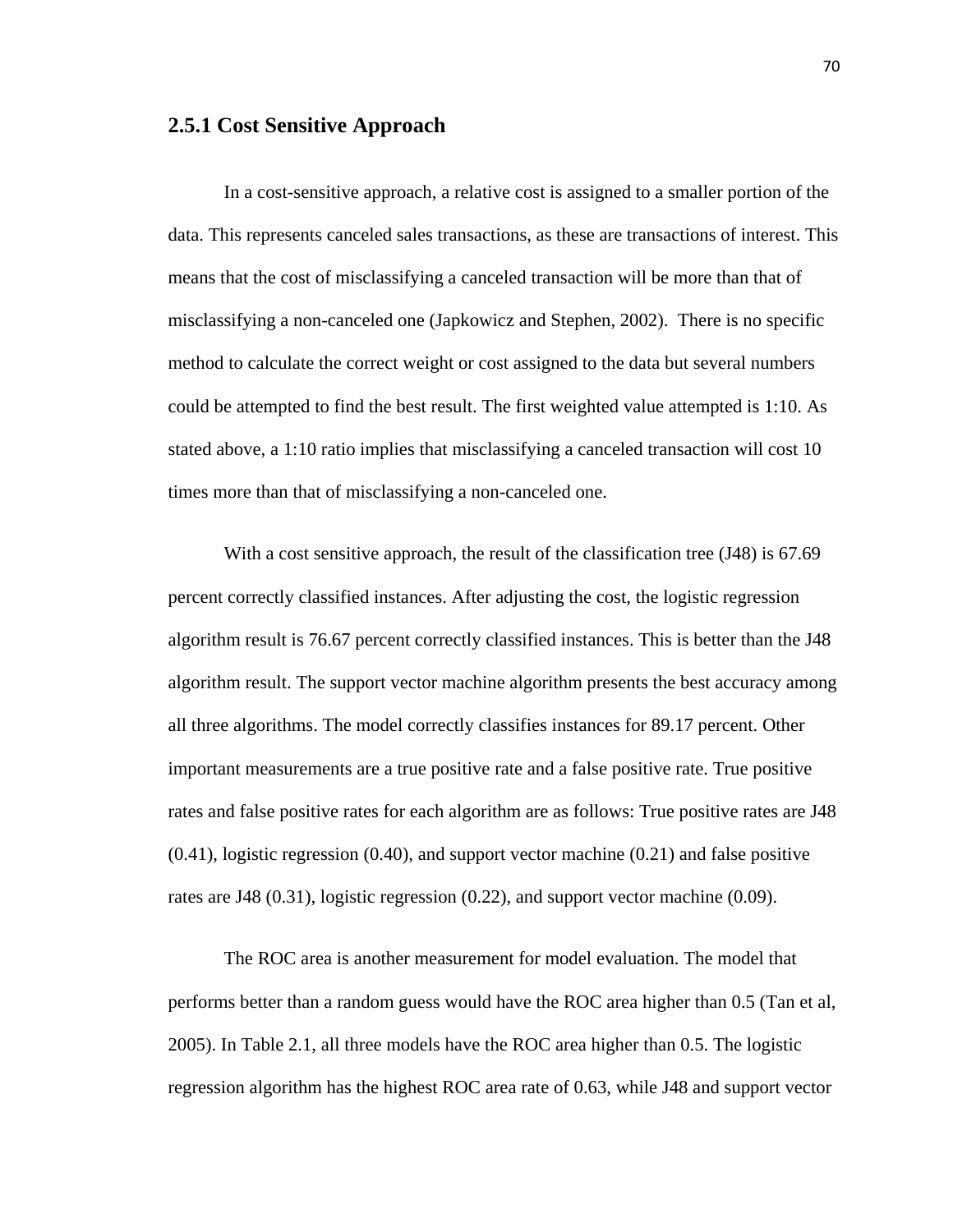machine algorithms have ROC area rates of 0.55 and 0.56 respectively. The summary results of the cost sensitive approach for all algorithms with 1:10 ratio are shown in Table 2.1.

| Algorithm/<br><b>Measurement</b> | <b>Accuracy Rate</b><br>$(\%)$ | Correctly<br><b>Classify</b><br><b>Canceled</b><br><b>Transaction</b><br>(TP Rate) | Investigation<br><b>Effort</b><br>(FP Rate) | <b>ROC</b> Area |
|----------------------------------|--------------------------------|------------------------------------------------------------------------------------|---------------------------------------------|-----------------|
| J48                              | 67.69                          | 0.41                                                                               | 0.31                                        | 0.55            |
| Logistic                         | 76.67                          | 0.40                                                                               | 0.22                                        | 0.63            |
| Support vector<br>machine        | 89.17                          | 0.21                                                                               | 0.09                                        | 0.56            |

**Table 2.1 Models Comparison of Cost Sensitive Approach with 1:10 Ratio**

Practically, a logistic regression is the simplest algorithm among the three algorithms and is less time and resource consuming compared to the other two algorithms. On the contrary, a support vector machine algorithm is the most complex algorithm and requires a large amount of computational resources. Therefore, machine learning methods that are selected for additional ratio analyses are logistic regression and classification tree (J48) algorithms. According to Table 2.1, the performance of each algorithm in this study is compared and shown in Table 2.2.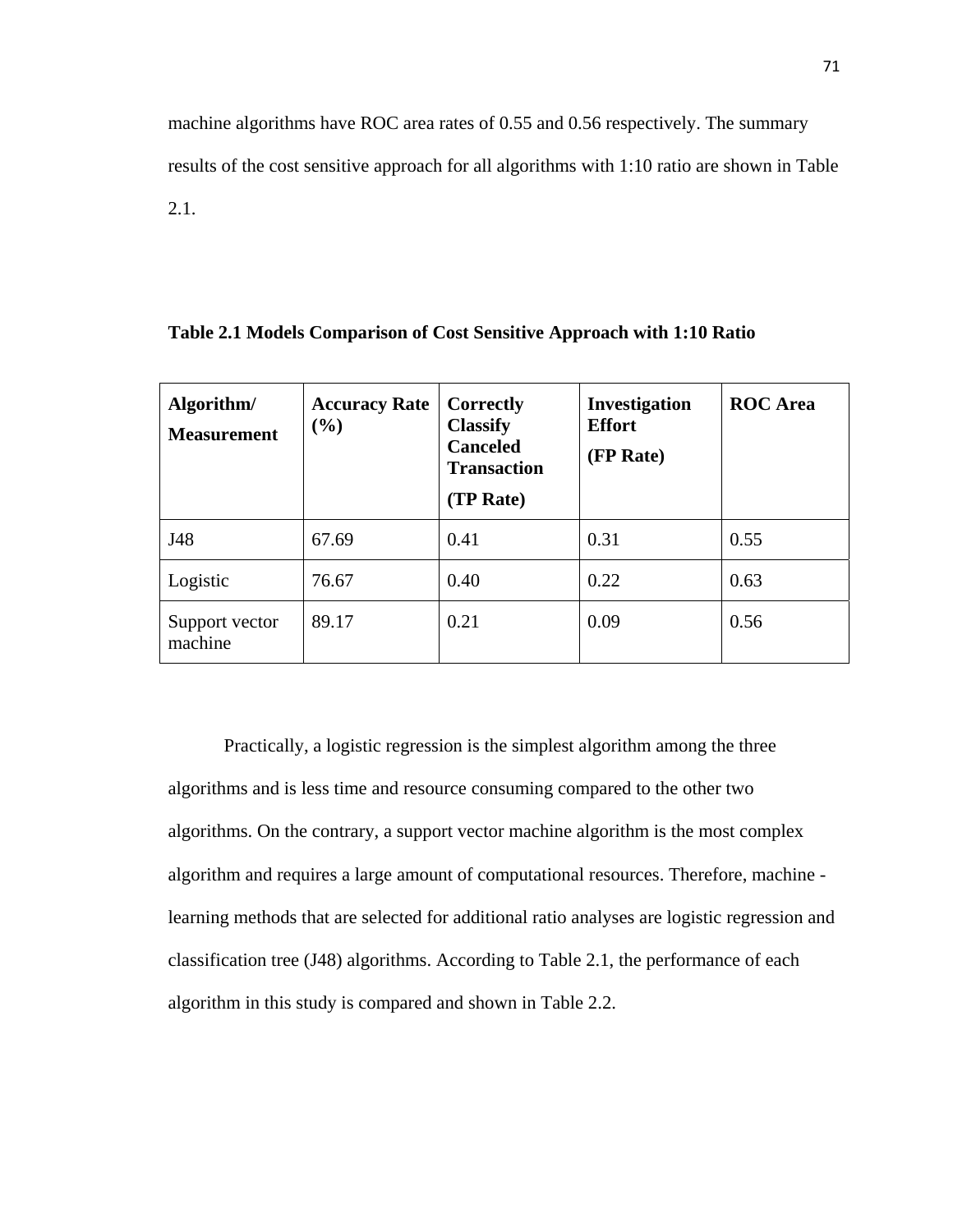| <b>Performance</b>                         | <b>Decision tree</b><br>(J48) | Logistic<br>regression | <b>Support vector</b><br>machine |
|--------------------------------------------|-------------------------------|------------------------|----------------------------------|
| Computationally<br>intensive               | Average                       | Lowest                 | Highest                          |
| Accuracy rate                              | Lowest                        | Average                | Highest                          |
| Correctly classify<br>canceled transaction | Highest                       | Average                | Lowest                           |
| Investigation effort                       | Highest                       | Average                | Lowest                           |
| ROC area                                   | Average                       | Highest                | Average                          |

**Table 2.2 Comparison of Algorithms' Performance** 

In addition to a 1:10 ratio, several different cost sensitive ratios are attempted for a comparison purpose. Those ratios are 1:8, 1:9, 1:11 and 1:12. Table 2.3 shows a logistic regression algorithm with different ratios. A classification tree (J48) algorithm with different ratios is shown in Table 2.4.

 The accuracy rates of the logistic regression algorithm are as follows: 90.80 (1:8), 85.55 (1:9), 76.67 (1:10), 63.24 (1:11), and 47.55 (1:12). True positive rates are as follows: 0.18 (1:8), 0.27 (1:9), 0.40 (1:10), 0.55 (1:11), and 0.70 (1:12). False positive rates are as follows: 0.07 (1:8), 0.12 (1:9) 0.22 (1:10), 0.36 (1:11), and 0.53 (1:12). All ratios have the same ROC area of 0.63.

The accuracy rates of the classification tree are: 76.36 (1:8), 75.56 (1:9), 67.69 (1:10), 57.76 (1:11), and 54.16 (1:12). True positive rates are as follows: 0.30 (1:8), 0.32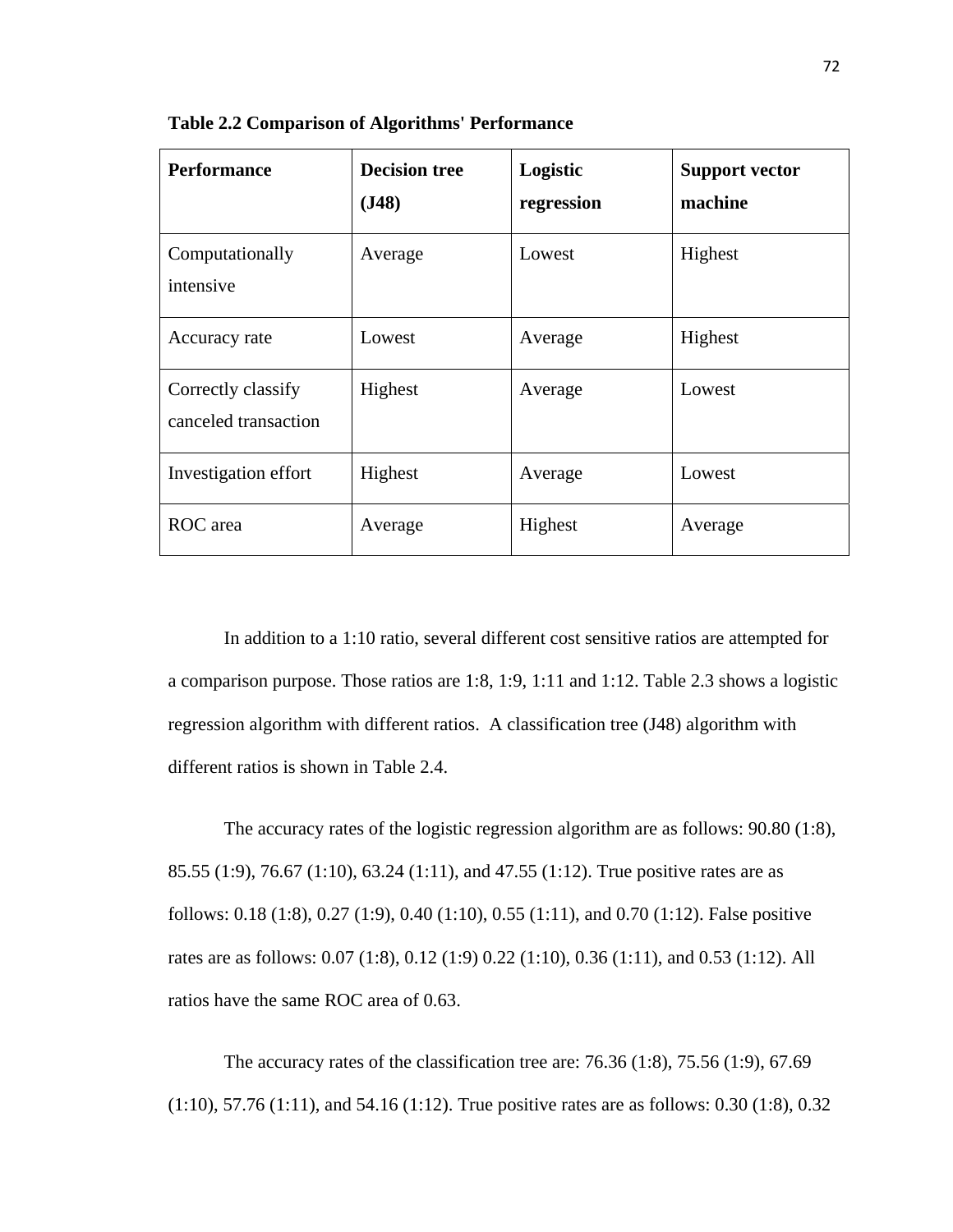(1:9), 0.41 (1:10), 0.53 (1:11), and 0.57 (1:12). False positive rates are as follows: 0.22 (1:8), 0.23 (1:9), 0.31 (1:10), 0.42 (1:11), and 0.46 (1:12). All ratios have the same ROC area of 0.55.

## **Table 2.3 A Cost Sensitive Approach Using Logistic Regression Algorithm with Different Ratios**

| Ratio/<br><b>Measurement</b> | <b>Accuracy Rate</b><br>(%) | Correctly<br><b>Classify</b><br><b>Canceled</b><br><b>Transaction</b><br>(TP Rate) | Investigation<br><b>Effort</b><br>(FP Rate) | <b>ROC</b> Area |
|------------------------------|-----------------------------|------------------------------------------------------------------------------------|---------------------------------------------|-----------------|
| 1:8                          | 90.80                       | 0.18                                                                               | 0.07                                        | 0.63            |
| 1:9                          | 85.55                       | 0.27                                                                               | 0.12                                        | 0.63            |
| 1:10                         | 76.67                       | 0.40                                                                               | 0.22                                        | 0.63            |
| 1:11                         | 63.24                       | 0.55                                                                               | 0.36                                        | 0.63            |
| 1:12                         | 47.55                       | 0.70                                                                               | 0.53                                        | 0.63            |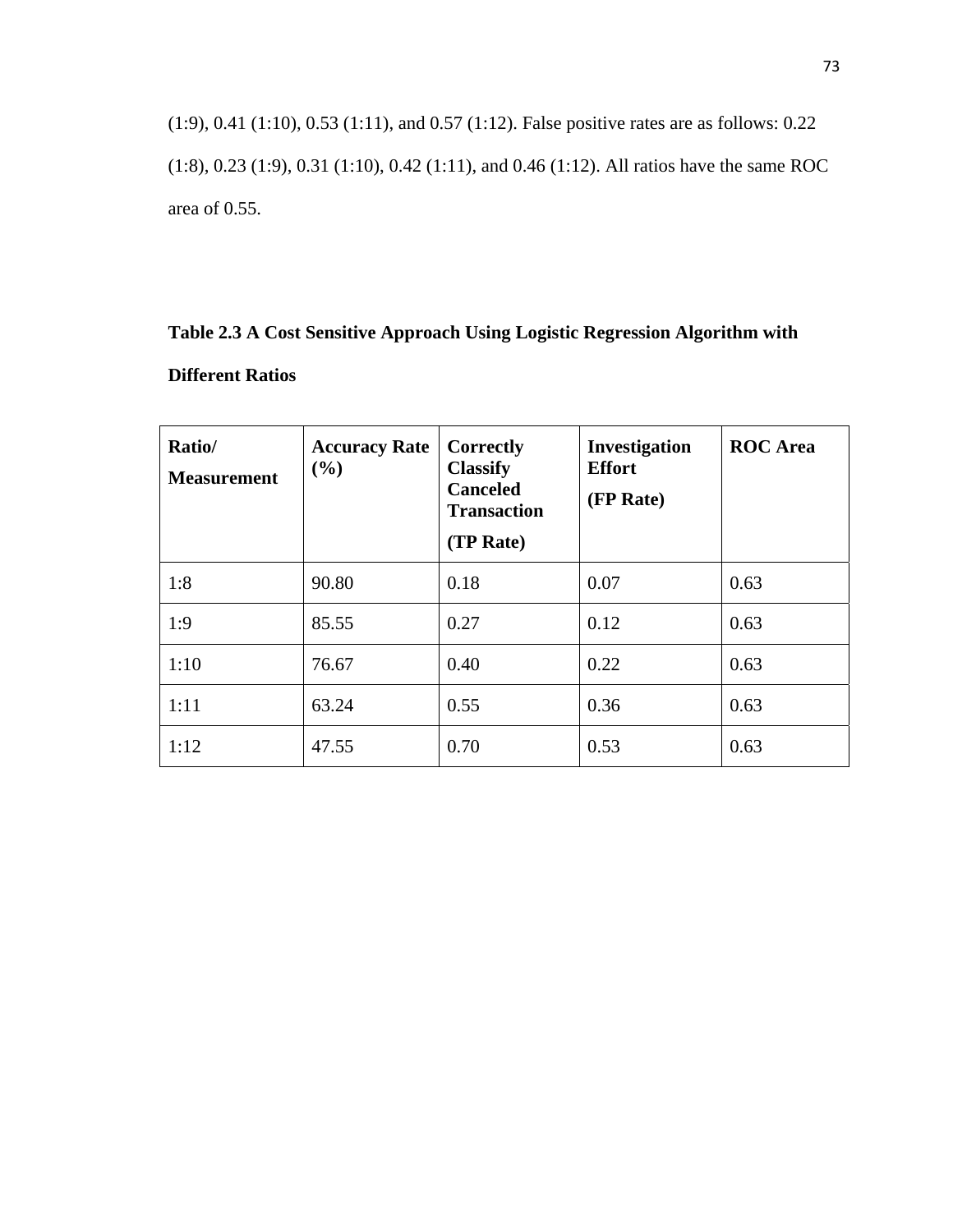| Ratio/<br><b>Measurement</b> | <b>Accuracy Rate</b><br>(%) | Correctly<br><b>Classify</b><br><b>Canceled</b><br><b>Transaction</b><br>(TP Rate) | Investigation<br><b>Effort</b><br>(FP Rate) | <b>ROC</b> Area |
|------------------------------|-----------------------------|------------------------------------------------------------------------------------|---------------------------------------------|-----------------|
| 1:8                          | 76.36                       | 0.30                                                                               | 0.22                                        | 0.55            |
| 1:9                          | 75.56                       | 0.32                                                                               | 0.23                                        | 0.55            |
| 1:10                         | 67.69                       | 0.41                                                                               | 0.31                                        | 0.55            |
| 1:11                         | 57.76                       | 0.53                                                                               | 0.42                                        | 0.55            |
| 1:12                         | 54.16                       | 0.57                                                                               | 0.46                                        | 0.55            |

**Table 2.4 A Cost Sensitive Approach Using Classification Tree (J48) Algorithm with Different Ratios** 

The predictive results in Table 2.3 and Table 2.4 show different outcomes for each ratio and algorithm. However, they are in a similar pattern. While a ratio is increased, an accuracy rate is decreased and a true positive rate and a false positive rate are increased. The accuracy rate is decreased because more non-canceled transactions are predicted as canceled transactions. In addition, the cost for wrongly predicted canceled transactions as non-canceled transactions is higher when a ratio is increased. Even though the accuracy rates are decreased, the model performs better in predicting canceled transactions, which is the objective of this study. However, there must be a trade off with a lower true positive rate. This means that more non-canceled transactions were predicted as canceled transactions.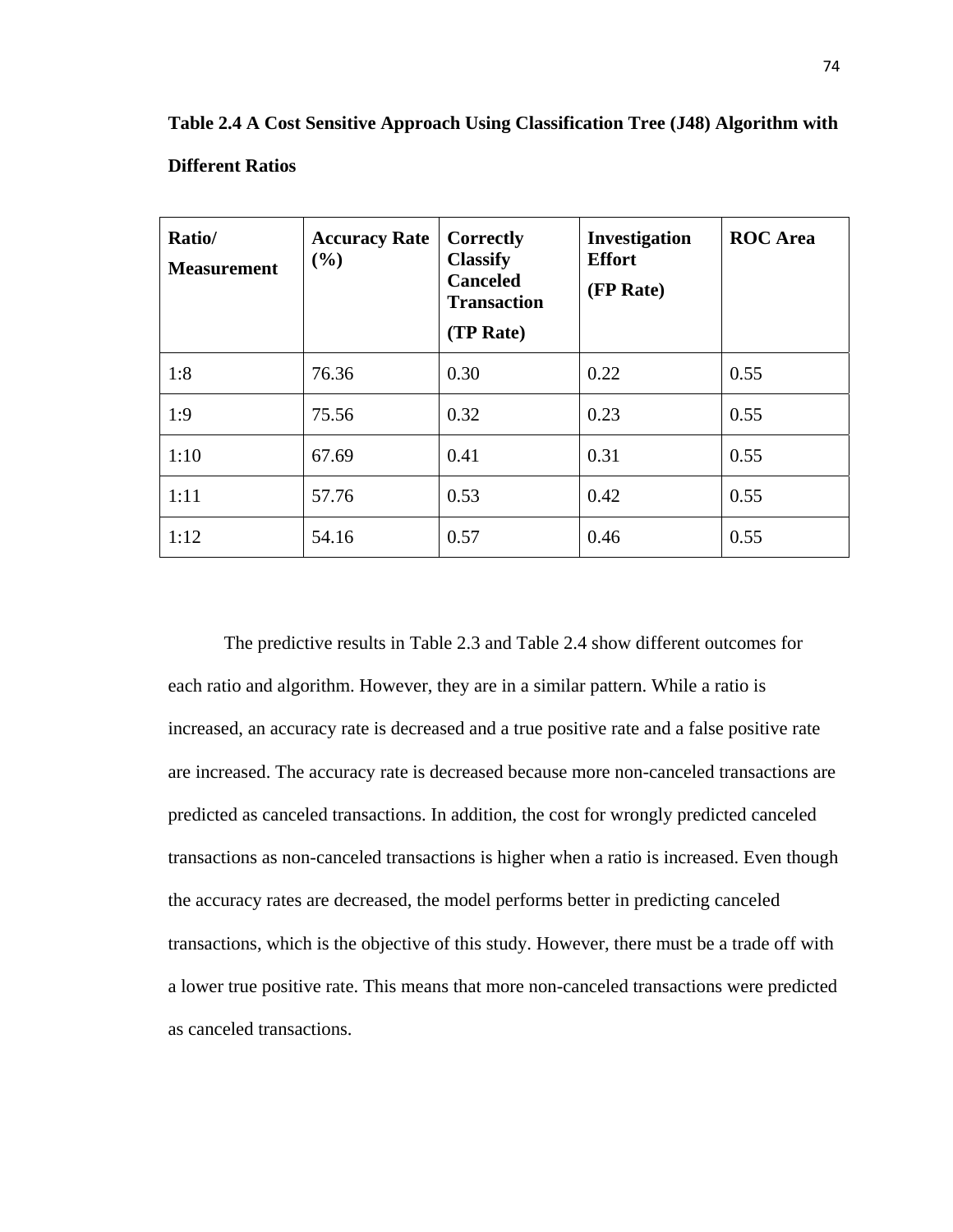#### **2.5.2 Sampling Approach**

Another approach to deal with the imbalanced data problem is to select a balanced sample from the data set. There are two sampling methods that can be used for this approach. They are the oversampling and undersampling methods. In an oversampling method, minority transactions (such as suspicious transactions) will be repeated until they result in the same number as majority transactions (such as normal transactions). This sampling method is usually preferred when the dataset is very small. For an undersampling method, some majority transactions will be omitted until they have the same number as minority transactions (Tan et al, 2005). In this study, an under-sampling method is selected because the dataset is considerably large.

The canceled and non-canceled sales transactions are randomly selected from the population in the same volume. Machine learning algorithms are applied with a 2-fold cross-validation. In the first run, a classification tree (J48) algorithm correctly classifies instances at 63.34 percent. A logistic regression algorithm correctly classifies instances at 69.92 percent. A support vector machine correctly classifies instances at 79.17 percent. True positive rates are as follows: J48 (0.64), logistic regression (0.71), and support vector machine (0.82). False positive rates are as follows: J48 (0.43), logistic regression (0.53), and support vector machine (0.65). The ROC area rates are as follows: J48 (0.63), logistic regression (0.64), and support vector machine (0.58). The summary results of the first run of a sampling data approach of all algorithms are shown in Table 2.5.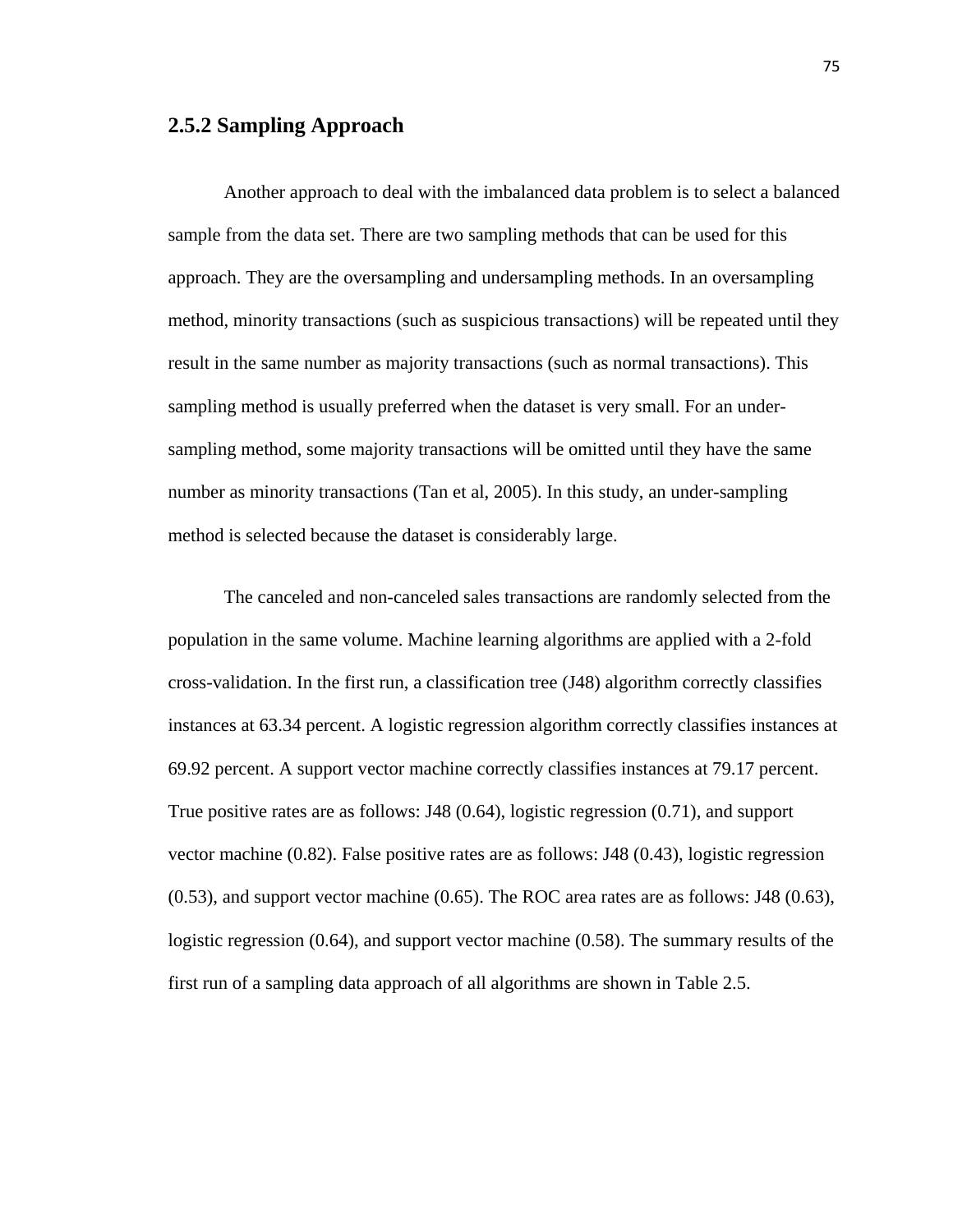| Algorithm/<br><b>Measurement</b> | <b>Accuracy Rate</b><br>(%) | Correctly<br><b>Classify</b><br><b>Canceled</b><br><b>Transaction</b><br>(TP Rate) | <b>Investigation</b><br><b>Effort</b><br>(FP Rate) | <b>ROC</b> Area |
|----------------------------------|-----------------------------|------------------------------------------------------------------------------------|----------------------------------------------------|-----------------|
| J48                              | 63.34                       | 0.64                                                                               | 0.43                                               | 0.63            |
| Logistic                         | 69.92                       | 0.71                                                                               | 0.53                                               | 0.64            |
| Support vector<br>machine        | 79.17                       | 0.82                                                                               | 0.65                                               | 0.58            |

**Table 2.5 Model Comparison of Sampling Approach: First Run**

In the second run, a classification tree (J48) algorithm correctly classifies instances at 59.72 percent. A logistic regression algorithm correctly classifies instances at 69.84 percent. A support vector machine correctly classifies instances at 79.65 percent. True positive rates are as follows: J48 (0.59), logistic regression (0.71), and support vector machine (0.83). False positive rates are as follows: J48 (0.37), logistic regression (0.49), and support vector machine (0.63). The ROC area rates are as follows: J48 (0.66), logistic regression (0.66), and support vector machine (0.60). The summary results of the second run of a sampling data approach of all algorithms are shown in Table 2.6.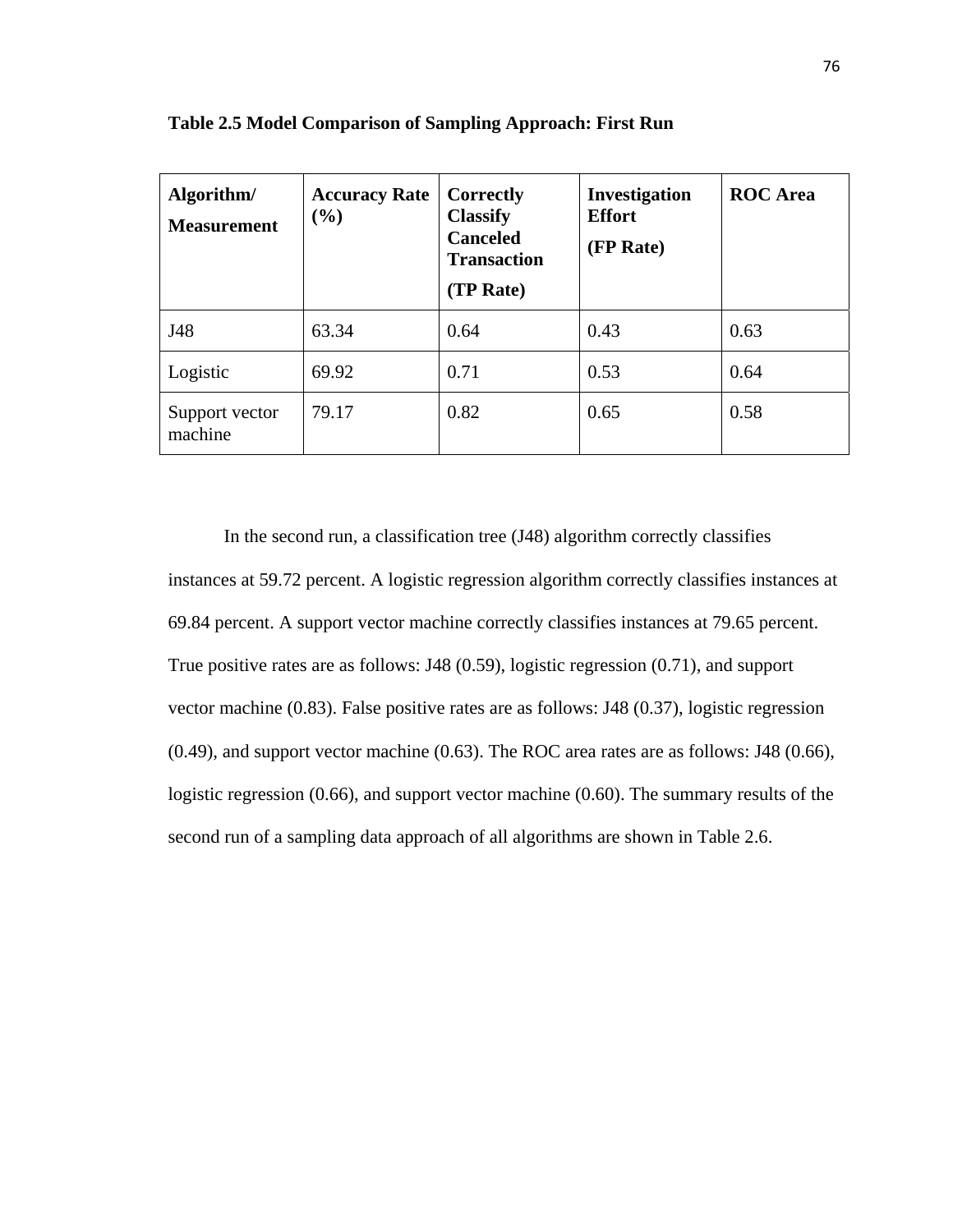| Algorithm/<br><b>Measurement</b> | <b>Accuracy Rate</b><br>(9/0) | Correctly<br><b>Classify</b><br><b>Canceled</b><br><b>Transaction</b><br>(TP Rate) | <b>Investigation</b><br><b>Effort</b><br>(FP Rate) | <b>ROC</b> Area |
|----------------------------------|-------------------------------|------------------------------------------------------------------------------------|----------------------------------------------------|-----------------|
| J48                              | 59.72                         | 0.59                                                                               | 0.37                                               | 0.66            |
| Logistic                         | 69.84                         | 0.71                                                                               | 0.49                                               | 0.66            |
| Support vector<br>machine        | 79.65                         | 0.83                                                                               | 0.63                                               | 0.60            |

**Table 2.6 Model Comparison of Sampling Approach: Second Run**

Finally, the averages of the first and the second runs are calculated to find the final result of a sampling approach. The result shows that a classification tree (J48) algorithm correctly classifies instances at 61.53 percent. A logistic regression algorithm correctly classifies instances at 69.88 percent. A support vector machine correctly classifies instances at 79.41 percent. True positive rates are as follows: J48 (0.61), logistic regression (0.71), and support vector machine (0.82). False positive rates are as follows: J48 (0.40), logistic regression (0.51), and support vector machine (0.64). The ROC area rates are as follows: J48 (0.64), logistic regression (0.65), and support vector machine (0.59). The summary results of sampling data approach of all algorithms are shown in Table 2.7.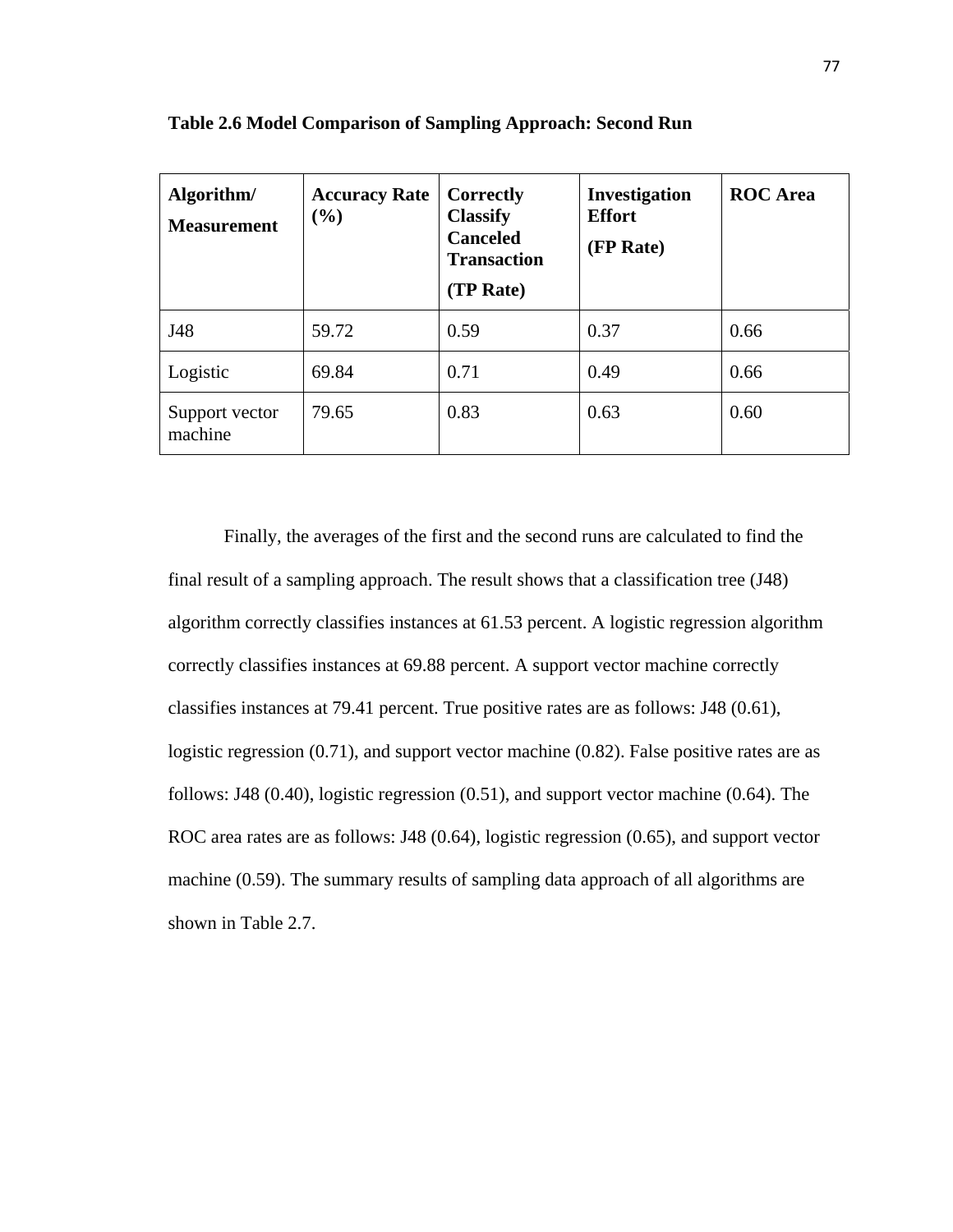| Algorithm/<br><b>Measurement</b> | <b>Accuracy Rate</b><br>$(\%)$ | Correctly<br><b>Classify</b><br><b>Canceled</b><br><b>Transaction</b><br>(TP Rate) | Investigation<br><b>Effort</b><br>(FP Rate) | <b>ROC</b> Area |
|----------------------------------|--------------------------------|------------------------------------------------------------------------------------|---------------------------------------------|-----------------|
| J48                              | 61.53                          | 0.61                                                                               | 0.40                                        | 0.64            |
| Logistic                         | 69.88                          | 0.71                                                                               | 0.51                                        | 0.65            |
| Support vector<br>machine        | 79.41                          | 0.82                                                                               | 0.64                                        | 0.59            |

**Table 2.7 Model Comparison of Sampling Approach: Results**

This study aims to predict the status of each sales transaction and whether it has a high probability of being canceled. While prior studies use aggregate data, such as monthly data in Garber et al. (2004) and yearly, quarterly, and monthly data in Bruhl et al. (2009), the sales data used here is disaggregate data at the transaction level. The main variables of the forecasting models are past performance of sales employees (Fisher and Raman, 1996), and the models automatically update when new sales information arrives (Lee et al, 2003). However, none of the prior literature explores sales forecast in the auditing area. Hence, this study contributes to the auditing and continuous auditing literature by illustrating the application of the predictive audit, using machine-learning techniques, to sales forecast for internal auditors.

The results show that each machine learning technique has both pros and cons (Table 2.2). For example, from Table 2.1, a support vector machine algorithm has the highest accuracy rate, the lowest true positive, and the lowest false positive rate. The low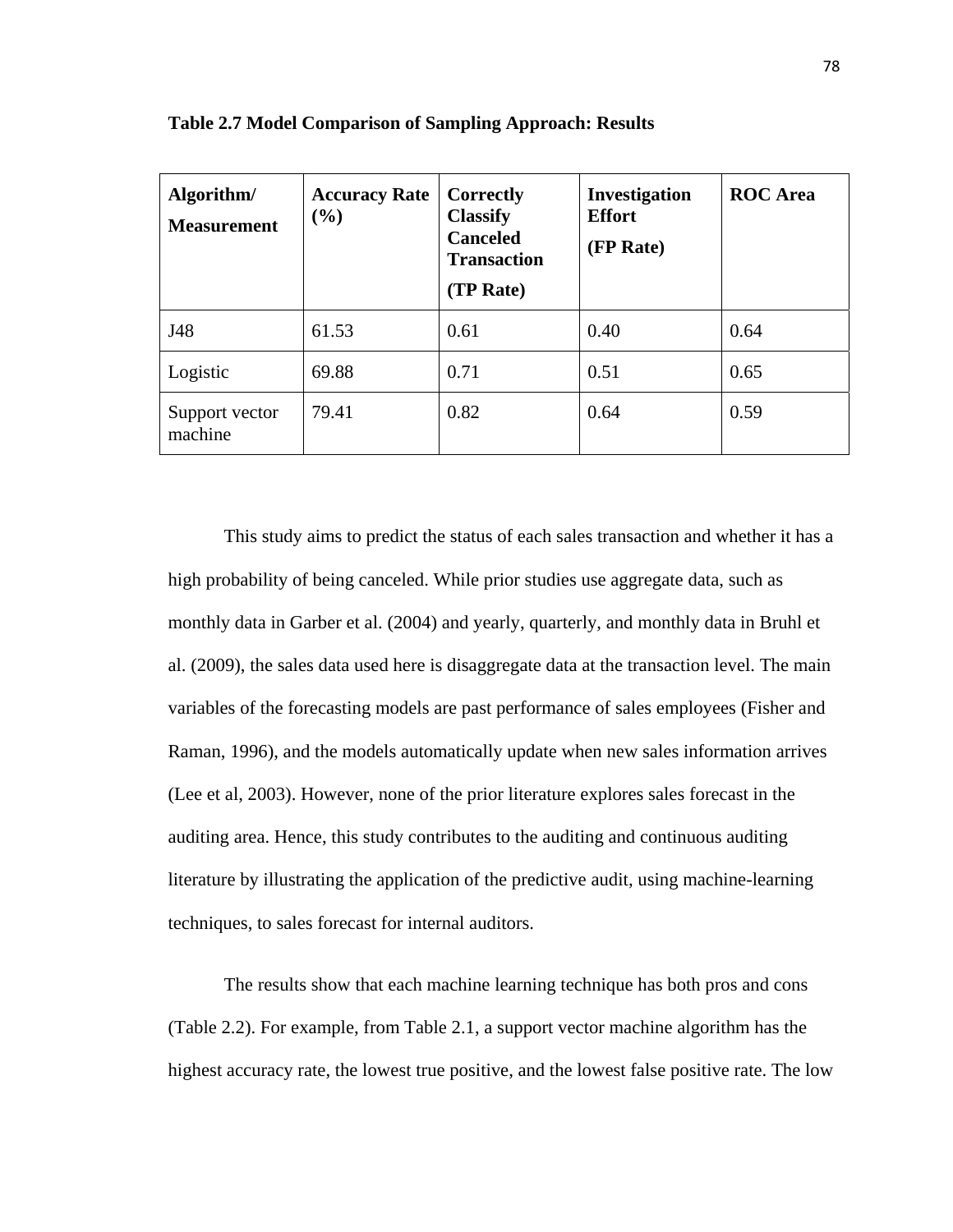true positive rate indicates that the model does not perform well in predicting canceled transactions. However, the low false positive rate means that there are a small number of normal transactions that were predicted as canceled transactions. As such, auditors do not have to spend too much effort to investigate flagged transactions. Nevertheless, there is a higher chance to miss suspicious transactions. A logistic regression algorithm has lower accuracy rate, higher true positive rate, and higher false positive rate compared with those of a support vector machine algorithm. Thus, a logistic regression algorithm predicts canceled transactions better than a support vector machine algorithm. However, auditors may have to spend more effort examining those transactions. There is a tradeoff between the costs and benefits of the investigation of flagged transactions. This is consistent with the literature (Chan and Stolfo, 1998) asserting that the company would rather investigate more transactions when the cost of examination low. If auditors prefer not to investigate too many transactions to avoid process interruption or want to control the budget, they can select the prediction method that has a lower false positive rate. However, if auditors are more concerned with the problematic transaction, they can choose the model that has a higher true positive rate.

## **2.5.3 Additional Variables**

In the second phase of the study, the main sales transaction table is merged with an additional table that provides information about sales characteristics. After the tables are merged, the data set has more meaningful attributes that could be used in the analysis. Consequently, more variables are selected and added to the models with the anticipation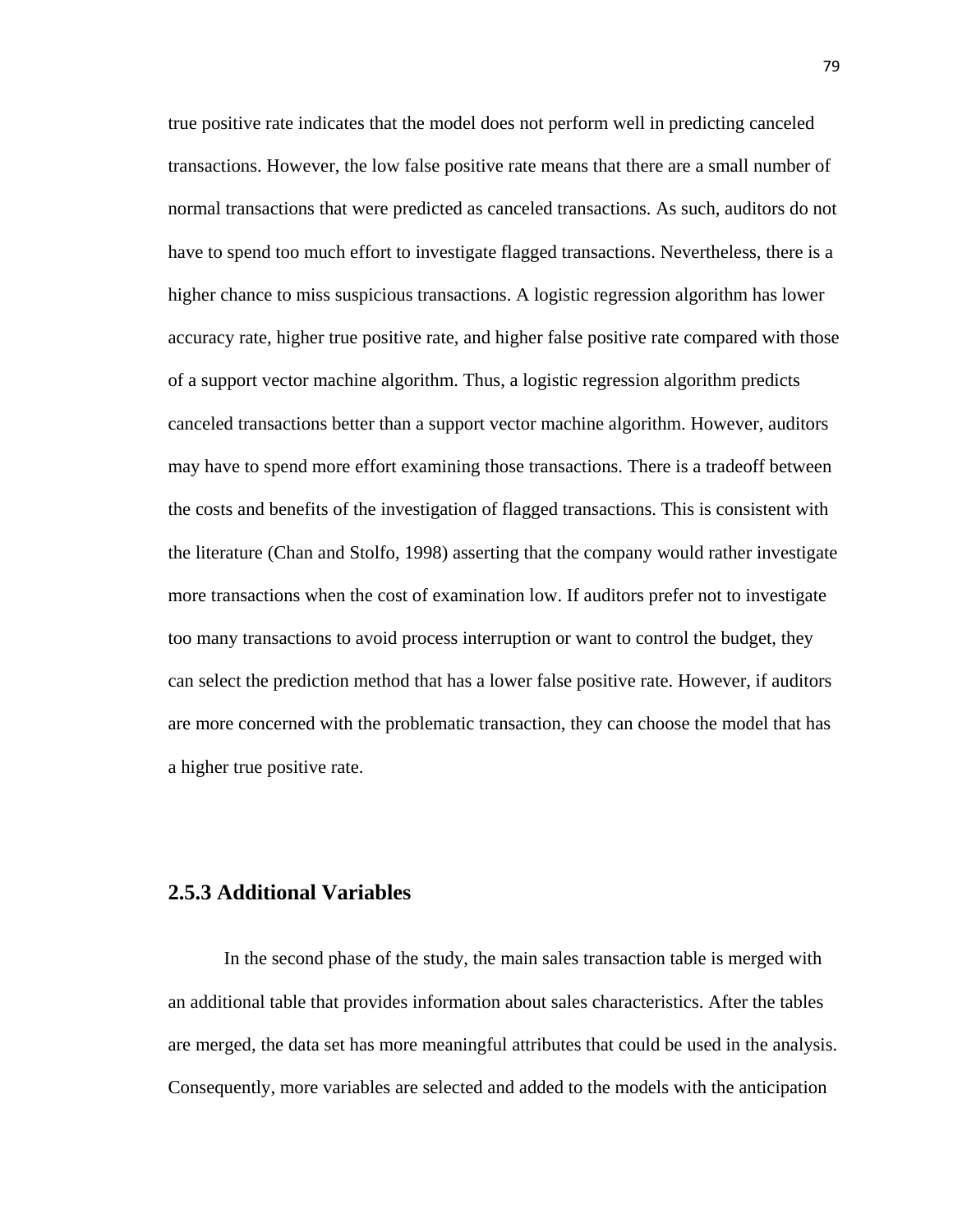that they will improve the predictability of the models. All of the additional variables are nominal variables. Therefore, they have to be coded into a format that can be used in the models. Table 2.8 shows a list of additional variables that could be used in the analysis.

| <b>Variable</b> | <b>Definition</b>                                   | <b>Possible Values</b>                                                           |
|-----------------|-----------------------------------------------------|----------------------------------------------------------------------------------|
| $C1-4$          | <b>Contract Status</b>                              | 0, 1, 21, 30, 31                                                                 |
| $V1-5$          | Unit value of the product                           | 20, 35, 50, 60, 500, 1000                                                        |
| $VP1-5$         | Unit value of the product x total<br>units purchase | 500, 1000, 1200, 2100,<br>3000, 3600                                             |
| Day1-4          | Day of the week                                     | Monday, Tuesday,<br>Wednesday, Thursday,<br>Friday                               |
| $D1-6$          | Branch area                                         | 2, 3, 4, 5, 6, 43, 99                                                            |
| $S1-2$          | Product segment                                     | 3, 4, L                                                                          |
| z_TIP_CLI       | Type of customer                                    | $J = company$ , $F = person$                                                     |
| $P1-5$          | Product description                                 | PIC, mini PIC, PIC Ano<br>Novo, PIC Da Selecao,<br>Super PIC, Super PIC Ano<br>N |

#### **Table 2.8 List of Additional Variables**

At this stage, the candidate variables for the analysis are additional variables in Table 2.8 and the seven original variables that were used in the previous analyses. To consider which variables should be included in the model, a stepwise regression is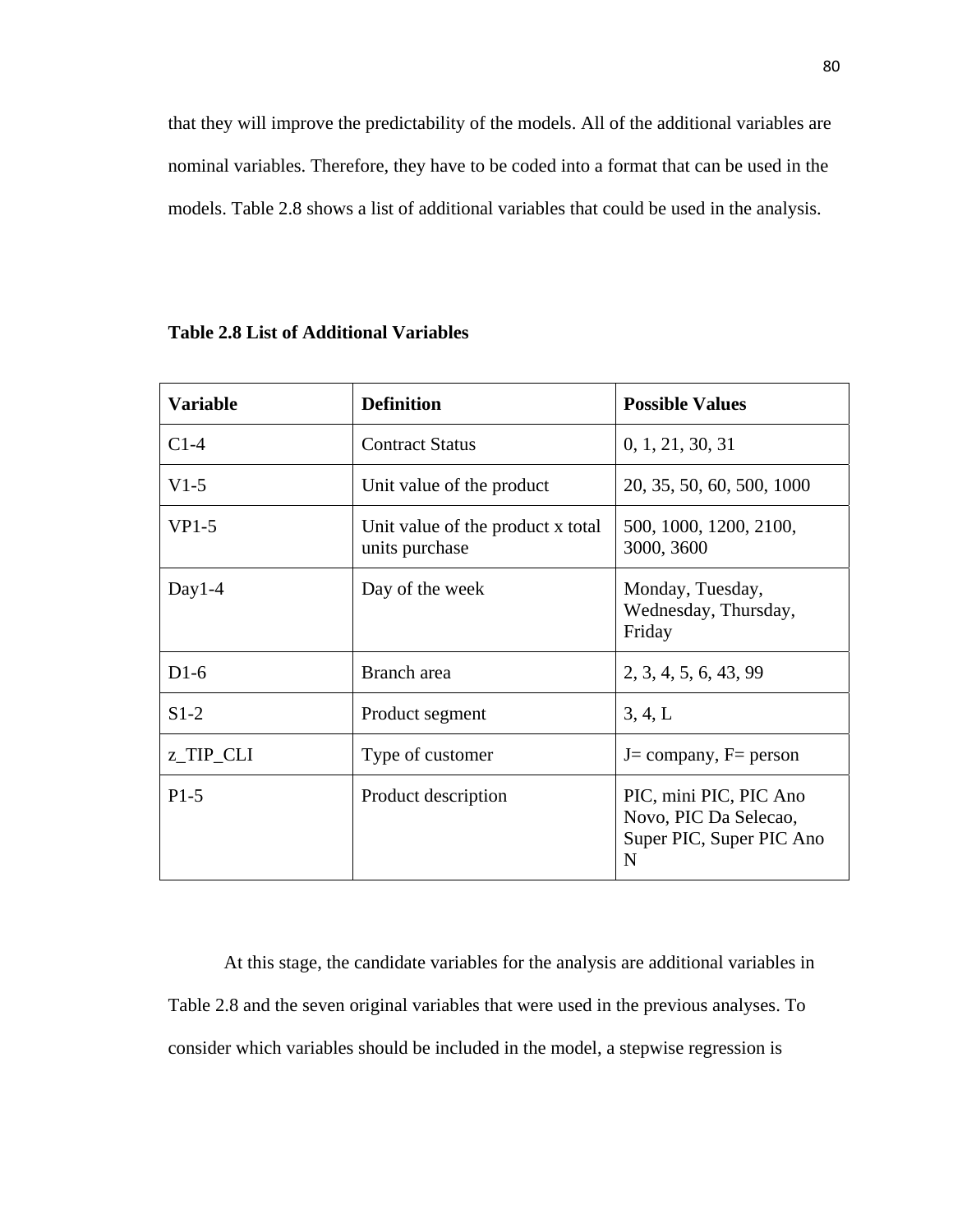employed. Table 2.9 shows the result of a stepwise regression selection. A total of 14 variables are selected at the 99.99 percent confidence level.

| <b>Summary of Stepwise Selection</b> |                  |                |              |                |                   |            |            |
|--------------------------------------|------------------|----------------|--------------|----------------|-------------------|------------|------------|
|                                      | Step Effect      |                | DF           | <b>Number</b>  | <b>Score</b>      | Wald       | Pr > ChiSq |
|                                      | <b>Entered</b>   | <b>Removed</b> |              | In             | <b>Chi-Square</b> | Chi-Square |            |
| $\mathbf{1}$                         | C <sub>2</sub>   |                | $\mathbf{1}$ | $\mathbf{1}$   | 156490.506        |            | < .0001    |
| $\overline{2}$                       | C <sub>3</sub>   |                | $\mathbf{1}$ | $\overline{2}$ | 68111.3648        |            | < .0001    |
| 3                                    | C <sub>4</sub>   |                | $\mathbf{1}$ | 3              | 16541.4478        |            | < .0001    |
| $\overline{\mathbf{4}}$              | V <sub>2</sub>   |                | $\mathbf{1}$ | $\overline{4}$ | 9383.2596         |            | < .0001    |
| 5                                    | <b>D_CANC_RA</b> |                | $\mathbf{1}$ | 5              | 6033.4828         |            | < .0001    |
| 6                                    | P1               |                | $\mathbf{1}$ | 6              | 485.5239          |            | < .0001    |
| $\overline{7}$                       | C1               |                | $\mathbf{1}$ | $\overline{7}$ | 470.3410          |            | < .0001    |
| 8                                    | V1               |                | $\mathbf{1}$ | 8              | 374.6816          |            | < .0001    |
| $\boldsymbol{9}$                     | <b>D_CASA_RA</b> |                | $\mathbf{1}$ | 9              | 252.6947          |            | < .0001    |
| 10                                   | D4               |                | $\mathbf{1}$ | 10             | 238.7115          |            | < .0001    |
| 11                                   | z_TIP_CLI        |                | $\mathbf{1}$ | 11             | 80.4279           |            | < .0001    |
| 12                                   | P <sub>5</sub>   |                | $\mathbf{1}$ | 12             | 69.9915           |            | < .0001    |
| 13                                   | D3               |                | $\mathbf{1}$ | 13             | 44.7385           |            | < .0001    |
| 14                                   | P <sub>2</sub>   |                | $\mathbf{1}$ | 14             | 25.6783           |            | < .0001    |
| 15                                   | D1               |                | $\mathbf{1}$ | 15             | 11.8549           |            | 0.0006     |

## **Table 2.9 A Summary of Stepwise Selection Result**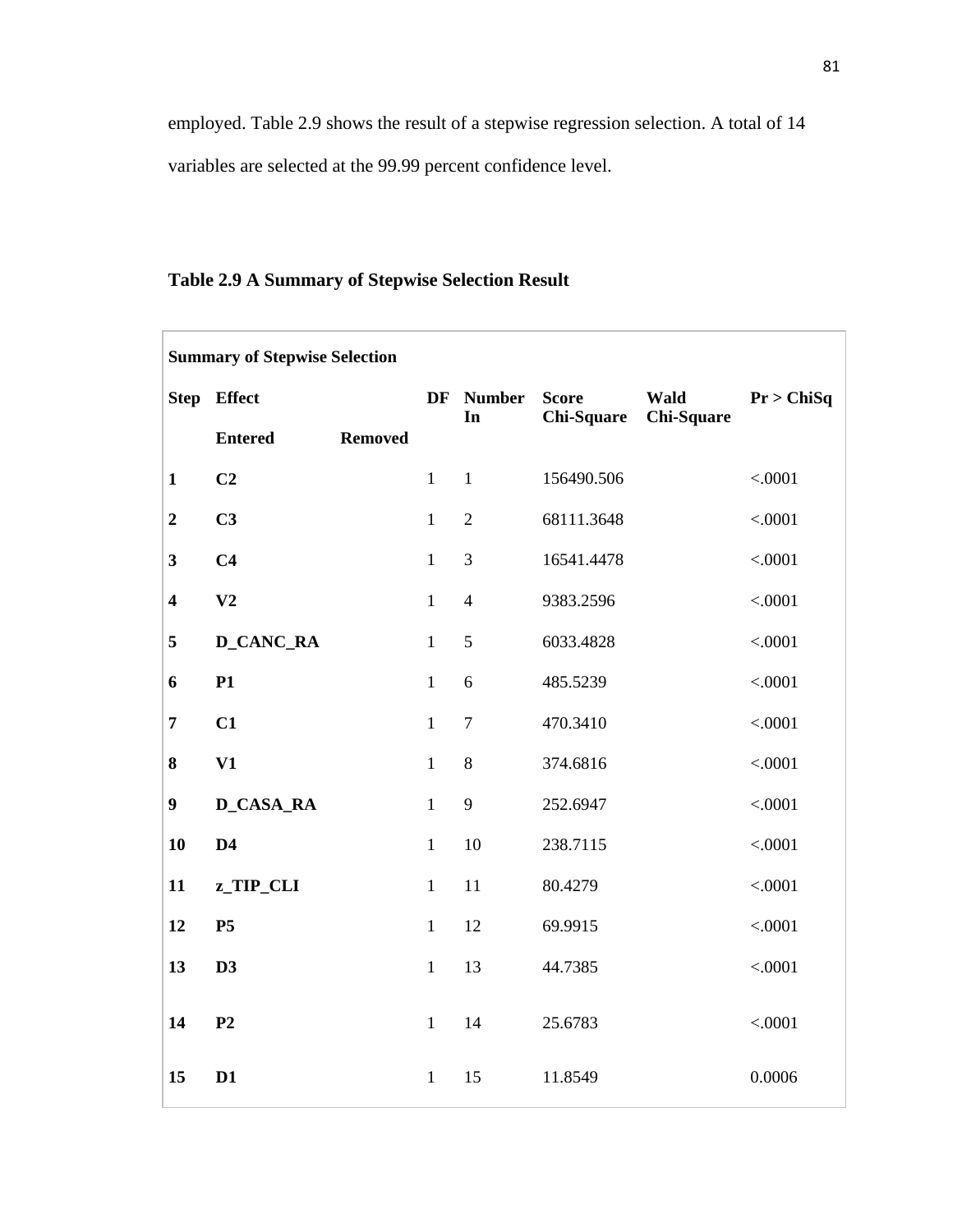| <b>Summary of Stepwise Selection</b> |                  |                |              |                     |                                   |                           |            |
|--------------------------------------|------------------|----------------|--------------|---------------------|-----------------------------------|---------------------------|------------|
|                                      | Step Effect      |                | DF           | <b>Number</b><br>In | <b>Score</b><br><b>Chi-Square</b> | Wald<br><b>Chi-Square</b> | Pr > ChiSq |
|                                      | <b>Entered</b>   | <b>Removed</b> |              |                     |                                   |                           |            |
| 16                                   | D2               |                | $\mathbf{1}$ | 16                  | 14.1727                           |                           | 0.0002     |
| 17                                   | S <sub>2</sub>   |                | $\mathbf{1}$ | 17                  | 7.0731                            |                           | 0.0078     |
| 18                                   | D <sub>5</sub>   |                | $\mathbf{1}$ | 18                  | 6.1156                            |                           | 0.0134     |
| 19                                   | <b>D_FUNC_RA</b> |                | $\mathbf{1}$ | 19                  | 1.9388                            |                           | 0.1638     |
| 20                                   | Day1             |                | $\mathbf{1}$ | 20                  | 1.6018                            |                           | 0.2056     |
| 21                                   | S1               |                | $\mathbf{1}$ | 21                  | 1.2989                            |                           | 0.2544     |

Variables that are selected by a stepwise regression are as follows:

- 1. Contract status (C1-4)
- 2. Unit value of the product (V1-5)
- 3. Number of sales cancellations by employee (D\_CANC\_RA)
- 4. Product description (P1-5)
- 5. Number of sales to another employee (D\_CASA\_RA)
- 6. Branch area (D1-6)
- 7. Type of customer (z\_TIP\_CLI)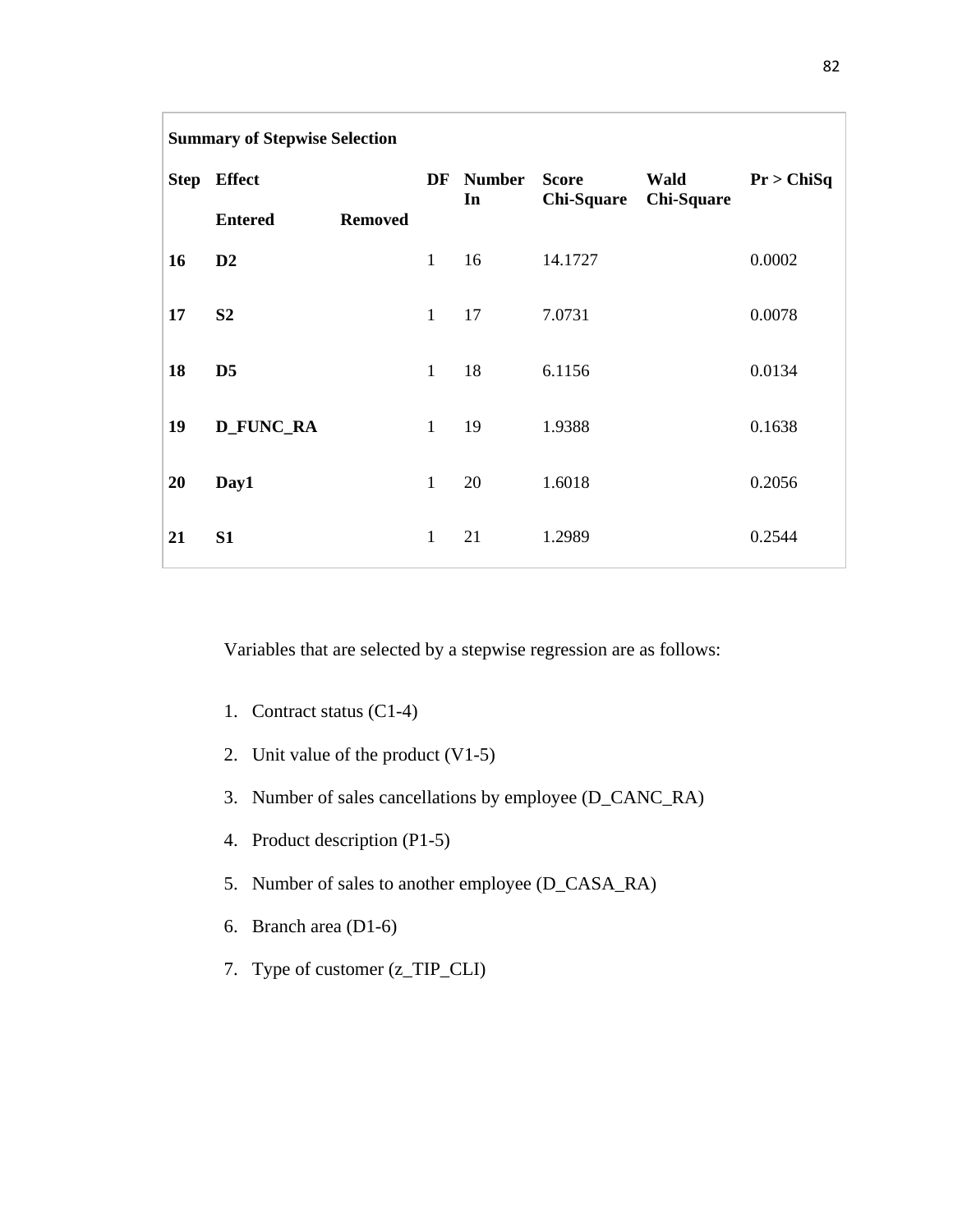Using the above variables, predictive models are created. Machine learning algorithms used to create predictive models in this stage are a logistic regression algorithm and a decision tree (J48) algorithm. These two models were chosen because their performances were reasonable in the previous analyses. A cost-sensitive approach is selected to deal with imbalanced data. Different ratios are attempted to determine the possible results for each algorithm. The ratios are 1:10, 1:12, 1:14, 1:16, and 1:18. The results of a cost sensitive approach using a logistic regression algorithm are shown in Table 2.10 and the results of a cost sensitive approach using decision tree algorithm are shown in Table 2.11.

The accuracy rates of the logistic regression algorithm are as follows: 96.61 (1:8), 96.05 (1:9), 95.21 (1:10), 94.00 (1:11), and 92.31 (1:12). The true positive rates are as follows: 0.63 (1:8), 0.63 (1:9), 0.64 (1:10), 0.65 (1:11), and 0.67 (1:12). The false positive rates are as follows: 0.02 (1:8), 0.03 (1:9), 0.04 (1:10), 0.05 (1:11), and 0.07 (1:12). All ratios have the same ROC area at 0.90.

The accuracy rates of the classification trees are as follows: 90.41 (1:8), 89.04  $(1:9)$ ,  $84.06$   $(1:10)$ ,  $82.15$   $(1:11)$ , and  $77.85(1:12)$ . The true positive rates are as follows: 0.65 (1:8), 0.66 (1:9), 0.69 (1:10), 0.70 (1:11), and 0.72 (1:12). The false positive rates are as follows: 0.09 (1:8), 0.10 (1:9), 0.15 (1:10), 0.17 (1:11), and 0.22 (1:12). All ratios have the same ROC area at 0.84.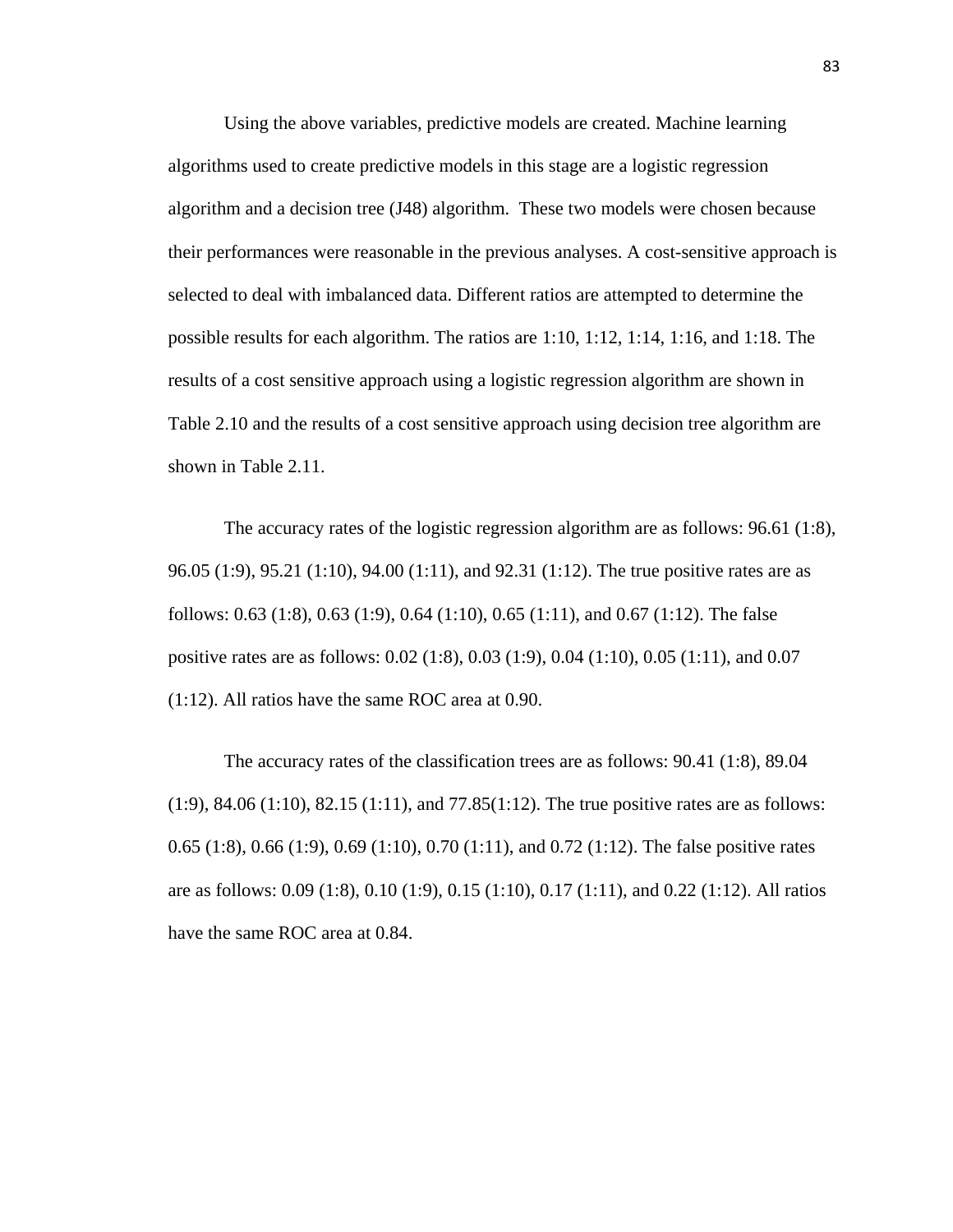| Ratio/<br><b>Measurement</b> | <b>Accuracy Rate</b><br>(%) | <b>Correctly</b><br><b>Classify</b><br><b>Canceled</b><br><b>Transaction</b><br>(TP Rate) | Investigation<br><b>Effort</b><br>(FP Rate) | <b>ROC</b> Area |
|------------------------------|-----------------------------|-------------------------------------------------------------------------------------------|---------------------------------------------|-----------------|
| 1:8                          | 96.61                       | 0.63                                                                                      | 0.02                                        | 0.90            |
| 1:9                          | 96.05                       | 0.63                                                                                      | 0.03                                        | 0.90            |
| 1:10                         | 95.21                       | 0.64                                                                                      | 0.04                                        | 0.90            |
| 1:11                         | 94.00                       | 0.65                                                                                      | 0.05                                        | 0.90            |
| 1:12                         | 92.31                       | 0.67                                                                                      | 0.07                                        | 0.90            |

## **Additional Variables**

**Table 2.11 Cost Sensitive Approach Using Decision Tree (J48) Algorithm with** 

## **Additional Variables**

| Ratio/<br><b>Measurement</b> | <b>Accuracy Rate</b><br>(%) | Correctly<br><b>Classify</b><br><b>Canceled</b><br><b>Transaction</b><br>(TP Rate) | <b>Investigation</b><br><b>Effort</b><br>(FP Rate) | <b>ROC</b> Area |
|------------------------------|-----------------------------|------------------------------------------------------------------------------------|----------------------------------------------------|-----------------|
| 1:8                          | 90.41                       | 0.65                                                                               | 0.09                                               | 0.84            |
| 1:9                          | 89.04                       | 0.66                                                                               | 0.10                                               | 0.84            |
| 1:10                         | 84.06                       | 0.69                                                                               | 0.15                                               | 0.84            |
| 1:11                         | 82.15                       | 0.70                                                                               | 0.17                                               | 0.84            |
| 1:12                         | 77.85                       | 0.72                                                                               | 0.22                                               | 0.84            |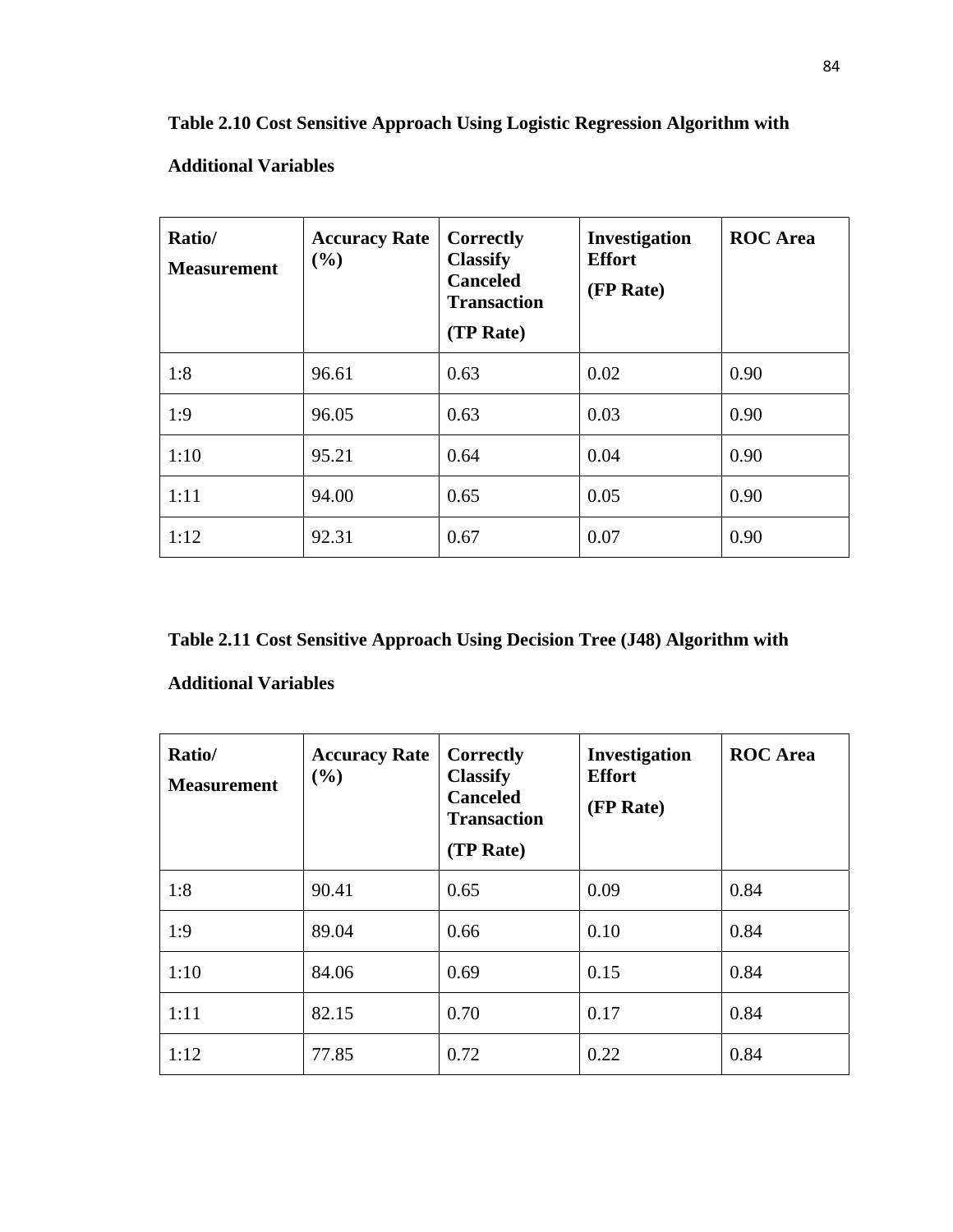The results of the models with additional variables are significantly improved from the original models with seven variables in the previous analysis. Using the logistic regression algorithm with 1:10 ratio, an accuracy rate is increased from 76.67 percent (Table 2.1) to 95.21 percent (Table 2.9). Other measurements are as follows: a true positive rate is increased from 0.40 to 0.64, a false positive rate is decreased from 0.22 to 0.04, and an ROC area is increased from 0.63 to 0.90. It could be concluded that additional variables considerably improve the performance of the predictive models.

With the seven available variables in the first analysis, a status of sales transactions by employee can be predicted before a customer actually cancels the transaction. To consider whether there is a fake sale, internal auditors could further investigate transactions that were flagged as having a high potential to be canceled using past performance or historical information of an employee who sells that transaction. Then the compensation for that transaction can be blocked or suspended.

When additional relevant information becomes available, it can be included in the model to improve predictability. In this analysis, additional attributes relate to transaction characteristics. With all information, a sales transaction status can be estimated before an employee makes a sale. Therefore, management will avoid approval of suspicious transactions.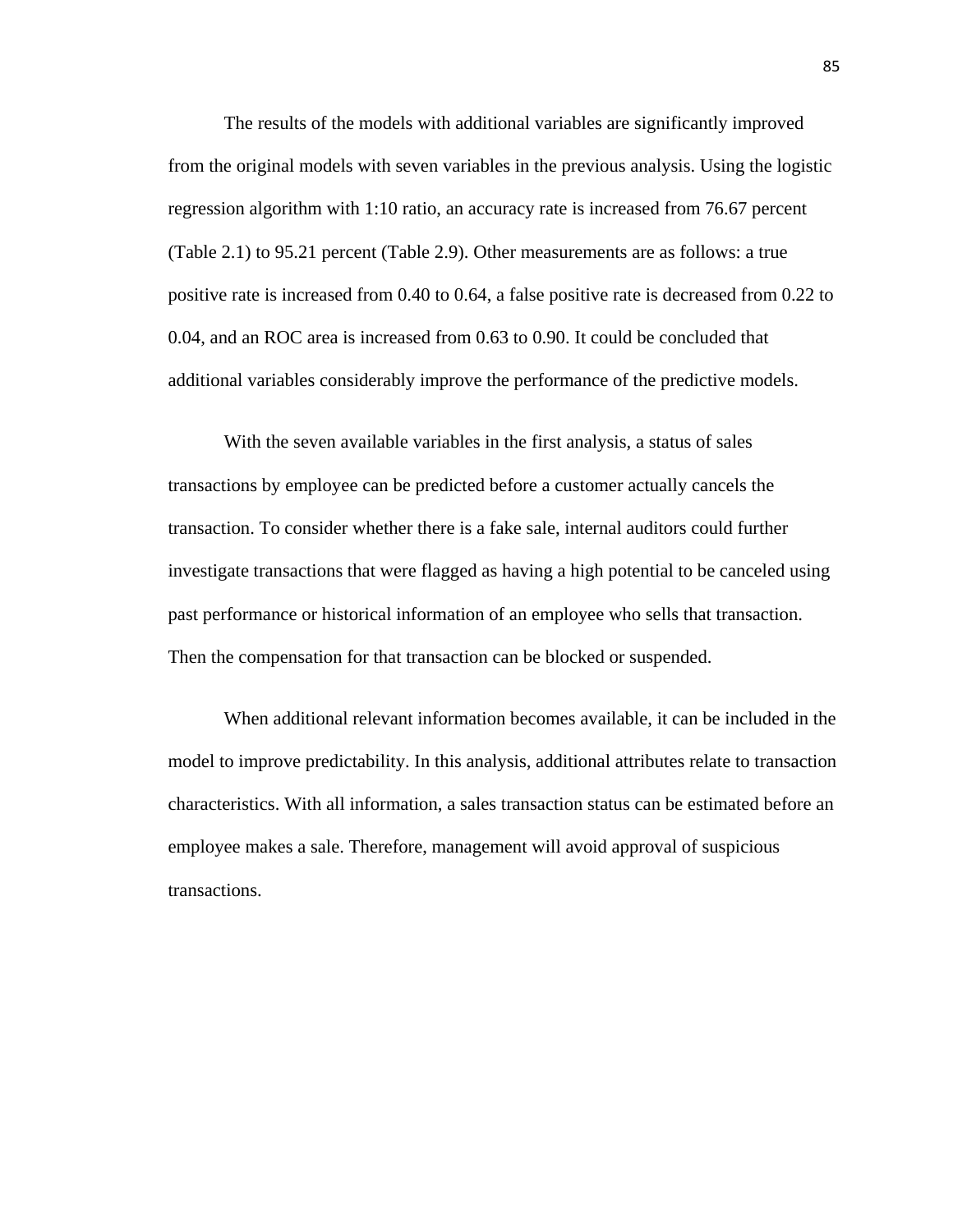## **2.6 Conclusion**

Continuous auditing and continuous monitoring are direct responses to real time business needs. Timely review and notification could call the attention of auditors and management to a problem. The ideal situation is that a problem is identified and automatically resolved as soon as possible, preventing it from permeating into other processes. The predictive audit, based on CA, allows auditors to look forward to estimate possible results of account activities and possible anomalies.

This paper illustrates the application of the predictive audit that could monitor controls and detail transactions on an ex-ante basis. The sales activities and the compensation of sales employees, which is based on the sales transactions, are front office processes that have inherent risk. The volume of sales is large and continuous by nature. Prediction models using machine-learning techniques are created to predict the status of each sales transaction. The results could alert auditors for possible fraud or irregularities of transactions. Nonetheless, the outcomes of the predictive audit may vary depending on the analytic techniques and weighted ratios used in the models. Auditors can select a method that suits their needs, whether they are more concerned with exceptional transactions or the budget. There is a trade-off between the costs and benefits of investigating the results. Furthermore, assuming that there is high accuracy of prediction and the economic tradeoffs of the situation are conclusive, the firm may use the model to block the execution of the transaction. This is known as a preventive audit.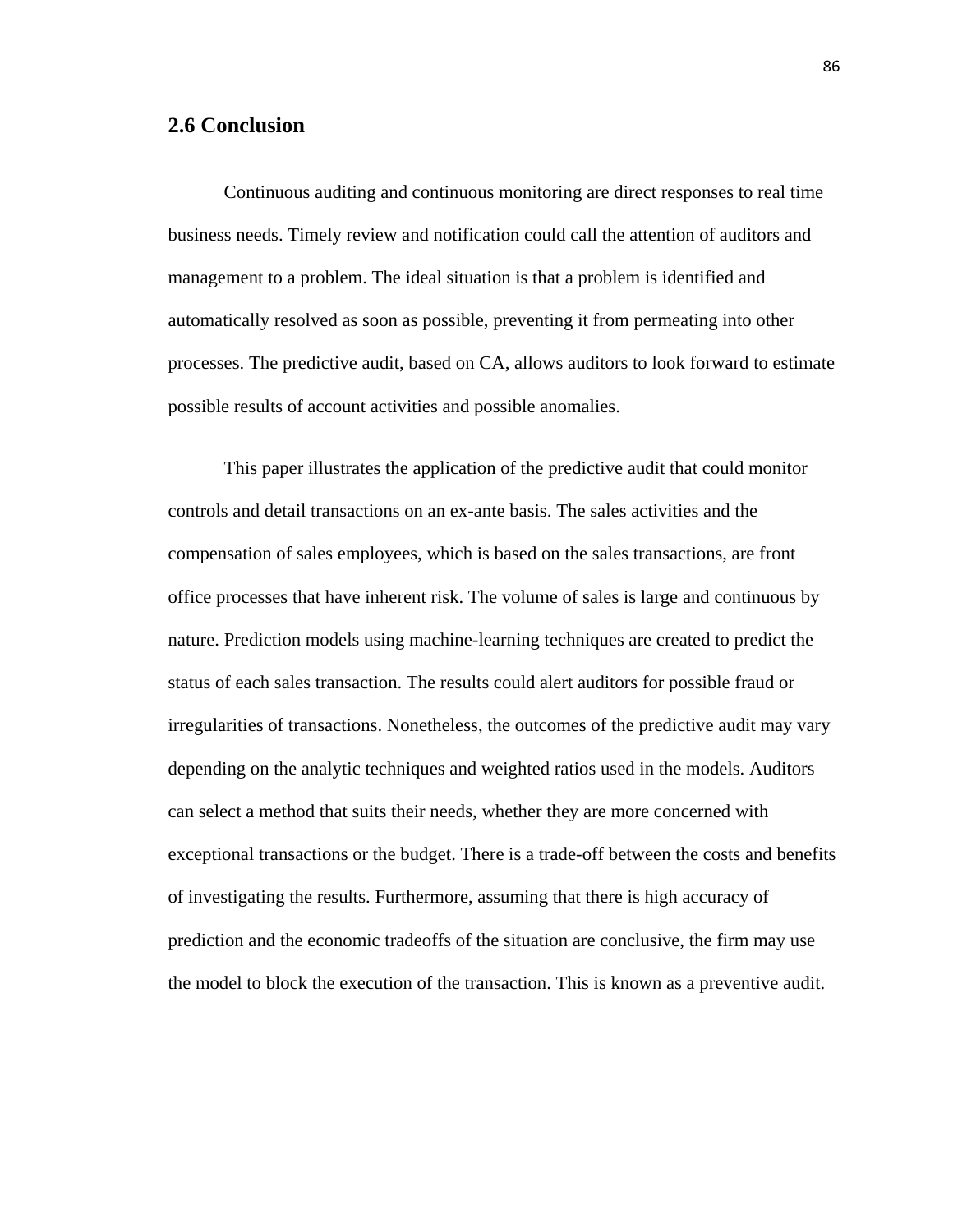## **2.7 References**

- American Institute of Certified Public Accountants (AICPA). 2002. Consideration of Fraud in a Financial Statement Audit. SAS No. 99. New York, NY: AICPA.
- Alles, M., F. Tostes, M. Vasarhelyi, and E. L. Riccio. 2006. Continuous auditing: the USA experience and considerations for its implementation in Brazil. *Journal of Information Systems and Technology Management* 3 (2):211-224.
- Alpaydin, E. 2004. Introduction to Machine Learning. *Cambridge, Massachusetts: MIT Press*.
- Bedard, J. C., and L. E. Graham. 2002. The effects of decision aid orientation on risk factor identification and audit test planning. *AUDITING: A Journal of Practice & Theory* 21 (2):39-56.
- Bell, T. B., J. C. Bedard, K. M. Johnstone, and E. F. Smith. 2002. KRiskSM: A Computerized Decision Aid for Client Acceptance and Continuance Risk Assessments. *AUDITING: A Journal of Practice & Theory* 21 (2):97-113.
- Brühl, B., M. Hülsmann, D. Borscheid, C. Friedrich, and D. Reith. 2009. A Sales Forecast Model for the German Automobile Market Based on Time Series Analysis and Data Mining Methods. *Advances in Data Mining: Applications and Theoretical Aspects*:146-160.
- Cadez, I. V., P. Smyth, and H. Mannila. 2001. Probabilistic modeling of transaction data with applications to profiling, visualization, and prediction. *Proceedings of the seventh ACM SIGKDD international conference on Knowledge discovery and data mining*.
- Chan, P. K., and S. J. Stolfo. 1998. Toward Scalable Learning with Non-Uniform Class and Cost Distributions: A Case Study in Credit Card Fraud Detection. *KDD*.
- Chaney, P. K., and K. L. Philipich. 2002. Shredded reputation: The cost of audit failure. *Journal of Accounting Research* 40 (4):1221-1245.
- Chang, P. C., and Y. W. Wang. 2006. Fuzzy Delphi and back-propagation model for sales forecasting in PCB industry. *Expert systems with applications* 30 (4):715- 726.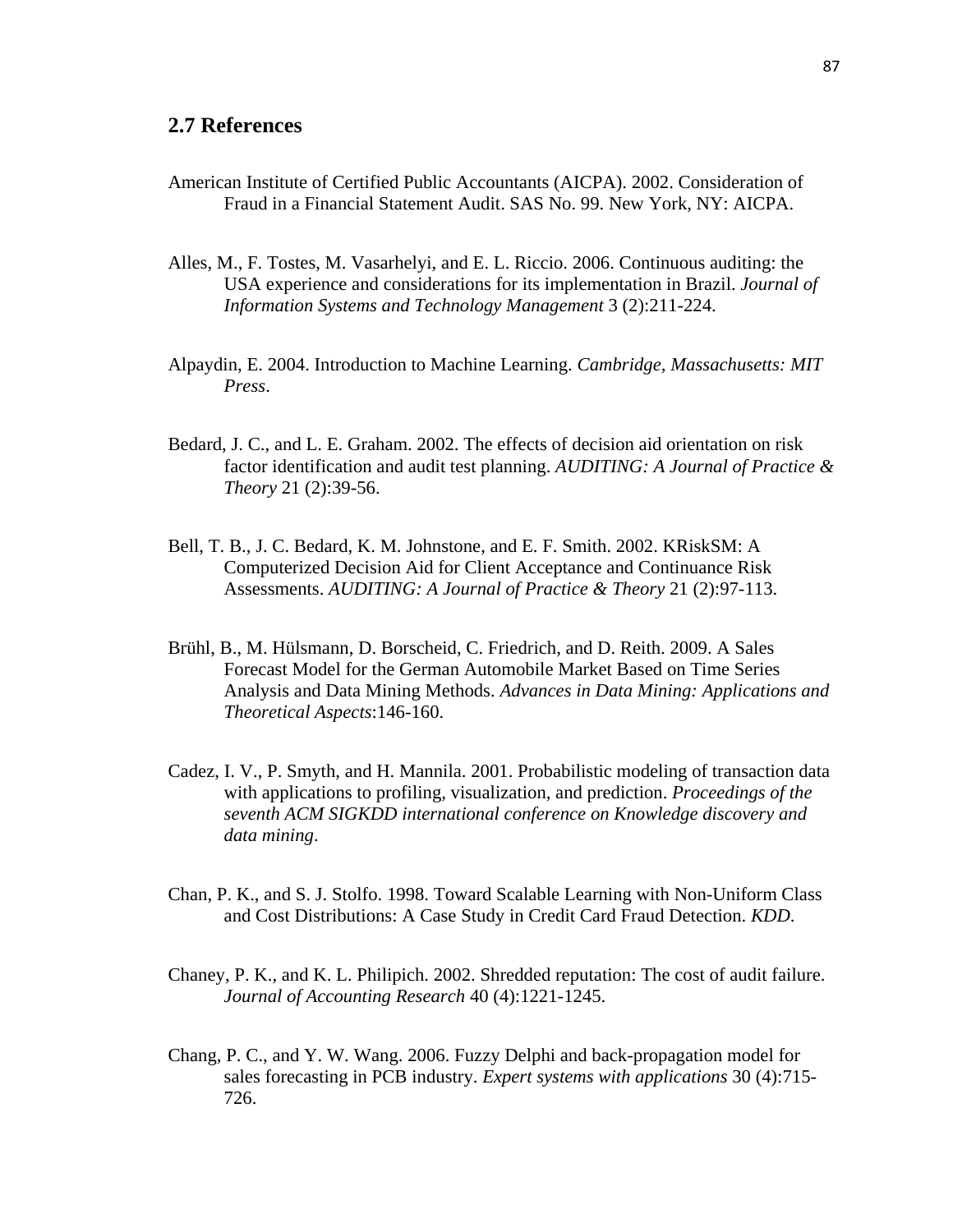- Chawla, N. V., N. Japkowicz, and A. Kotcz. 2004. Editorial: special issue on learning from imbalanced data sets. *ACM SIGKDD Explorations Newsletter* 6 (1):1-6.
- Chelley-Steeley, P. L. 2005. Modeling equity market integration using smooth transition analysis: A study of Eastern European stock markets. *Journal of International Money and Finance* 24 (5):818-831.
- Chen, X., L. Zheng, and X. Zhang. 2006. An efficient analytical decomposition and numerical procedure for boundary layer flow on a continuous stretching surface. *Journal of University of Science and Technology Beijing, Mineral, Metallurgy, Material* 13 (5):401-405.
- Clark, P., and T. Niblett. 1989. The CN2 induction algorithm. *Machine Learning* 3 (4):261-283.
- Coderre, D. 2006. A continuous view of accounts. *Internal Auditor* 63 (2):25-31.
- Cohen, W. W. 1995. Fast effective rule induction. *Machine Learning: Proceedings of the Twelfth International Conference* 95:115-123.
- Davis, J., and M. Goadrich. 2006. The relationship between Precision-Recall and ROC curves. *In Proceedings of the 23rd international conference on Machine learning* ACM:233-240.
- Dowling, C., and S. Leech. 2007. Audit support systems and decision aids: Current practice and opportunities for future research. *International Journal of Accounting Information Systems* 8 (2):92-116.
- Duffie, D. 2005. Credit risk modeling with affine processes. *Journal of Banking & Finance* 29 (11):2751-2802.
- Economist. 2002. The real time economy.
- Eining, M. M., D. R. Jones, and J. K. Loebbecke. 1997. Reliance on decision aids: An examination of auditors 'assessment of management fraud. *AUDITING: A Journal of Practice & Theory* 16.
- Engle, R. F., and B. S. Yoo. 1987. Forecasting and testing in co-integrated systems. *Journal of econometrics* 35 (1):143-159.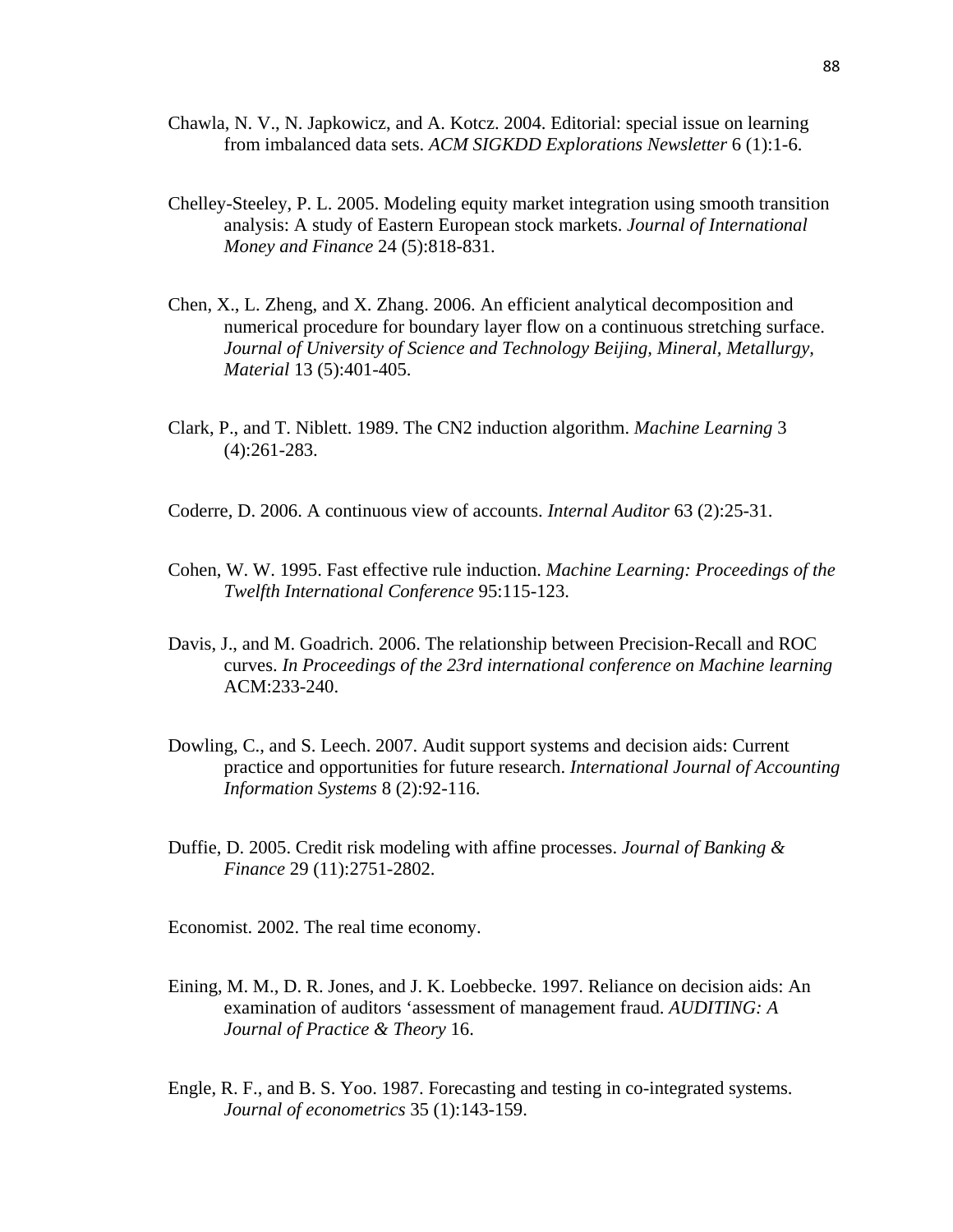- Fayyad, U., G. Piatetsky-Shapiro, and P. Smyth. 1996. Knowledge discovery and data mining: Towards a unifying framework. *Knowledge Discovery and Data Mining*:82-88.
- Field, S. W., and K. G. Swift. 2012. Effecting a quality change. *Routledge*.
- Fisher, M., and A. Raman. 1996. Reducing the cost of demand uncertainty through accurate response to early sales. *Operations research* 44 (1):87-99.
- Garber, T., J. Goldenberg, B. Libai, and E. Muller. 2004. From density to destiny: Using spatial dimension of sales data for early prediction of new product success. *Marketing Science* 23 (3):419-428.
- Glover, S. M., D. Prawitt, and M. B. Romney. 2000. The software scene. *Internal Auditor* 57 (4):49-57.
- Hwang, G. H., and E. M. Aspinwall. 1996. Quality cost models and their application: a review. *Total Quality Management* 7 (3):267-282.
- Japkowicz, N., and S. Stephen. 2002. The class imbalance problem: A systematic study. *Intelligent data analysis* 6 (5):429-449.
- Joachims, T. 1998. Text categorization with support vector machines: Learning with many relevant features. *Machine learning: ECML* 98:137-142.
- Junker, M., R. Hoch, and A. Dengel. 1999. On the evaluation of document analysis components by recall, precision, and accuracy. *ICDAR'99. Proceedings of the Fifth International Conference IEEE*:713-716.
- Keim, D. A. 2002. Information visualization and visual data mining. *IEEE transactions on Visualization and Computer Graphics* 8 (1):1-8.
- Kim, Y. 2011. Continuous Monitoring: Macro- and Micro-level Control. *Unpublished PhD. Dissertation, Rutgers Business School*.
- King, B. 1999. How valid are our QA assumptions: an examination of underpinning Axioms. *Accreditation and Quality Assurance: Journal for Quality, Comparability and Reliability in Chemical Measurement* 4 (8):326-335.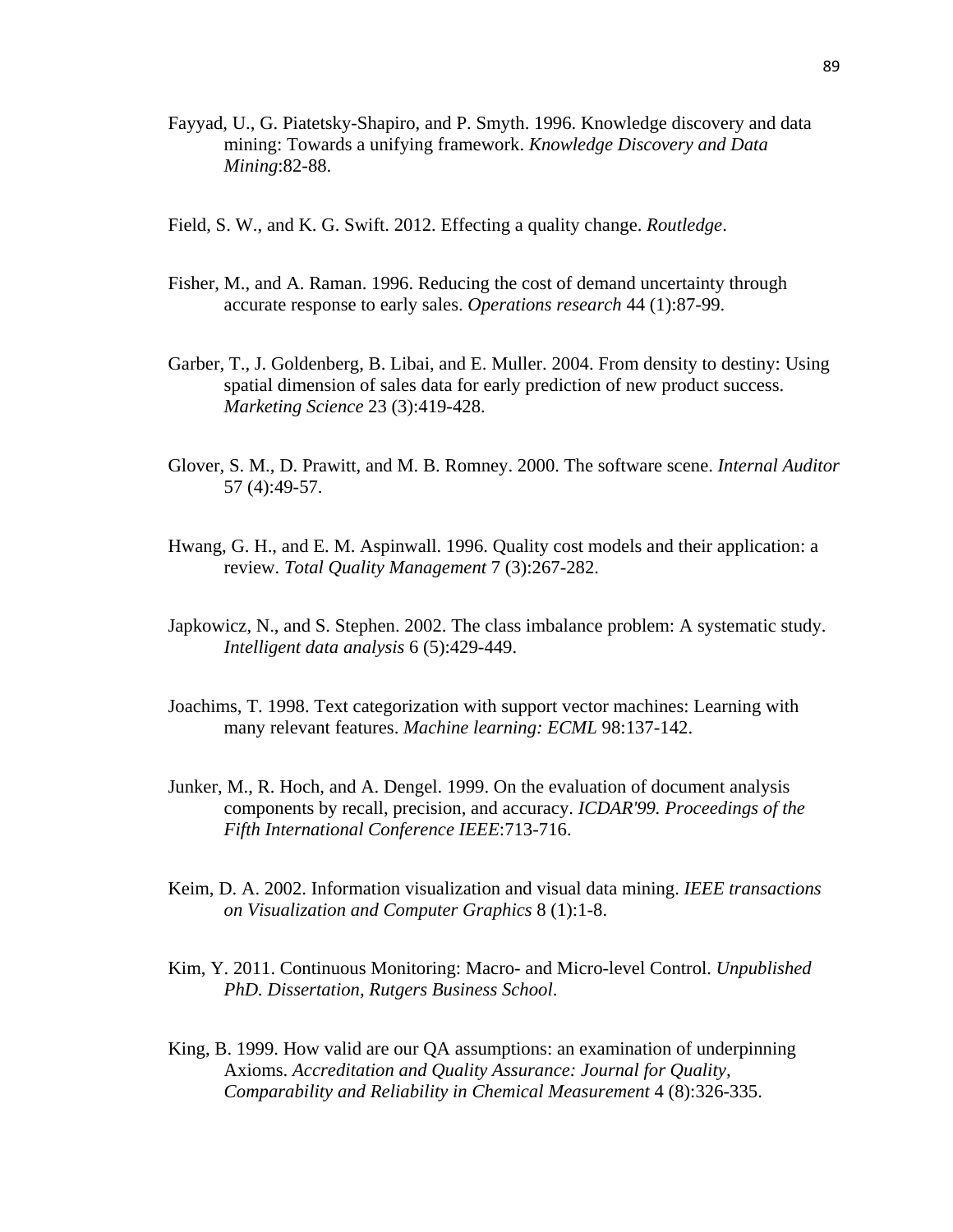- Kogan, A., M. G. Alles, M. A. Vasarhelyi, and J. Wu. 2010. Analytical Procedures for Continuous Data Level Auditing: Continuity Equations. *Working paper*.
- Kuenkaikaew, S., and M. A. Vasarhelyi. 2013. The Predictive Audit Framework. *The International Journal of Digital Accounting Research* 13 (19):37-71.
- Lee, J., P. Boatwright, and W. A. Kamakura. 2003. A Bayesian model for prelaunch sales forecasting of recorded music. *Management Science* 49 (2):179-196.
- Lu, S. 2005. SAS 99 & Fraud Detection. *University of Tennessee Honors Thesis Projects.* University of Tennessee - Knoxville.
- Morwitz, V. G., and D. Schmittlein. 1992. Using segmentation to improve sales forecasts based on purchase intent: Which" intenders" actually buy? *Journal of Marketing Research* 29 (4):391-405.
- Mueller, J. M., and J. C. Anderson. 2002. Decision aids for generating analytical review alternatives: The impact of goal framing and audit-risk level. *Behavioral Research in Accounting* 14 (1):157-177.
- Murphy, D. S., and S. A. Yetmar. 1996. Auditor evidence evaluation: Expert systems as credible sources. *Behaviour & Information Technology* 15 (1):14-23.
- Nyce, C. 2007. Predictive Analytics White Paper. *American Institute for CPCU/Insurance Institute of America*.
- Serrano, S. E. 1998. Analytical decomposition of the nonlinear unsaturated flow equation. *Water resources research* 34 (3):397-407.
- Shen, A., R. Tong, and Y. Deng. 2007. Application of classification models on credit card fraud detection. *Service Systems and Service Management International Conference*:1-4.
- Tan, P.-N., M. Steinbach, and V. Kumar. 2005. Introduction to data mining. *Boston: Pearson Addison Wesley*.

Teeter, R. 2013. Three Essays on the Enhanced Audit. *Working paper*.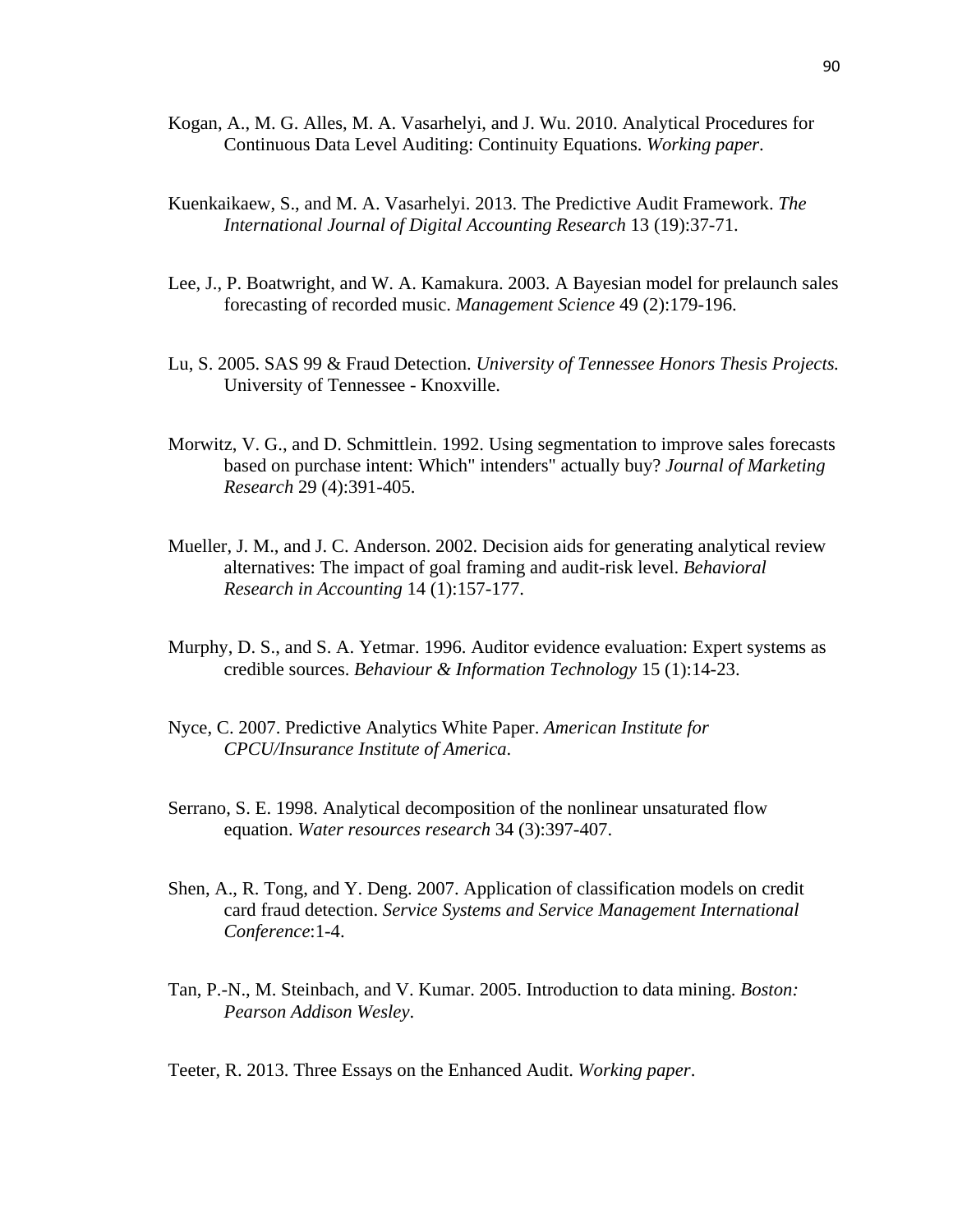- Thomas, C. W. 2003. Enron and Beyond: What's the 'WorldCom'ing to? *The CPA Journal* January (http://www.nysscpa.org/cpajournal/2003/0103/nv/nv1.htm).
- Thomassey, S., and A. Fiordaliso. 2006. A hybrid sales forecasting system based on clustering and decision trees. *Decision Support Systems* 42 (1):408-421.
- Tong, S., and D. Koller. 2002. Support vector machine active learning with applications to text classification. *The Journal of Machine Learning Research* 2:45-66.
- Vasarhelyi, M. A. 2012. Financial Accounting Standards Should Not Matter: It's Just a Layer. *Journal of Information Systems* Fall:1-11.
- Vasarhelyi, M. A., and M. G. Alles. 2005. Continuous Monitoring and Assurance in a Real Time Economy. *The Impact of European Integration On the National Economy: Business Information Systems* Babes-Bolyai University of Cluj-Napoca:1-20.
- Vasarhelyi, M. A., M. G. Alles, and A. Kogan. 2004. Principles of analytic monitoring for continuous assurance. *Journal of Emerging Technologies in Accounting* 1:1- 21.
- Vasarhelyi, M. A., M. G. Alles, S. Kuenkaikaew, and J. Littley. 2012. The acceptance and adoption of continuous auditing by internal auditors: A micro analysis. *International Journal of Accounting Information Systems* 13:267-281.
- Vasarhelyi, M. A., M. G. Alles, and K. T. Williams. 2010. Continuous assurance for the now economy. *Sydney, Australia: Institute of Chartered Accountants in Australia*.
- Vasarhelyi, M. A., and F. B. Halper. 1991. The continuous audit of online systems. *AUDITING: A Journal of Practice & Theory* 10 (1):110-125.
- Vasarhelyi, M. A., A. Kogan, and M. G. Alles. 2002. Would continuous auditing have prevented the Enron mess? *CPA Journal* 72 (7):80.
- West, M., and J. Harrison. 1997. Bayesian forecasting and dynamic models. *Springer*.
- Whitrow, C., D. J. Hand, P. Juszczak, D. Weston, and N. M. Adams. 2009. Transaction aggregation as a strategy for credit card fraud detection. *Data Mining and*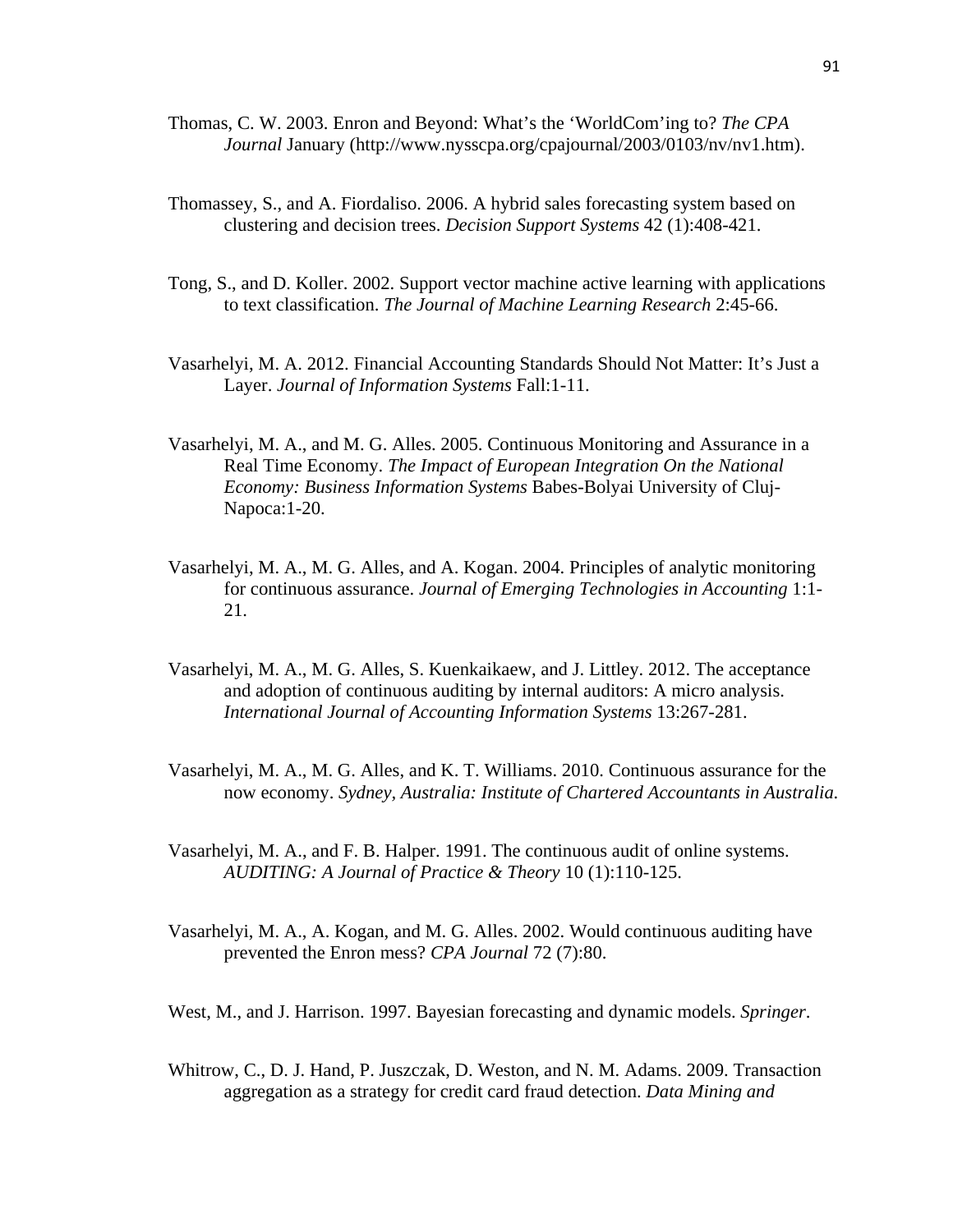*Knowledge Discovery* 18 (1):30-55.

- Winters, P. R. 1960. Forecasting sales by exponentially weighted moving averages. *Management Science* 6 (3):324-342.
- Yeh, I., and C.-h. Lien. 2009. The comparisons of data mining techniques for the predictive accuracy of probability of default of credit card clients. *Expert systems with applications* 36 (2):2473-2480.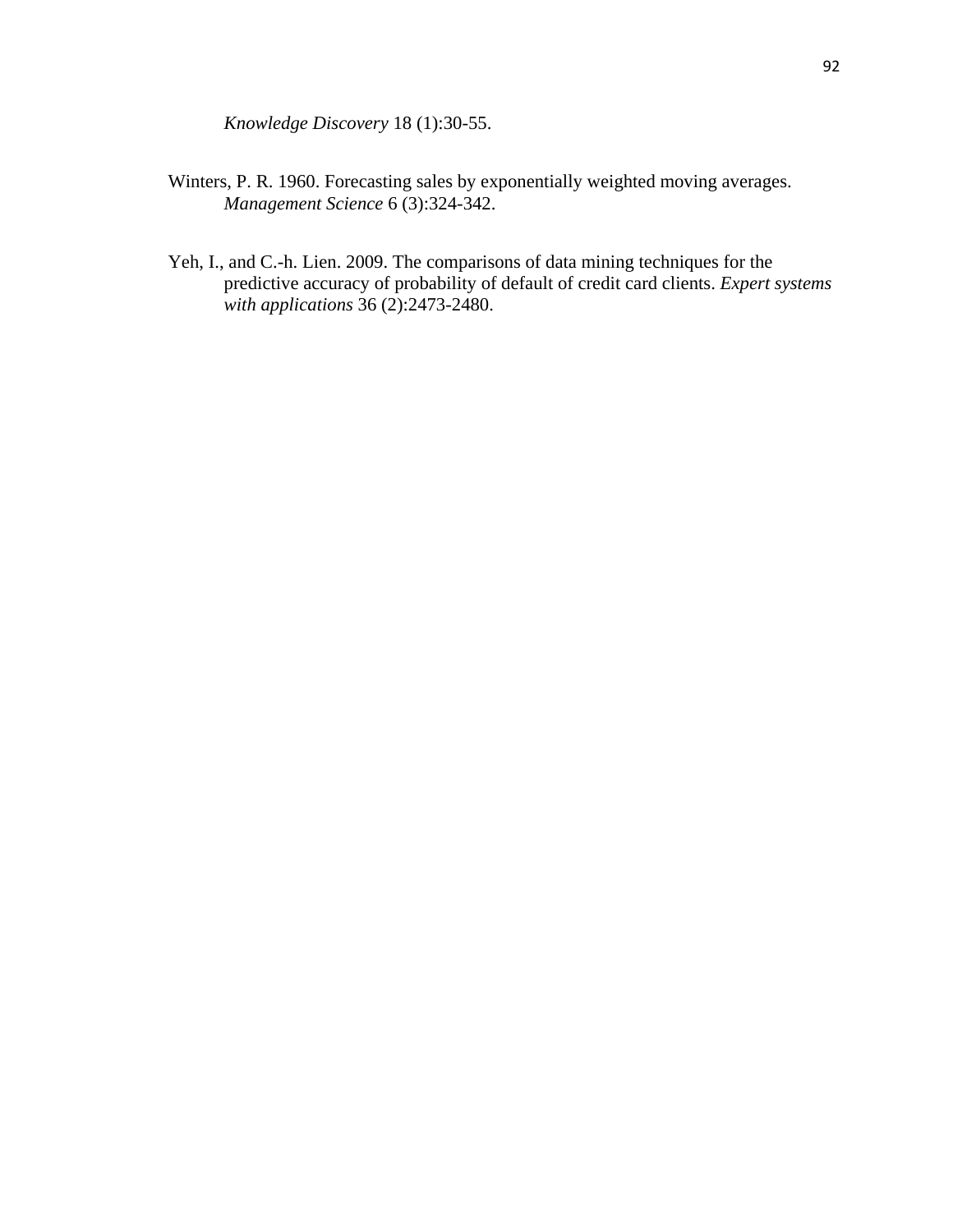# **Chapter 3: The Predictive Audit and the Preventive Audit for Credit Card Sales Transactions**

## **3.1 Introduction**

Technology in auditing and accounting accelerates and vastly facilitates a number of auditing tasks. Information is being processed instantly or close to real time. Unfortunately, accounting rules and auditing standards are not keeping pace with these changes. Most audit work relies on manual procedures and auditors must verify evidence subsequent to the occurrence of transactions. The traditional audit perspective is backwards and audit reports are not issued in time for important decision making (Vasarhelyi, 2012). For that reason, companies and audit firms are moving towards an audit which occurs closer to the event. Continuous auditing (CA) has the capability to capture transactions and analyze them at a disaggregate level on a real-time basis (Alles et al., 2006). It incorporates technology to support audit tasks and enables auditors to provide assurance simultaneously with or soon after the occurrence of events (CICA/AICPA 1999).

In a data rich environment, continuous auditing and advanced analytic technologies allow auditors to perform data analytics to uncover interesting patterns, trends, and exceptions. Big data is now allowing a whole new set of analytic methods. The audit scope can be expanded to cover the whole population as opposed to only the sample data. In addition, auditing occurs close to the event or even on a real-time basis. All these evolutions could affect traditional audit perspectives. The nature of the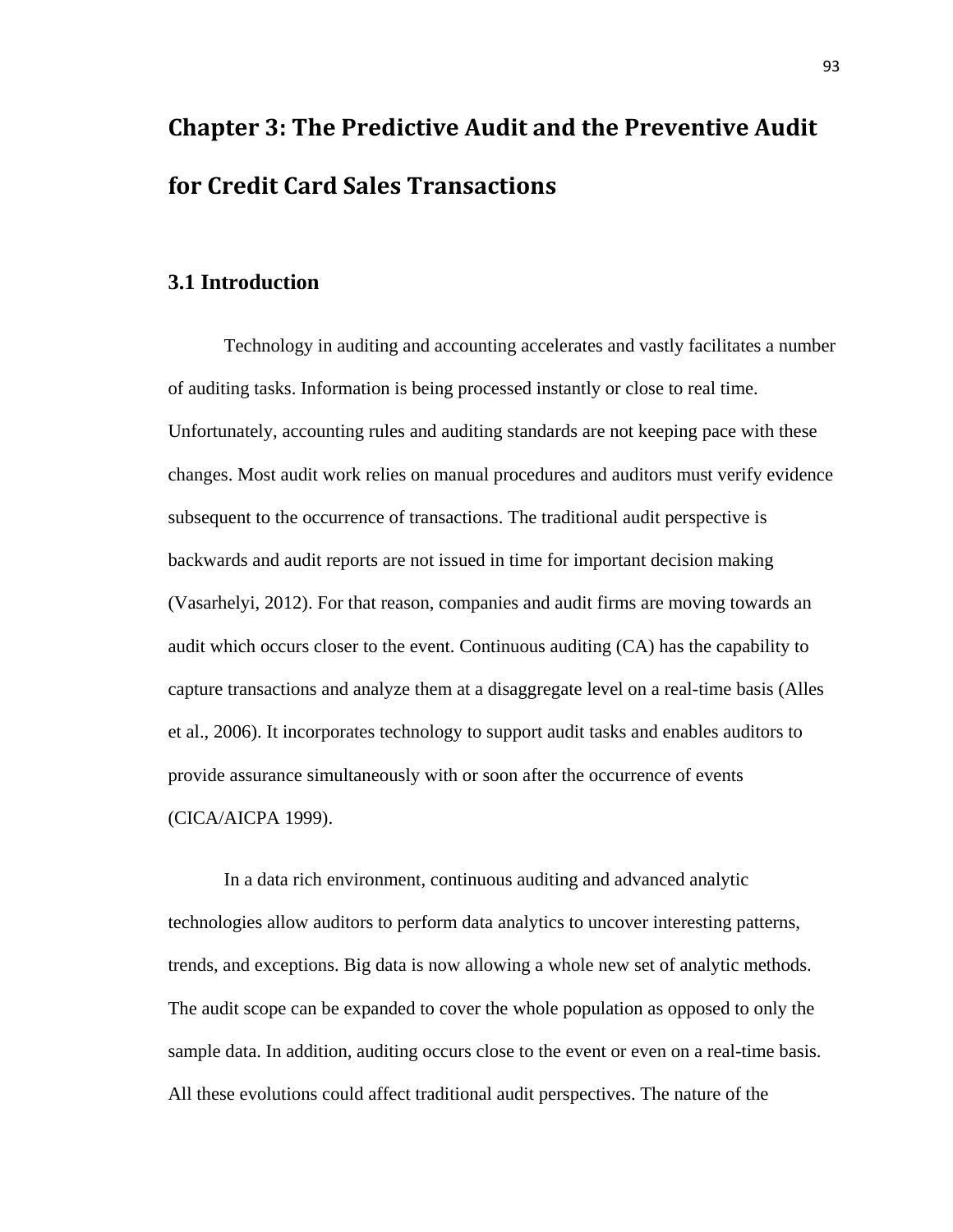traditional audit is backwards or retroactive, while a new audit focus is forward looking or predictive (Kuenkaikaew and Vasarhelyi, 2013). In response to these changes, the predictive audit arises from continuous auditing and incorporates intense predictive analytics. The predictive audit allows auditors to identify, in advance, possible exceptions or high-risk transactions that may occur. This allows auditors to plan and adjust their audit schedule accordingly. This paper applies predictive analytics in auditing, to a real business data set to identify irregular transactions which are infrequent. This is known as the predictive audit. The results of the predictive audit can be used to construct filtering rules for a preventive audit.

#### **3.1.1 Predictive Analytics**

Predictive analytics are widely used in practice. For example, they can be used to assess risks in operation processes, optimize business decisions, predict default loans, and to anticipate security breaches (SAS, 2012). Predictive analytics is now becoming an interesting topic in academia. Internal auditors can be more proactive in investigating transactions using data analytics. The International Standards for the Professional Practice of Internal Auditing suggested that "*internal auditors must consider the use of technology-based audit and other data analysis techniques* (IIA, 2010)." Generally, auditors use data analytics in their fieldwork. For example, such analytics can be used for a trend analysis at the account level. In addition to using data analytics in an audit execution procedure, auditors can utilize data analytics as an effective tool for an audit planning (Hoesing, 2010). For example, IT incidents data could be loaded into audit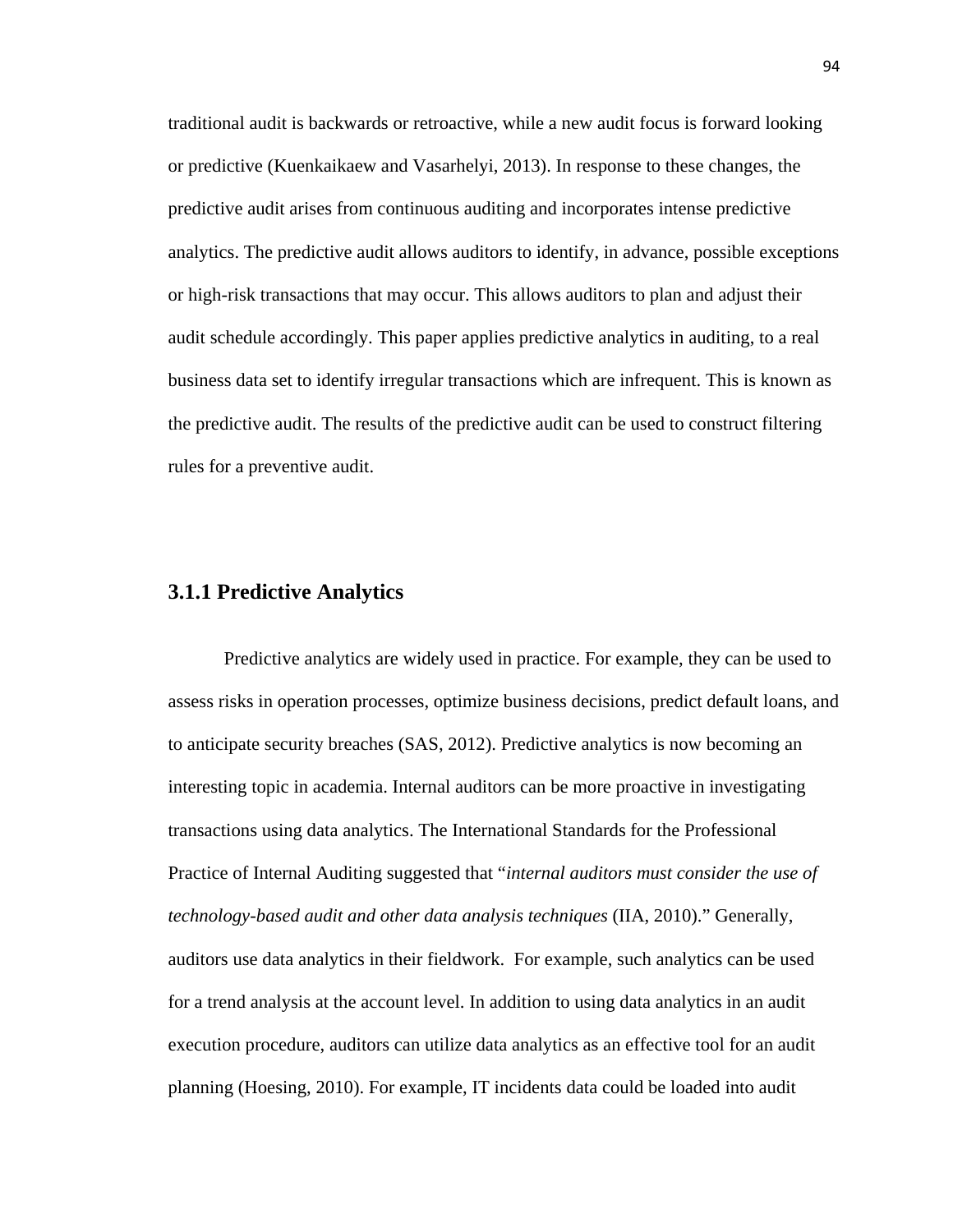analytic tools to evaluate their severity and frequency and the results can be incorporated in risk assessment and audit planning processes. In addition, auditors have to use their professional skepticism to identify irregularities or anomalies occurring from normal transactions because these could be a sign of fraud (Singleton, 2010). Therefore, auditors could use data mining and data analysis techniques for fraud detection.

The advance of technology and the availability of data are important factors that support the utilization of predictive analytics (Nyce, 2007). Most of the analyses in predictive analytics are computationally intensive. They involve a significant number of calculations and require more processing time when data is larger. There are various sources of data that can be used in the analysis such as proprietary data, third-party data, and public data. These data have to be cleaned and converted into usable and compatible formats because missing data or incomplete data affect the accuracy of the predictive models. This step is called data preprocessing, which is crucial in any data analysis techniques, especially for data from a legacy system.

## **3.1.2 The Predictive Audit and the Preventive Audit**

The predictive audit can be defined as the following:

*"The predictive audit (PA) is a methodology that incorporates the traditional audit (backward) with the forward looking audit procedure, so that auditors not only examine the past events and create adjustments based on changes or errors that have already occurred, but also perform the audit that could rapidly detect (predictive) or prevent (preventive) irregularities and anomalies or create adjustments in an ex-ante manner." (Kuenkaikaew and Vasarhelyi, 2013)*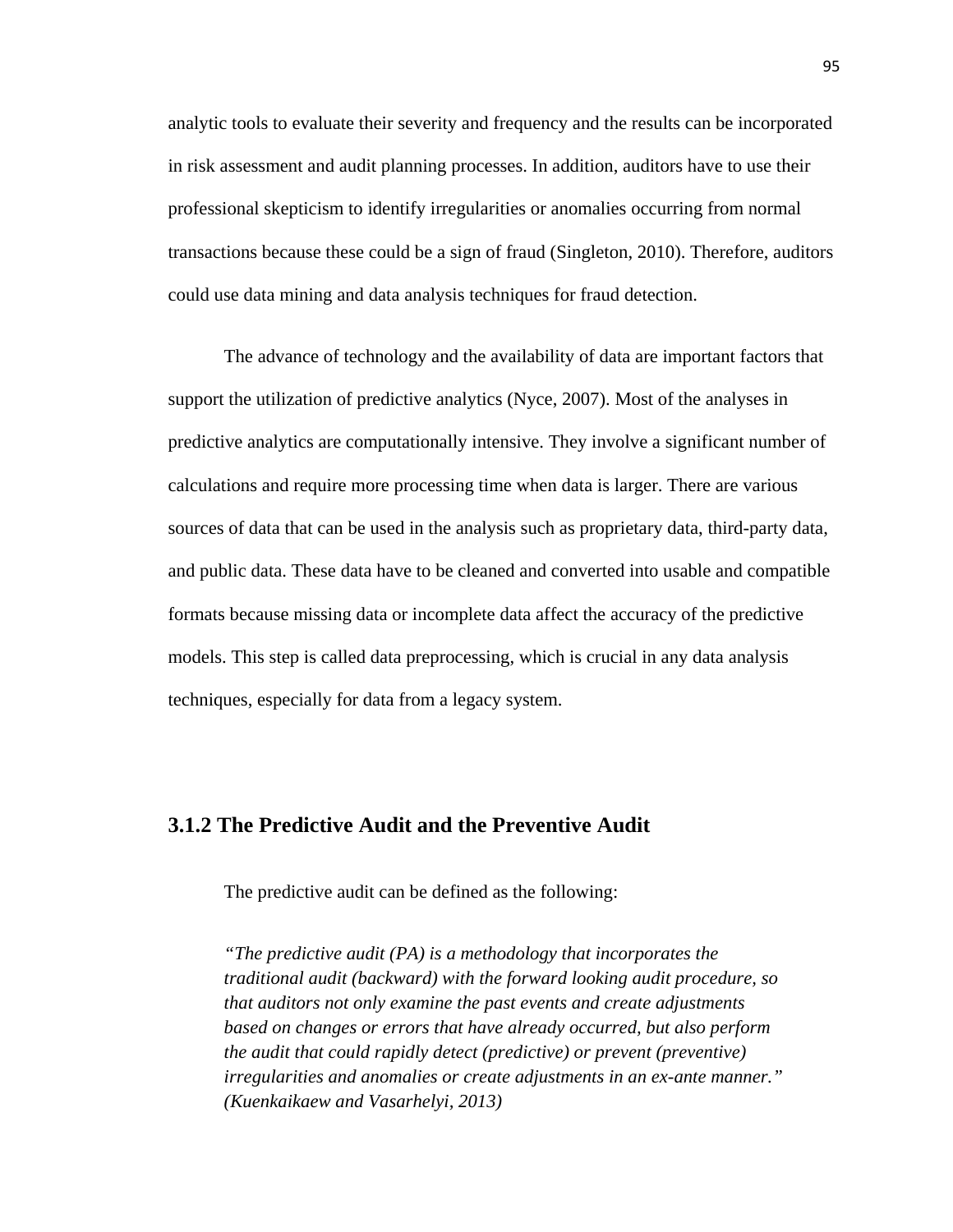In the traditional audit, most of audit work is performed manually and auditors periodically review accounting information in an ex-post basis. Many exceptions or irregularities may have occurred for weeks or months before they are discovered. In the predictive audit, auditors do not have to wait until the end of the accounting period to do the verification, evaluation, or adjustments. Auditors can use data analysis techniques to explore trends, possible exceptions, and predict potential results of the audit. As such, auditors can use predictive results to identify risky audit areas for further verification or prepare for the solutions when the predicted exceptions occur.

The prediction models and results could be used to develop more robust models, which will consistently predict faulty transactions. Additionally, these can later be implemented in the system as a preventive screening. The predictive audit that includes filters to block highly problematic transactions before execution is called the preventive audit. Even though the preventive screening has some characteristics of continuous monitoring, it could be used in continuous auditing, especially for an internal audit. This would identify potentially highly suspicious transactions that will be audited in a proactive manner. This study examines the application of the predictive audit and the preventive audit with a real business data set. The predictive models and the preventive audit mechanisms are created to identify irregular transactions for credit card sales' activities.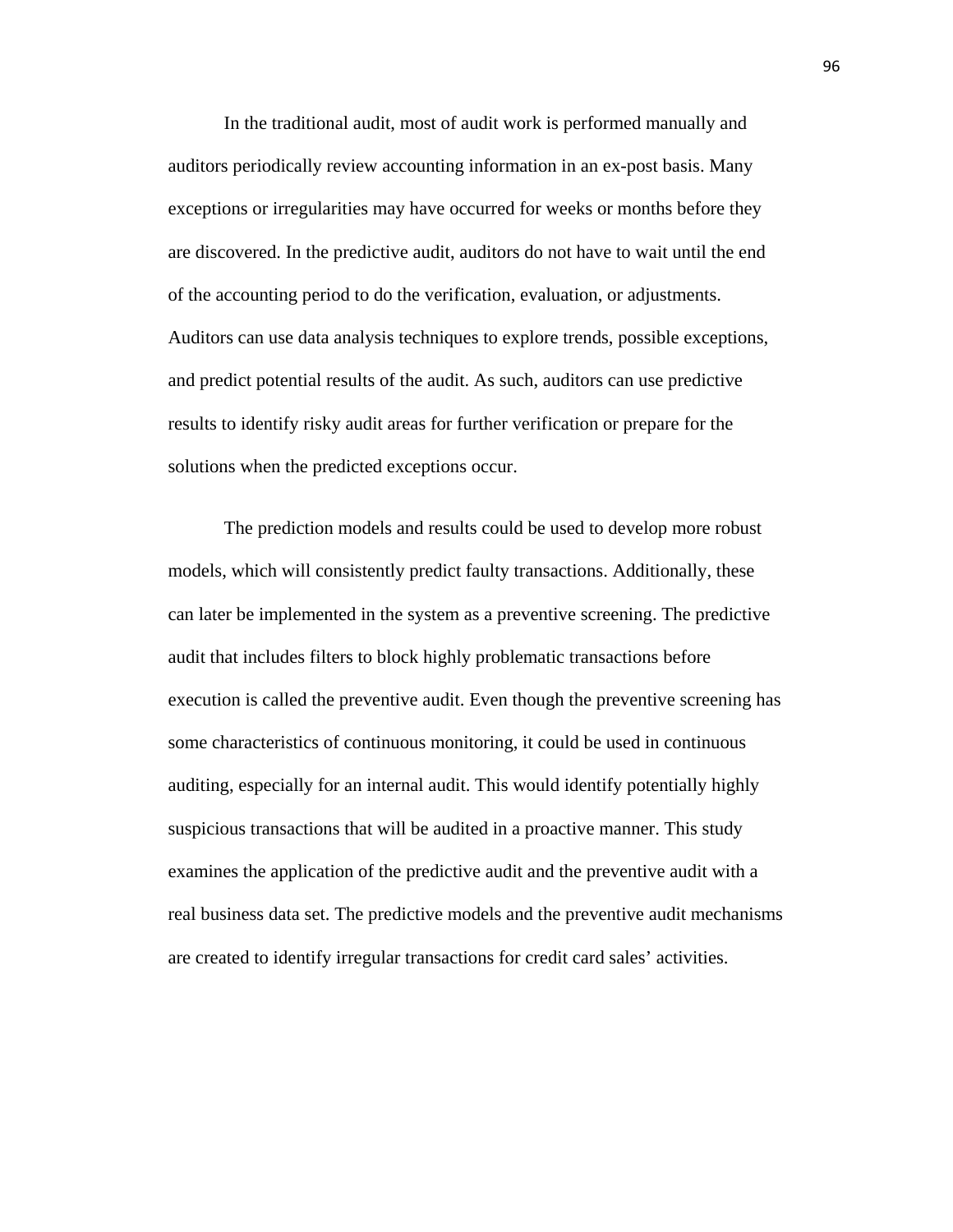#### **3.1.3 Audit Concern**

The company in this study is a large international bank. One of the major sources of revenue for this company is generated from offering financial products to customers. Credit cards are one of the main products of this company and constitute a very large number of sales transactions. Sales employees can sell several products, including credit card, to customers and get compensation based on a total number of sales transactions. However, if customers are not satisfied with the product, they can later cancel the sales transaction. Therefore, sales employees may try to increase their compensation by overstating their number of their sales transactions. For example, sales employees can sell a credit card as a bundle with other products that a customer may not want. Additionally, they may convince a customer who needs a loan to apply for a credit card. The sales employees will then help the customer expedite a loan approval.

 Internal auditors are concerned with misbehavior by sales employees. Unethical sales can affect the company's reputation and employee benefit systems. In addition, inappropriate approval of credit cards can lead to more serious consequences such as customer credit card fraud and uncollectable credit card debt. Both instances can tremendously cost the company tremendously. Therefore, internal auditors want to create a system that can identify those suspicious transactions in advance, allowing them to promptly investigate the issue. Ultimately, the results could be used to evaluate a sales employee's performance or re-evaluate the compensation scheme.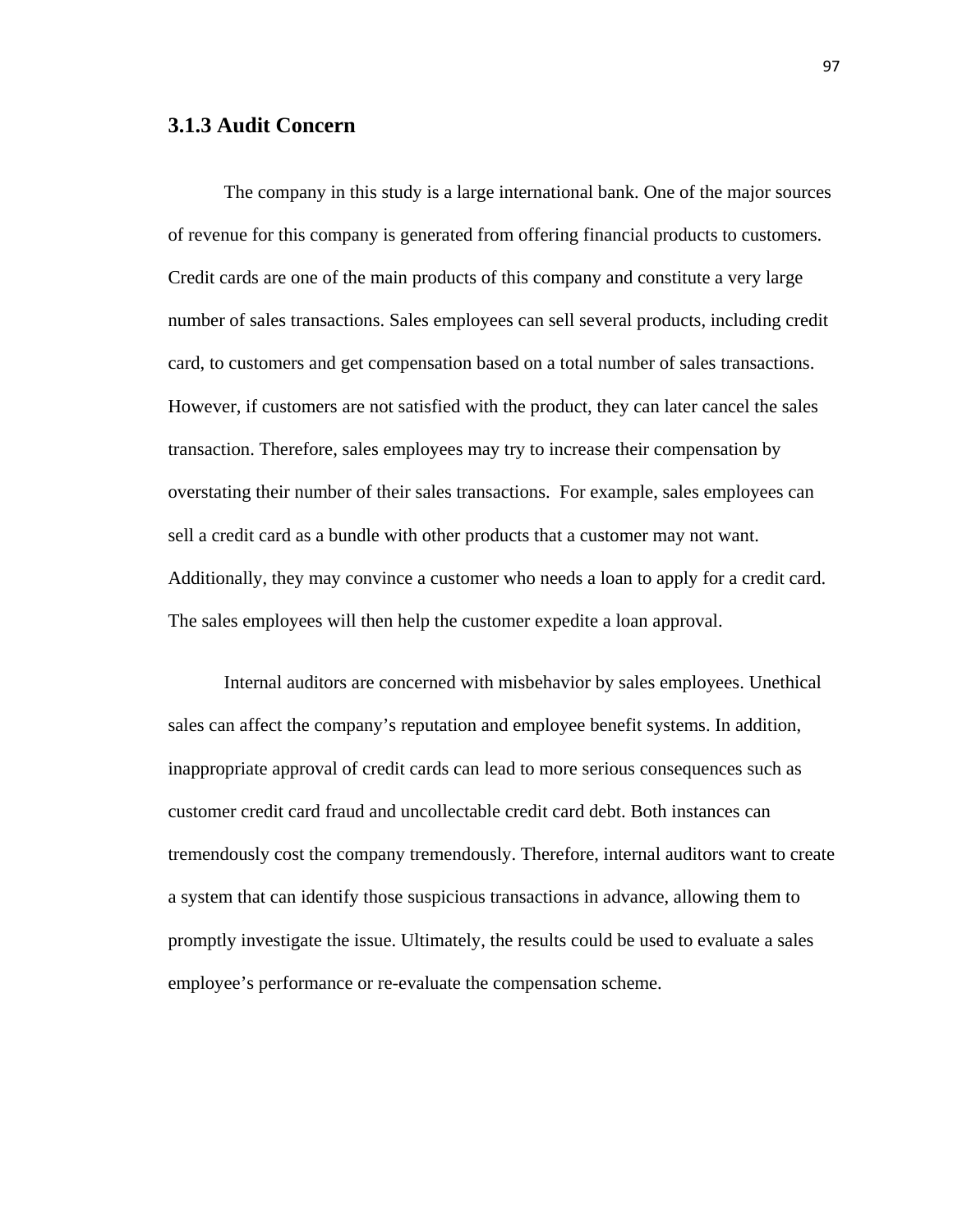#### **3.2 Literature Review**

#### **3.2.1 Predictive Analytics**

Predictive analytics has been used in a number of disciplines such as medical science, supply chain management, information technology, marketing, and business. Predictive analytics have six important roles in scientific research (Shmueli and Koppius, 2011). It can be used to 1) generate new theory, 2) develop measures, 3) compare competing theories, 4) improve existing models, 5) assess relevance between theory and practice, and 6) asses predictability. Insurance is one of the businesses that relies heavily on forecasting (Nyce, 2007). The basic analysis is done primarily using univariate analysis. Then more complicated analyses are able to be employed with the advantage of advanced technology. Such analyses include multivariate analysis and today's methodology, predictive analytics. Predictive analytics can be applied to several areas in the insurance business. For example, marketing agents could increase a hit ratio by using predictive analytics to identify purchasing patterns and contact potential customers. They can also create marketing schemes that could retain existing customers to increase a customer retention ratio. Underwriters could use predictive analytics to create a score to filter out applications that do not meet the criteria. Another common usage of predictive analytics in the insurance business is to identify fraudulent claims and prioritize claims.

Predictive analysis has been widely used in medical literature. Sanchez et al. (2008) analyze the possibility that a novel resistance determinant of bacterial genes could emerge. They used existing information of bacterial genomes, bioinformatics, and functional tools to predict antibiotic resistance before it emerges at a clinical setting.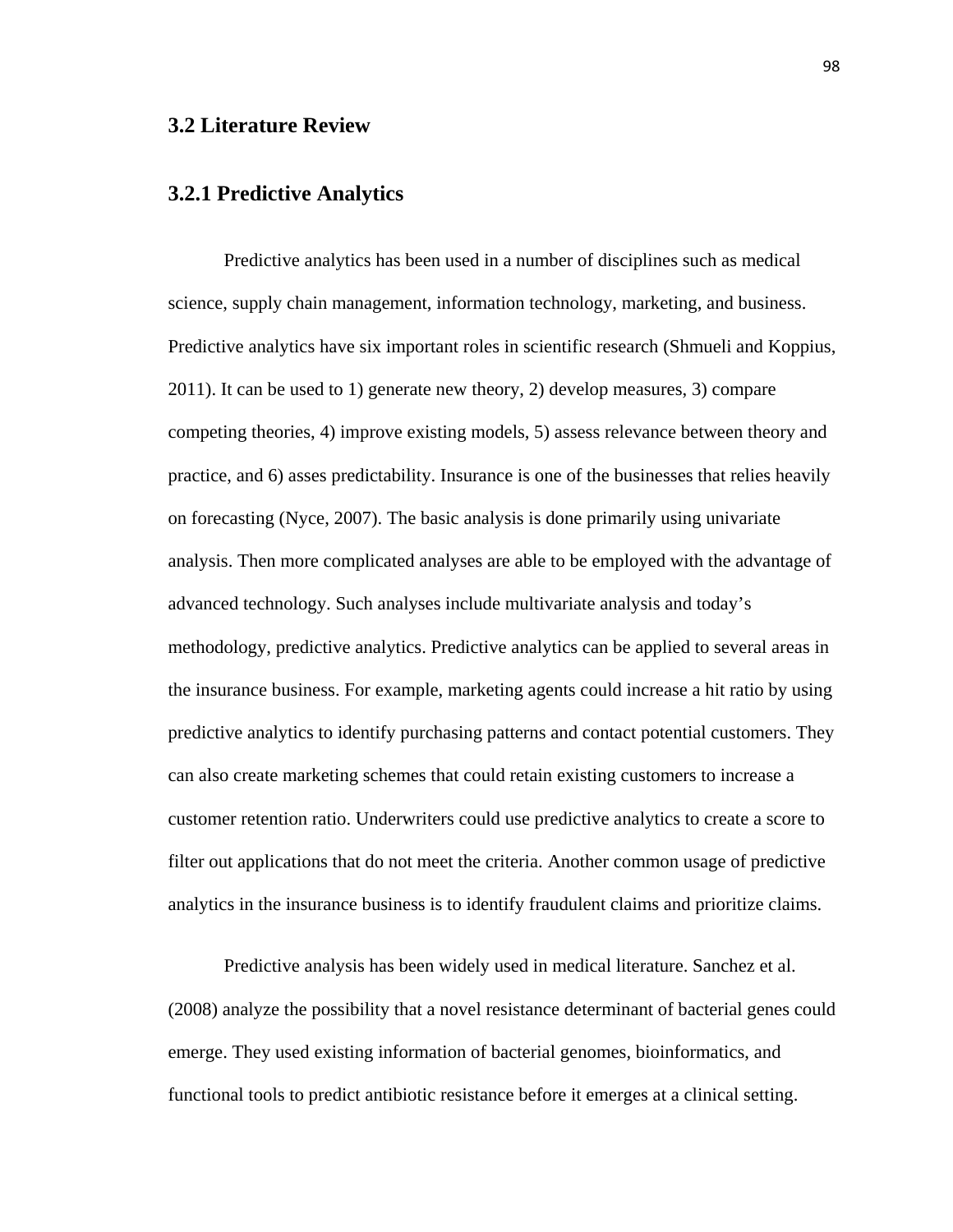Grimwade et al. (2001) study acute myeloid leukemia (AML) in 1,065 patients from the United Kingdom Medical Research Council. AML is fundamentally predictable in younger patients and is based upon diagnostic karyotype. Thus, this prognostic factor is used to consider whether it can be use to predict AML in older adults.

The electric power demand and supply in China are forecasted using predictive analysis by Huang et al., 2007. The electric power consumption rate in China fluctuates and drastically increases due to several reasons such as high economic growth and the rapid increase of factories. Hence, China faces a lack of electricity and needs a prediction of the electric power demand and supply for proper power planning. The historical electric power consumption data show large fluctuations. As a result, the GM (1,1) Grey forecasting model and the Markov-chain forecasting model, which are suitable for unstable time series data, are used to calculate a trend of historical data. Then, these two algorithms are combined to estimate the forecast value of electric power consumption for the year 2003 to 2013.

 Anderson et al. (2007) identify several tools that retail companies use to create customer relationship management (CRM). One of these tools is predictive analytics. The technique is used to determine direct mail responses from customers and to predict a customer's future purchases based on past purchasing behavior. Wang et al. (2013) study the relationship between security risk factor disclosures in annual reports and future security breach announcements. They anticipate that information security risk factors released at time t would indicate the possibility of security incidents that may occur in the future (time t+1). Text mining is used to cluster the contents of disclosed security risk factors. Then, a decision tree algorithm in SAS Enterprise Miner is applied to the clusters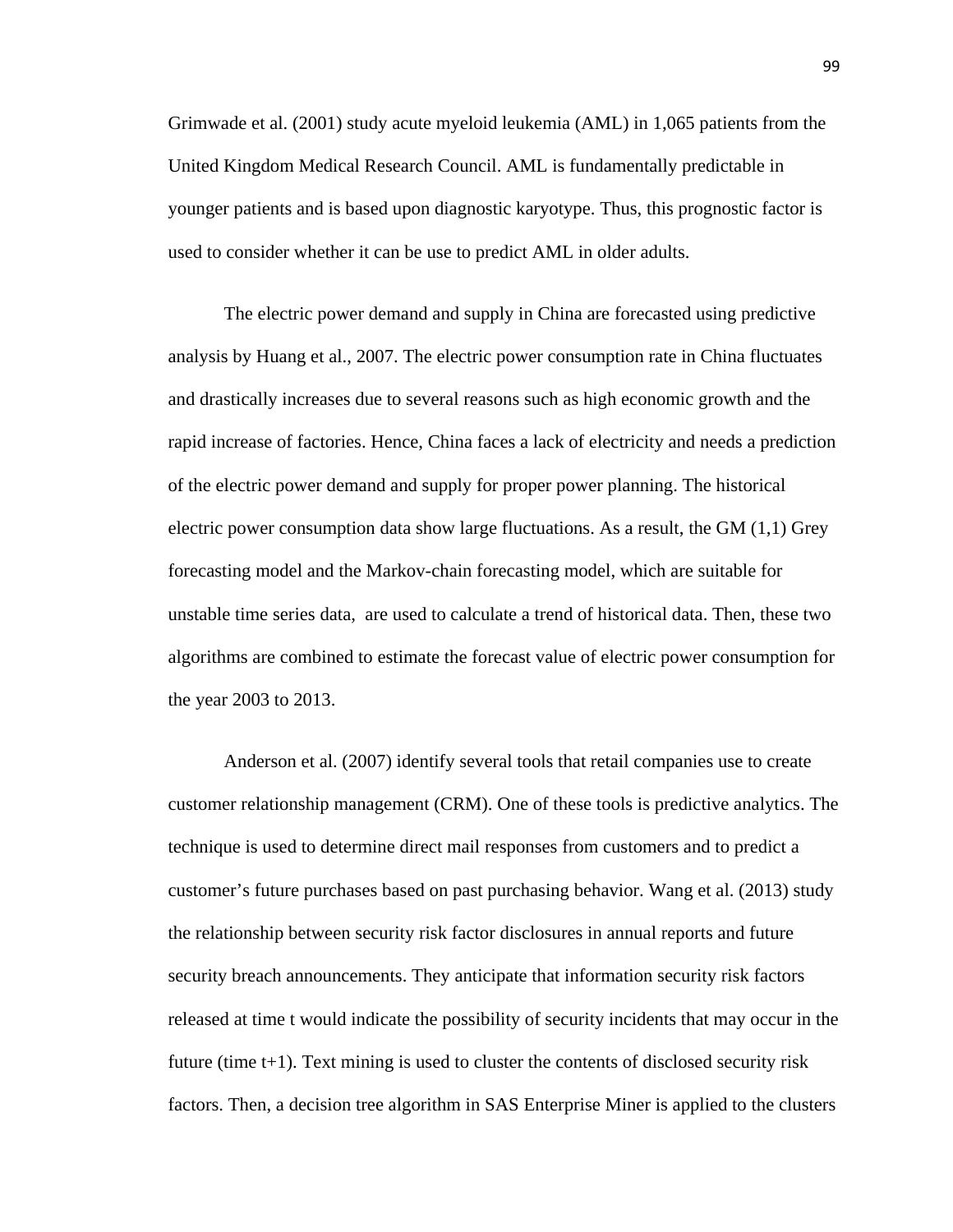to predict breach announcements. The result shows that the model accurately predicts breach announcements about 77 percent of the time.

Due to the dynamic nature of an online auction, it is very challenging to predict the price of an ongoing auction. To deal with this problem, a dynamic forecasting model based on a functional regression analysis is proposed by Wang et al. (2008). This dynamic forecasting model is unique from existing forecasting models because it can update the prediction with newly arriving information and predict the price of an inprogress auction. The authors use the auction's price velocity, acceleration, and other auction-related variables to predict the auction price. By comparison, the proposed model has lower prediction errors and outperforms standard forecasting models such as a double exponential smoothing model.

Predictive analytics can be used in business process analytics in order to support management decision making (zur Muehlen and Shapiro, 2009). In Business Process Management System (BPMS), components in business processes are collected and analyzed to determine efficiency and effectiveness of the processes. Samples of BPMS are process dashboards and process information cockpits. There are three focus areas of analyses in the BPMS: process controlling, business activity monitoring, and process intelligence. While process controlling is an analysis of business processes in the past, business activity monitoring is a real time monitoring of the current processes. Process intelligence uses the data to forecast future behavior of business processes. The predictive process analysis is used to determine the performance of a newly design process or the compatibility between a new and existing process. Techniques for a predictive process analysis are simulation, data mining, and optimization. Figure 3.1 shows flows and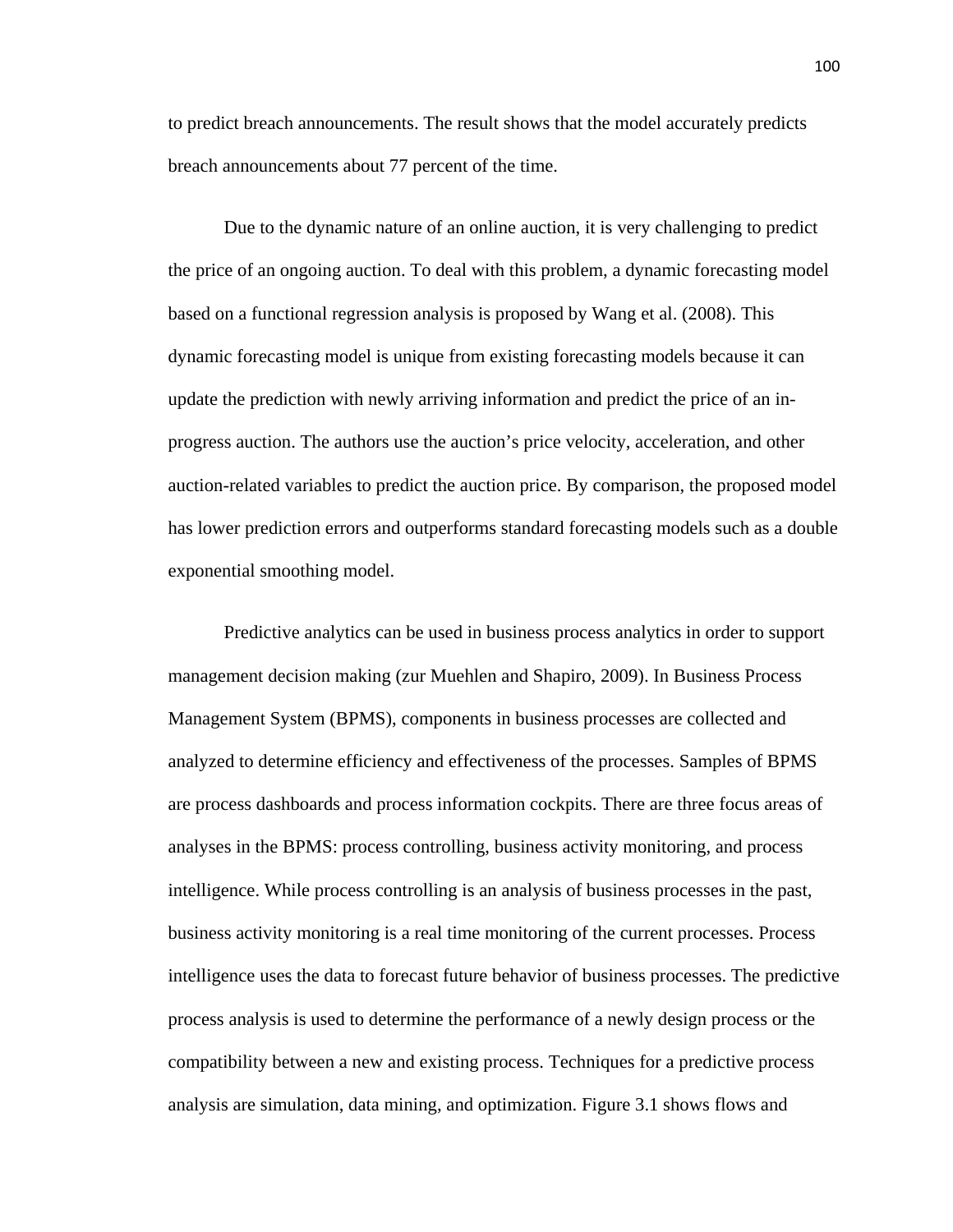integration of different stages and IT infrastructure of zur Muehlen and Shapiro (2009)'s business process analytics.

This business management system can be applied to the area of auditing by creating similar modules to support auditors' work and decision making. Particularly, information are collected by CA and CM and fed to the predictive audit to forecast future behavior of accounting transactions.



**Figure 3.1 Business Process Analysis (zur Muehlen and Shapiro, 2009)**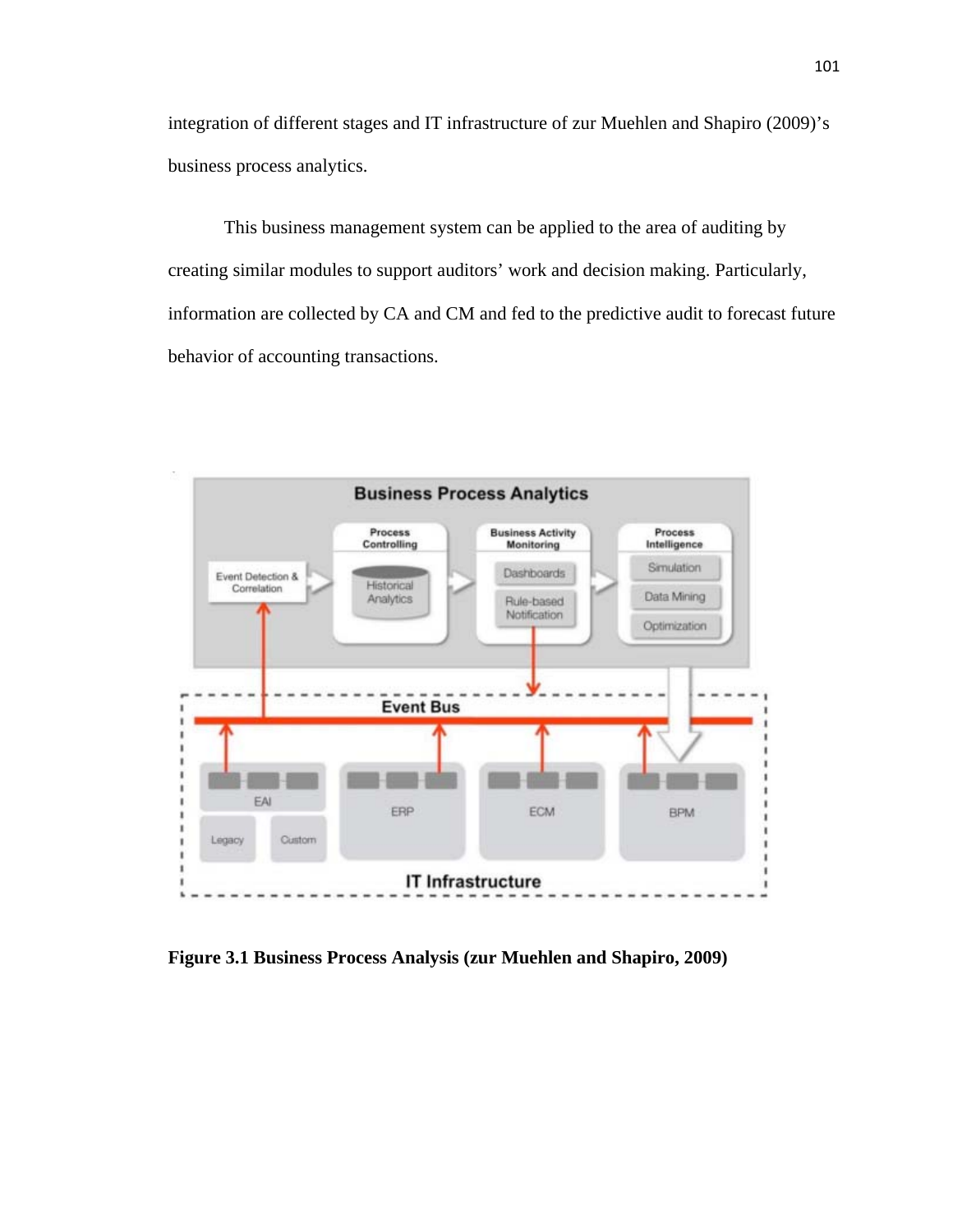## **3.2.2 Credit Card**

As opposed to looking at consumer use of credit cards, this essay will focus on the vendor. The behavior of sales employees who sell credit card products is investigated and the outcomes of credit card sales transactions are predicted. While a number of academic research studies are about fraud detection in consumer use of credit cards or finding irregular spending patterns of customers, there are a very limited number of studies which focus on fraud or irregularities by the credit card issuer, particularly in auditing.

Credit card fraud detection methodologies evolve over the time. More sophisticated techniques are developed, especially those based on complicated statistics and data mining. Lee et al. (2002) use a backpropagation neural network (BPN) and a traditional discriminant analysis approach together to explore the performance of credit scoring. This is used to determine whether the bank will grant credit cards to customers. Variables used in the model are gender, age, marriage status, educational level, occupation, job position, annual income, residential status, and credit limits. Three prediction methods are employed and compared. They are discriminant analysis, logistic regression, and BPN. The results show that BPN outperforms other methods. It has an average correct classification rate of 73.70 percent. Furthermore, the hybrid prediction model is created using discriminant analysis to reduce a number of input variables and BPN is executed to classify the credit scoring results. This hybrid model has the highest average correct classification rate at 77.00 percent.

Logistic regression and classification trees are machine learning techniques that are extensively used in credit card fraud detection. A logistic regression is similar to a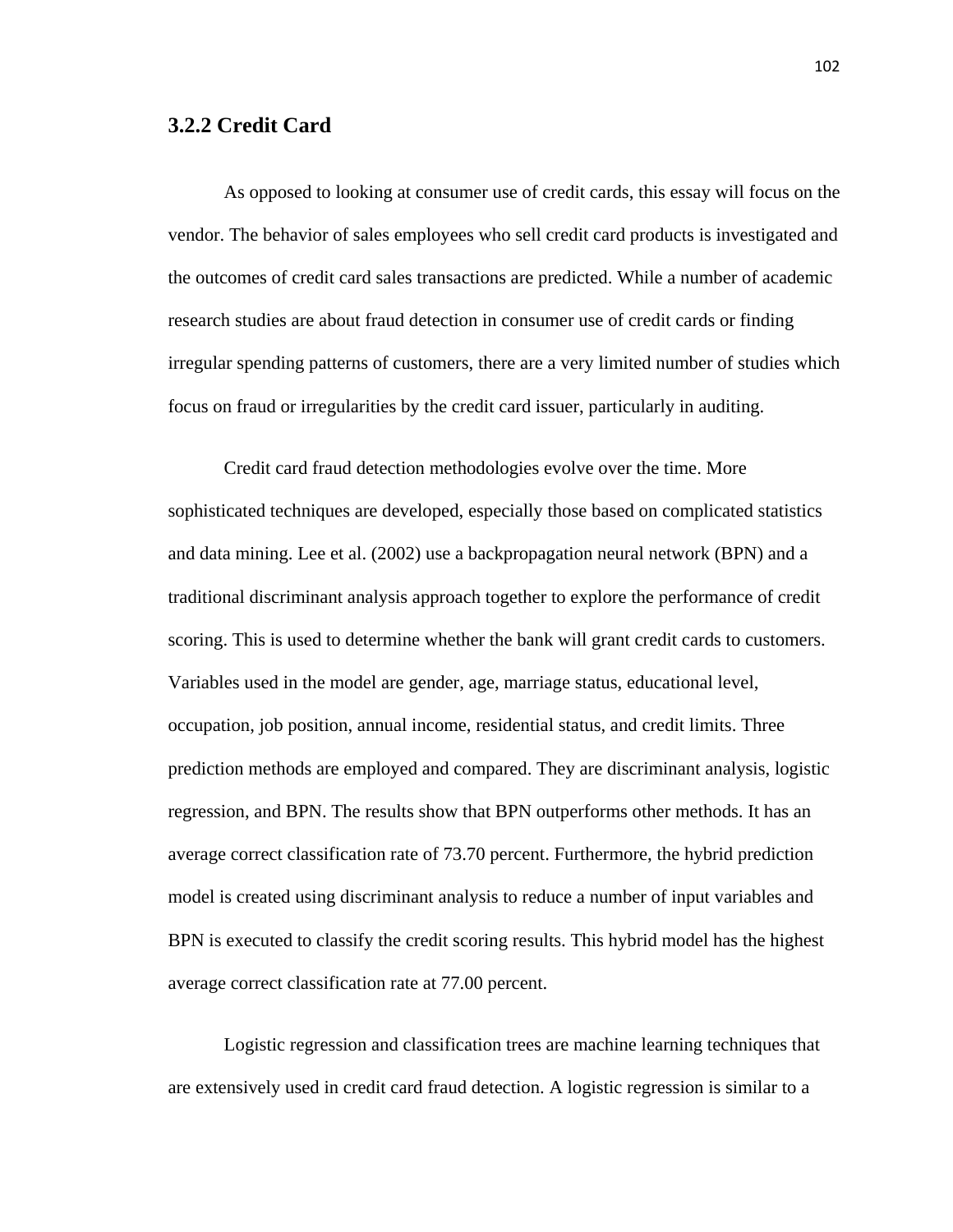simple regression, but it is suitable when the predicted result is dichotomous (Shen et al., 2007). A decision tree divides problems into small and simple IF-THEN rules. It is a quite flexible and interpretable method (Alpaydin, 2004). These two algorithms are employed in this study.

Yeh and Lien (2009) deploy data mining techniques to predict the probability of customer credit card payment defaults. The six data mining techniques used are K-nearest neighbor, logistic regression, discriminant analysis, Naïve Bayesian, neural networks, and classification trees. A new approach called Sorting Smoothing Method (SSM), is proposed to estimate the probability of the default. This extends beyond the binary yes or no result. In the SSM, the binary results of prediction models are placed in the order of validation data and are smoothed by the number  $(2n+1)$  of data. Then, the results of each data mining technique are plotted on the graphs and linear regression is created. Among the six algorithms, neural networks have the highest explanatory ability for a real probability of the default.

Classification models are used in Shen et al. (2007) to identify fraudulent transactions in the credit card dataset. The classification methods employed are decision trees, neural networks, and logistic regression. Some of the variables used in this study are POS terminal numbers, transaction date and time, the amount of the credit card transactions, card type, total amount of transactions of the card in the same day, and transaction characteristics within five days. The results show that neural networks and a logistic regression outperform a decision tree. Furthermore, credit card variables in Shen et al. (2007) are similar to some characteristics of past sales performance of employees in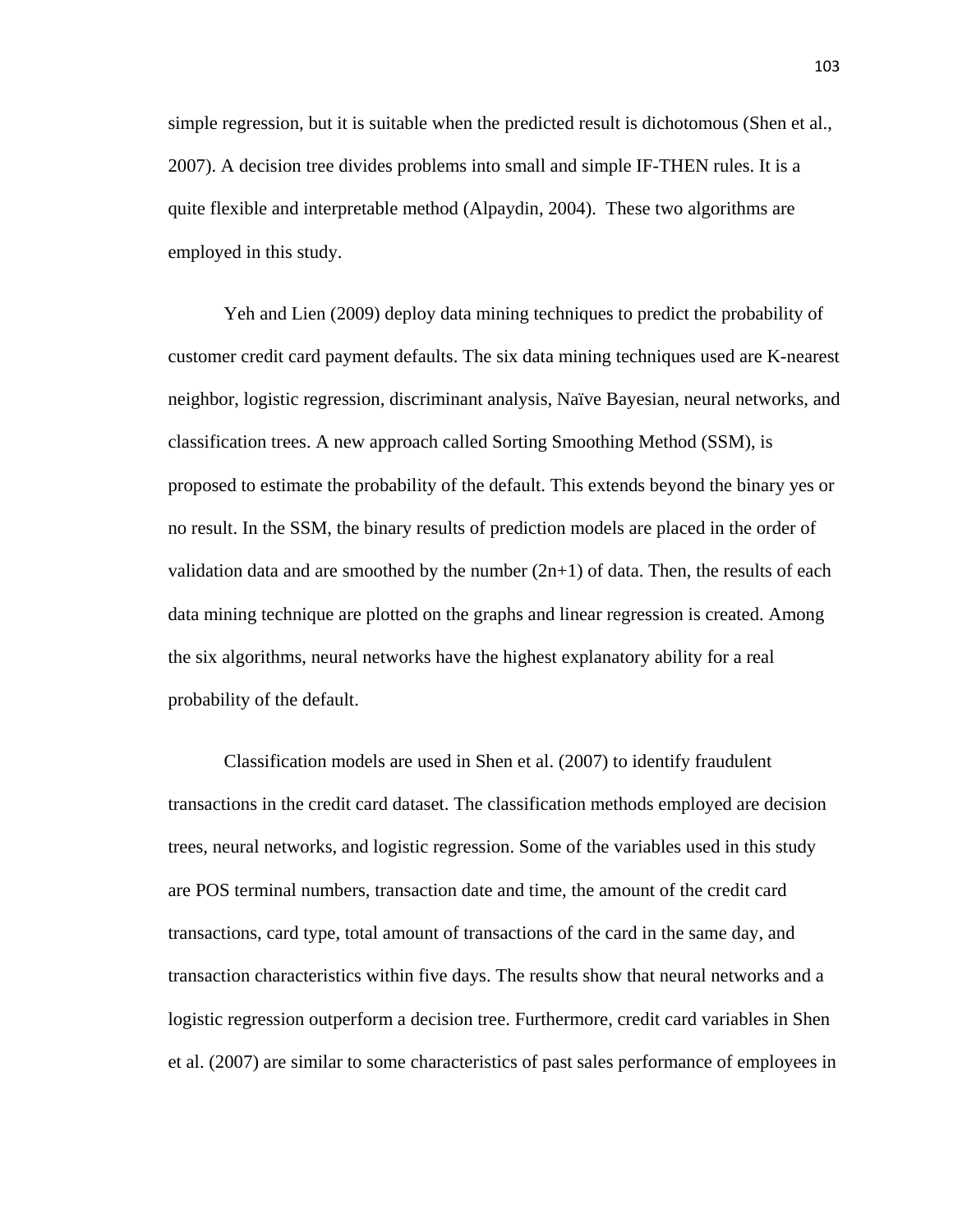this study. For example, the total number of sales by employee and matched sales (sales within a close period of time) are similar to the variables in Shen et al.

Stolfo et al. (1997) evaluate the performance of the following four machine learning algorithms: decision trees (ID3 and CART), BAYES, and RIPPER. These algorithms are used for credit card fraud detection. The data set includes 500,000 records of credit card transactions with 30 attributes and 20 percent of the records are fraudulent. Due to the large number of data, only data within 12 months period are selected as a sample in the experiment and redundant variables are removed. The most important criteria to evaluate the results are true positive (fraud catching) and false positive (false alarm) rates. As a result, the best classifier is the BAYES learning algorithm with a modified fraud distribution of 50:50. The model has a true positive rate of 0.8 and a false positive rate of 0.13.

In this chapter, the entire population is used in the analysis without sampling and the distribution of fraud (4.10 percent) is not modified. The same model evaluation criteria (true positive and false positive rates) are used but the ROC area is added as another measure.

# **3.3 Data**

The data set in this study is from a banking business. It contains the records of 1,081,857 credit card sales transactions during November 2009 to April 2010. The data set has information about customer reimbursements and contains indicators of sales to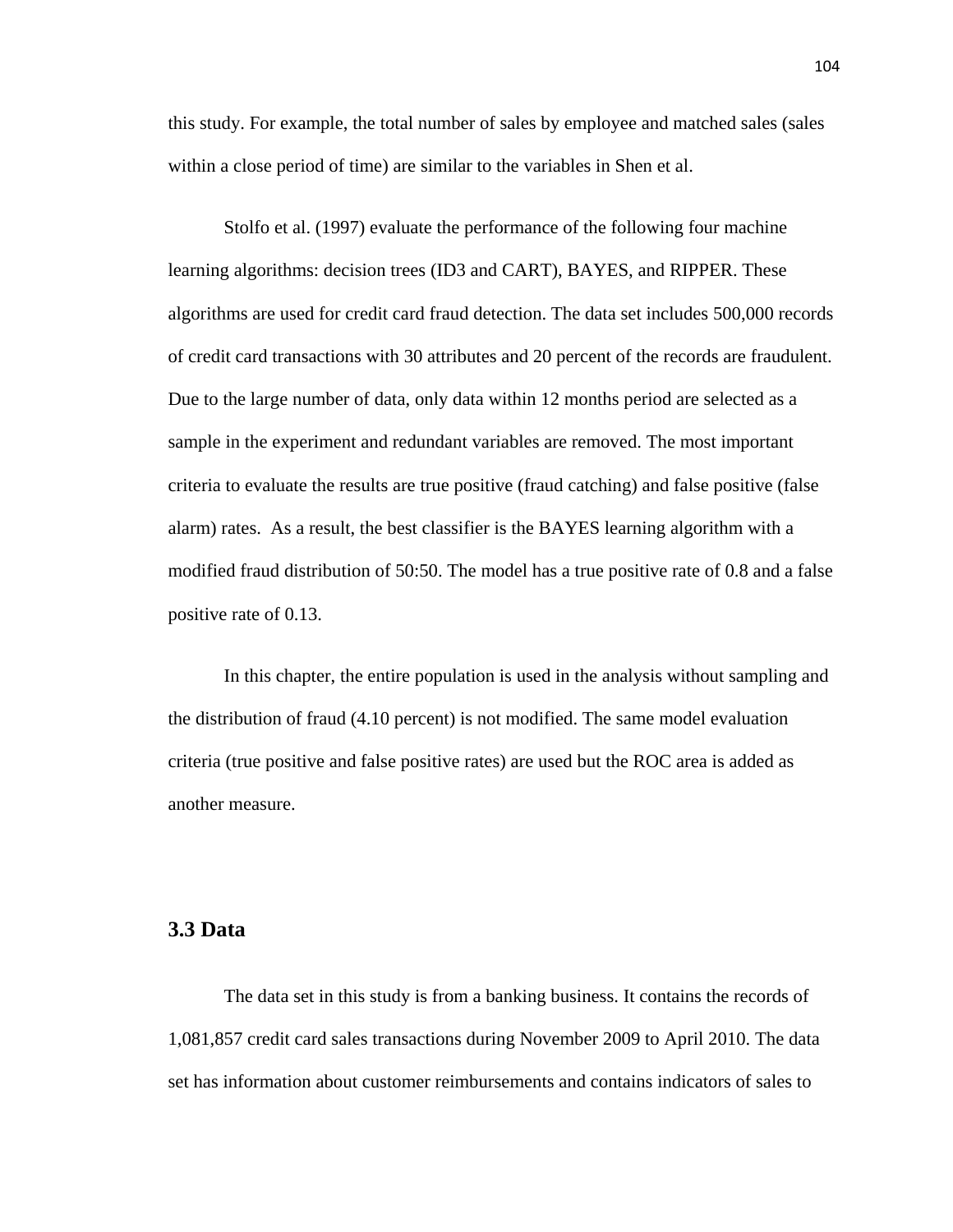employees within the company, bundle sales, sale cancellations, sales to inactive customers, and sales with complaints. This information will be used to predict the status of status of each sales transaction. Details of each indicator are as follows:

- 1. Reimbursements: When customers are not satisfied with the product, they can ask the bank to cancel those purchases. In some cases, the company may give them a reimbursement for their purchases.
- 2. Bundle sales: If a customer buys more than one product at a time, it is considered a bundle sale. For example, a customer may buy a credit card and life insurance from the company at the same time or in a very close period of time. This sale will be classified as a bundle sale.
- 3. Sales to employees: It is common that customers can be employees within the bank. In some cases, a sales employee may ask another employee, who is a client of the bank, to buy his products to increase sales performance.
- 4. Inactive customers: A customer that does not have any activity with the bank for a certain period of time is considered an inactive customer.

# **3.4 Model Development**

A general rule for prediction is that only the past or current information can be used to predict the future event. Therefore, all related attributes that are included in the predictive models have to be known at the time of sale, except for the status of the current transaction. Thus, the unknown or dependent variable in the model is the status of the current sale transaction. Independent variables in the model are the following: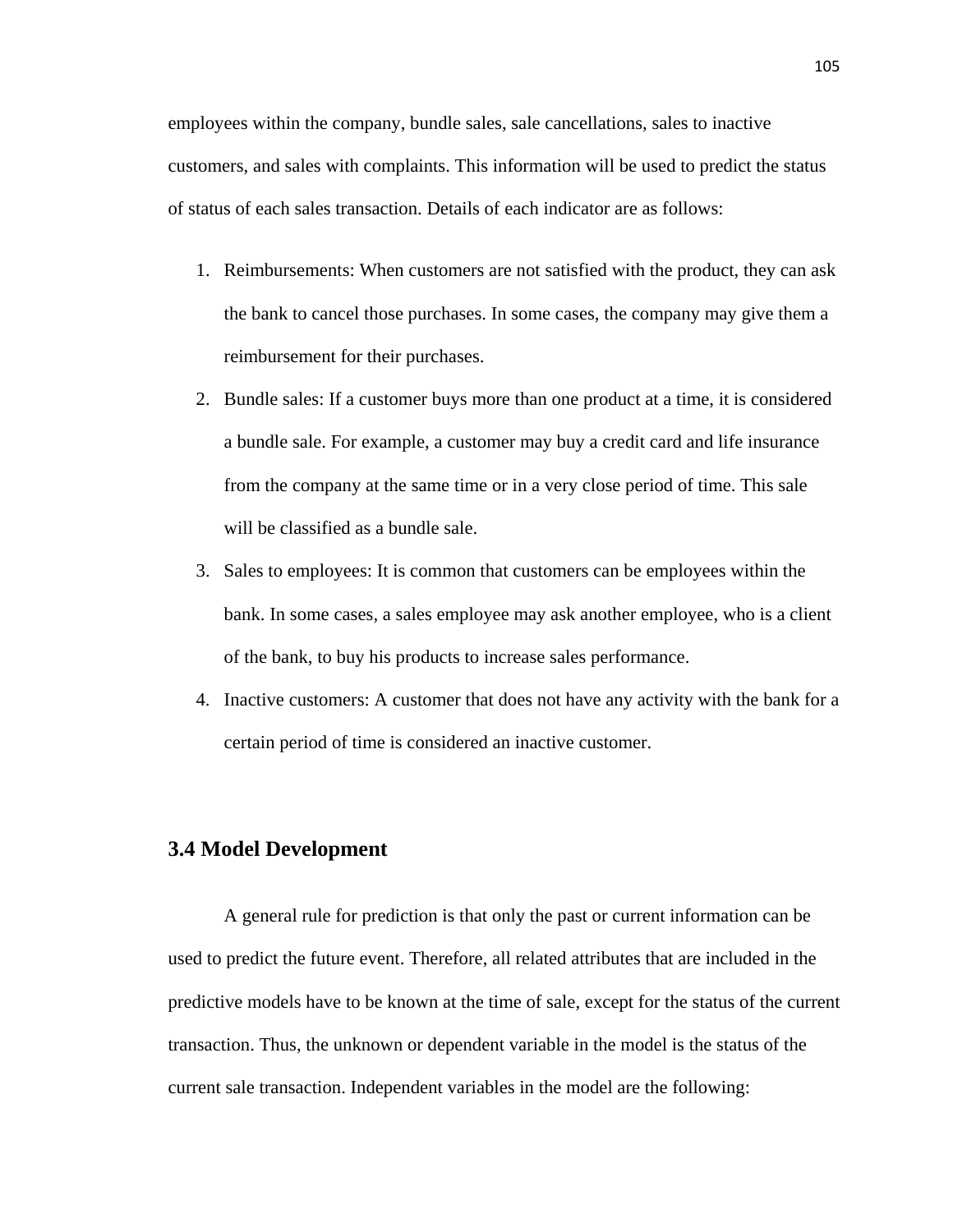1. Number of sales cancellations by employee (IND\_CANC) 2. Number of reimbursements by employee (IND\_RESS) 3. Number of bundle sales by employee (IND\_CASA) 4. Number of sales to employees by employee (IND\_FUNC) 5. Number of sales to inactive accounts by employee (IND\_INAT) 6. Number of sales with complaints by employee (IND\_RECL) 7. Number of sales transactions by employee (C\_A\_SALE)

These variables are normalized as ratios to avoid bias and make data comparable. Machine learning techniques are applied to the data set to create prediction models. The techniques used are logistic regression and decision tree algorithms. The data are split into training and testing sets for model validation. The training set is the first 4 months of data, while the testing set is the last 2 months of data. The model is a time-dependent measure, meaning that the order, date, and time of the transactions matter. Past performance of an employee affects the outcome of the transaction. Value of a new transaction's variables is calculated based on the previous transactions. In addition to the predictive model's creation, the filtering rules are formulated as an additional screening to the predictive audit results. These rules are derived from the predictive models and will be constructed as a discriminant set for the preventive audit.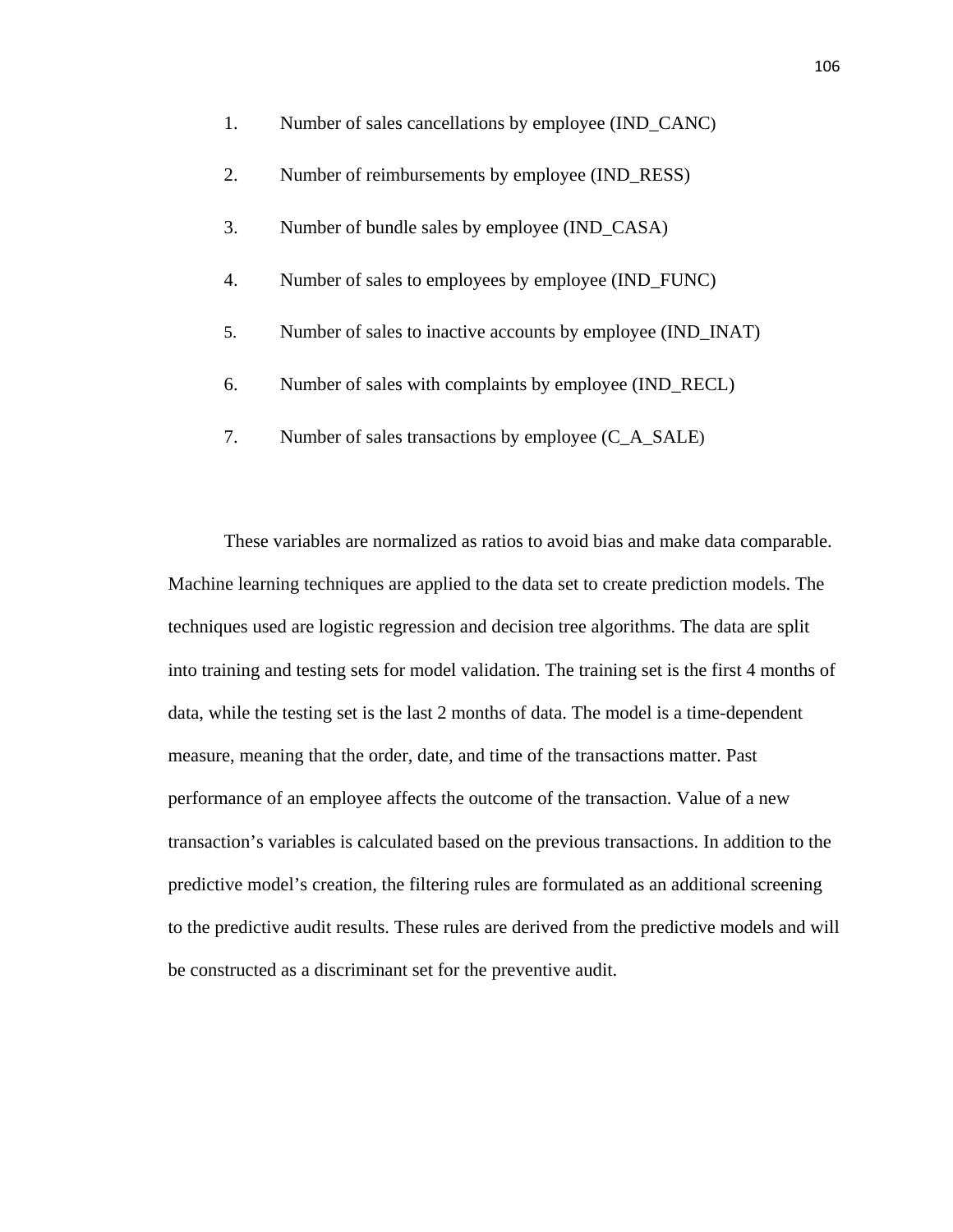#### **3.5 Results and Analysis**

Typically, anomaly transactions are very difficult to distinguish from regular transactions. When this occurs, it can cause an immensely negative effect and identifying irregularities is challenging. A predictive model that has the highest accuracy rate may not be the best model for abnormality prediction. A good model should have a reasonably high true positive rate on classifying canceled transactions and a relatively low false positive rate for misidentifying normal transactions as canceled ones (Stolfo et al., 1997).

In a credit card data set, the total sales transactions are equal to 1,081,857 records, where 1,037,536 (95.90%) records are normal sales transactions and 44,321 (4.10%) records are canceled sales transactions. The dataset has a very large number of normal transactions and a small number of canceled sales transactions. This characteristic is not uncommon in most of the irregularity or fraud detection datasets because these anomalies are rare and difficult to discover. However, the small number of canceled transactions and the large number of normal transactions cause a problem known as imbalanced data (He and Garcia, 2009; Kuenkaikaew and Vasarhelyi, 2013). This means that the irregularity or an object of interest is not easy to identify. Without a proper technique, the predictive model may not generate an accurate result for an imbalanced dataset.

 The result of the first run of the logistic regression algorithm shows the model accuracy at 97.46 percent. The true positive rate and the false positive rate are 0.00 and 0.00 respectively. The model has difficulty identifying canceled transactions. This is the result of an imbalanced dataset. To solve this problem, a cost sensitive function is added to the model (Tan et al, 2005). A cost sensitive function will assign a relative cost to the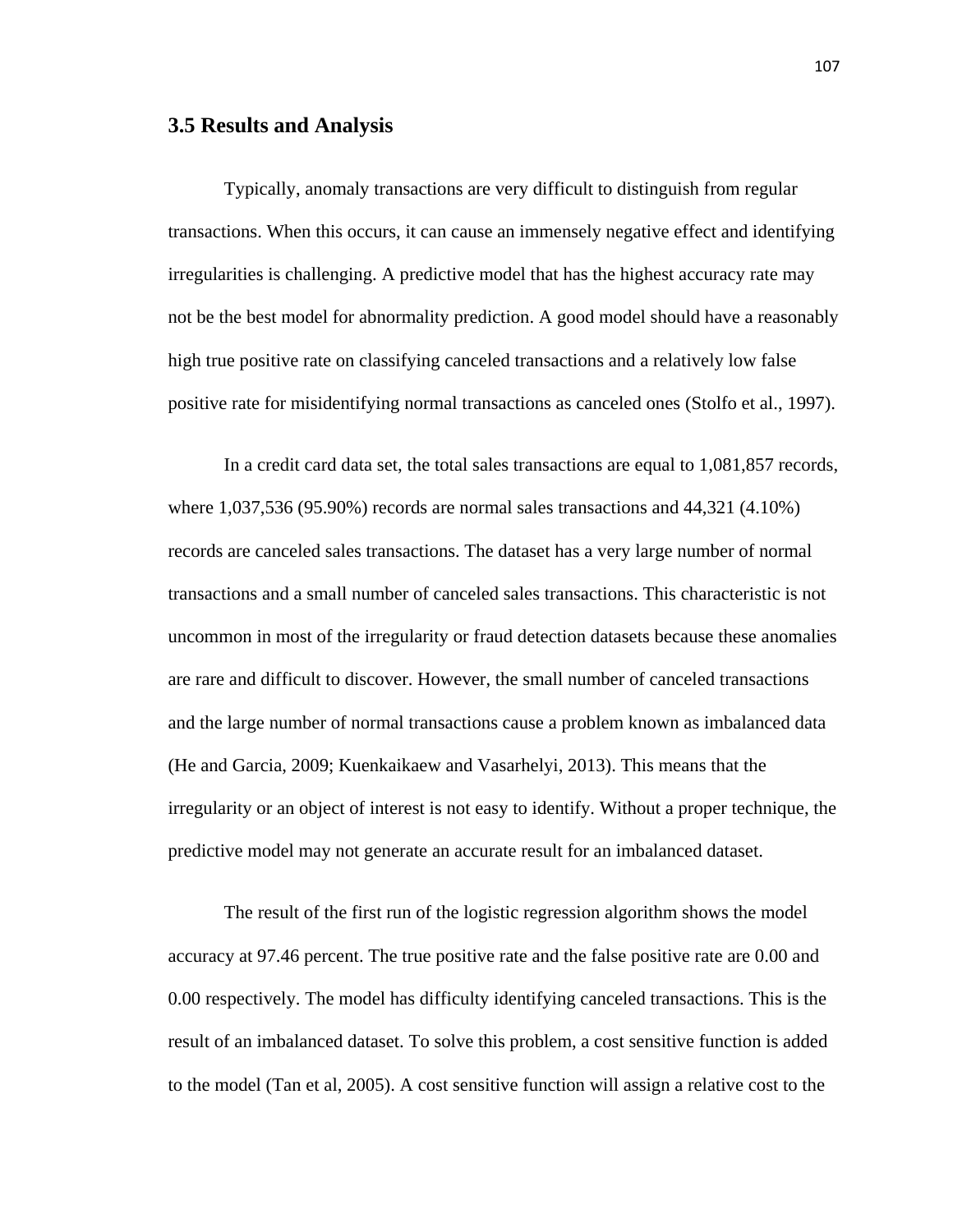model if it wrongly predicts the result of a canceled sale transaction. The cost of misclassifying a canceled transaction is greater than that of misclassifying a non-canceled one (Japkowicz and Stephen, 2002). Different cost sensitive ratios are attempted in order to find the model that performs well on identifying canceled transactions (high true positive rate) and requires less investigation effort from auditors (low false positive rate).

# **3.5.1 The Predictive Audit**

#### **3.5.1.1 Logistic Regression**

The first cost sensitive ratio used in the predictive model creation is 1:24, which is a proportion between canceled and non-canceled transactions in the data set. The result of the logistic regression algorithm shows a 74.91 percent accuracy rate. The model correctly classifies canceled transactions (true positive rate) at 0.38 and classifies noncanceled transactions as canceled ones (false positive rate) at 0.24. A false positive rate means that auditors have to spend more effort investigating flagged transactions. The ROC area measurement of 0.61 indicates that the model performs better than a random guess (Tan et al, 2005).

Another four ratios are attempted to examine the predictability of the models. The ratios are 1:20, 1:22, 1:26, and 1:28. The accuracy rates of each cost matrix model are 1:20 (88.04), 1:22 (82.48), 1:26 (64.62), and 1:28 (52.61). Even though the 1:20 ratio model has the highest accuracy, the model does not perform well compared to the other models on classifying canceled sales transactions. The true positive rates of each cost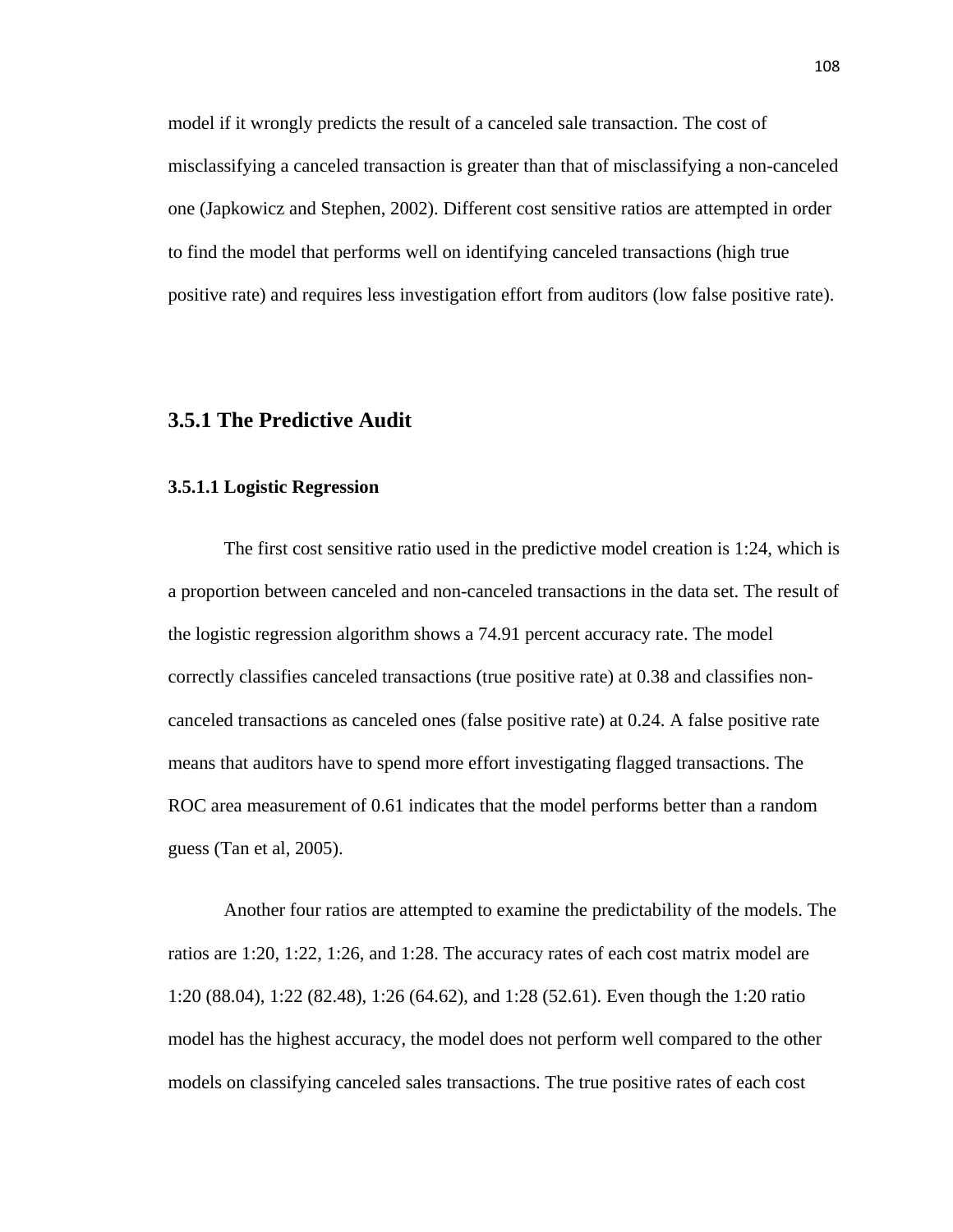matrix model are 1:20 (0.19), 1:22 (0.28), 1:26 (0.51), and 1:28 (0.64). The 1:28 ratio model outperforms other models in correctly classifying canceled transactions. However, it has the highest false positive rate. The false positive rates of each cost matrix model are 1:20 (0.10), 1:22 (0.16), 1:26 (0.35), and 1:28 (0.37). All cost matrix ratios have the same ROC area of 0.61. The summary results are shown in Table 3.1.

| Ratio/<br><b>Measurement</b> | <b>Accuracy Rate</b><br>(%) | Correctly<br><b>Classify</b><br><b>Canceled</b><br><b>Transaction</b><br>(TP Rate) | <b>Investigation</b><br><b>Effort</b><br>(FP Rate) | <b>ROC</b> Area |
|------------------------------|-----------------------------|------------------------------------------------------------------------------------|----------------------------------------------------|-----------------|
| 1:20                         | 88.04                       | 0.19                                                                               | 0.10                                               | 0.61            |
| 1:22                         | 82.48                       | 0.28                                                                               | 0.16                                               | 0.61            |
| 1:24                         | 74.91                       | 0.38                                                                               | 0.24                                               | 0.61            |
| 1:26                         | 64.62                       | 0.51                                                                               | 0.35                                               | 0.61            |
| 1:28                         | 52.61                       | 0.64                                                                               | 0.37                                               | 0.61            |

**Table 3.1 Cost Sensitive Approach Using Logistic a Regression Algorithm**

#### **3.5.1.2 Decision Tree (J48)**

 Another machine learning algorithm used in a predictive model creation is a decision tree (J48). Similarly to a logistic regression algorithm, several cost matrix ratios are applied to the models. They are 1:20, 1:22, 1:24, 1:26, and 1:28. When the ratio is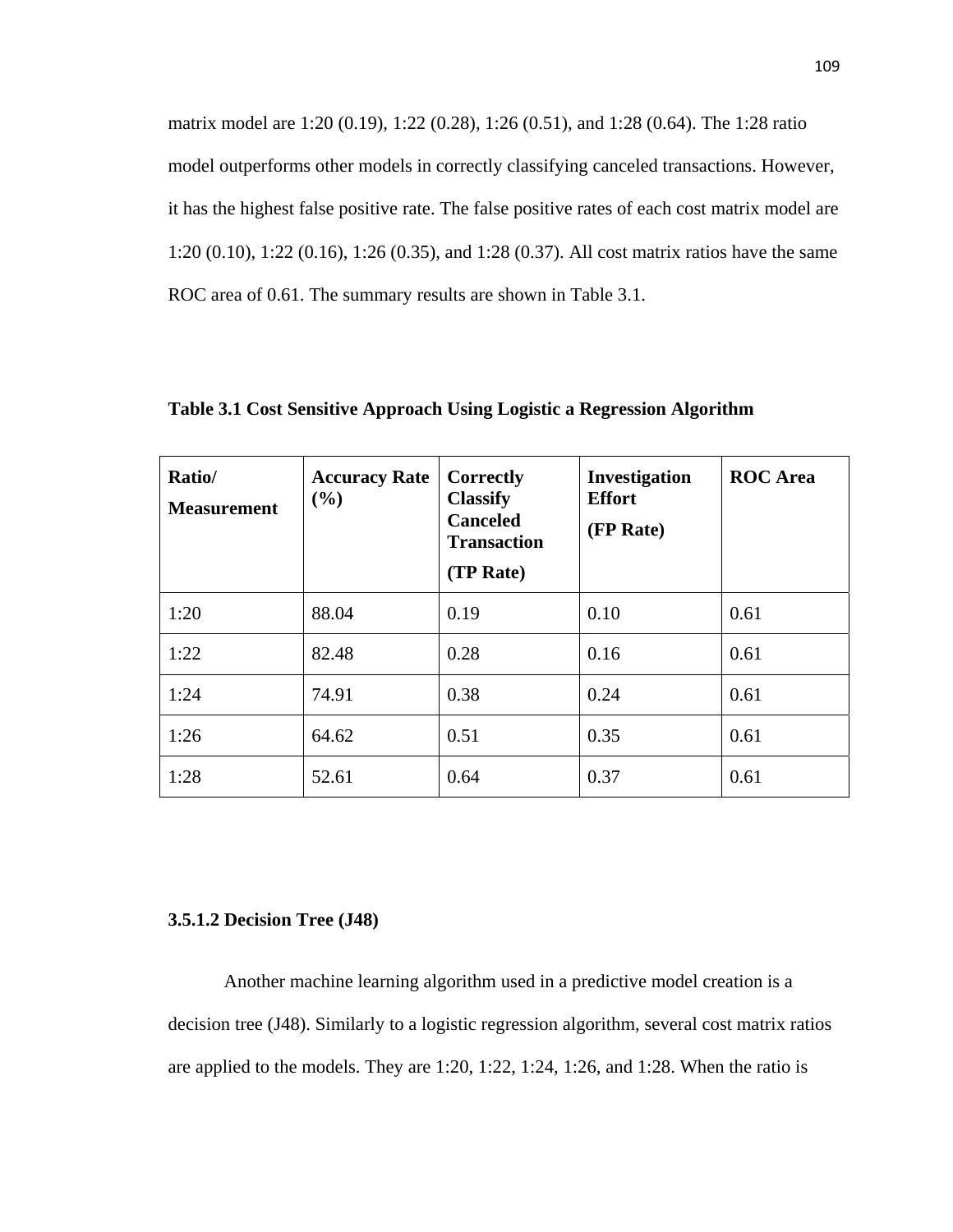increased, the accuracy rate is decreasing. The accuracy rates of each cost matrix ratio are as follows: 1:20 (81.33), 1:22 (81.24), 1:24 (79.99), 1:26 (79.03), and 1:28 (78.33). Even though the accuracy rates are decreased while the ratios are increased, the true positive rate is increased. The model classifies canceled transactions better when the ratio is increasing. The true positive rates of each cost matrix are as follows: 1:20 (0.20), 1:22 (0.20), 1:24 (0.21), 1:26 (0.21), and 1:28 (0.22). More investigation effort is needed due to the increasing false positive rate. The false positive rates of each cost matrix are as follows: 1:20 (0.17), 1:22 (0.17), 1:24 (0.18), 1:26 (0.19), and 1:28 (0.20). The ROC area of all ratios is 0.51, which is lower than that of the logistic regression algorithm. The summary results of a decision tree (J48) algorithm with different ratios are shown in Table 3.2.

| Ratio/<br><b>Measurement</b> | <b>Accuracy Rate</b><br>(%) | Correctly<br><b>Classify</b><br><b>Canceled</b><br><b>Transaction</b><br>(TP Rate) | <b>Investigation</b><br><b>Effort</b><br>(FP Rate) | <b>ROC</b> Area |
|------------------------------|-----------------------------|------------------------------------------------------------------------------------|----------------------------------------------------|-----------------|
| 1:20                         | 81.33                       | 0.20                                                                               | 0.17                                               | 0.51            |
| 1:22                         | 81.24                       | 0.20                                                                               | 0.17                                               | 0.51            |
| 1:24                         | 79.99                       | 0.21                                                                               | 0.18                                               | 0.51            |
| 1:26                         | 79.03                       | 0.21                                                                               | 0.19                                               | 0.51            |
| 1:28                         | 78.33                       | 0.22                                                                               | 0.20                                               | 0.51            |

**Table 3.2 Cost Sensitive Approach Using a Decision Tree Algorithm**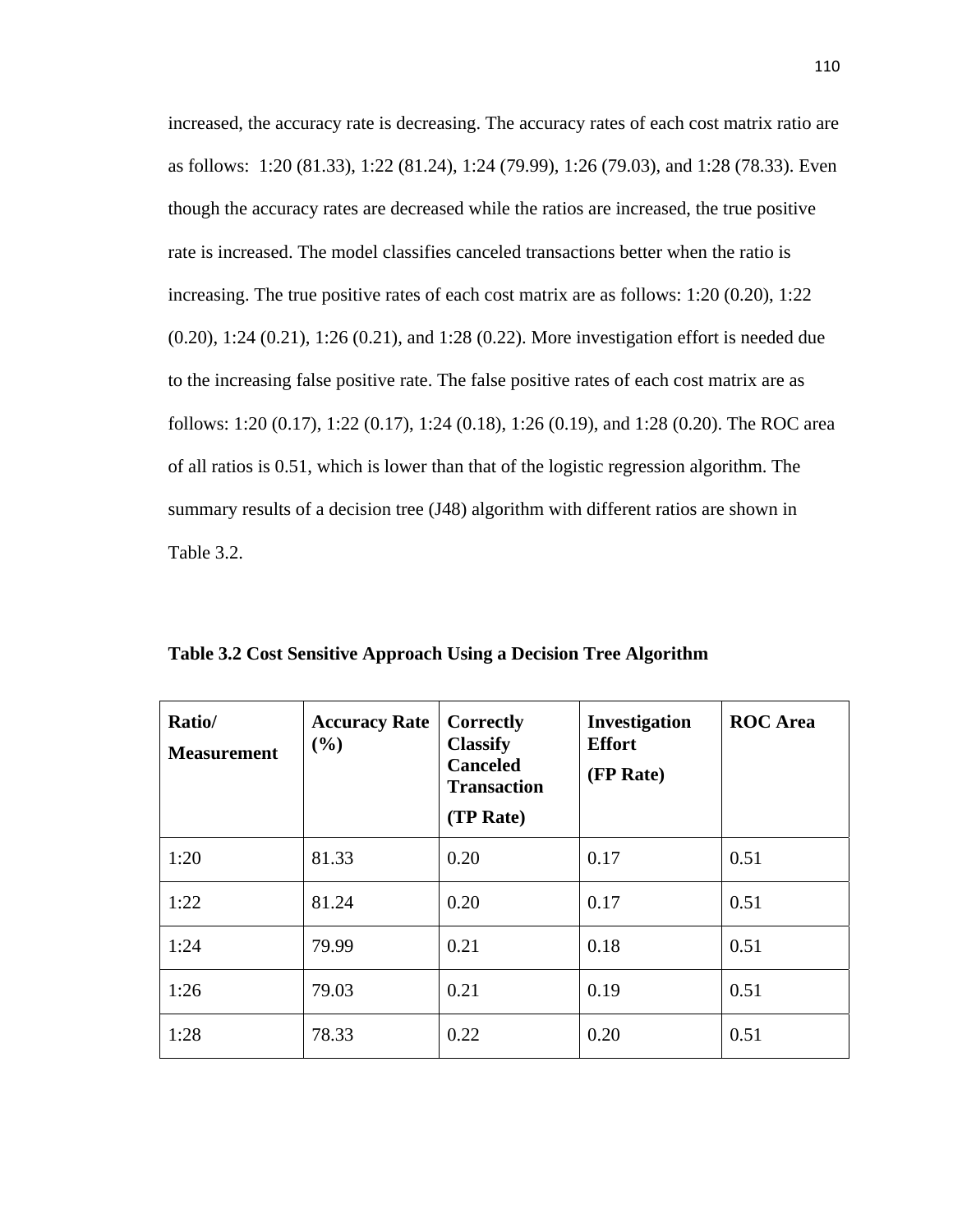# **3.5.2 Filtering Rules**

Kuenkaikaew and Vasarhelyi (2013) suggested that the result of the predictive audit could be used to construct precautionary rules for the preventive audit. In this analysis, combinations of indicators are created and analyzed to uncover rules that could be used together with the predictive audit. In this instance, the filtering rules are the indicators that were used to create prediction models for the predictive audit and they are available in the data set. From the previous section, the predictive audit results show that these indicators could indicate potential problems. Thus, they can be developed to create preventive rules that could filter or block transactions that have high fault characteristics before they are processed.

The hypothesis here is that each indicator contributes differently to the outcome (canceled or not-canceled) of the transactions. Therefore, all indicators are analyzed individually and jointly in different combinations to examine how they contribute to the canceled and non-canceled transactions. All possible combinations are built and the contribution ratios of each condition are calculated. These ratios are also compared to determine whether they are significantly different and could be used to pre-identify potentially problematic transactions. For example, there are 2,434 canceled transactions and 21,109 non-canceled transactions that have the indicator IND\_RECL, which is a sale with complaints. These numbers are calculated as a ratio of 0.05 per total canceled transaction and 0.02 per total non-canceled transaction. Thus, it is hypothesized that a transaction that has an IND\_RECL indicator has a high likelihood to be a canceled transaction. The summary of all possible indictors and the contribution ratios are shown in Table 3.3.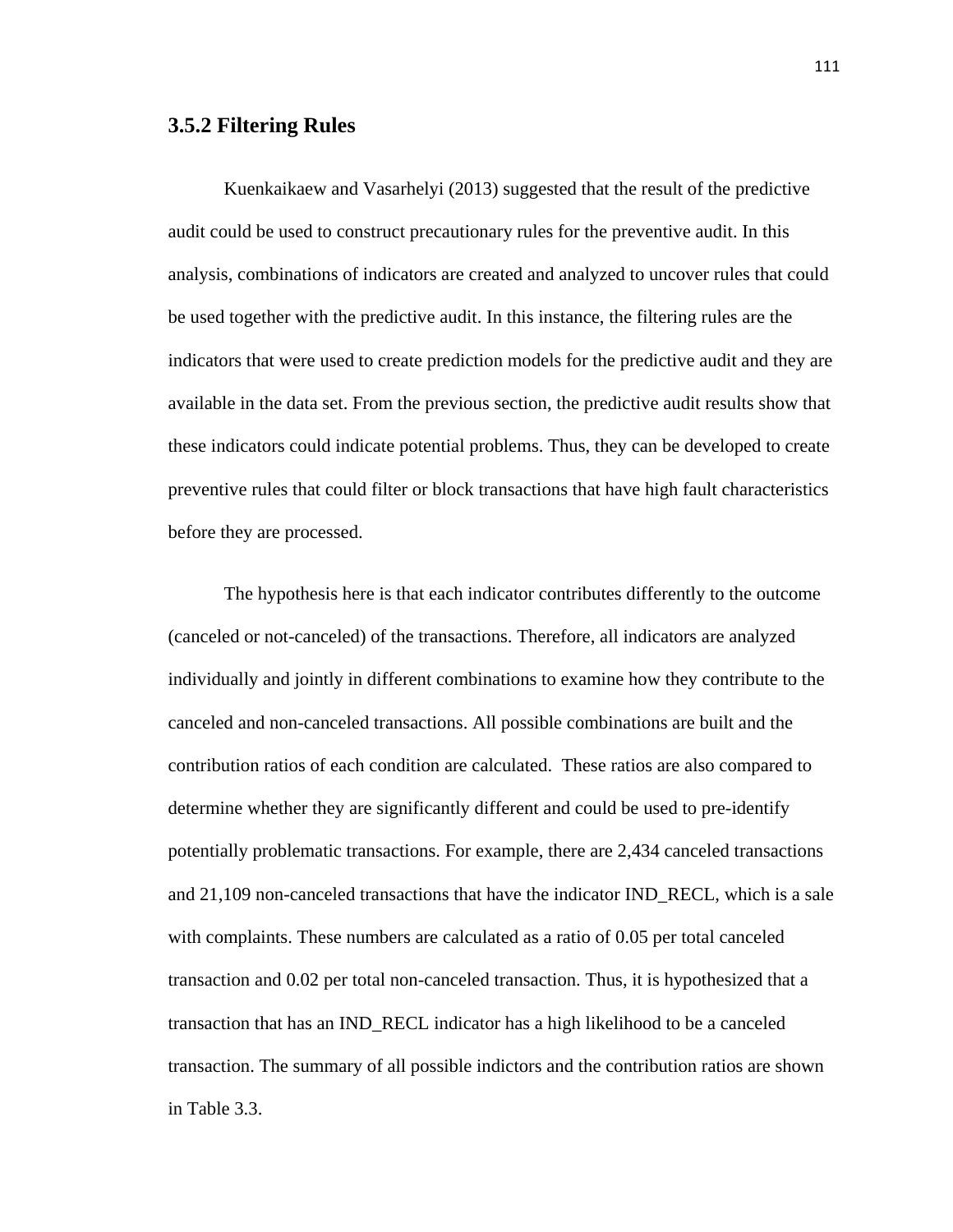| Indicators                             | Number of<br>Canceled<br><b>Transactions</b> | Ratio per total<br>canceled<br>transactions<br>(44, 321)<br>transactions) | Number of<br>Non-canceled<br><b>Transactions</b> | Ratio per<br>total non-<br>canceled<br>transactions<br>(1,037,536)<br>transactions) |
|----------------------------------------|----------------------------------------------|---------------------------------------------------------------------------|--------------------------------------------------|-------------------------------------------------------------------------------------|
| <b>IND RECL</b>                        | 2,434                                        | 0.05                                                                      | 21,109                                           | 0.02                                                                                |
| <b>IND CASA AND</b><br><b>IND FUNC</b> | 55                                           | 0.0012                                                                    | 632                                              | 0.0006                                                                              |
| <b>IND CASA AND</b><br><b>IND RECL</b> | 296                                          | 0.0067                                                                    | 3,727                                            | 0.0036                                                                              |

**Table 3.3 The Combinations of Indicators for the Preventive Audit** 

The ratio for each condition may be very small but it is not uncommon. In general, most of the sales transactions are normal transactions without any indicator. Therefore, transactions with indicators for irregularities are in the minority. Examining each combination of indicators and its contribution ratio reveals there are 3 combinations where the ratios between canceled transactions and non-canceled transactions are highly different. The ratio of each condition is as follows:

IND\_RECL (0.05 and 0.02)

IND\_CASA AND IND\_FUNC (0.0012 and 0.0006)

IND\_CASA AND IND\_RECL (0.0067 and 0.0036)

To compare whether each pair of ratios for each condition are statistically significant difference, a t-test statistic is applied to the data set. The t-test results confirm that a canceled transaction ratio and a non-canceled transaction ratio of each condition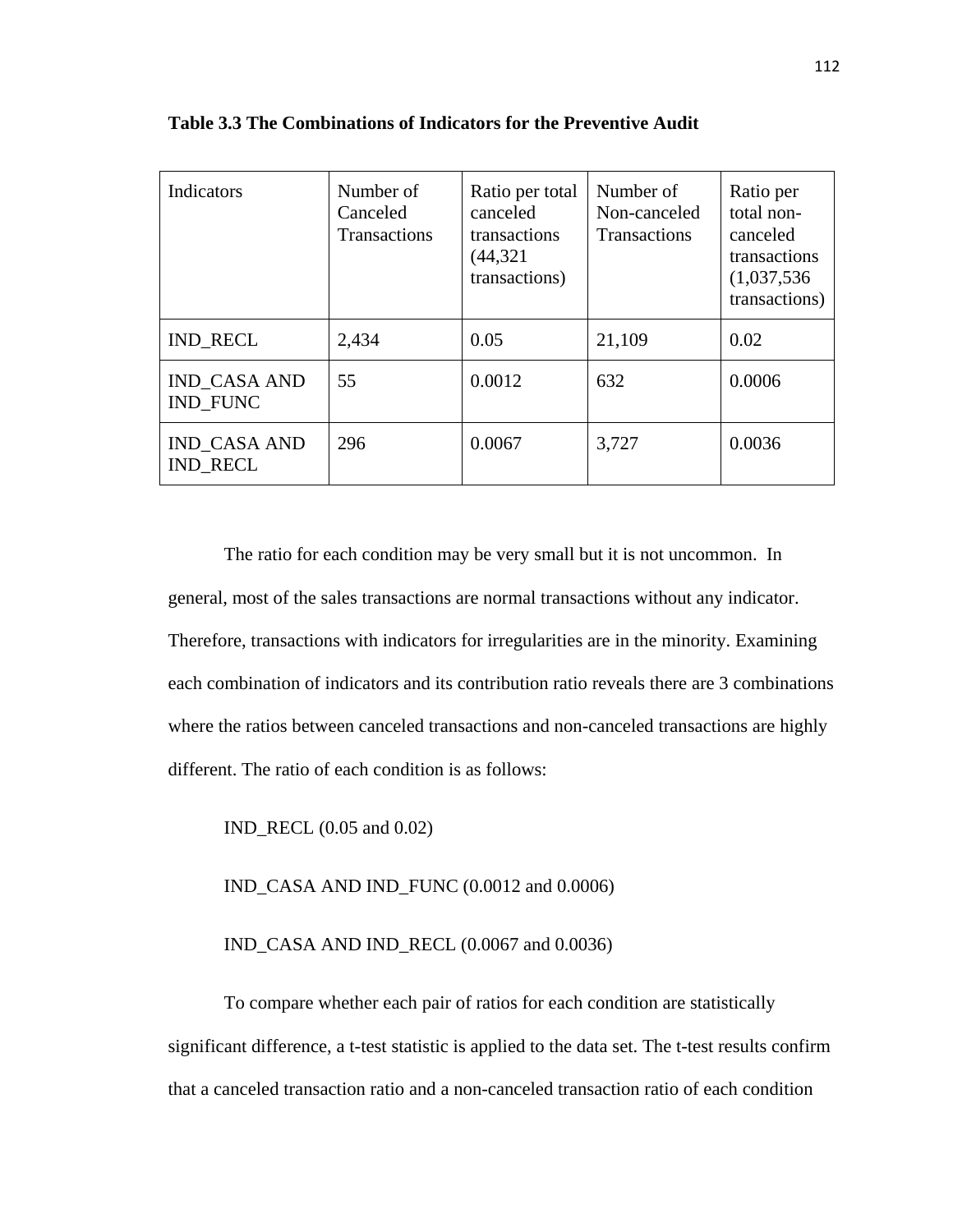are statistically significant difference. Table 3.4, 3.5, and 3.6 show the t-test results of IND\_RECL indicator, IND\_CASA AND IND\_FUNC indicator, and IND\_CASA AND

IND\_RECL indicator respectively.

# **Table 3.4 The t-test Result of IND\_RECL Indicator**

| <b>Variable: IND RECL</b><br>N MeanStd Dev Std ErrMinimumMaximum<br>z ind canc<br>443210.0549<br>0.00108<br>1.0000<br>0.2278<br>10375360.0203<br>0.14120.000139<br>1.0000<br>0.14570.000707<br>Diff (1-2)<br>0.0346<br>Mean 95% CL Mean Std Dev 95% CL Std Dev<br>z ind candMethod<br>0.0549 0.0528 0.0570 0.2278<br>0.2263<br>$0.0203$ 0.0201 0.0206<br>0.1412<br>0.1410<br>Diff $(1-2)$<br>$0.0346$ $0.0332$ $0.0360$ $0.1457$<br>0.1455<br>Pooled |              | <b>The TTEST Procedure</b> |  |        |
|------------------------------------------------------------------------------------------------------------------------------------------------------------------------------------------------------------------------------------------------------------------------------------------------------------------------------------------------------------------------------------------------------------------------------------------------------|--------------|----------------------------|--|--------|
|                                                                                                                                                                                                                                                                                                                                                                                                                                                      |              |                            |  |        |
|                                                                                                                                                                                                                                                                                                                                                                                                                                                      |              |                            |  |        |
|                                                                                                                                                                                                                                                                                                                                                                                                                                                      |              |                            |  |        |
|                                                                                                                                                                                                                                                                                                                                                                                                                                                      |              |                            |  |        |
|                                                                                                                                                                                                                                                                                                                                                                                                                                                      |              |                            |  |        |
|                                                                                                                                                                                                                                                                                                                                                                                                                                                      |              |                            |  |        |
|                                                                                                                                                                                                                                                                                                                                                                                                                                                      |              |                            |  | 0.2293 |
|                                                                                                                                                                                                                                                                                                                                                                                                                                                      |              |                            |  | 0.1414 |
|                                                                                                                                                                                                                                                                                                                                                                                                                                                      |              |                            |  | 0.1459 |
| Satterthwaite 0.0346 0.0324 0.0367                                                                                                                                                                                                                                                                                                                                                                                                                   | Diff $(1-2)$ |                            |  |        |
| $DFt$ Value $Pr$ >  t <br><b>Method</b><br><b>Variances</b>                                                                                                                                                                                                                                                                                                                                                                                          |              |                            |  |        |
| 1.08E6<br>48.91 <.0001<br>Pooled<br>Equal                                                                                                                                                                                                                                                                                                                                                                                                            |              |                            |  |        |
| SatterthwaiteUnequal<br>45785<br>31.69 < 0001                                                                                                                                                                                                                                                                                                                                                                                                        |              |                            |  |        |
| <b>Equality of Variances</b>                                                                                                                                                                                                                                                                                                                                                                                                                         |              |                            |  |        |
| Method Num DFDen DFF Value Pr > F                                                                                                                                                                                                                                                                                                                                                                                                                    |              |                            |  |        |
| 44320 1.04E6<br>Folded F<br>$2.60 \times 0001$                                                                                                                                                                                                                                                                                                                                                                                                       |              |                            |  |        |
|                                                                                                                                                                                                                                                                                                                                                                                                                                                      |              |                            |  |        |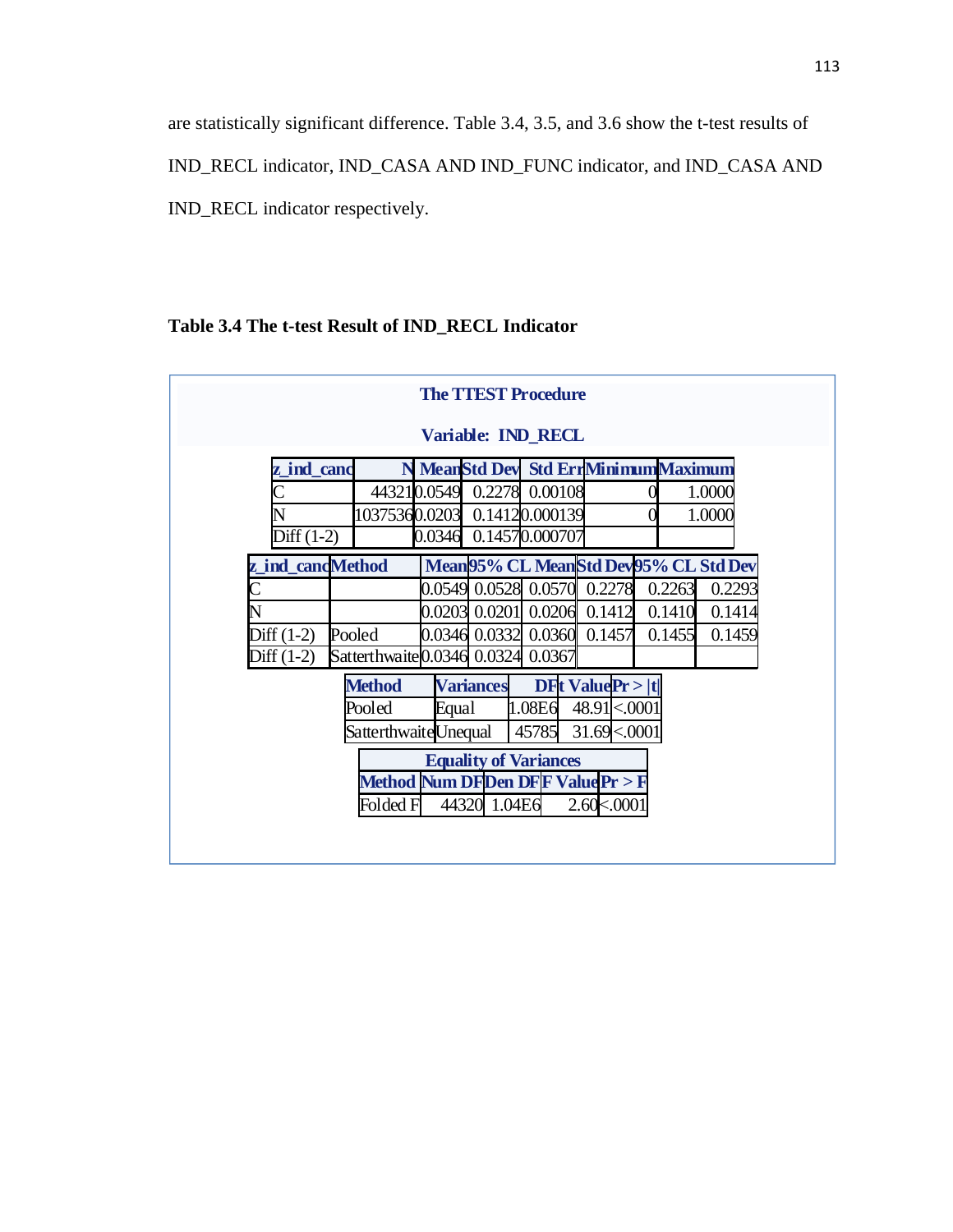|                        |                                                |                            |                  | <b>The TTEST Procedure</b>               |                    |                       |        |  |
|------------------------|------------------------------------------------|----------------------------|------------------|------------------------------------------|--------------------|-----------------------|--------|--|
|                        |                                                |                            |                  | Variable: z_casa_func                    |                    |                       |        |  |
| <b>z</b> _ind_canc     | N                                              |                            |                  | <b>MeanStd Dev Std ErrMinimumMaximum</b> |                    |                       |        |  |
|                        | 44321                                          |                            |                  | 0.00124 0.03520.000167                   |                    |                       | 1.0000 |  |
|                        |                                                |                            |                  |                                          |                    |                       | 1.0000 |  |
| Diff $(1-2)$           |                                                | 0.000632                   |                  | 0.02520.000122                           |                    |                       |        |  |
| z ind cancMethod       |                                                |                            |                  | Mean 95% CL Mean                         |                    | Std Dev95% CL Std Dev |        |  |
|                        |                                                |                            |                  | 0.00124 0.000913 0.00157                 | 0.0352             | 0.0350                | 0.0354 |  |
|                        |                                                | 0.0006090.0005620.000657   |                  |                                          | 0.0247             | 0.0246                | 0.0247 |  |
| Diff $(1-2)$<br>Pooled |                                                | 0.000632 0.000392 0.000871 |                  |                                          | 0.0252             | 0.0252                | 0.0252 |  |
| Diff $(1-2)$           | Satterthwaite 0.000632 0.000301 0.000963       |                            |                  |                                          |                    |                       |        |  |
|                        | <b>Method</b>                                  |                            | <b>Variances</b> | DFt ValuePr >  t                         |                    |                       |        |  |
|                        | Pooled                                         | Equal                      |                  | 1.08E6                                   | $5.17 \times 0001$ |                       |        |  |
|                        |                                                | SatterthwaiteUnequal       |                  | 46198                                    | 3.74 0.0002        |                       |        |  |
|                        | <b>Equality of Variances</b>                   |                            |                  |                                          |                    |                       |        |  |
|                        | <b>Method Num DFDen DFF Value Pr &gt; F</b>    |                            |                  |                                          |                    |                       |        |  |
|                        | 44320 1.04E6<br>Folded F<br>$2.04 \times 0001$ |                            |                  |                                          |                    |                       |        |  |
|                        |                                                |                            |                  |                                          |                    |                       |        |  |
|                        |                                                |                            |                  |                                          |                    |                       |        |  |

# **Table 3.5 The t-test Result of IND\_CASA AND IND\_FUNC Indicator**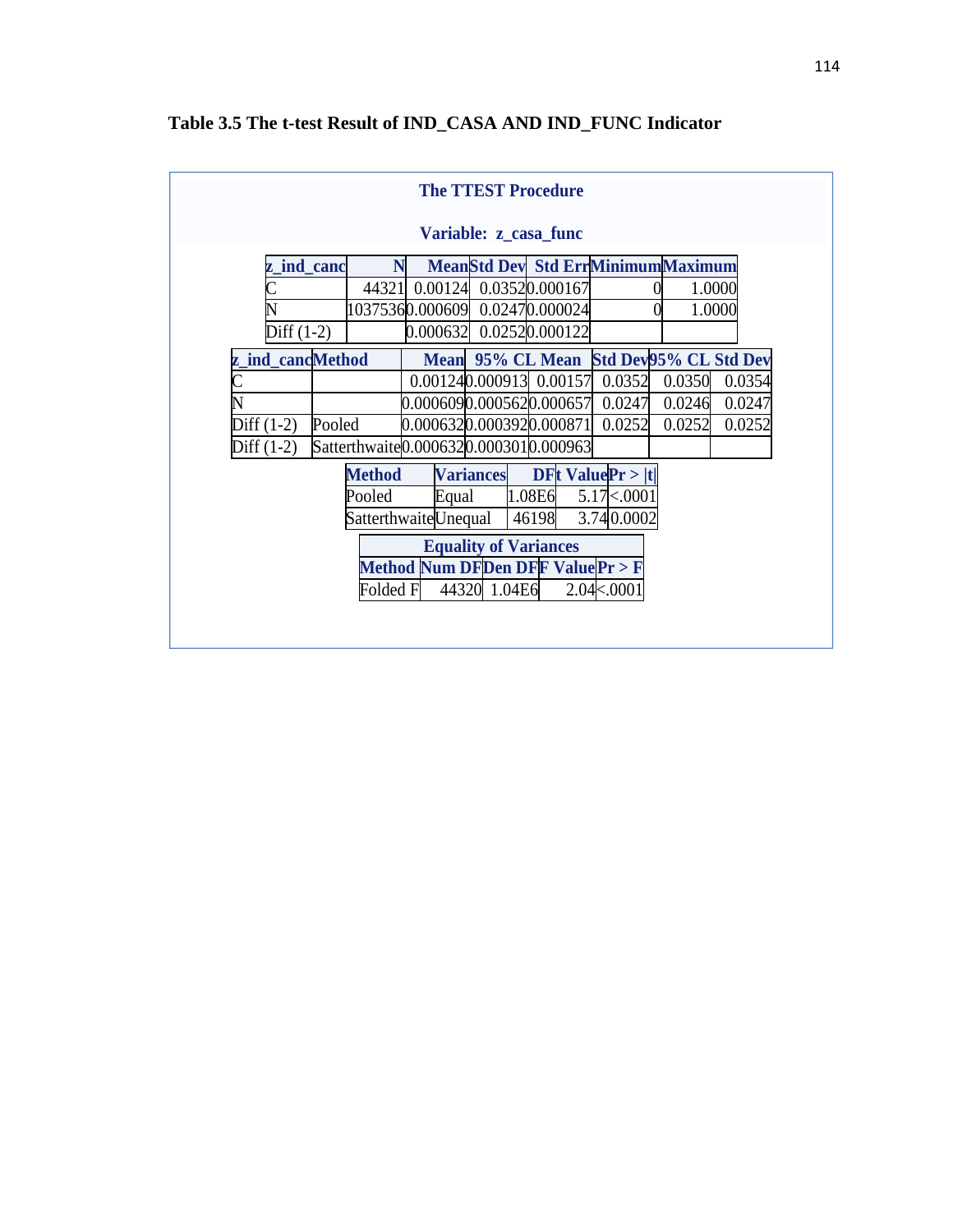| <b>The TTEST Procedure</b>                     |                                                  |  |                         |                                          |                        |        |                                         |  |  |
|------------------------------------------------|--------------------------------------------------|--|-------------------------|------------------------------------------|------------------------|--------|-----------------------------------------|--|--|
|                                                | Variable: z_casa_recl                            |  |                         |                                          |                        |        |                                         |  |  |
| ind_canc<br>z                                  |                                                  |  |                         | <b>MeanStd Dev Std ErrMinimumMaximum</b> |                        |        |                                         |  |  |
|                                                |                                                  |  |                         | 443210.00668 0.08140.000387              |                        |        | 1.0000                                  |  |  |
|                                                |                                                  |  |                         | 10375360.00359 0.05980.000059            |                        |        | 1.0000                                  |  |  |
| Diff $(1-2)$                                   |                                                  |  |                         | $[0.00309]$ 0.0609 $[0.000295]$          |                        |        |                                         |  |  |
| z ind cancMethod                               |                                                  |  |                         |                                          |                        |        | Mean 95% CL Mean Std Dev 95% CL Std Dev |  |  |
|                                                |                                                  |  |                         | $0.006680.005920.00744$ 0.0814           |                        | 0.0809 | 0.0820                                  |  |  |
|                                                |                                                  |  | [0.003590.003480.00371] |                                          | 0.0598                 | 0.0597 | 0.0599                                  |  |  |
| Diff $(1-2)$                                   | Pooled                                           |  |                         | $[0.003090.002510.00366]$ 0.0609         |                        | 0.0608 | 0.0609                                  |  |  |
| Diff $(1-2)$                                   | Satterthwaite 0.00309 0.00232 0.00385            |  |                         |                                          |                        |        |                                         |  |  |
|                                                | <b>Method</b>                                    |  | <b>Variances</b>        |                                          | $DFt$ Value $Pr >  t $ |        |                                         |  |  |
|                                                | $10.45 \times 0001$<br>Pooled<br>1.08E6<br>Equal |  |                         |                                          |                        |        |                                         |  |  |
| SatterthwaiteUnequal<br>7.89 <.0001<br>46385   |                                                  |  |                         |                                          |                        |        |                                         |  |  |
| <b>Equality of Variances</b>                   |                                                  |  |                         |                                          |                        |        |                                         |  |  |
| <b>Method Num DFDen DFF Value Pr &gt; F</b>    |                                                  |  |                         |                                          |                        |        |                                         |  |  |
| 44320 1.04E6<br>$1.85 \times 0001$<br>Folded F |                                                  |  |                         |                                          |                        |        |                                         |  |  |
|                                                |                                                  |  |                         |                                          |                        |        |                                         |  |  |
|                                                |                                                  |  |                         |                                          |                        |        |                                         |  |  |

# **Table 3.6 The t-test Result of IND\_CASA AND IND\_RECL Indicator**

#### **3.5.2.1 The Preventive Audit (Ex-Ante)**

These filtering rules can be applied to the data set either ex-ante (preventive) or ex-post. If the filtering rules are placed at the beginning of the process, transactions that have these indicators will be flagged for investigation before they are processed. This can be called the preventive audit. If a system operates on a real-time basis, any incoming transactions that meet the conditions in the filtering rules will be flagged and sent to auditors.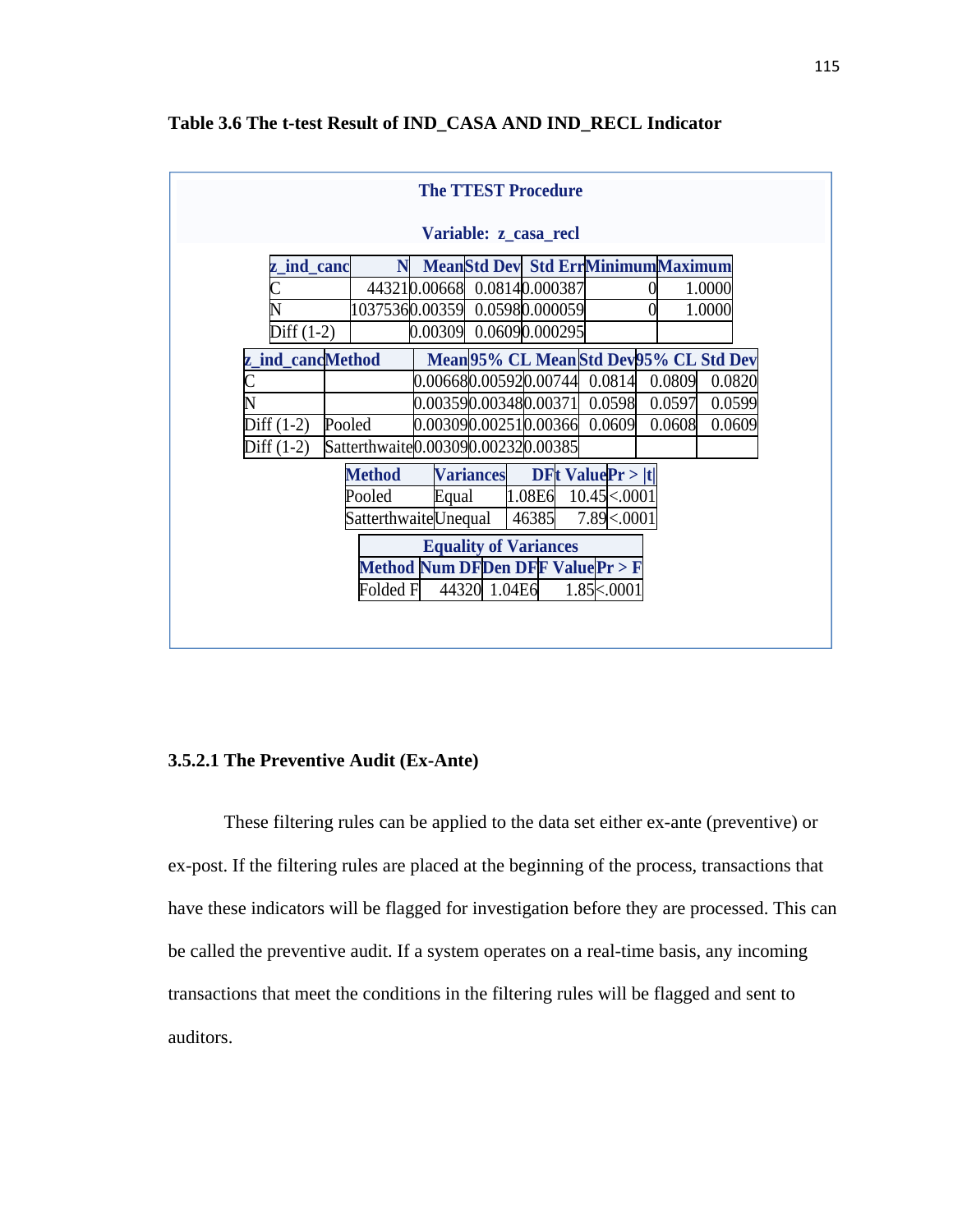After applying these filtering rules to the credit card data set, there are 24,193 transactions that have at least one of these conditions (IND\_RECL, IND\_CASA AND IND\_FUNC, and IND\_CASA AND IND\_RECL). The number of canceled transactions contains 2,489 (10.29%) records and the number of non-canceled transactions contains 21,704 (89.71%) records. With filtering rules, a chance to identify irregularities or canceled transactions in this study is increased and auditors could target a more specific group of transactions that have a high probability of anomaly. From the total population, canceled transactions are 4.10 percent. With the screening rules in the preventive audit, the percentage of canceled transactions is significantly increased to 10.29 percent. A comparison of a chance to identify canceled transactions with and without the implementation of the preventive audit is shown in Table 3.7.

**Table 3.7 A Comparison between Analyses With and Without the Preventive Audit**

| Preventive | <b>Canceled Transactions</b>                                   |       | Non-canceled Transactions | Total<br>Transactions |           |
|------------|----------------------------------------------------------------|-------|---------------------------|-----------------------|-----------|
| Audit      | Number of<br>Number of<br>$\%$<br>transactions<br>transactions |       | $\%$                      |                       |           |
| Without    | 44,321                                                         | 4.10  | 1,037,536                 | 95.90                 | 1,081,857 |
| With       | 2,489                                                          | 10.29 | 21,704                    | 89.71                 | 24,193    |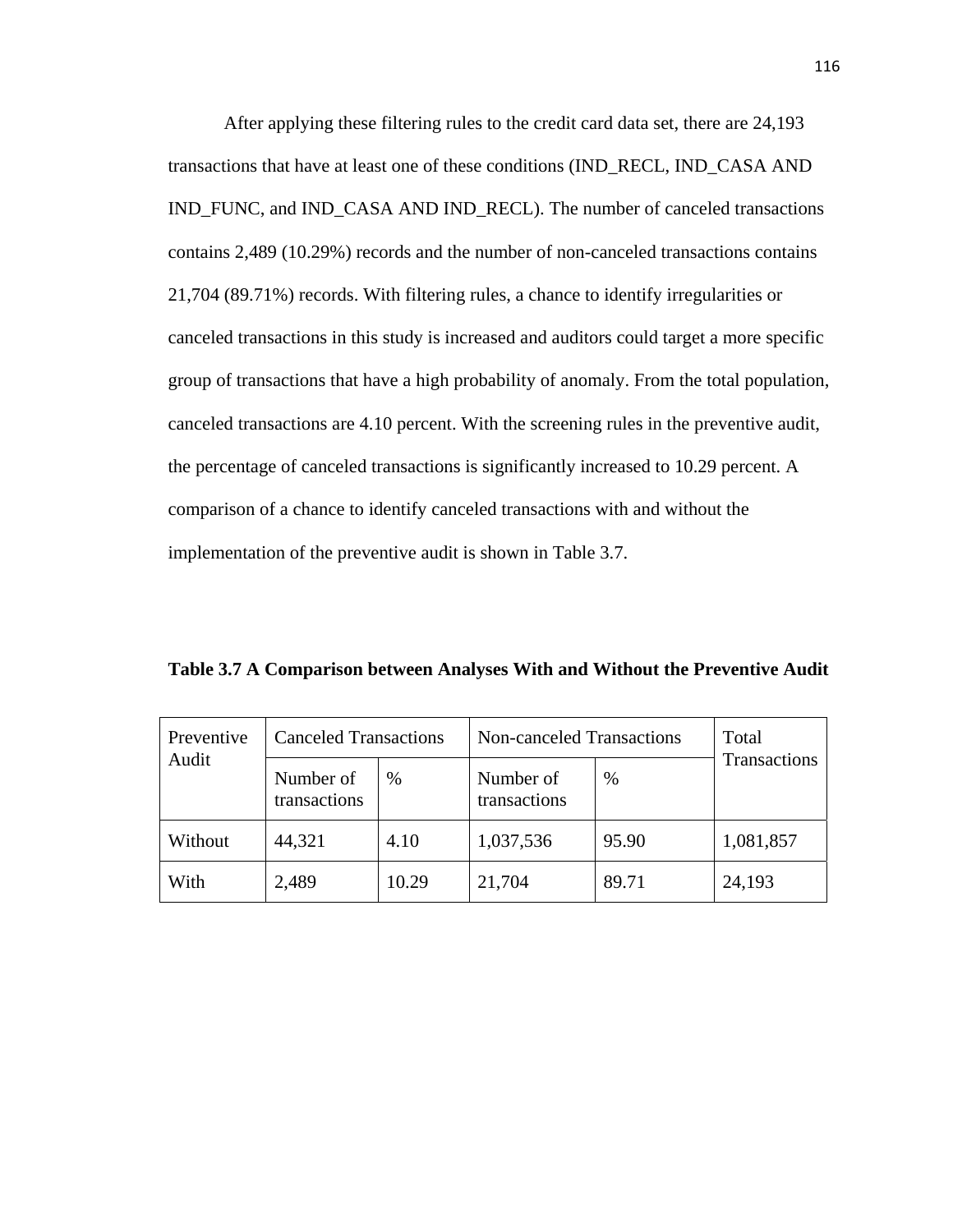#### **3.5.2.2 The Predictive Audit with Screening (Ex-post)**

 Another way to use filtering rules is applying them to the predictive audit results. After running the predictive models, auditors may get a number of transactions that are flagged as problematic or canceled transactions. However, not all of them are truly problematic. Reviewing all flagged transactions will require a considerable amount of time and resources from auditors (Issa, 2013). In general, some of the characteristics may cause more serious problems than the others. If auditors could find filtering rules that can identify those characteristics, they can use them to select or to prioritize flagged transactions to review.

 With the credit card sales transactions data set, the predictive audit model predicts 365,426 canceled transactions but 24,535 (6.71%) transactions are actually canceled. This is a fairly large number of transactions for auditors to verify. The filtering rules are applied to assist auditors in selecting transactions to review. After applying the filtering rules to the results of the predictive audit, there are 9,754 transactions that have at least one of these indicators (IND\_RECL, IND\_CASA AND IND\_FUNC, and IND\_CASA AND IND\_RECL). Among this number, 1,473 (15.10%) transactions are the actual canceled transactions. In this case, the filtering rules considerably increase a chance for auditors to find problematic transactions from 6.71 to 15.10 percent. Table 3.8 shows the summary results.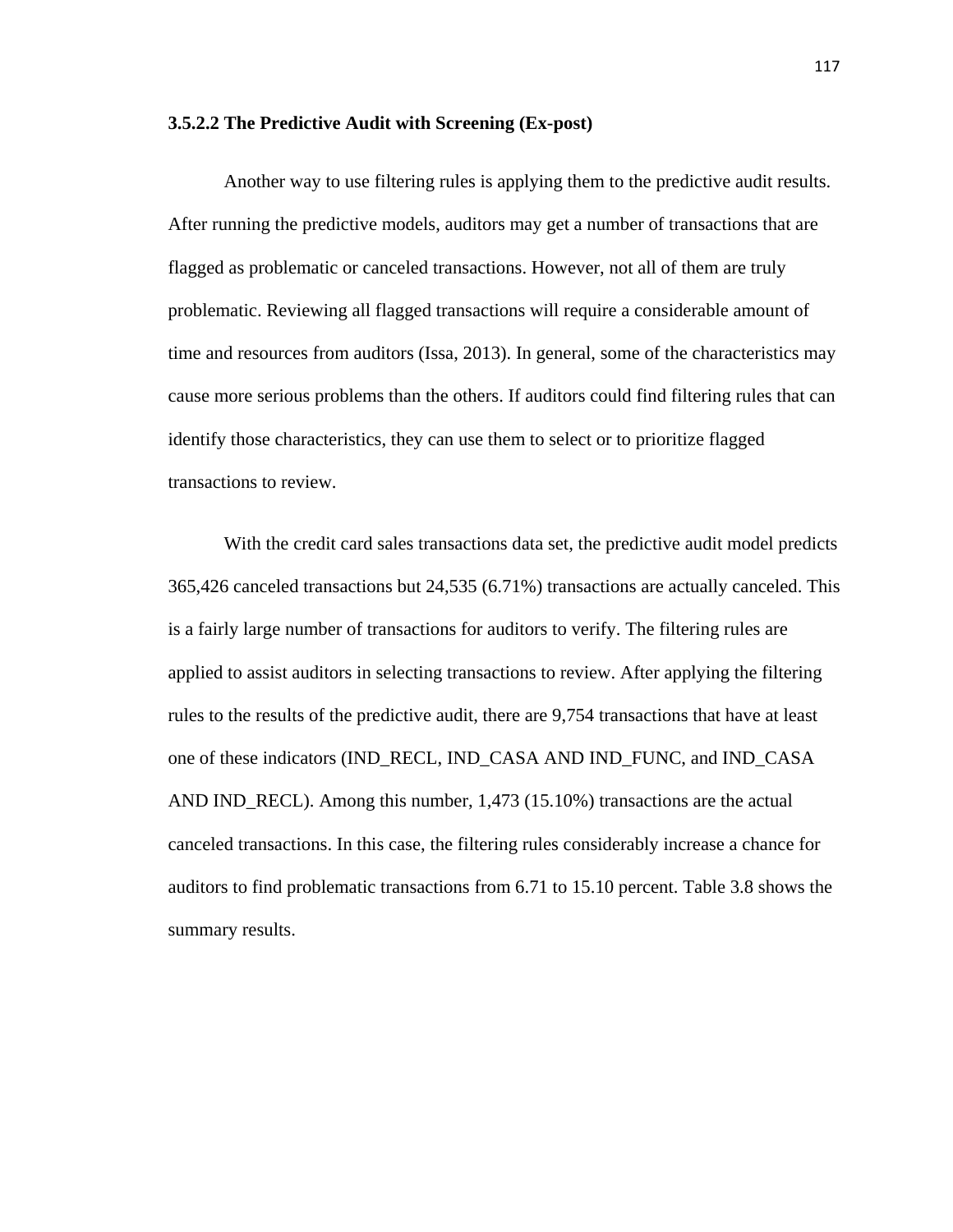| <b>Filtering Rules</b> | <b>Total Flagged</b> | Canceled     | Percent of Total            |
|------------------------|----------------------|--------------|-----------------------------|
|                        | Transactions         | Transactions | <b>Flagged transactions</b> |
| Without                | 365,426              | 24,535       | 6.71                        |
| With                   | 9,754                | 1,473        | 15.10                       |

**Table 3.8 A Comparison of the Predictive Audit With and Without the Filtering** 

# **Rules**

# **3.6 Conclusion**

In the competitive and real time environment, it is vital for companies to maintain their ability to compete and achieve their desired goals. Companies not only want to know the past, they want to be able to predict the future. Predictive analytics could be a critical asset for a company to retain and increase it's competitive advantage. In this study, the predictive analytics are applied to the audit function, specifically the internal audit function. The predictive audit can help internal auditors identify the possible outcome of the audit area of interest. In this case, the credit card sale status can be predicted so that auditors could plan ahead for their tasks. The predictive audit can improve the control environment and ensure that all applicable controls are in place and followed.

Two machine learning algorithms, a logistic regression and decision tree, are used to create the predictive models. The predictability of the logistic regression is slightly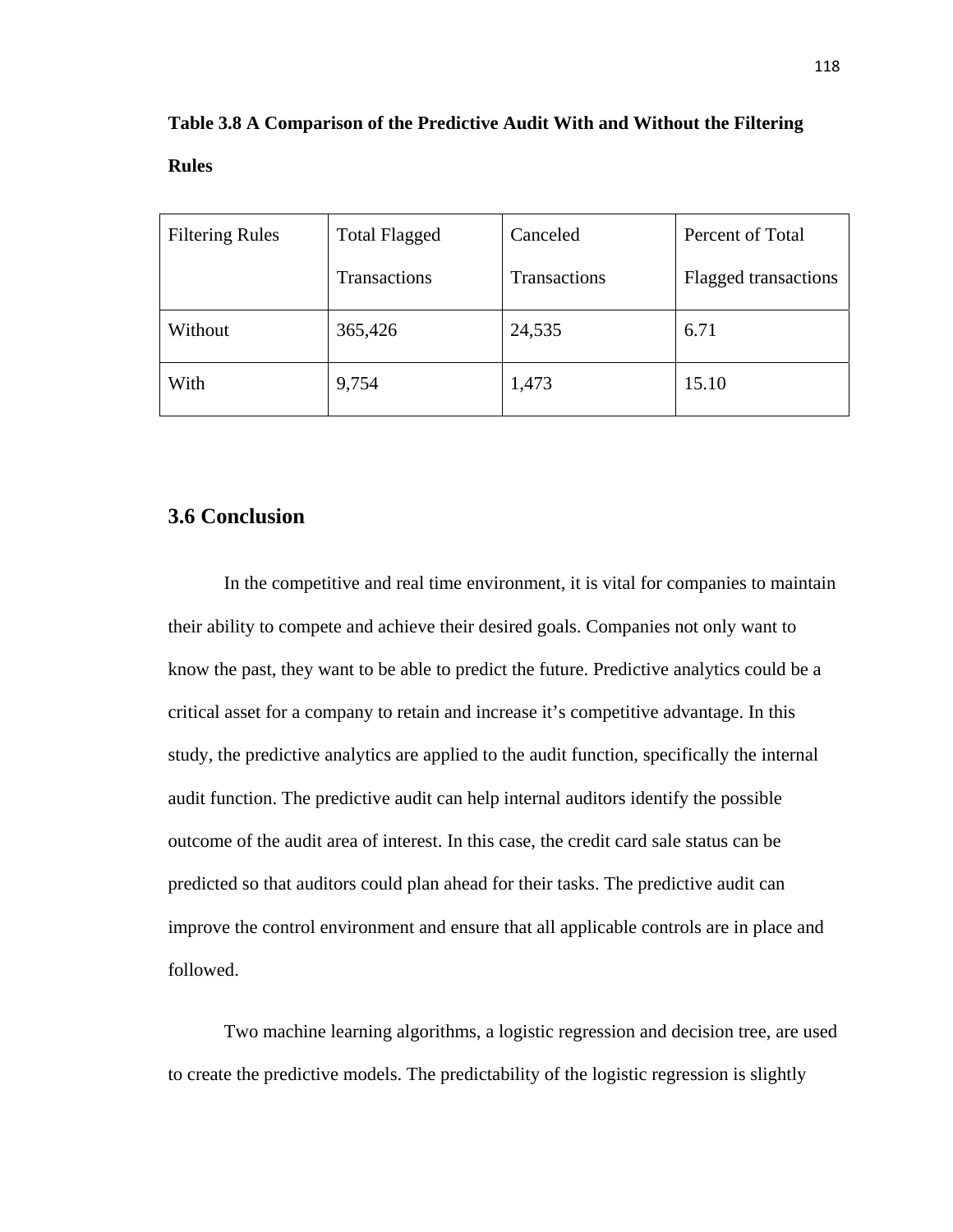better than that of the decision tree. Nevertheless, auditors must consider the tradeoff between the cost and benefit of the investigation. Additionally, the filtering rules are created from the results of the predictive audit. The rules can be applied to the data set either ex-ante or ex-post. If they are applied before the data is executed to identify and possibly block highly problematic transactions, this will be called the preventive audit. Alternatively, the rules can be applied after the transactions were already processed. It could help reduce the number of flagged transactions that auditors have to further investigate and could increase a hit ratio for auditors to find actual irregularities out of all flagged transactions. The preventive audit and the filtering rules could reduce audit work and allow auditors to better allocate their time and utilize their resources.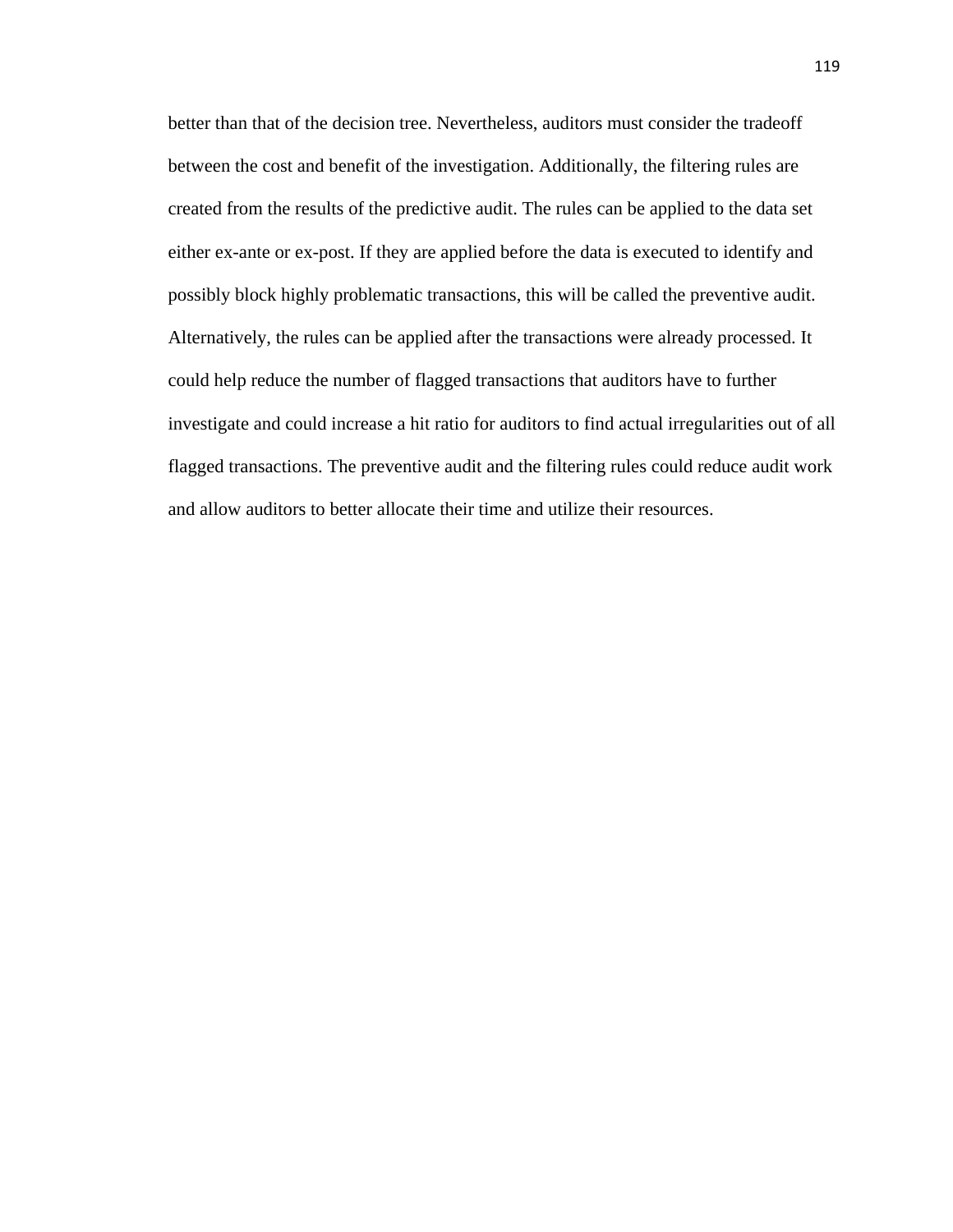- Alles, M. G., G. Brennan, A. Kogan, and M. A. Vasarhelyi. 2006. Continuous monitoring of business process controls: A pilot implementation of a continuous auditing system at Siemens. *International Journal of Accounting Information Systems* 7 (2):137-161.
- Alpaydin, E. 2004. Introduction to Machine Learning. *Cambridge, Massachusetts: MIT Press*.
- Anderson, J. L., L. D. Jolly, and A. E. Fairhurst. 2007. Customer relationship management in retailing: A content analysis of retail trade journals. *Journal of Retailing and Consumer Services* 14 (6):394-399.
- CICA/AICPA. 1999. Continuous Auditing Research Report. *The Canadian Institute of Chartered Accountants* Toronto, Canada.
- Grimwade, D., H. Walker, G. Harrison, F. Oliver, S. Chatters, C. J. Harrison, K. Wheatley, A. K. Burnett, and A. H. Goldstone. 2001. The predictive value of hierarchical cytogenetic classification in older adults with acute myeloid leukemia (AML): analysis of 1065 patients entered into the United Kingdom Medical Research Council AML11 trial. *Blood* 98 (5):1312-1320.
- He, H., and E. A. Garcia. 2009. Learning from imbalanced data. *Knowledge and Data Engineering, IEEE Transactions* 21 (9):1263-1284.

Hoesing, M. 2010. Applying Data Analytics to IS Audit. *ISACA Journal* 4:19-22.

- Huang, M., Y. He, and H. Cen. 2007. Predictive analysis on electric-power supply and demand in China. *Renewable Energy* 32 (7):1165-1174.
- IIA. 2010. International standards for the professional practice of internal auditing (standards). The Institute of Internal Auditors Research Foundation, Altamonte Springs, FL.

Issa, H. 2013. Exceptional Exceptions. *Dissertation.* Rutgers Business School.

Japkowicz, N., and S. Stephen. 2002. The class imbalance problem: A systematic study.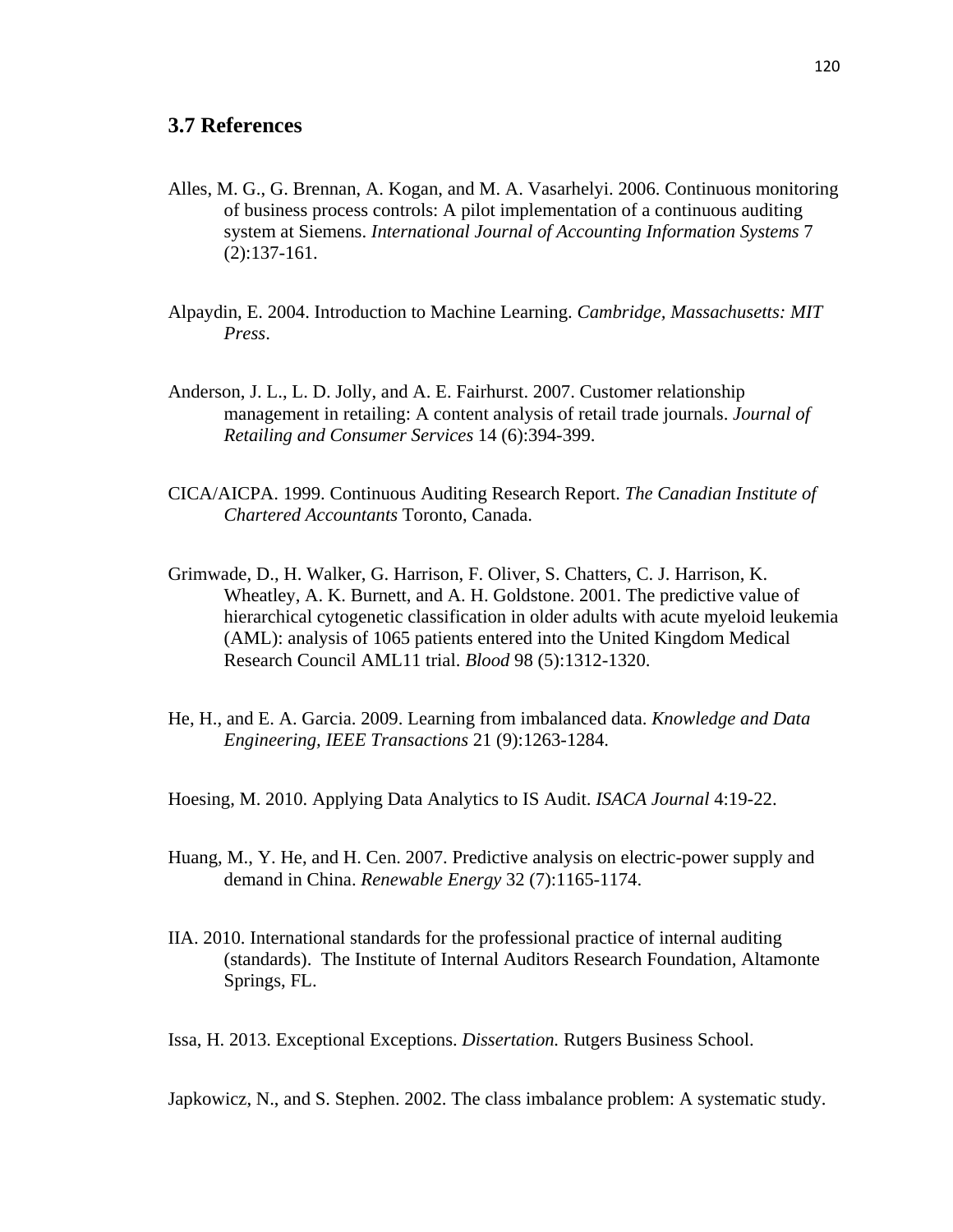*Intelligent data analysis* 6 (5):429-449.

- Kuenkaikaew, S., and M. A. Vasarhelyi. 2013. The Predictive Audit Framework. *The International Journal of Digital Accounting Research* 13 (19):37-71.
- Lee, T.-S., C.-C. Chiu, C.-J. Lu, and I.-F. Chen. 2002. Credit scoring using the hybrid neural discriminant technique. *Expert Systems with Applications* 23 (2):245-254.
- Nyce, C. 2007. Predictive Analytics White Paper. *American Institute for CPCU/Insurance Institute of America*.
- Sánchez, M., A. Hernández, J. Rodríguez-Martínez, L. Martínez-Martínez, and J. Martínez. 2008. Predictive analysis of transmissible quinolone resistance indicates Stenotrophomonas maltophilia as a potential source of a novel family of Qnr determinants. *BMC microbiology* 8 (148).
- SAS. 2012. Drive Your Business with Predictive Analytics. *White paper*.
- Shen, A., R. Tong, and Y. Deng. 2007. Application of classification models on credit card fraud detection. *Service Systems and Service Management International Conference*:1-4.
- Shmueli, G., and O. Koppius. 2011. Predictive analytics in information systems research. *MIS Quarterly* 35 (3):553-572.
- Singleton, T. W. 2010. Top Five Fraud Axioms IT Auditors Should Know. *ISACA Journal* 4:7-9.
- Stolfo, S., W. Fan, W. Lee, A. Prodromidis, and P. Chan. 1997. Credit card fraud detection using meta-learning: Issues and initial results. *AAAI-97 Workshop on Fraud Detection and Risk Management*.
- Tan, P.-N., M. Steinbach, and V. Kumar. 2005. Introduction to data mining. *Boston: Pearson Addison Wesley*.
- Vasarhelyi, M. A. 2012. Financial Accounting Standards Should Not Matter: It's Just a Layer. *Journal of Information Systems* Fall:1-11.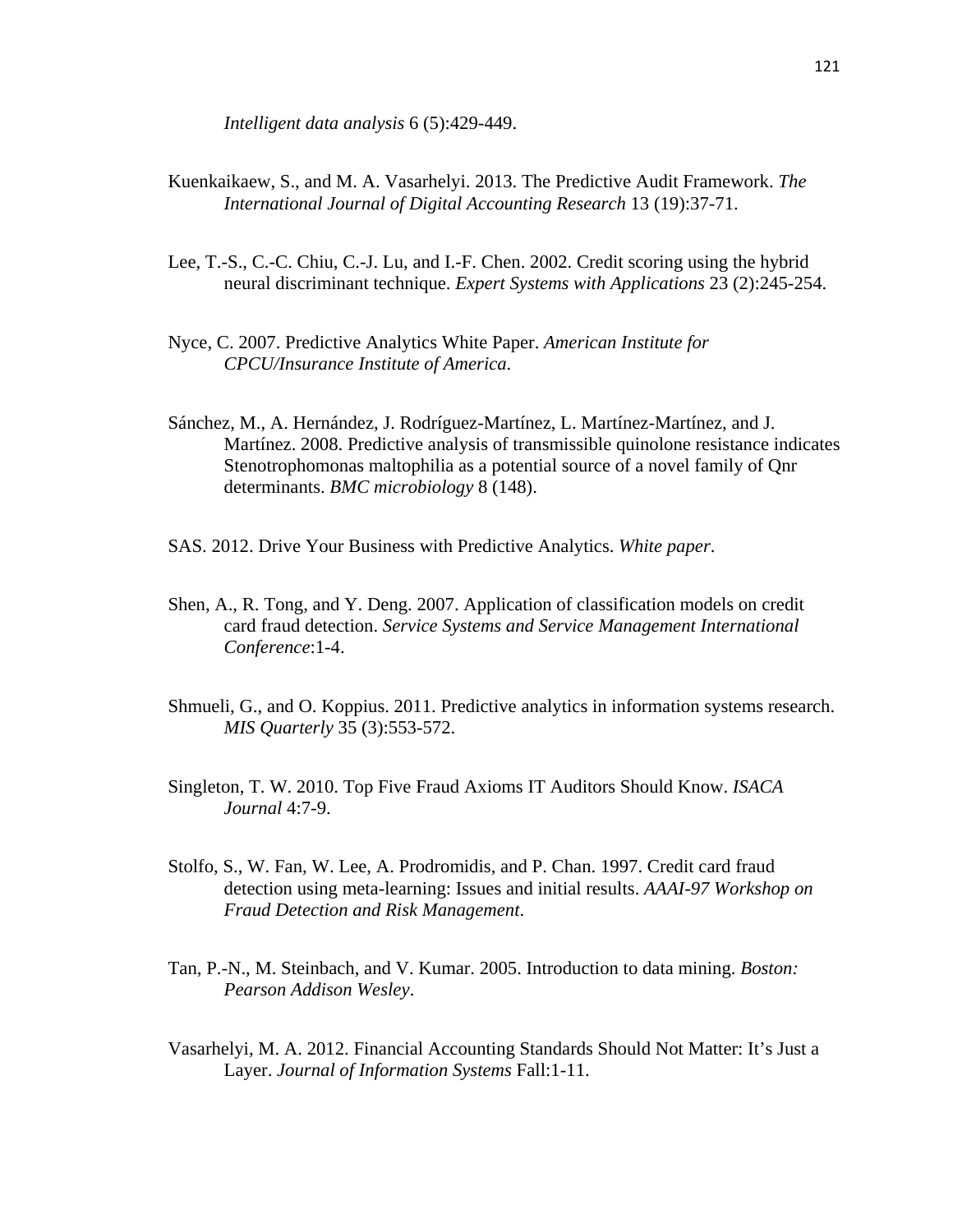- Wang, S., W. Jank, and G. Shmueli. 2008. Explaining and Forecasting Online Auction Prices and Their Dynamics Using Functional Data Analysis. *Journal of Business and Economic Statistics* 26 (3):144-160.
- Wang, T., K. N. Kannan, and J. R. Ulmer. 2013. The association between the disclosure and the realization of information security risk factors. *Information Systems Research* 24 (2):201-218.
- Yeh, I., and C.-h. Lien. 2009. The comparisons of data mining techniques for the predictive accuracy of probability of default of credit card clients. *Expert Systems with Applications* 36 (2):2473-2480.
- zurMühlen, M., Michael, and R. Shapiro. 2010. Business Process Analytics. *Handbook on Business Process Management* 2 (Springer Berlin Heidelberg):137-157.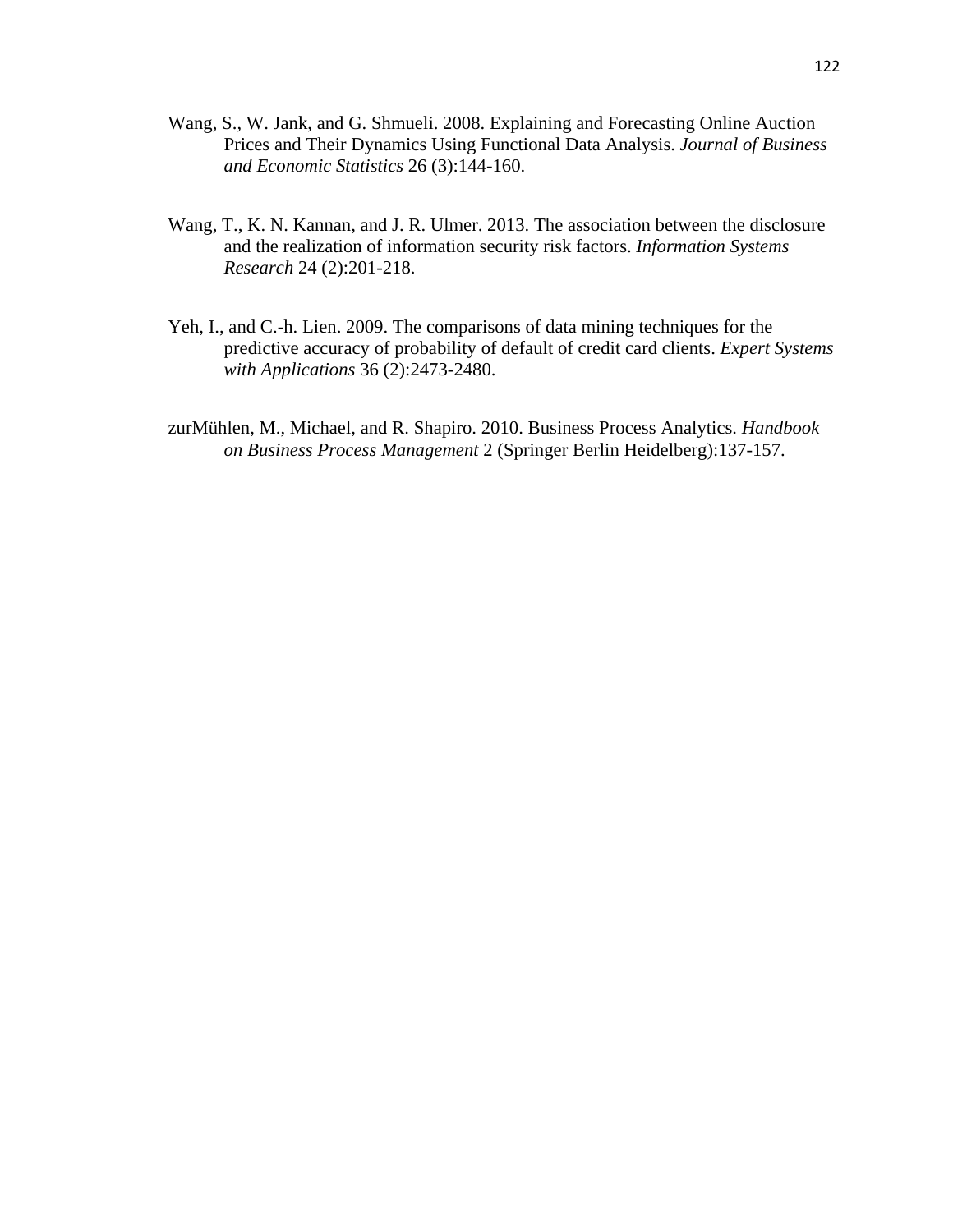# **Appendix**

| Indicators                                                    | Number of<br>Canceled<br>Transactions | Ratio per total<br>canceled<br>transactions<br>(44, 321)<br>transactions) | Number of<br>Non-canceled<br>Transactions | Ratio per<br>total non-<br>canceled<br>transactions<br>(1,037,536)<br>transactions) |
|---------------------------------------------------------------|---------------------------------------|---------------------------------------------------------------------------|-------------------------------------------|-------------------------------------------------------------------------------------|
| <b>IND_CASA</b>                                               | 5,909                                 | 0.13                                                                      | 177,724                                   | 0.17                                                                                |
| <b>IND_FUNC</b>                                               | 888                                   | 0.02                                                                      | 9,479                                     | 0.01                                                                                |
| <b>IND_INAT</b>                                               | 1,008                                 | 0.02                                                                      | 30,995                                    | 0.03                                                                                |
| <b>IND_RECL</b>                                               | 2,434                                 | 0.05                                                                      | 21,109                                    | 0.02                                                                                |
| <b>IND_RESS</b>                                               | 612                                   | 0.01                                                                      | $\overline{0}$                            | $\overline{0}$                                                                      |
| <b>IND CASA AND</b><br><b>IND FUNC</b>                        | 55                                    | 0.0012                                                                    | 632                                       | 0.0006                                                                              |
| <b>IND CASA AND</b><br><b>IND_INAT</b>                        | 184                                   | 0.0042                                                                    | 6,205                                     | 0.0060                                                                              |
| <b>IND_CASA AND</b><br><b>IND_RECL</b>                        | 296                                   | 0.0067                                                                    | 3,727                                     | 0.0036                                                                              |
| <b>IND_CASA AND</b><br><b>IND_RESS</b>                        | 98                                    | 0.0022                                                                    | $\overline{0}$                            | $\overline{0}$                                                                      |
| <b>IND CASA AND</b><br><b>IND_FUNC AND</b><br><b>IND INAT</b> | $\overline{0}$                        | $\overline{0}$                                                            | 33                                        | $\overline{0}$                                                                      |
| <b>IND_CASA AND</b><br><b>IND_INAT AND</b><br><b>IND RECL</b> | 1                                     | $\theta$                                                                  | 183                                       | $\theta$                                                                            |
| <b>IND_CASA AND</b><br><b>IND_RECL AND</b><br><b>IND_RESS</b> | 16                                    | 0.0003                                                                    | $\theta$                                  | $\overline{0}$                                                                      |
| <b>IND_CASA AND</b>                                           | $\overline{0}$                        | $\overline{0}$                                                            | $\mathbf{1}$                              | $\overline{0}$                                                                      |

# **The Possible Combinations of Indicators for the Preventive Audit**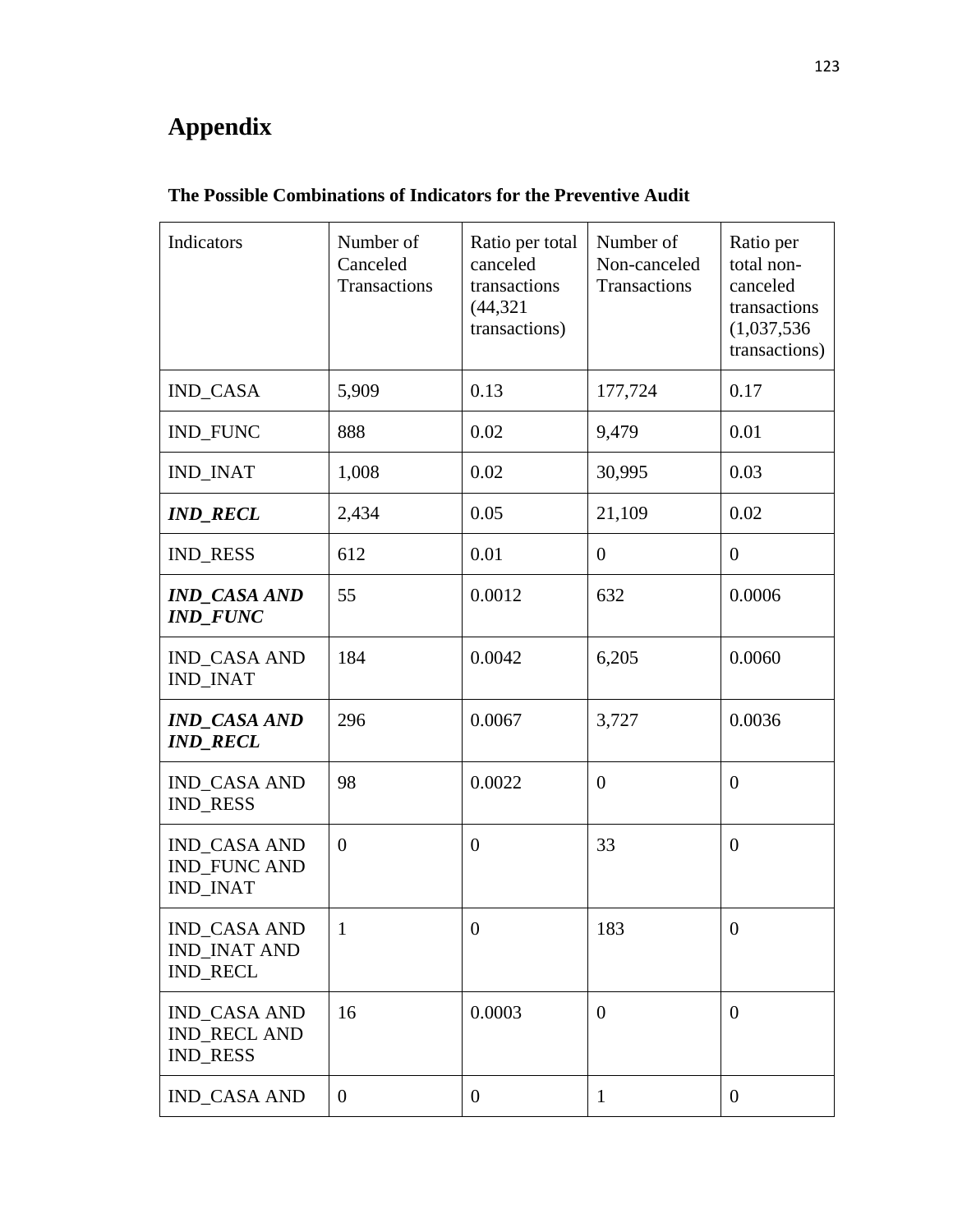| Indicators                                                                                                  | Number of<br>Canceled<br><b>Transactions</b> | Ratio per total<br>canceled<br>transactions<br>(44, 321)<br>transactions) | Number of<br>Non-canceled<br><b>Transactions</b> | Ratio per<br>total non-<br>canceled<br>transactions<br>(1,037,536)<br>transactions) |
|-------------------------------------------------------------------------------------------------------------|----------------------------------------------|---------------------------------------------------------------------------|--------------------------------------------------|-------------------------------------------------------------------------------------|
| <b>IND_FUNC AND</b><br><b>IND INAT AND</b><br><b>IND_RECL</b>                                               |                                              |                                                                           |                                                  |                                                                                     |
| <b>IND_CASA AND</b><br><b>IND_INAT AND</b><br><b>IND_RECL AND</b><br><b>IND_RESS</b>                        | $\boldsymbol{0}$                             | $\overline{0}$                                                            | $\overline{0}$                                   | $\overline{0}$                                                                      |
| <b>IND CASA AND</b><br><b>IND_FUNC AND</b><br><b>IND INAT AND</b><br><b>IND_RECL AND</b><br><b>IND_RESS</b> | $\overline{0}$                               | $\overline{0}$                                                            | $\overline{0}$                                   | $\overline{0}$                                                                      |
| <b>IND_CASA AND</b><br><b>IND_INAT AND</b><br><b>IND_RESS</b>                                               | $\mathbf{1}$                                 | $\overline{0}$                                                            | $\overline{0}$                                   | $\overline{0}$                                                                      |
| <b>IND_CASA AND</b><br><b>IND_FUNC AND</b><br><b>IND_RECL</b>                                               | $\theta$                                     | $\theta$                                                                  | 37                                               | $\overline{0}$                                                                      |
| <b>IND CASA AND</b><br><b>IND_FUNC AND</b><br><b>IND_RECL AND</b><br><b>IND_RESS</b>                        | $\theta$                                     | $\theta$                                                                  | $\overline{0}$                                   | $\overline{0}$                                                                      |
| <b>IND_CASA AND</b><br><b>IND FUNC AND</b><br><b>IND RESS</b>                                               | 3                                            | $\overline{0}$                                                            | $\overline{0}$                                   | $\overline{0}$                                                                      |
| <b>IND_CASA AND</b><br><b>IND FUNC AND</b><br><b>IND_INAT AND</b><br><b>IND_RESS</b>                        | $\theta$                                     | $\overline{0}$                                                            | $\overline{0}$                                   | $\overline{0}$                                                                      |
| <b>IND_FUNC AND</b><br><b>IND_INAT</b>                                                                      | 15                                           | 0.0003                                                                    | 236                                              | 0.0002                                                                              |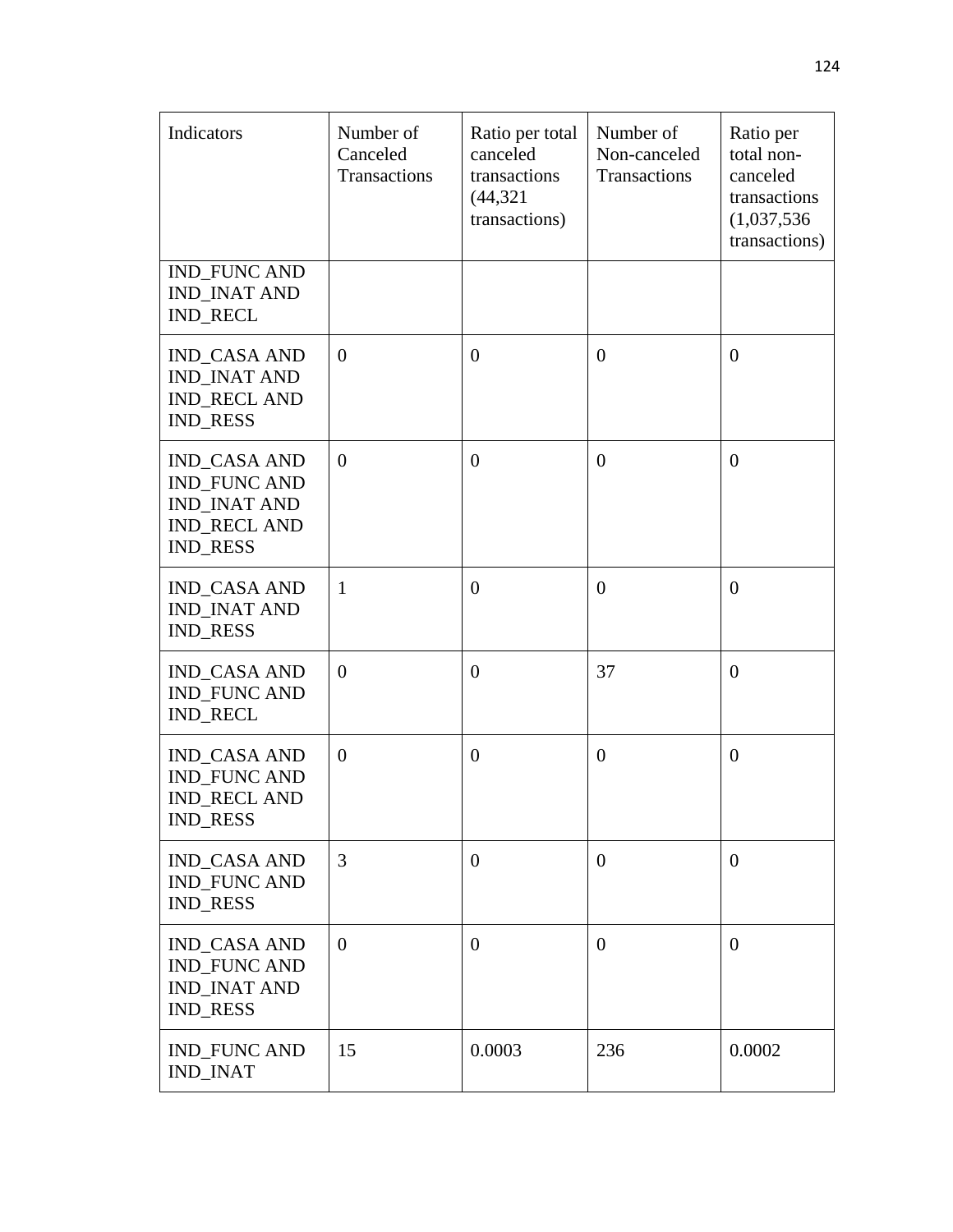| Indicators                                                                           | Number of<br>Canceled<br>Transactions | Ratio per total<br>canceled<br>transactions<br>(44, 321)<br>transactions) | Number of<br>Non-canceled<br>Transactions | Ratio per<br>total non-<br>canceled<br>transactions<br>(1,037,536)<br>transactions) |
|--------------------------------------------------------------------------------------|---------------------------------------|---------------------------------------------------------------------------|-------------------------------------------|-------------------------------------------------------------------------------------|
| <b>IND_FUNC AND</b><br><b>IND_RECL</b>                                               | 17                                    | 0.0004                                                                    | 173                                       | 0.0002                                                                              |
| <b>IND_FUNC AND</b><br><b>IND_RESS</b>                                               | 3                                     | $\overline{0}$                                                            | $\overline{0}$                            | $\overline{0}$                                                                      |
| <b>IND_FUNC AND</b><br><b>IND INAT AND</b><br><b>IND_RECL</b>                        | $\overline{0}$                        | $\overline{0}$                                                            | $\mathbf{1}$                              | $\overline{0}$                                                                      |
| <b>IND_FUNC AND</b><br><b>IND_RECL AND</b><br><b>IND_RESS</b>                        | $\theta$                              | $\theta$                                                                  | $\overline{0}$                            | $\overline{0}$                                                                      |
| <b>IND FUNC AND</b><br><b>IND_INAT AND</b><br><b>IND_RECL AND</b><br><b>IND_RESS</b> | $\overline{0}$                        | $\overline{0}$                                                            | $\overline{0}$                            | $\overline{0}$                                                                      |
| <b>IND_FUNC AND</b><br><b>IND_INAT AND</b><br><b>IND_RESS</b>                        | $\overline{0}$                        | $\overline{0}$                                                            | $\overline{0}$                            | $\overline{0}$                                                                      |
| <b>IND_INAT AND</b><br><b>IND_RECL</b>                                               | 27                                    | 0.0006                                                                    | 611                                       | 0.0006                                                                              |
| <b>IND_INAT AND</b><br><b>IND_RESS</b>                                               | 5                                     | $\theta$                                                                  | $\theta$                                  | $\boldsymbol{0}$                                                                    |
| <b>IND_INAT AND</b><br><b>IND_RECL AND</b><br><b>IND_RESS</b>                        | $\overline{0}$                        | $\overline{0}$                                                            | $\overline{0}$                            | $\boldsymbol{0}$                                                                    |
| <b>IND_RECL AND</b><br><b>IND_RESS</b>                                               | 112                                   | 0.002                                                                     | $\mathbf{0}$                              | $\overline{0}$                                                                      |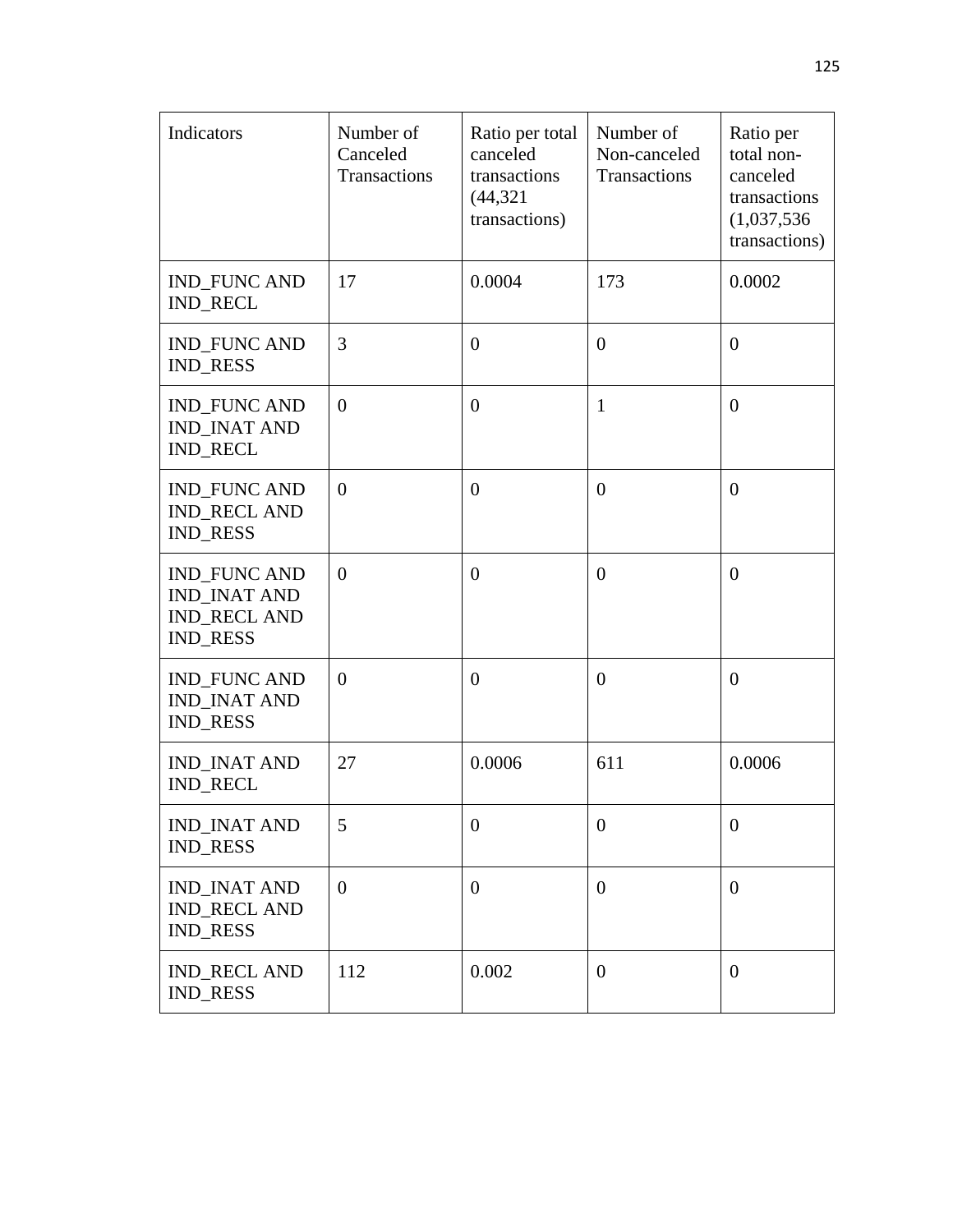# **Chapter 4: Conclusion**

## **4.1 Summary**

Traditional audit provides retroactive assurance and may not well serve current business needs. Continuous auditing utilizes audit automation to facilitate audit work, shorten the audit timeframe and occasionally to provide the means to undertake an audit that otherwise could not be justified. Consequently, auditors may try to accelerate the cycle of audit processes where possible to provide frequent or continuous assurance. This dissertation contributes to auditing and continuous auditing literature by proposing the predictive audit framework, and illustrates its application to actual business data sets.

The predictive audit (PA) utilizes continuous auditing and data analytics to predict the possible outcome of processes at either detail or aggregate levels. With this forward looking examination technique, auditors can better plan their time, resources and their use of appropriate audit methodologies. The traditional audit is still needed as a foundation for PA. When audit methodologies are progressing, the audit vision is more similar to management's vision, and some management philosophies could be applied to auditing. There may be overlap between audit and management activities. Traditional audit models are changing. Traditionally, auditing entails review or investigative processes performed after the fact. However, in the PA, audit activities could be performed before the business event occurs. Auditors could pre-identify possible accounts or transaction values, and examine if the actual results are largely different. For example, accounting estimations in financial statements are the responsibility of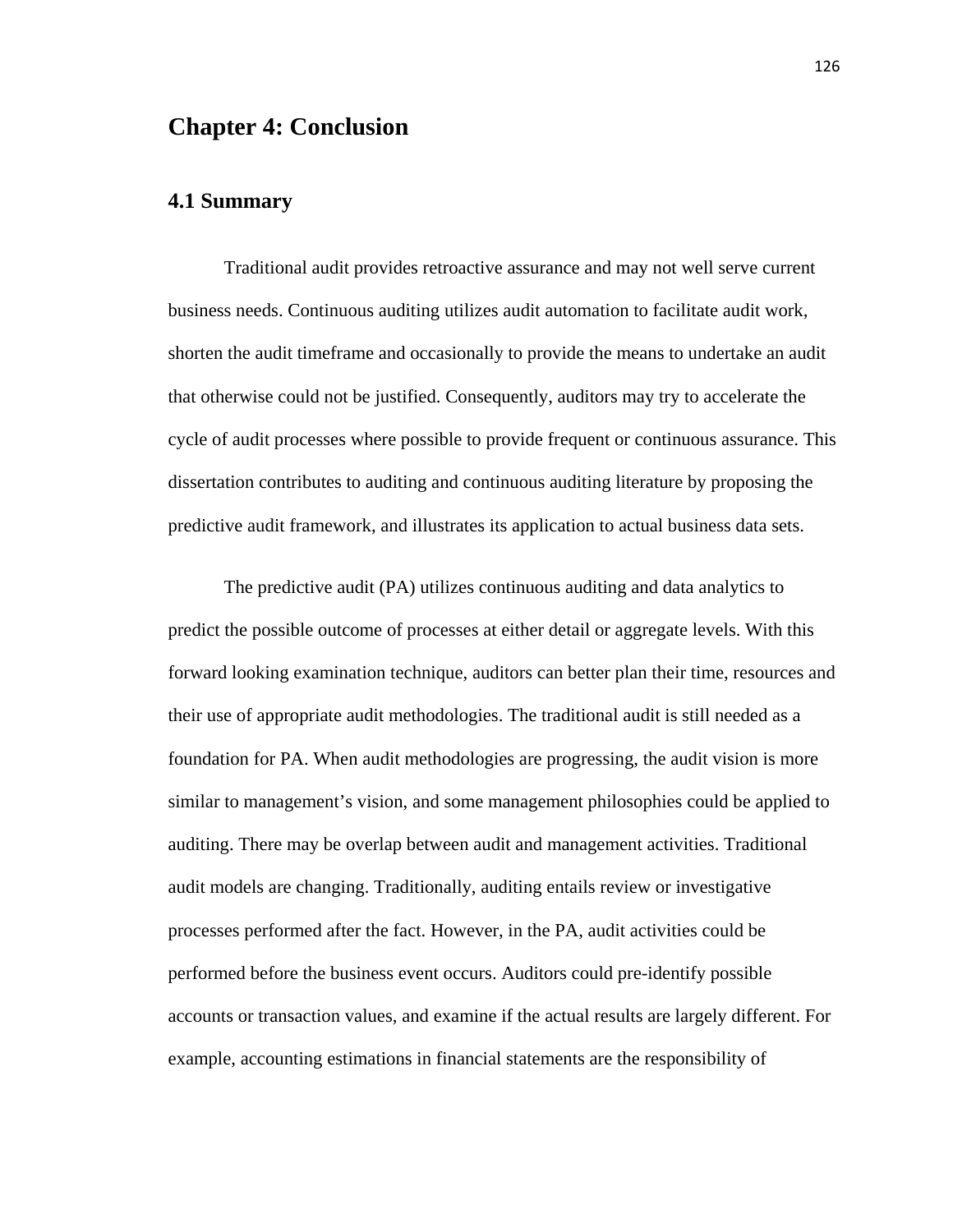management<sup>1</sup> (AICPA, 1988), and auditors have to evaluate the reasonableness of those estimations at year-end. However, auditors can now predict the level of estimation in advance, without having to wait until year-end, and compare this result with management's numbers, when that information is available. If there are significant deviations or if actual estimations exceed allowable values, additional investigation will be required.

PA profoundly relies on technology and audit automation, which could be achieved with incorporation of the progressive audit. Audit processes are formalized and automated where possible. Results from the progressive audit can lead to new guidelines and a rule book that can be used in subsequent reviews. Major changing factors in auditing that enhance the development of PA are data availability, audit technology, access to data, and data storage. There are several types of future estimates for PA such as risks, control trends, and level and flow. Furthermore, a robust predictive model and results could later be used to construct a preventive audit in order to avoid possibly incorrect transactions from being executed. Ten steps to create a predictive/preventive audit model are as follows.

- 1. Determine a profile of risk
- 2. Identify and understand the system
- 3. Capture and clean relevant data
- 4. Create KPI and extraction models
- 5. Run models under different scenarios
- 6. Place filters at the beginning of processes

<sup>&</sup>lt;sup>1</sup> SAS 57 Auditing Accounting Estimates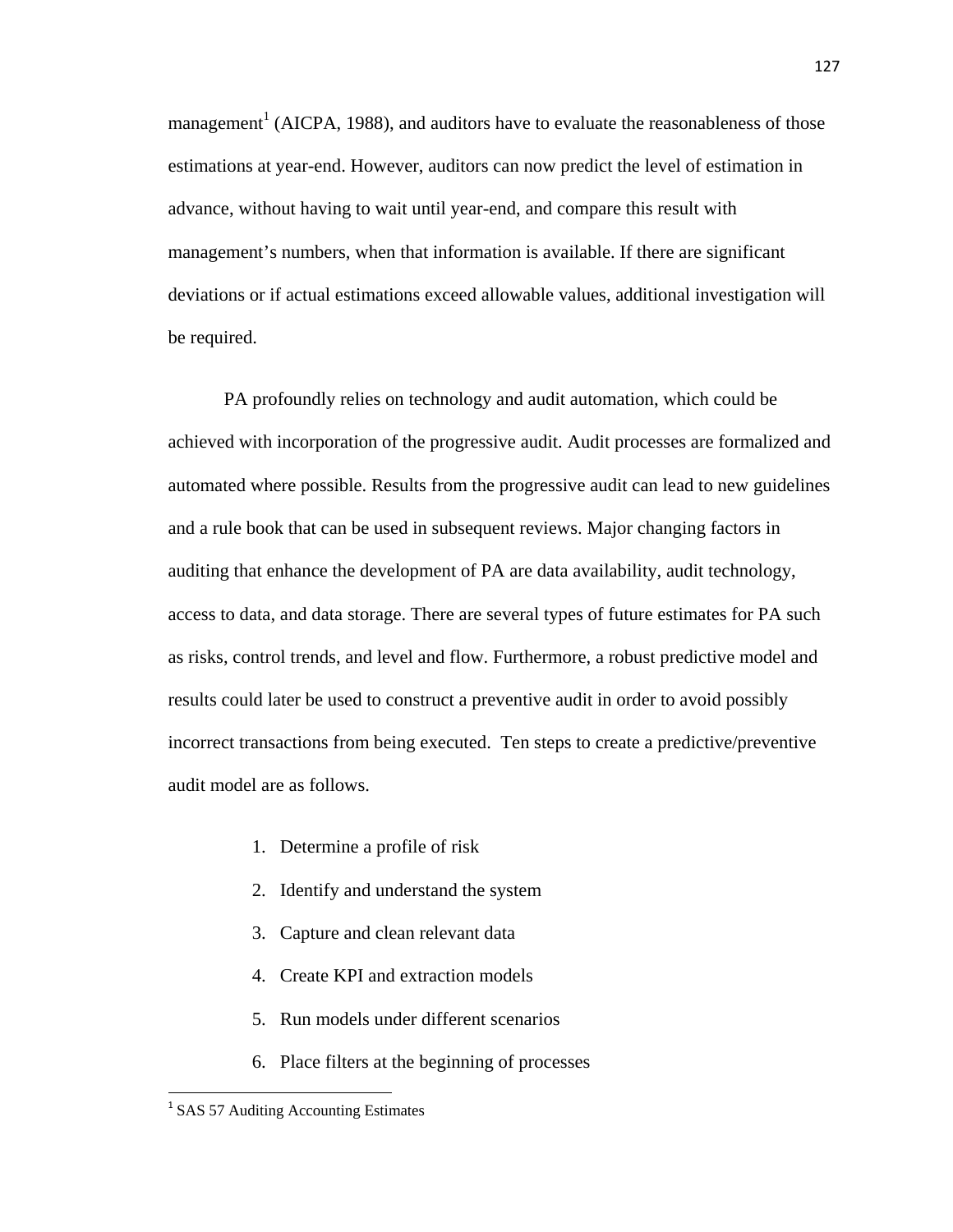- 7. Examine interactively and audit by exception
- 8. Create interfaces to continuous monitoring
- 9. Continue the forensic model development process based on filtering results
- 10. Rely, as an external auditor, on internal audit work

In the second chapter of this dissertation the predictive audit is applied to a revenue cycle, specifically savings account sales transactions, to identify whether the transactions were generated with the intention of being canceled by unethical employees trying to increase their compensation. The predictive models are constructed using three machine learning techniques, which are logistic regression, a decision tree and support vector machines. Most of the variables are derived from the past sales performance of the employees.

Generally, irregularities or abnormalities are rare and difficult to identify. Similarly, within the data set only 6.66 percent of the data represents canceled transactions, which leads to an imbalanced data problem for prediction. To deal with this problem, two approaches are deployed, which are the cost-sensitive approach and the sub-sample approach. The results from chapter 2 show that a cost-sensitive approach performs slightly better than a sub-sample approach. In the cost-sensitive approach, a logistic regression algorithm outperforms other algorithms, and is the simplest and least resource consuming algorithm in terms of implementation and performance. Different cost-ratios are assigned to the data set and the results are evaluated to identify the ratio that suits the auditor's requirements. This cost-ratio is a penalty if the model misclassifies a canceled transaction. The logistic regression with a 1:8 ratio shows the highest accuracy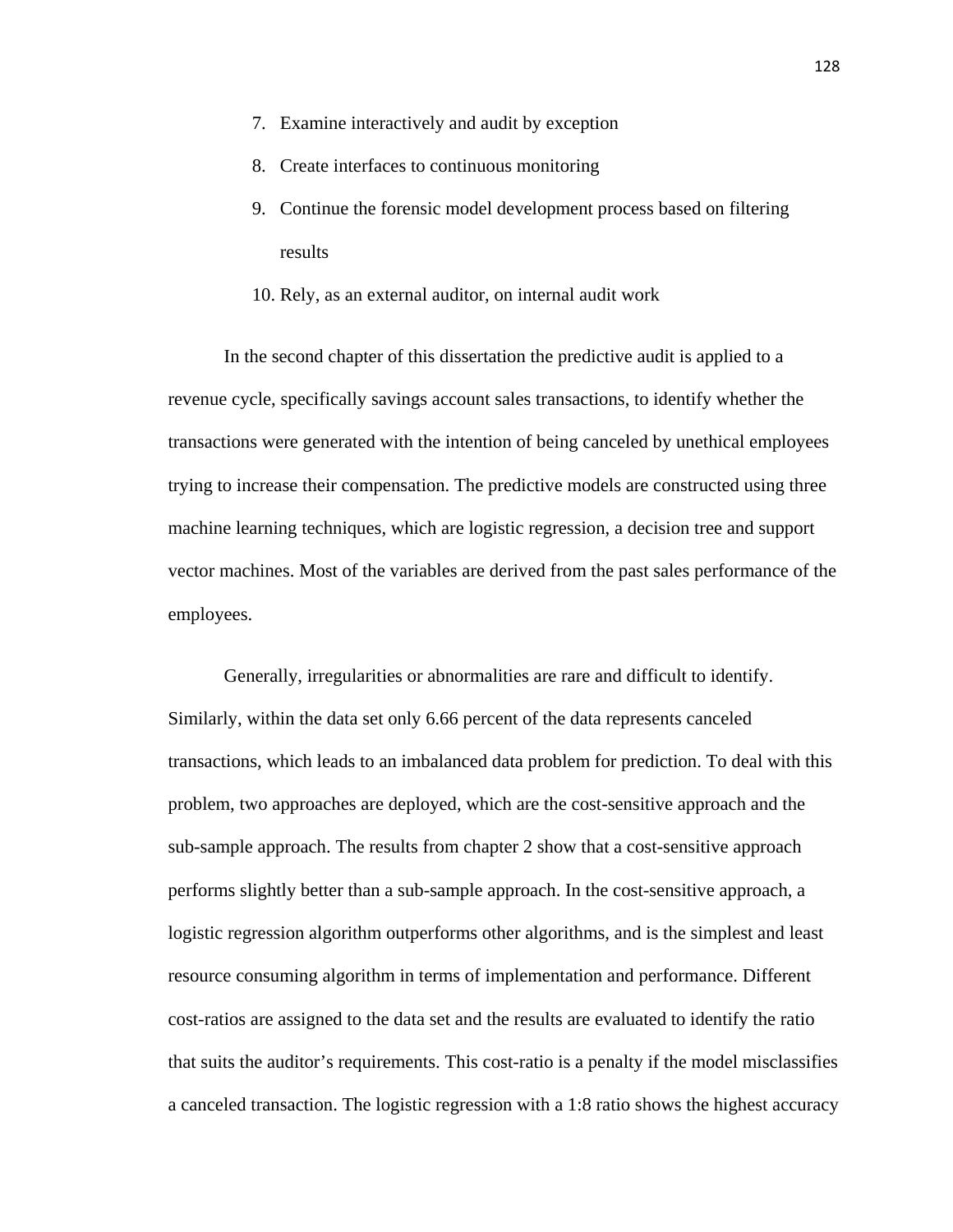rate at 90.80 percent, correctly classifying canceled transaction (true positive rate) at 0.18, a false positive rate (investigation effort) at 0.07, and an ROC area at 0.63.

Later, more information about sales characteristics is provided; therefore, they are added to the models to improve the predictability. Those additional variables are, for example, the unit value of the product, a product description, and type of customer. Using a stepwise regression, seven out of fifteen variables are selected. The results of new the predictive models are significantly improved from the original model. The logistic regression with a 1:8 ratio shows the highest accuracy rate at 96.61 percent, correctly classifying canceled transaction (true positive rate) at 0.63, a false positive rate (investigation effort) at 0.02, and an ROC area at 0.90. It is implied that variable selection is one of the most important factors to the predictive model formation.

In the third chapter, the predictive audit is applied to credit card sales data to predict the status of sales transactions. In this data set, the number of total canceled sales transactions is very small at 4.10 percent. The selected algorithms for the predictive models are a logistic regression and a decision tree as they perform better and consume less computational resources than a support vector machine does. An approach to handle an imbalanced data problem is the cost sensitive approach. The results of this analysis show that a logistic regression algorithm outperforms a decision tree algorithm. This is similar to the predictive results of the study in chapter 2. The logistic regression with a 1:20 ratio shows the accuracy rate at 88.04 percent, correctly classifying canceled transactions (true positive rate) at 0.19, a false positive rate (investigation effort) at 0.10, and an ROC area at 0.61.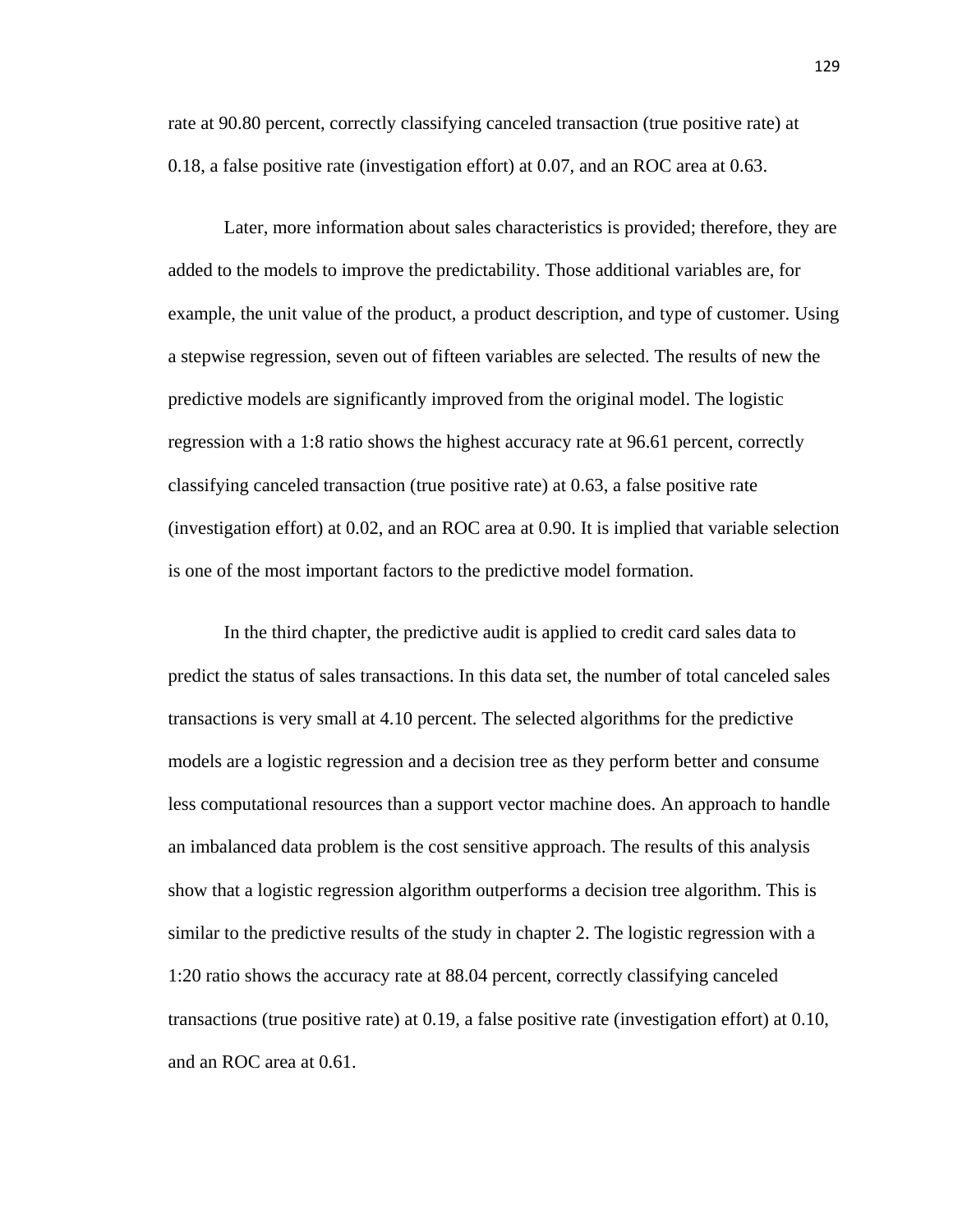The results of the predictive audit are then analyzed and used to create structural rules for the preventive audit and applied to the data set. All variables in the predictive model are explored for their contribution to identifying the possible statuses of transactions. As a result, three sets of indicators show that they affect the ratios between canceled and non-canceled transactions. The three sets of indicators are IND\_RECL (number of sales with complaint) condition, IND\_CASA AND IND\_FUNC (number of bundle sales and number of sales to another employee) condition, and IND\_CASA AND IND\_RECL (number of bundle sales and number of sales with complaint) condition. In the preventive audit, these rules are placed at the beginning of the process to filter, flag or block highly faulty transactions before they are further executed. If auditors knew this in advance, they could prepare for an investigation or intervention if necessary. With the implementation of the predictive audit, auditors have a greater likelihood to identify canceled transactions resulting in an increase in detection from 4.10 to 10.29 percent.

On the other hand, these rules can be executed after PA. The predictive models will identify transactions that have a high probability of cancellation, which could consist of a number of transactions. However, not all of the flagged transactions are truly problematic. As such, the filtering rules can be applied to the predictive results to narrow down the number of flagged transactions, which will reduce audit work and increase the chance of auditors finding problematic transactions. In this study, the chance of identification increases from 6.71 to 15.10 percent. The preventive audit and filtering rules results are summarized in Table 4.1.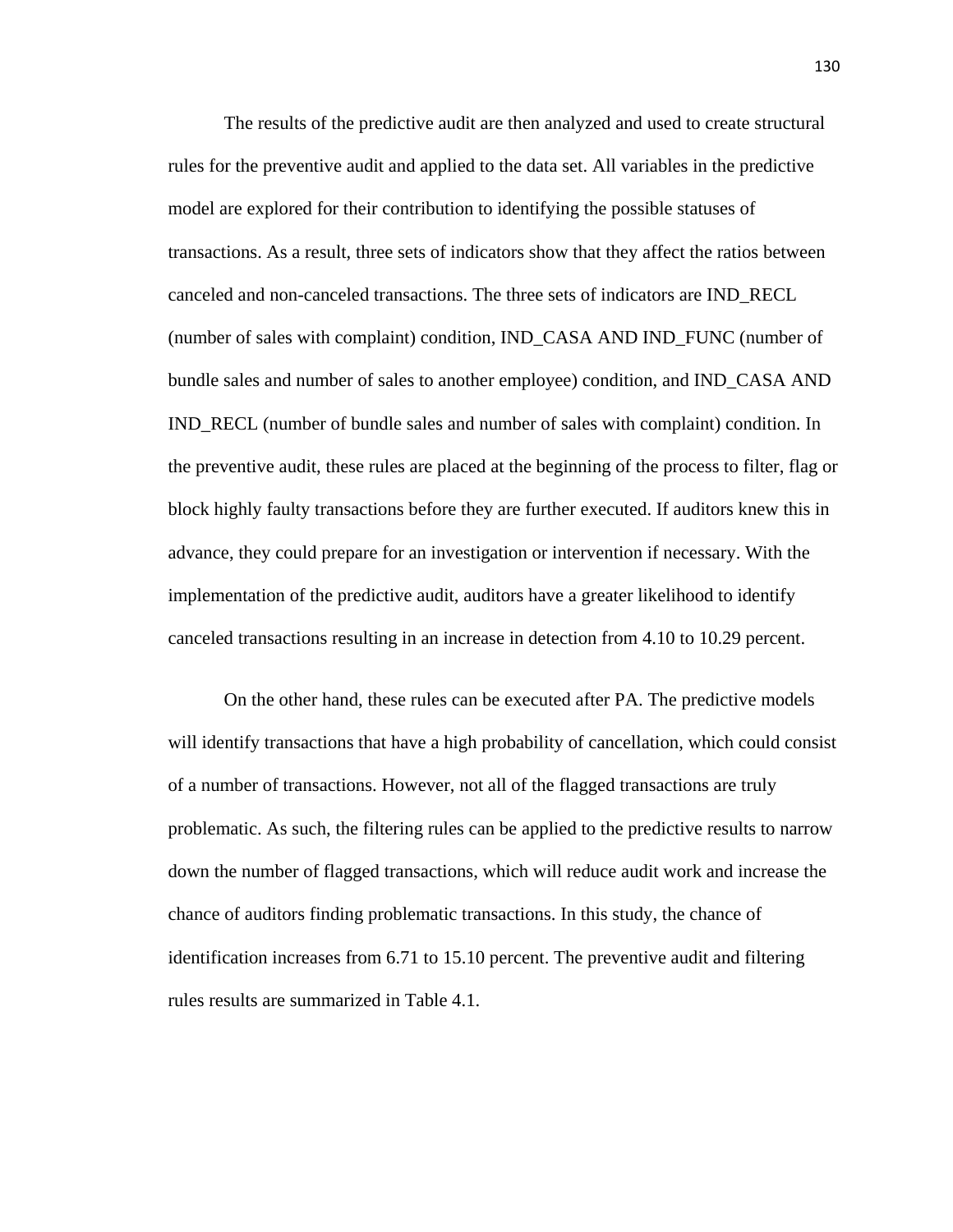|                     | <b>Without</b>                         |                                                          |                              | With                                   |                                                          |                              |  |
|---------------------|----------------------------------------|----------------------------------------------------------|------------------------------|----------------------------------------|----------------------------------------------------------|------------------------------|--|
| Approach            | <b>Canceled</b><br><b>Transactions</b> | <b>Percent of</b><br><b>Total</b><br><b>Transactions</b> | <b>Total</b><br>transactions | <b>Canceled</b><br><b>Transactions</b> | <b>Percent of</b><br><b>Total</b><br><b>Transactions</b> | <b>Total</b><br>transactions |  |
| Preventive<br>audit | 44,321                                 | 4.10                                                     | 1,081,857                    | 2,489                                  | 10.29                                                    | 24,193                       |  |
| Filtering<br>Rules  | 24,535                                 | 6.71                                                     | 365,426                      | 1,473                                  | 15.10                                                    | 9,754                        |  |

**Table 4.1 Preventive Audit and Filtering Rules Results** 

In conclusion, the predictive audit is a forward looking audit that uses analytic methods to proactively identify possible exceptions at either detail or aggregate levels. The framework is based on both the traditional audit and continuous auditing. The results of the predictive audit can be developed and provide the structure (parameters) of the preventive audit. PA can support both internal and external auditors, with their differing objectives. Internal auditors may use PA as their monitoring tools and review only exceptions, while external auditors could use PA to undertake the planning, identify risk areas, and predict the account balances. It will change the audit perspective from backward, after the fact analysis to forward and proactive, and speed up audit tasks so that exceptions can be discovered sooner. Ultimately, audit methodologies will move toward a predictive stance, and will influence management internal controls. Preventive controls will become more advanced and will be preferable options to detective controls that lag in timing and provide less value.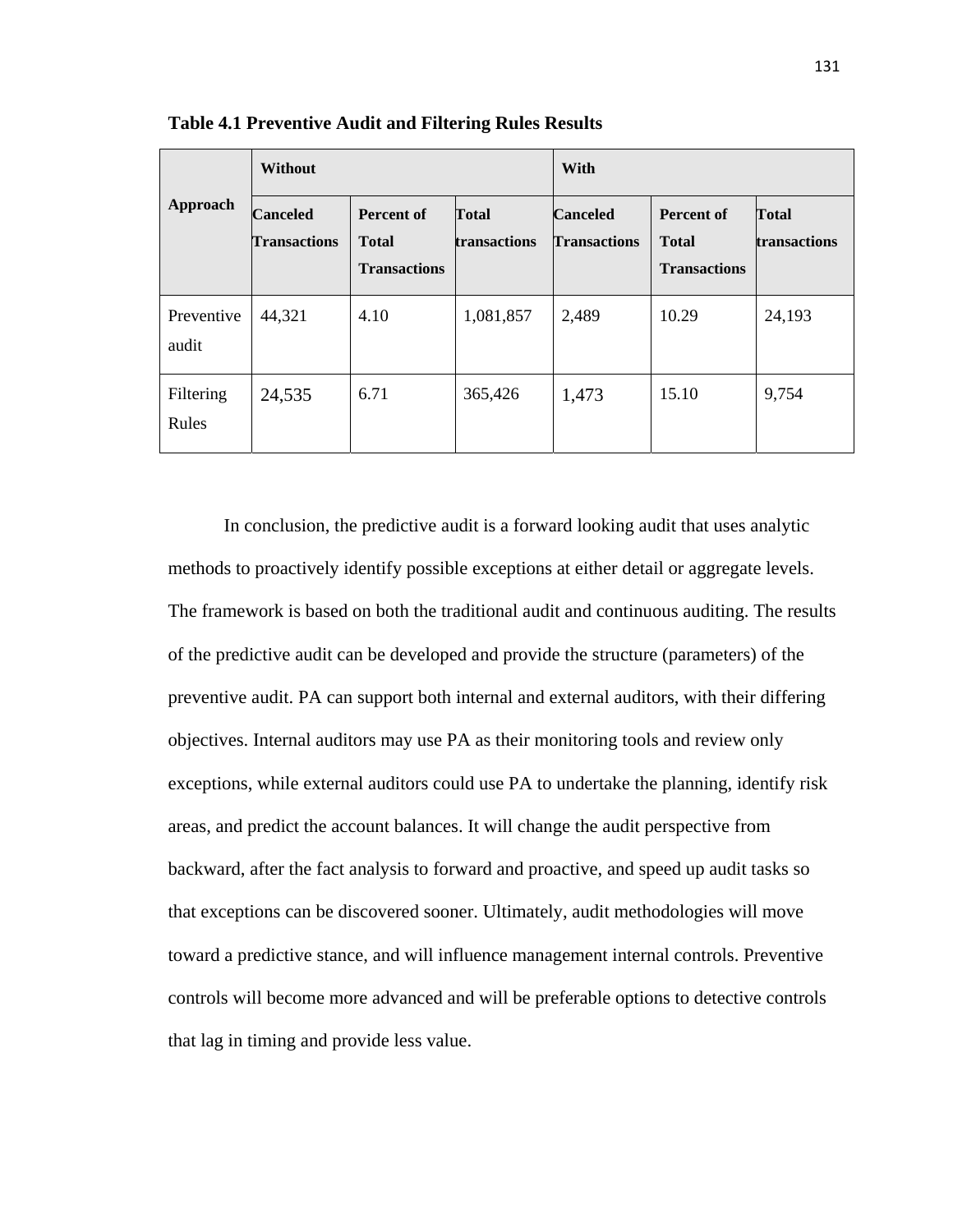# **4.2 Limitations**

There are some limitations and concerns that should be considered for the predictive audit application. The predictive model requires a substantial number of transactions to be tested, especially exception transactions, in the data set for accurate prediction. Insufficient amounts of transactions and very small samples of irregularities may result in inaccurate or low predictability.

Variable selection is also an important process. Only variables that are known at the time of the prediction can be used in the model, and using more informative variables could provide better predictability. As presented in chapter 2, adding relevant attributes drastically improve the performance of the models. The predictive models for credit card data set in chapter 3 generated moderate results due to two primary reasons. The first is that the data contained a limited numbers of variables, and the second is that there were few canceled transactions in the data set.

Another limitation of this study is that it restrains the prediction of sales transaction status because of the availability of data. To build a robust model and be able to verify its performance, the results of the model need verification either by using the labeled data (data with pre-identified outcomes) or by a domain expert. As such, the property of the data is one of the considerations. The exploration and application in different areas would make a case for the predictive audit.

PA is appropriate for certain industries considering the aforementioned limitations. It is adaptive to new transactions, but if new variables are available, the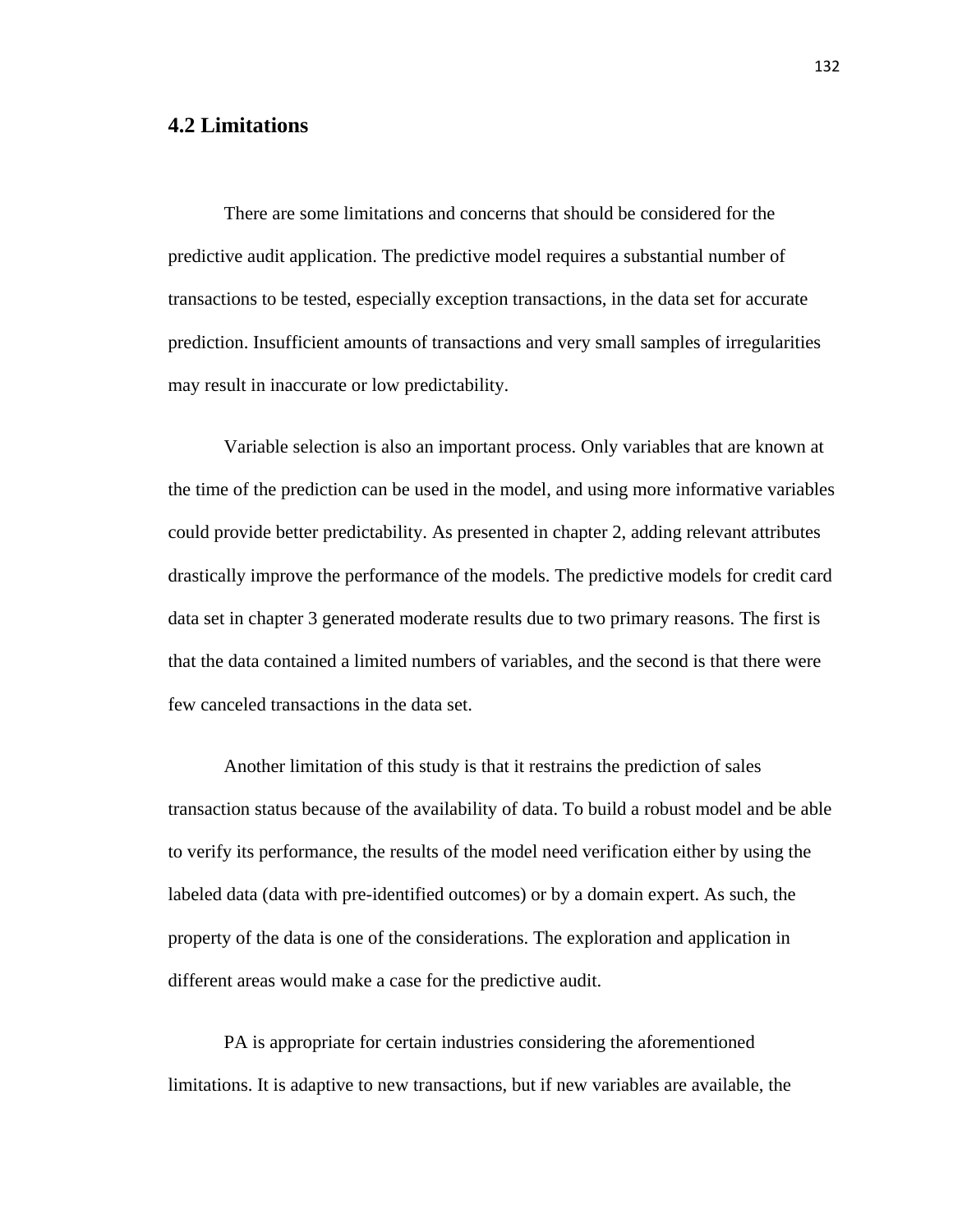model needs to be adjusted. Businesses that are changing, such as by mergers, new product launches or other major changes that could affect the nature of the firm's processes, may have provide difficulty in implementing PA due to a lack of identified process profiles.

# **4.3 Future Research**

As discussed earlier, organizations, processes, analytic methods, and techniques for the treatment of data vary widely. Companies are constantly changing and looking for methods that could provide more reliable information. The one solution for all approaches methodology (one consolidated financial statement, one audit standard, one opinion) may be replaced by a set of template-based measurements, and, consequently, a set of assurance circumstances and approaches to the examination. Most likely, the basically bimodal opinion will give way to some form of rating per segment, per account, or per process, and relative to the disclosure (probably disguised) of the nature of the anomalies found in risks, controls, and levels and flows.

External and internal auditors have to carefully scrutinize the implementation of the predictive and preventive audits. Even though the predictive audit is defined as an audit, it can be applied to both continuous auditing and continuous monitoring. As mentioned earlier, continuous auditing and continuous monitoring techniques are interchangeable/ complementary where appropriate. Evolving to a predictive audit methodology raises a series of methodological questions that must be addressed. They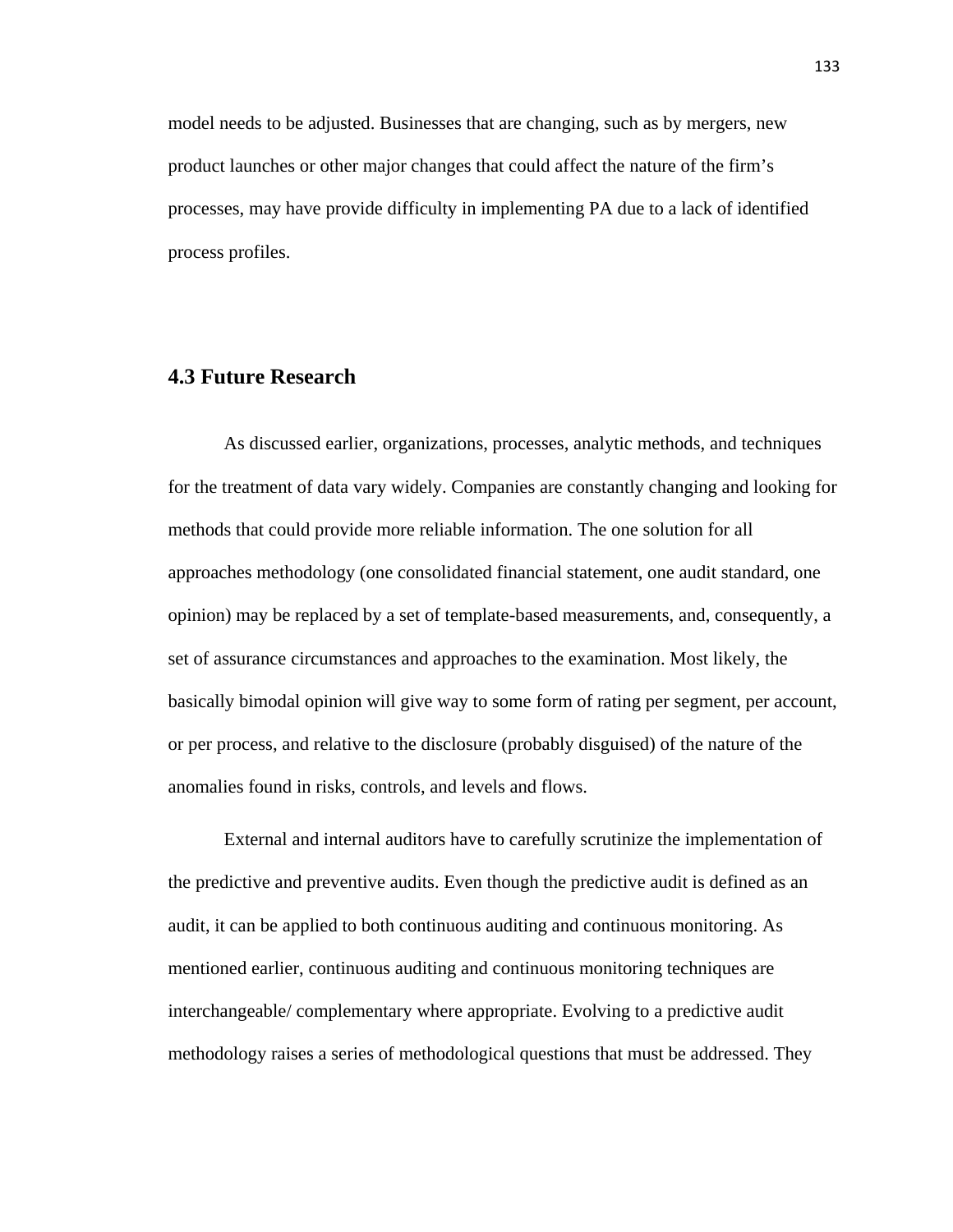involve the quality of prediction, auditor independence, level of scrutiny, materiality, timing, the nature of the procedures, and many other issues.

The predictive audit is a new way of auditing, and could bring about substantive changes in auditing. Also, some of the key extant research studies raise the following questions:

1) What is the level of scrutiny auditors could employ to maintain an acceptable degree of objectivity? There is a dilemma for internal auditors when the predictive audit or the preventive audit flag transactions for verification. Should auditors intervene if they know that there is a high possibility of anomaly, which may cause a massive negative effect to the business? To what extent could auditors examine the alert while adequately maintaining their independence?

2) How can the three levels of controls in business (risks, control trends, and levels and flows) be predicted? Some types of controls are easier to estimate than the others. For example, a variety of business components, at the micro and macro levels, have to be included to determine the level of risks. Some of the components include a subjective evaluation, which makes a risk assessment difficult and complicated. On the contrary, predicting the number of finished goods from a production process is more straightforward. Thus, there is much work to be done, such as what is a proper method for each level of controls, which controls are critical and which will benefit from prediction.

3) What is the recommended model or methodology for prediction? Each business has its own characteristics such as banks, manufacturing, service industries, and retail. Even companies in the same industry are not alike. Therefore, it is difficult to have a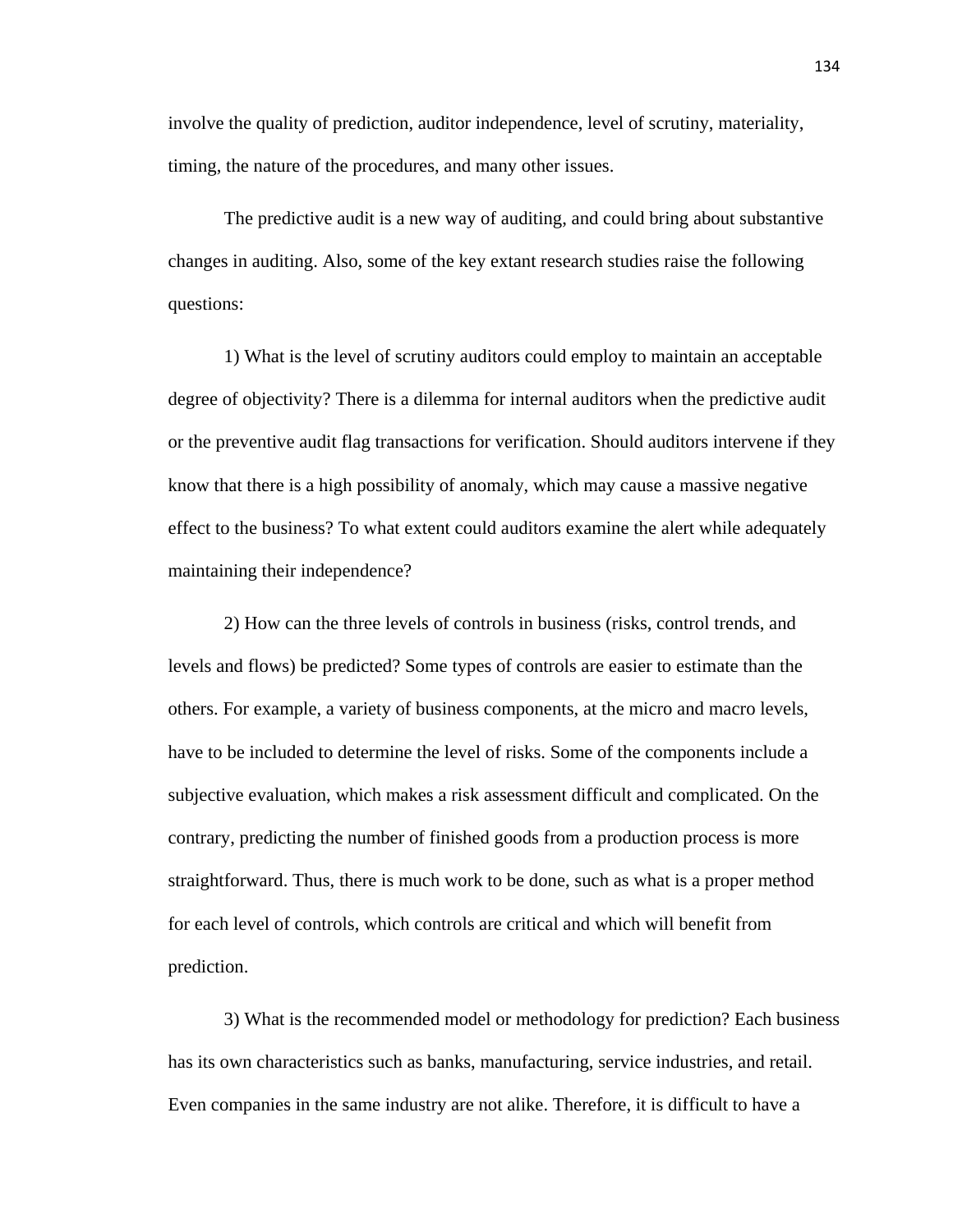standard model that could fit all businesses/processes. However, if common attributes can be identified, they can be used as a guideline to create generic models for particular industries or processes.

Furthermore, research on the methodological design and implementation of the predictive audit are needed. The research might entail qualitative surveys of auditing firms as well as studies of emerging practices in the insurance and banking industries. Future research in these areas will provide additional insight and better clarify the path to deployment of the predictive audit.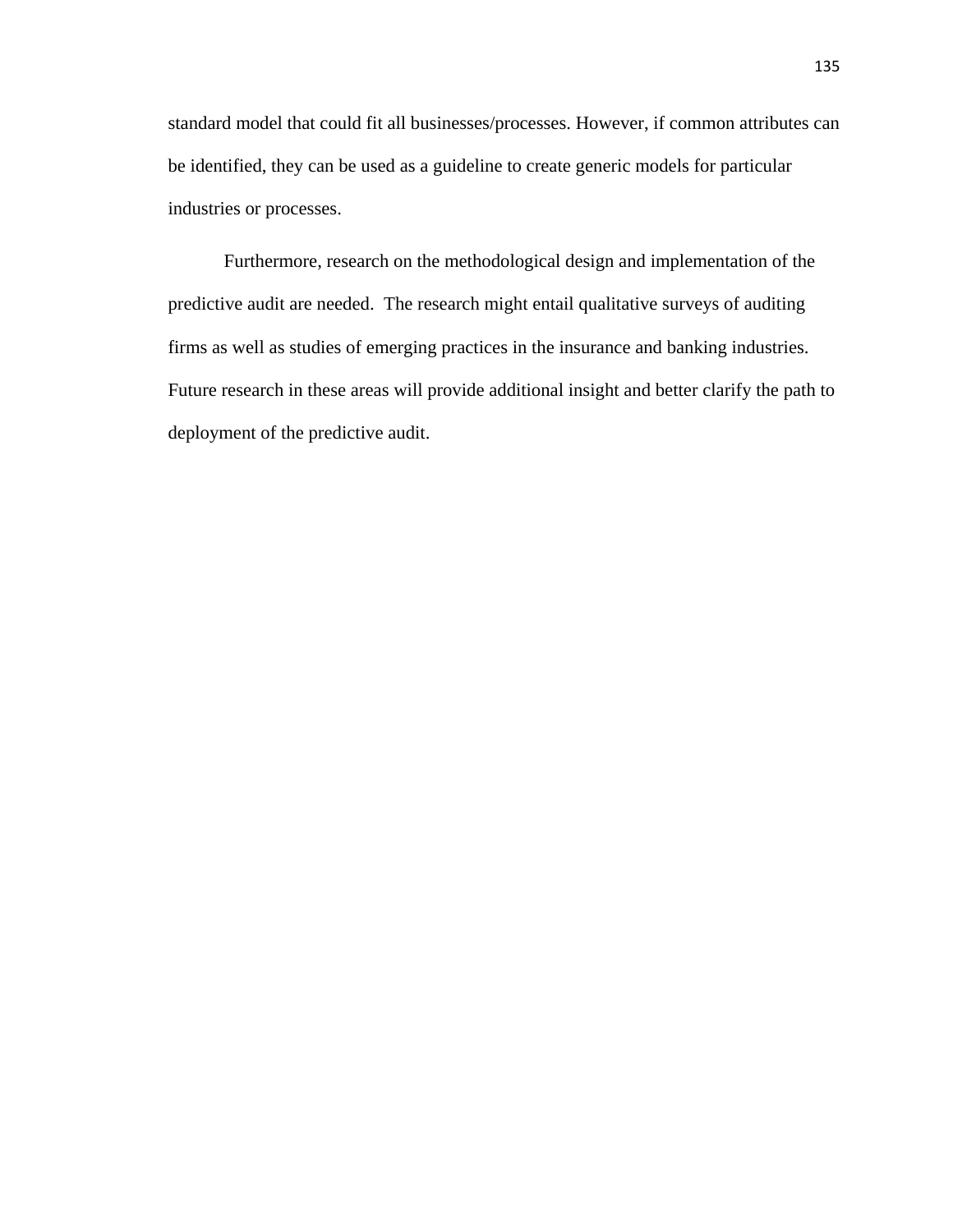## **4.4 References**

American Institute of Certified Public Accountants (AICPA). 1988. Statement on Auditing Standards No. 57: Auditing Accounting Estimates. New York: AICPA.